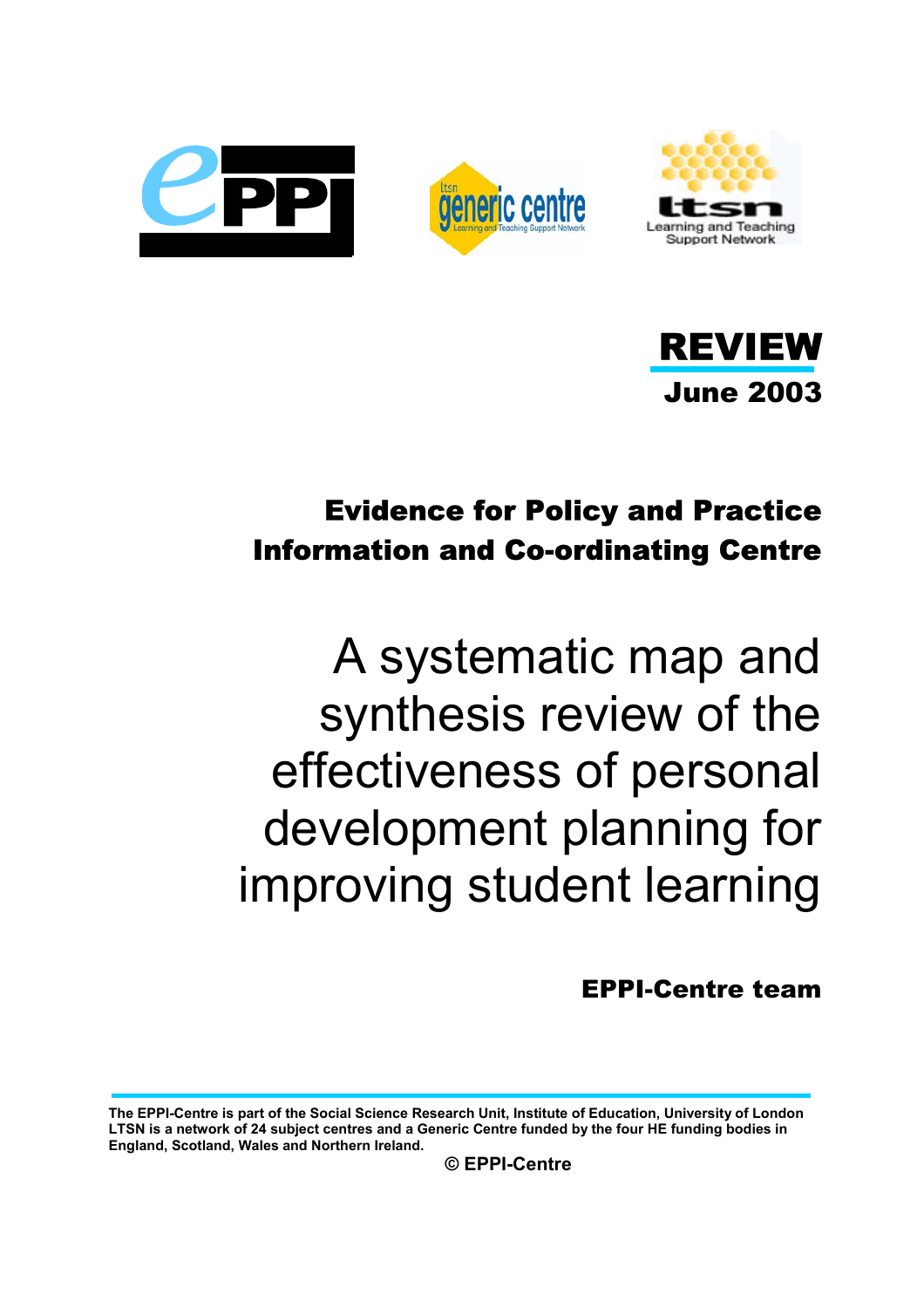## **ACKNOWLEDGEMENTS**

### **Authors**

David Gough, Dina Kiwan, Katy Sutcliffe, Donald Simpson and Nicholas Houghton, Evidence for Policy and Practice Information and Co-ordinating Centre (EPPI-Centre), Social Science Research Unit, Institute of Education, University of London.

### **Project management and Advisory and Group**

The study was managed for the Learning and Teaching Support Network by Norman Jackson and for the EPPI-Centre team by David Gough. The study was assisted by an Advisory Group (see Chapter 1 section 1.5).

### **Funding**

The study was funded by the Generic Centre of the LTSN.

## **LIST OF ABREVIATIONS**

| CRA          | Centre for Recording Achievement                             |
|--------------|--------------------------------------------------------------|
| HE.          | <b>Higher Education</b>                                      |
| <b>ILTHE</b> | Institute of Teaching and Learning in Higher Education       |
| LTSN         | Learning and Teaching Support Network                        |
| PDP          | <b>Personal Development Planning</b>                         |
| PDP HE       | Personal Development Planning in Higher Education (Scotland) |
| QAA          | <b>Quality Assurance Agency</b>                              |
| <b>SCoP</b>  | Standing Conference of Principals Ltd                        |
| UUK          | <b>Universities UK</b>                                       |

This report should be cited as: Gough DA, Kiwan D, Sutcliffe K, Simpson D, Houghton N (2003). A systematic map and synthesis review of the effectiveness of personal development planning for improving student learning. London: EPPI-Centre, Social Science Research Unit.

#### © Copyright

Authors of the systematic reviews on the EPPI-Centre Website (http://eppi.ioe.ac.uk/) hold the copyright for the text of their reviews. The EPPI-Centre owns the copyright for all material on the Website it has developed, including the contents of the databases, manuals, and keywording and dataextraction systems. The Centre and authors give permission for users of the site to display and print the contents of the site for their own non-commercial use, providing that the materials are not modified, copyright and other proprietary notices contained in the materials are retained, and the source of the material is cited clearly following the citation details provided. Otherwise users are not permitted to duplicate, reproduce, re-publish, distribute, or store material from this Website without express written permission.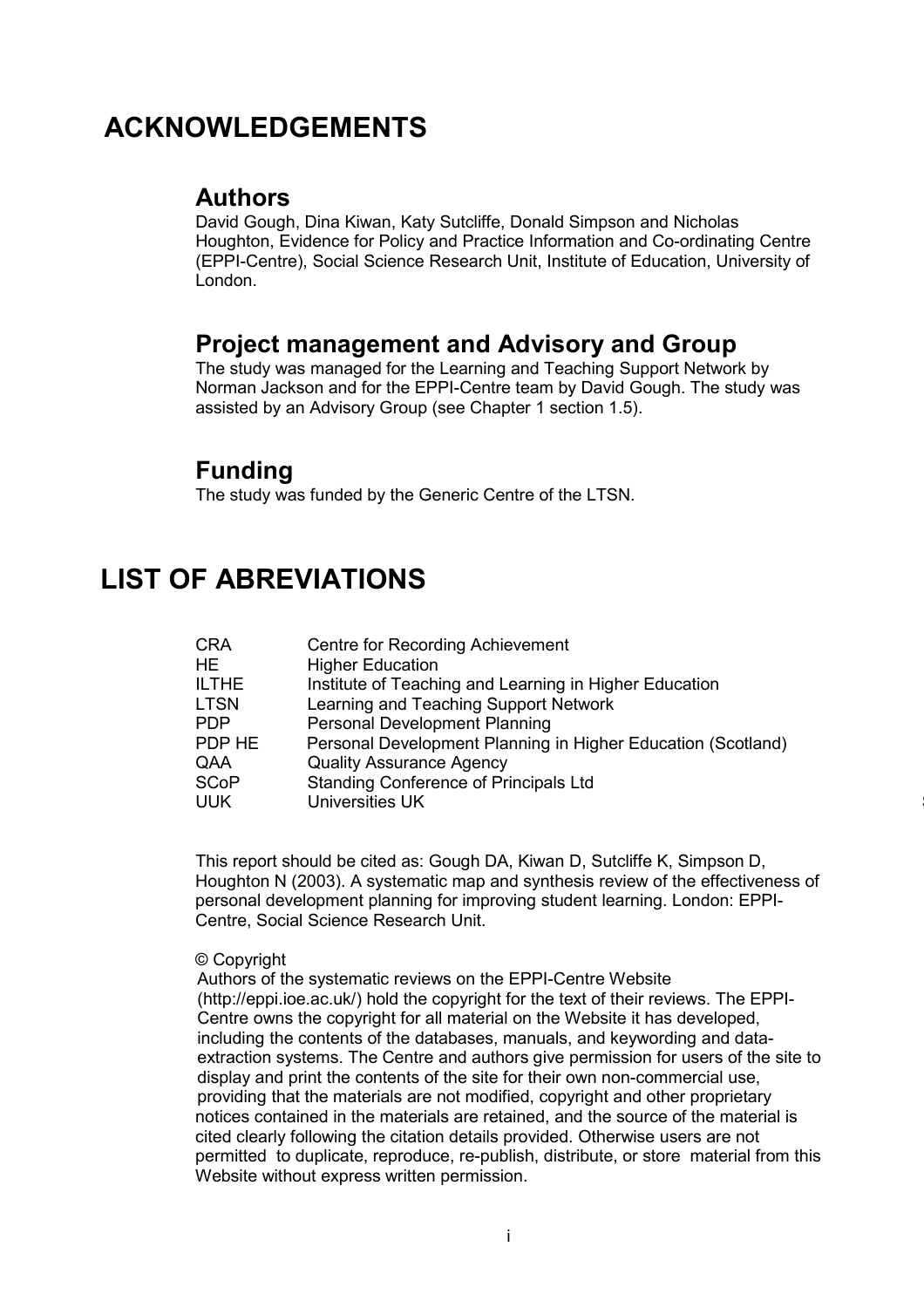## **TABLE OF CONTENTS**

| 3. IDENTIFYING AND DESCRIBING STUDIES: RESULTS 29<br>3.3 Identifying and describing studies: quality assurance results 47 |  |
|---------------------------------------------------------------------------------------------------------------------------|--|
| 4.2 Comparing the studies reviewed in-depth with the total studies in the                                                 |  |
| 4.3 Further details of studies included in the in-depth review 55                                                         |  |
|                                                                                                                           |  |
|                                                                                                                           |  |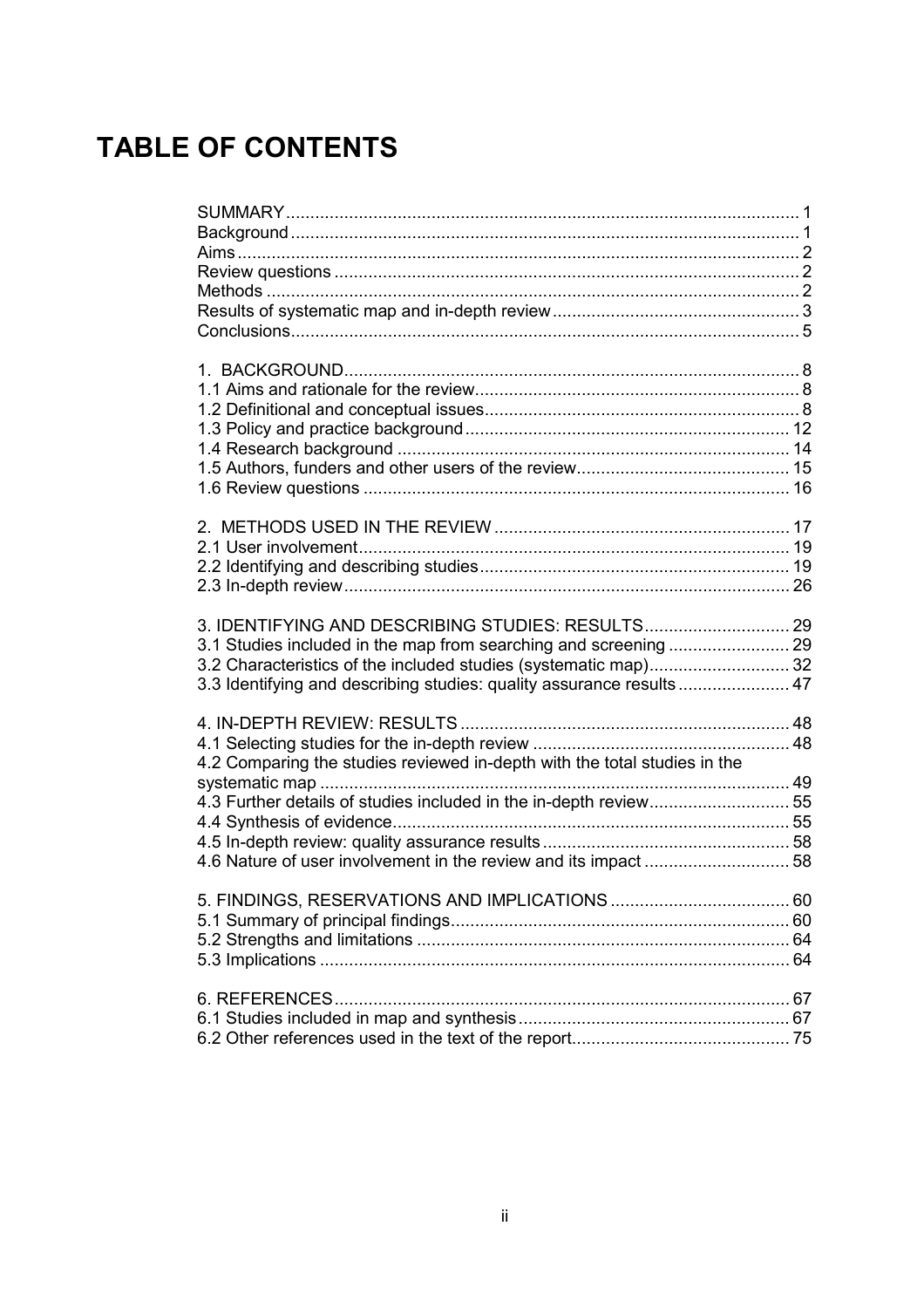| APPENDIX 3.1: Systematic map - details of the 157 included studies (25 data                                                                |
|--------------------------------------------------------------------------------------------------------------------------------------------|
| APPENDIX 4.1: In-depth review - contextual information for the 25 studies:<br>country, population sample details, educational setting, PDP |
| APPENDIX 4.2: Details on discipline and nature of PDP intervention 111                                                                     |
| APPENDIX 4.3: Study, study design summary, method for allocation into groups                                                               |
| APPENDIX 4.4: Studies by outcome measure by quality assessment and weight                                                                  |
| APPENDIX 4.5: Study by PDP type, outcomes, results and weight of evidence                                                                  |
|                                                                                                                                            |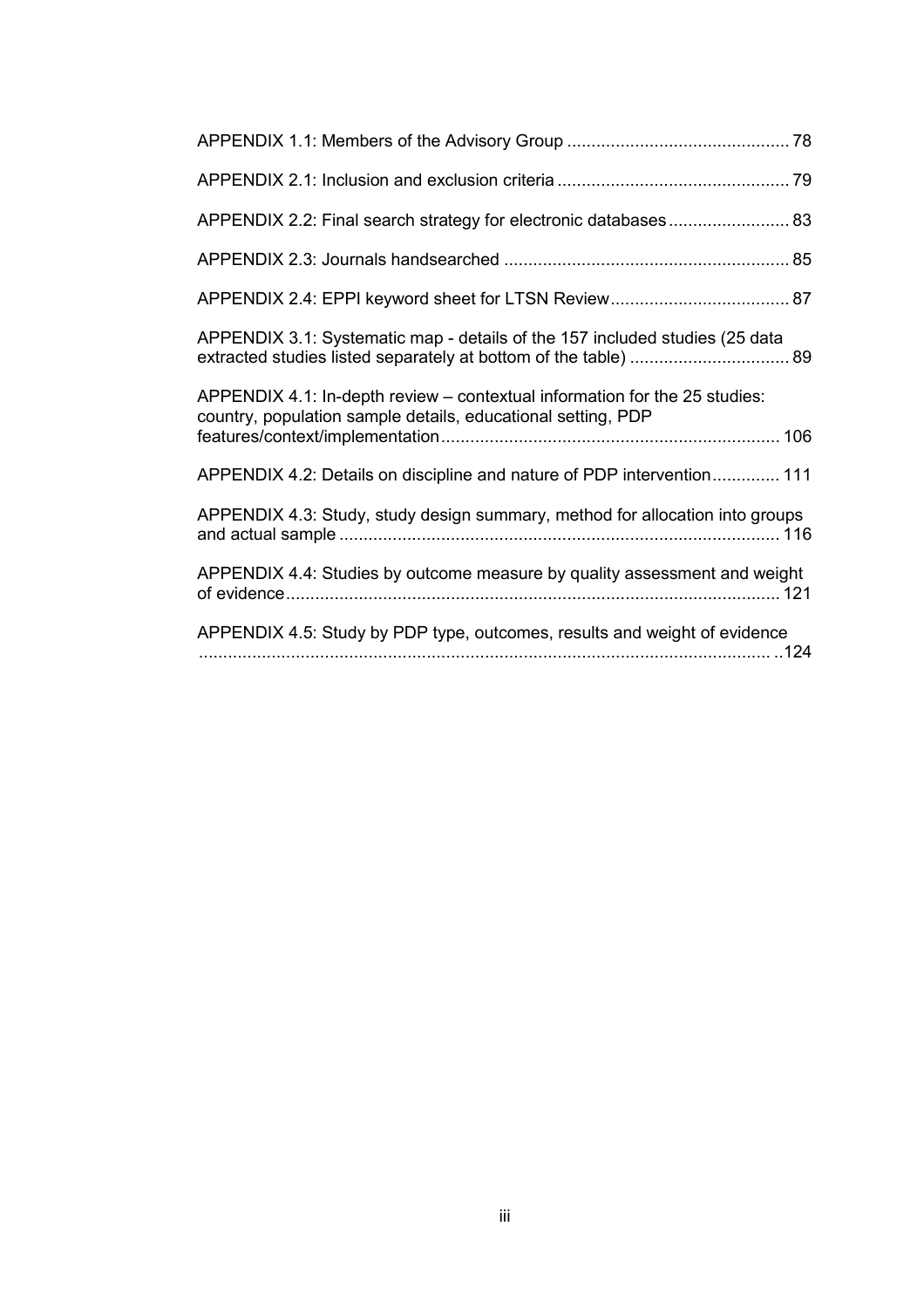## **SUMMARY**

## **Background**

Personal Development Planning (PDP) is a process by which individuals reflect upon and plan their own learning. The introduction of PDP and similar approaches with names such as Records of Achievement and Profiling have been major policy initiatives in secondary education in the UK over the last two decades and more recently in further education and higher education (HE).

In 1997 the National Committee of Inquiry in Higher Education recommended that students should have a Progress File to help make the outcomes of learning more explicit, identify the achievements of learning and support the concept that learning is a lifetime activity (NCIHE 1997). Such innovations in educational policy have been based on beliefs and assumptions that PDP is a good thing.

The purpose of this systematic review is to examine the research literature relevant to such policies on PDP. Despite a large literature on PDP and its analogues, there is a lack of clarity about the extent of empirical research and evidence for the effects of PDP on student learning. The review focuses on the PDP element of the HE Progress File: 'a process that is undertaken by an individual to reflect upon their own learning and achievement and to plan for their own educational, academic and career development' (http://www.qaa.ac.uk/crntwork/ progfileHE/contents.htm 25<sup>th</sup> November 2002).

This systematic review is the first of its kind in UK higher education (HE). It was commissioned by the Learning and Teaching Support Network (LTSN) Generic Centre as part of its programme of collaborative work with the Progress File Implementation Group (PFIG) aimed at supporting the introduction of the HE Progress File and demonstrating a commitment to a research-informed approach to policy and practice. The PFIG was formed by representatives of Universities UK (UUK), the Standing Conference of Principals Ltd (ScoP), the Quality Assurance Agency (QAA) and the Learning and Teaching Support Network (LTSN). Its purpose is to help institutions interpret and implement policy for PDP and monitor progress towards achieving the policy goals.

### *PDP construct*

PDP is proxy for a number of constructs that attempt to connect and draw benefit from reflection, recording, action-planning and actually doing things that are aligned to the action plan. The actions and experiences of doing are connected to and draw upon concrete learning experiences in a wide range of formal curricula and extra curricula contexts. In North American literature, the term 'self-regulation' or 'portfolio building' embraces a similar range of actions, processes, support mechanisms and purposes.

PDP processes can be facilitated or self-directed. Both place responsibility on learners to plan their own learning, to act on the plans and to generate evidence of learning. When expressed as a set of actions and processes, PDP contains: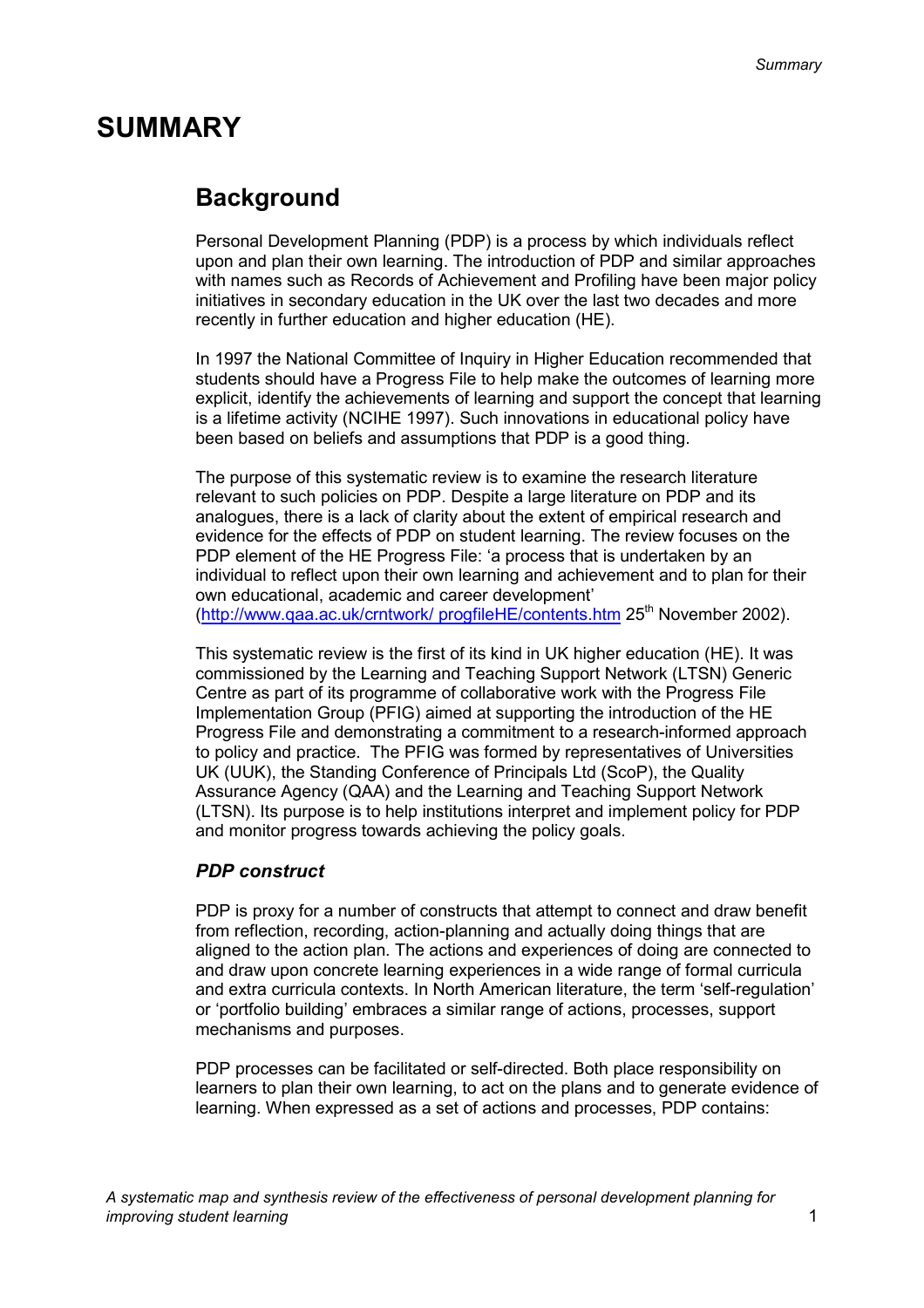- planning (how to achieve objectives or general change)
- doing (learning through the experience of doing with greater awareness)
- recording (thoughts, ideas, experiences, evidence of learning through writing, audio, video, visual or other means)
- reviewing (reflections on what has happened, making sense of it all)
- evaluating (making judgements about self and own work and determining what needs to be done to develop/improve/move on)

## **Aims**

The purposes of the review are as follows:

- to create a map of the empirical research that has been undertaken on PDP processes in higher and related education to inform discussions on what future research might usefully address
- to synthesize the known evidence for the effects of PDP on student learning in higher and related education, for the benefit of policy-makers and users of policy including students

## **Review questions**

In the context of the introduction of policy on personal development planning the review questions are as follows:

- *Systematic map:* What empirical research has been undertaken on the use of PDP in higher and related education?
- *In-depth review (systematic synthesis):* What evidence is there that processes that connect reflection, recording, planning and action improve student learning?

## **Methods**

The systematic map and synthesis review were undertaken using EPPI-Centre methods, procedures and tools. The methods are based upon a research question specified by users of research and formal methods for:

- determining the scope of the review
- identifying potentially relevant studies through searching and screening
- describing studies through keywording to produce a 'map' of research activity
- determining the studies to be included in the in-depth review
- in-depth scrutiny through a process of data-extraction of each study that includes judgements of research quality and weight of evidence that the findings of individual studies contributed to the review question
- synthesis of such studies identified as relevant
- quality assurance procedures for the methodology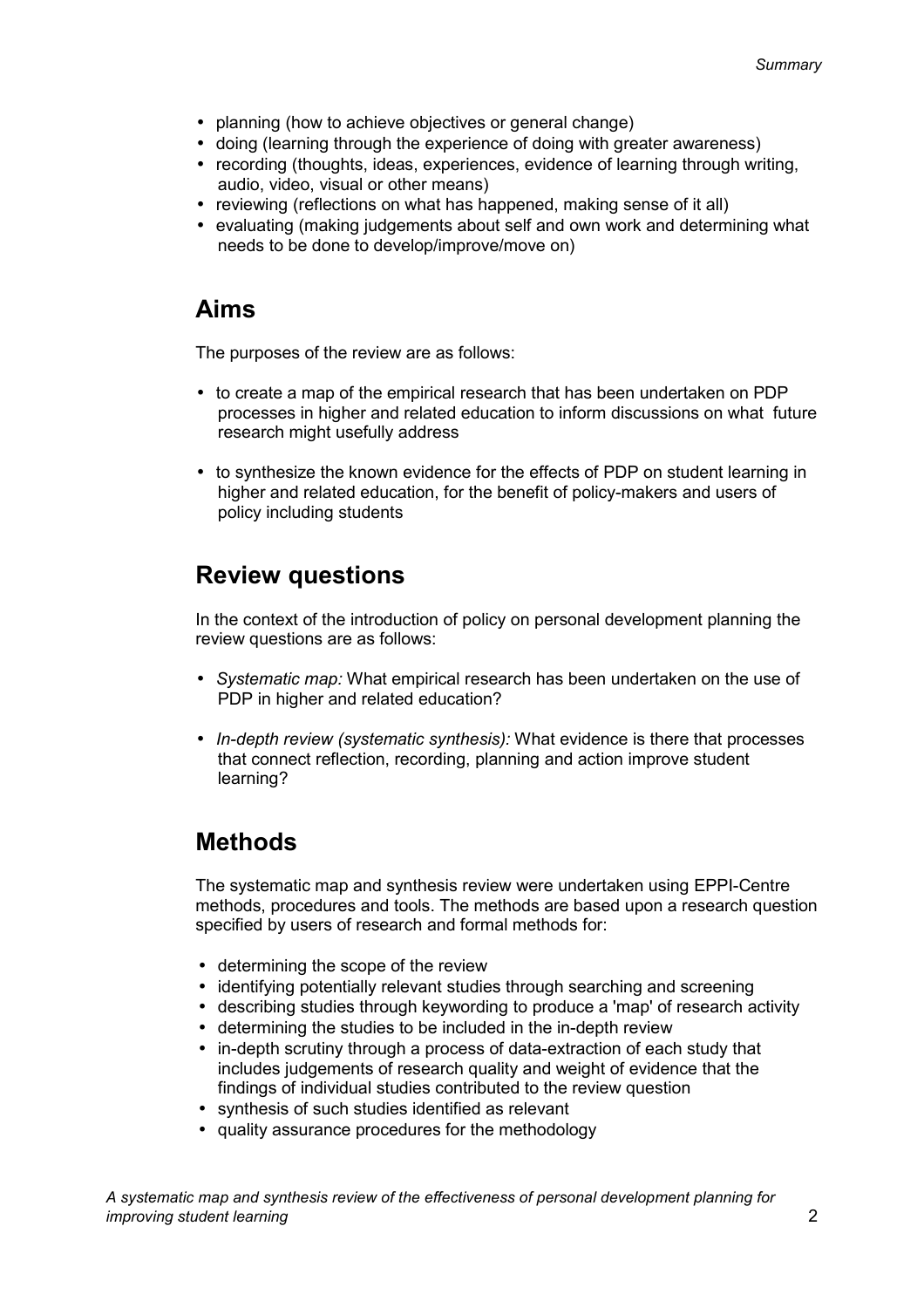## **Results of systematic map and in-depth review**

#### **1. Identification of studies**

The systematic review developed a search strategy and detailed inclusion and exclusion criteria to identify the English language empirical literature on PDP-type processes. This literature was not easily identifiable by agreed key terms in the literature. Most of the studies identified were from outside the UK and were identified by electronic databases with only 8% identified through contacts with workers in the field; 15% of the studies were not published. No one single source identified more than 41% of the relevant literature.

### **2. Mapped studies**

The identified literature was described in a map of research activity on PDP. The findings of the map included the following:

- **Approaches to PDP in the literature**: Most of the research has been undertaken on learning logs and journals and diaries and studies of reflective practice. Most studies adopted a prescriptive approach to PDP implementation in order to achieve course-specific outcomes, but there were also many studies that adopted a negotiated approach to implementation for course-specific outcomes and for broader self-development. A significant proportion of studies used a prescriptive approach to implementation to achieve broader selfdevelopment. Studies of learning logs and journals, reflective practice, selfassessment and self-regulation were particularly associated with coursespecific outcomes. Studies of Records of Achievement and self-direction were slightly more likely to be associated with broader self-development aims. There is considerable international overlap in the frequency that the different terms for PDP are used, but it is clear that records of achievement and profiling are particularly UK phenomena, and that self-direction and self-regulation are particularly common in North American studies.
- **Context of the studies**: Most of the studies were undertaken in the USA or the UK; most concerned HE and focused on learners. Studies in HE compared with other educational settings focused slightly more on course-specific than on broad developmental outcomes. Studies in HE were more likely to have used learning logs, journals and reflective practice and less likely to have used action planning and Records of Achievement than other educational settings. Studies in secondary schools were more likely to have used PDP styles of selfregulation, learning style and attitudes to learning. Knowledge gains were common outcome measures in studies in all educational settings but particularly in HE.
- **Study outcome measures**: Most of the research outcome variables were on approaches to learning and learning styles. Next most common was knowledge gains, skills and identity; career or employment outcomes were rare. The most common method of measuring outcomes was through participants' views. There was little variation across work or course contexts in the type of outcomes measures; the use of learning logs and journals and reflective practice were relatively more common in studies with course-specific outcomes.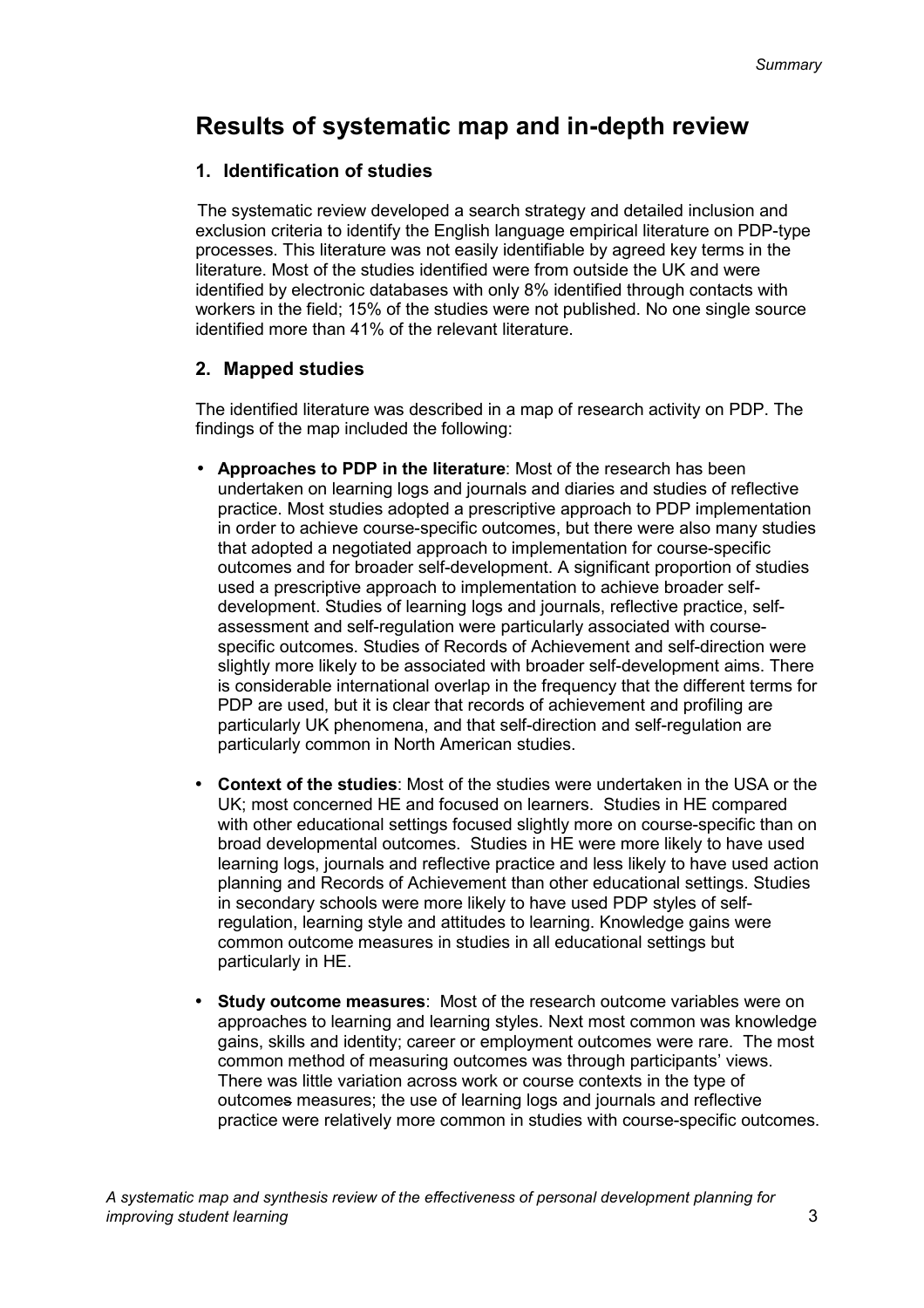**Research design:** The most common designs were the exploration of relationships between variables followed by evaluations of naturally occurring policies and practices, then evaluations of researcher-manipulated interventions. Relatively more of the studies from the USA and Australia were evaluations of researcher-manipulated interventions compared with other countries. Very few of the studies from the USA were descriptive. UK studies were more likely to be descriptive and emphasise exploration of relationships compared with other countries. Very few of the UK studies were evaluations of researcher-manipulated interventions.

#### **3. In-depth review and synthesis**

A sub-set of the studies in the map of research activity was selected for synthesis of research findings in the in-depth review. The basis for inclusion in the in-depth review was that the study type was an evaluation of a researcher-manipulated intervention and included objective external outcome measures. The findings of the in-depth review included the following:

- **Characteristics of the subset of studies included in the in-depth review (data extracted) compared to all studies included in the map**: The studies in the in-depth review did not differ in obvious ways from the rest of the mapping keyworded studies. This applies equally to the evaluation studies not included in the in-depth review on sub-concepts of PDP; the context of PDP; reasons for learners using PDP; focus on course-specific or broader selfdevelopment aims; population focus; sex of learners; age of learners; and educational setting. The studies in the in-depth review were more likely to be concerned with both self-regulation and prescribed approaches to implementation and less likely to be concerned with independent learning, logs and journals, and cooperative learning; they were also slightly less likely to be concerned with self-assessment. Studies in the in-depth review were more likely to have been undertaken in the USA with few evaluations of researchermanipulated interventions undertaken in the UK. Studies in the in-depth review were relatively over-represented in terms of outcomes of knowledge attainment and less represented in terms of identity and attitudes to learning outcomes compared with all mapped studies and the evaluation studies not included in the in-depth review.
- **Weight of evidence of studies in the in-depth review**: All of the studies in the in-depth review were assessed on (A) the quality of the study in terms of accepted practice within the research design employed; (B) the appropriateness of that research design for addressing the systematic review question; (C) the relevance of the focus of the study in relation to the systematic review question; (D) an overall judgement about the weight of evidence that the results of the study provide towards answering the review question based on judgements A, B and C. Four of the 25 studies were rated as contributing a high, 15 a medium, and six a low weight of evidence to answering the review question.
- **Weight of evidence and direction of results**: Most studies reported a positive effect of PDP on learning. Some studies did not find any evidence of an effect but only one study reported a negative effect of PDP on learning compared with controls. Most of the evidence showing positive effects was reported from studies rated as medium in terms of weight of evidence. The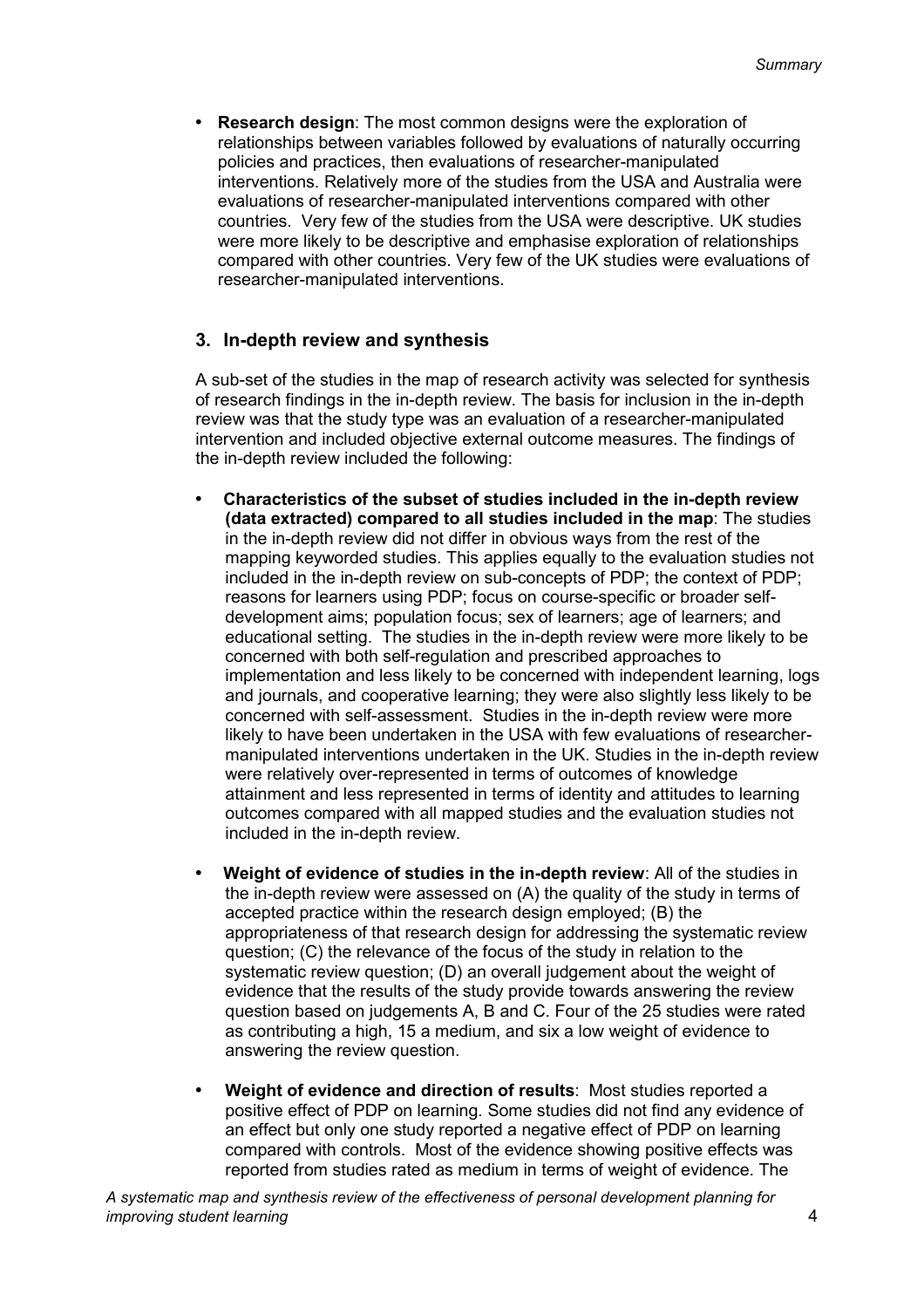results do not suggest that weaker evidence is more positive about the effects of the PDP interventions. The conclusion is that PDP can have a positive effect on student learning.

- **Results of studies on outcomes of student attainment**: Fourteen out of the 25 studies measured 'attainment', ten of which were rated as having high or medium weight of evidence for the review. All the ten studies reported positive effects on student learning in terms of 'attainment'. This suggests that PDP can have a positive effect on student attainment.
- **Results of studies on outcomes of student 'learning styles'**: Fourteen out of the 25 studies measured approaches to learning outcomes and 13 of these were rated as providing high or medium weight of evidence. Of these 13 studies, nine reported positive effects on learning styles, one reported mixed effects and three reported no evidence of effect. This suggests a positive effect of PDP on students' approaches to learning.
- **Results of studies on outcomes of student 'personal' outcomes**: Four out of the 25 studies measured 'personal' outcomes and three were medium-rated for weight of evidence. One of these medium weight of evidence studies reported a positive effect on personal variables. The other two studies reported a negative effect and no evidence of effect respectively. There is insufficient evidence from these studies to conclude that PDP effects positively or negatively the personal outcomes for learners.
- **Effects of independent variables of different PDP approaches, contextual variables and person variables on the impact of different aspects of student learning**: The relatively few studies meeting the narrower inclusion criteria and the heterogeneity in their samples, interventions and measures of outcomes makes it difficult to differentiate more specific results in terms of effects.

## **Conclusions**

#### *Strengths and limitations of the review*

There have been few literature reviews on this topic in UK higher education. This is the first systematic review.

The current stage of development of the field, the diversity of practice that results from different policy-practice contexts and the heterogeneous research arising from this complexity limit the extent that clear conclusions can be drawn about the usefulness of PDP in enabling learning. One systematic map and in-depth review and synthesis cannot in itself overcome these complexities but can provide some clarity about the research evidence and its implications for policy, practice and further research.

The literature search required screening of over 14,000 references using three search strategies and undertaking empirical checks on the inclusiveness of the search strategy results. Only studies in the English language were included. It is not known what other relevant materials in other languages would have contributed to the review's findings.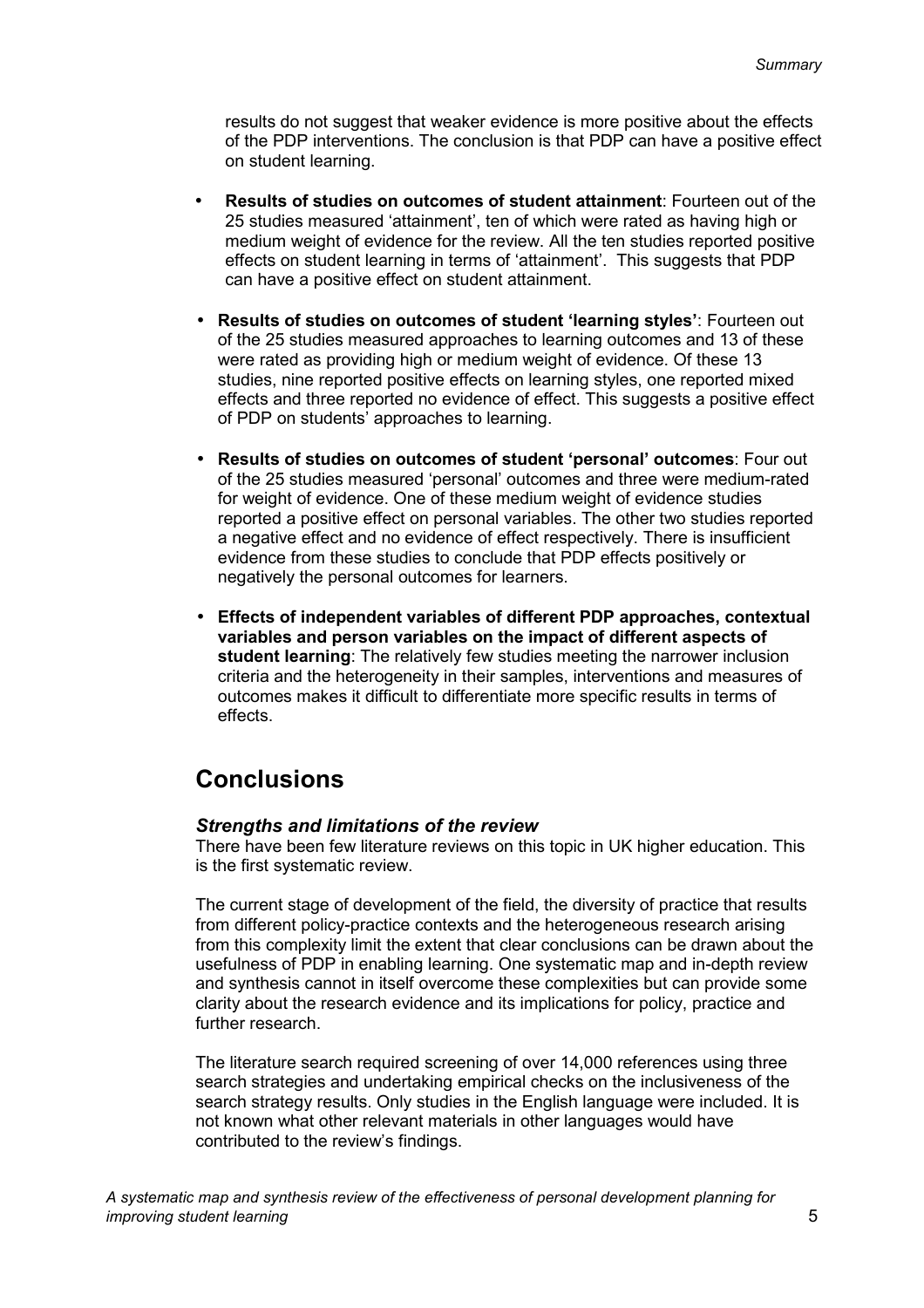Another issue is the decisions made about research methodology. Firstly, a decision was made to limit the synthesis findings to evaluations of researchermanipulated interventions with independent outcome measures. Secondly, the criteria adopted for making judgements about study quality (category A in the weight of evidence process) were not strict so the results of the synthesis, although strong in direction, should be considered as tentative.

The study confirms the value of the approach in providing the evidence to inform the development of policy and practice in respect of teaching and students' learning.

#### *Policy-makers and the funders of research*

The findings of the map and synthesis confirm the central policy claim that PDP supports the improvement of students' academic learning and achievement. The absence of research studies that address other claims, particularly those relating to broader self-development and improved employability outcomes, means that these claims cannot be substantiated at this stage. The implications are that the development of PDP should be encouraged but a policy steer, supported by targeted funding, may be necessary to ensure that relevant, good quality and properly described research is undertaken to extend our knowledge of the most effective strategies and contexts for PDP as well as the effects of these on different outcomes. This could be achieved by (a) requiring greater clarity on these issues before funding new research and (b) encouraging greater use of secondary research to provide focus and sustainability in the field.

#### *Educators and learners*

The systematic map and synthesis revealed many examples of interesting practice. The review provides evidence to students, teachers and institutional administrators that the processes and actions that underlie PDP do have a positive impact on student attainment and approaches to learning.

There is insufficient evidence to conclude what effects, if any, PDP has on personal factors such as identity. There is also insufficient evidence to state which balance of the many PDP approaches is more or less effective in impacting on student learning. Neither is there evidence to comment on the influence of the individual teacher in promoting and facilitating learning through PDP.

The study was focused on higher education but the findings will have implications for educators and learners in other formal learning environments (e.g. schools and further education colleges) which employ PDP congruent processes as an aid to learning.

#### *Change agents working in institutions and national bodies*

Those individuals charged to act as agents of change in supporting the development of PDP within institutions **–** such as staff and educational developers, or national bodies like the LTSN **–** have been primarily influenced by policy claims, PDP practitioner arguments for PDP, and their own beliefs and experiential learning. The synthesis provides PDP change agents with a body of research to inform their work as well as evidence to those with whom they work. Similarly, institutional managers may also seek such evidence before committing the institution to major change programmes and investment in new systems.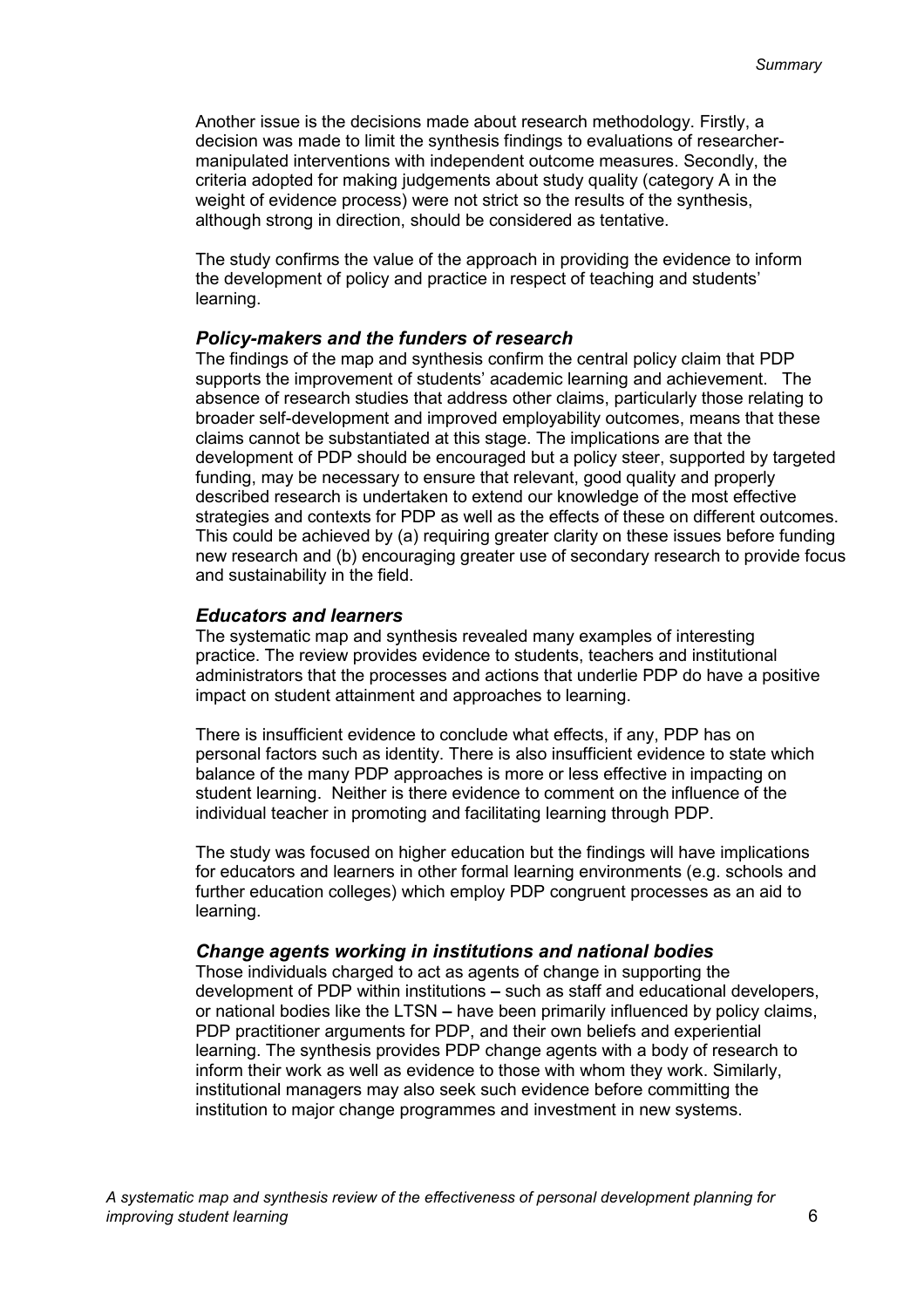#### *Researchers*

The map and synthesis have shown that research on PDP and its analogues is still a young area of research with little coherence in terms used, research focus or availability of research. There is also a lack of balance, at least in the UK, between descriptive and experimental research testing the effects of the introduction of PDP. Many studies examining effects of PDP focused on participants' views while these are crucial, they are only one aspect of studying the effects of an approach to learning. In addition, where there were independent evaluations of effect, there were often serious limitations in the research methodology applied or the clarity in reports of which methods were used in a study. The map reveals that some aspects of PDP learning (reflection, use of learning logs and journals, self-assessment, self-regulation) have been studied more than others (e.g. action planning, recording of achievement, use of portfolios, self-awareness and self-motivation).

There is also a tendency for the experimental research to focus on directed rather than self-directed approaches to learning through PDP. There also appear to be limited numbers of research studies that utilise employability or career outcomes as their focus for measurement.

The database produced through the review can inform future research to address some of the under-researched features of PDP.

The synthesis has also identified a number of empirical studies that provide methodologically sound benchmarks for future studies on the effects of PDP on learning.

The main implication of the findings is that there is a need for an increase in welldesigned experimental research to add to the descriptive research of PDP in the UK. A greater focus on systematic mapping and synthesis to coordinate the research field is recommended.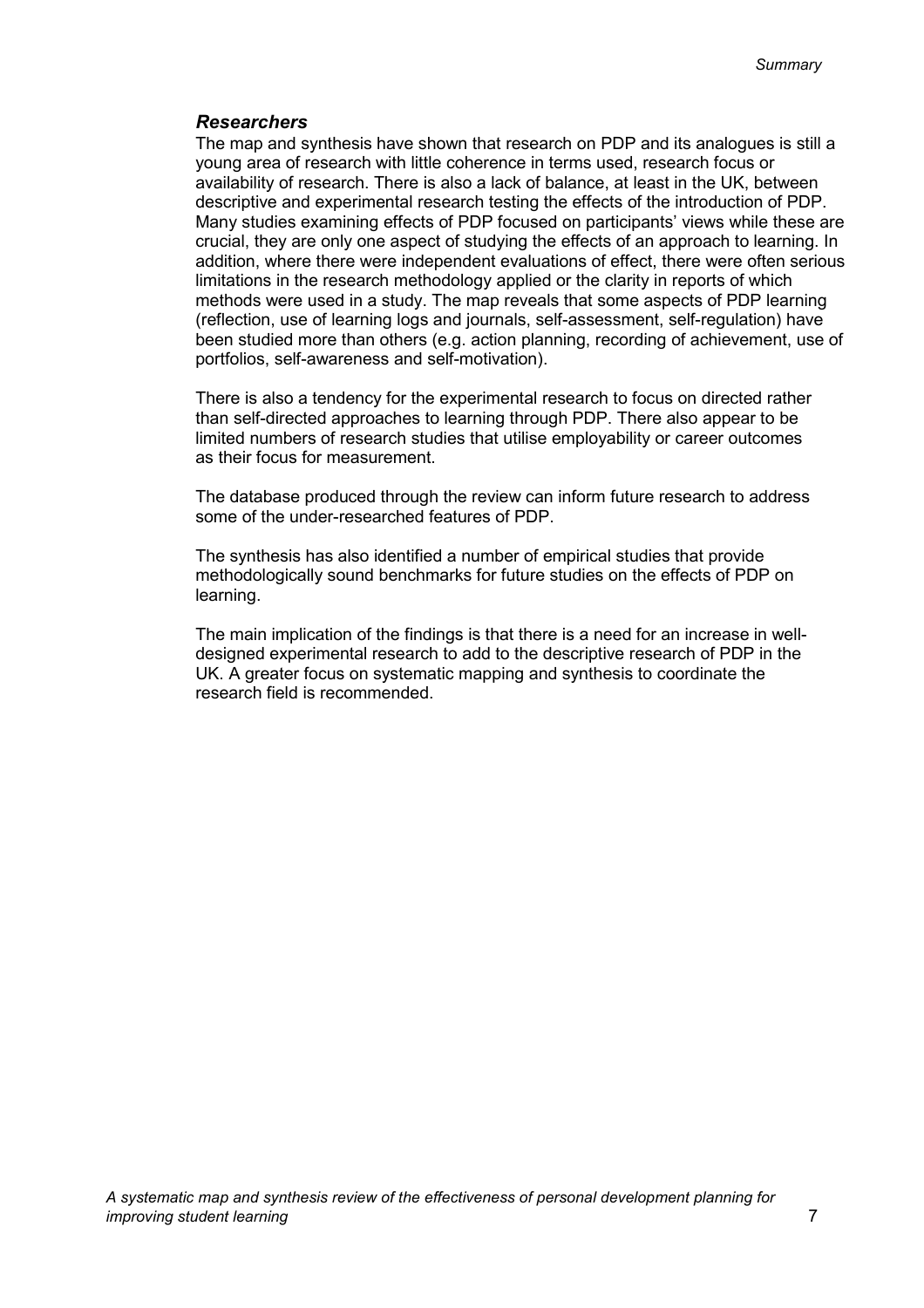## **1. BACKGROUND**

This chapter introduces the aims and rationale for the study and its conceptual, policy, practice and research background. It also explains why the review is being undertaken at this time and the interests of the authors, funders and other audiences for the review.

## **1.1 Aims and rationale for the review**

Personal Development Planning (PDP) is a process by which individuals reflect upon and plan their own learning. The introduction of PDP and similar approaches such as Records of Achievement and Profiling have been major policy initiatives in secondary education in the UK over the last two decades and more recently in further and higher education. Major political decisions have been made about educational policy based on beliefs and assumptions that PDP is a good thing. Decisions which require significant changes to teaching, course design and students' learning have been made without being informed by a substantial evidence-base from research. Despite a large literature on PDP and its analogues, there is a lack of clarity about the extent of empirical research and evidence for the effects of PDP on student learning.

The purposes of the systematic review are:

- to create a map of the empirical research that has been undertaken on PDP processes in higher and related education; to provide an overview of research activity in the area for different users of research; to inform decisions on what future research might usefully address
- to synthesize the known evidence for the effects of PDP on student learning in higher and related education, for the benefit of policy-makers and users of policy, such as teachers and students.

## **1.2 Definitional and conceptual issues**

### **1.2.1 Terminology and definition**

There are many definitions of PDP and PDP type processes. The Quality Assurance Agency (QAA ) website which hosts the policy for PDP in higher education (http://www.qaa.ac.uk/ 25<sup>th</sup> November 2002) defines PDP as:

a structured and supported process undertaken by an individual to reflect upon their own learning, performance and / or achievement and to plan for their personal, educational and career development. The primary objective for PDP is to improve the capacity of individuals to understand what and how they are learning, and to review, plan and take responsibility for their own learning, helping students:

- become more effective, independent and confident self-directed learners;
- understand how they are learning and relate their learning to a wider context;

*A systematic map and synthesis review of the effectiveness of personal development planning for improving student learning* 8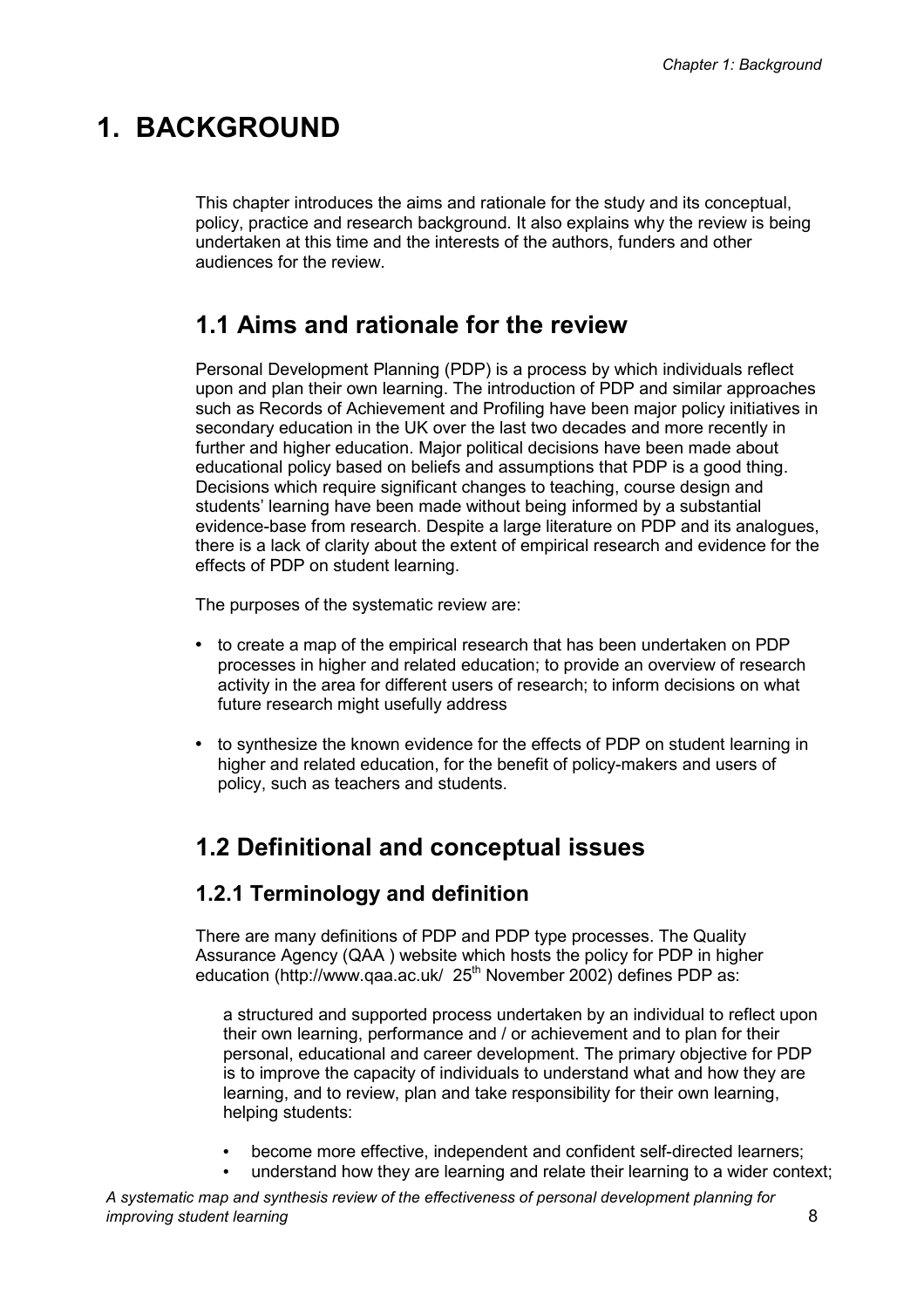- improve their general skills for study and career management;
- articulate personal goals and evaluate progress towards their achievement;
	- and encourage a positive attitude to learning throughout life.

PDP is proxy for a number of constructs that attempt to connect and draw benefit from reflection, recording, action-planning and actually doing things that are aligned to the action plan. The actions and experiences of doing are connected to and draw upon concrete learning experiences in a wide range of formal curricula, and extra curricula contexts. In North American literature, the term 'self-regulation' or 'portfolio building' embraces a similar range of actions, processes, support mechanisms and purposes.

PDP processes can be facilitated or self-directed. Both place responsibility on learners to plan their own learning, to act on the plans and to generate evidence of learning. When expressed as a set of actions and processes, PDP contains:

- planning (how to achieve objectives or general change)
- doing (learning through the experience of doing with greater awareness)
- recording (thoughts, ideas, experiences, evidence of learning through writing, audio or video)
- reviewing (reflections on what has happened, making sense of it all)
- evaluating (making judgements about self and own work and determining what needs to be done to develop/improve/move on)

PDP is a generic term that covers a range of different component processes undertaken in different contexts for different aims. There are many related terms in use. Jackson (2002) listed the following related terms:

- action-planning
- improving own learning and performance
- managing own learning
- personal development planning
- profiling
- recording
- records of achievement
- reflection

Two particularly important and often interchangeable terms are Records of Achievement and Profiles and these can be described as 'a process which involves students in recording, reviewing and reflecting on their own experience, to turn into learning which empowers them to become more confident, self aware and capable people' (Assiter and Shaw 1993).

This definition is similar to that of PDP, but there are many other uses of these terms (Hitchcock, 1990). Profiles or Records of Achievement put greater emphasis on a written record of achievements rather than also including reflection and planning. All of these terms relate to an active rather than passive approach to learning and development. Reflection is thus a key term. The importance of reflection to learning has been well documented in all directed or self-directed contexts (for example, Boud *et al*., 1985; Brockbank and McGill, 1998; Kolb, 1984; Moon, 1999; Schön, 1983; Tremblay, 2000; Zimmerman, 2002) but it is difficult to be precise in distinguishing the concept from reasoning, thinking, reviewing, problem-solving, inquiry, reflective judgement, reflective thinking, critical

*A systematic map and synthesis review of the effectiveness of personal development planning for improving student learning* 9 reflection and reflective practice (Moon, 1999). Reflective analytical skills can also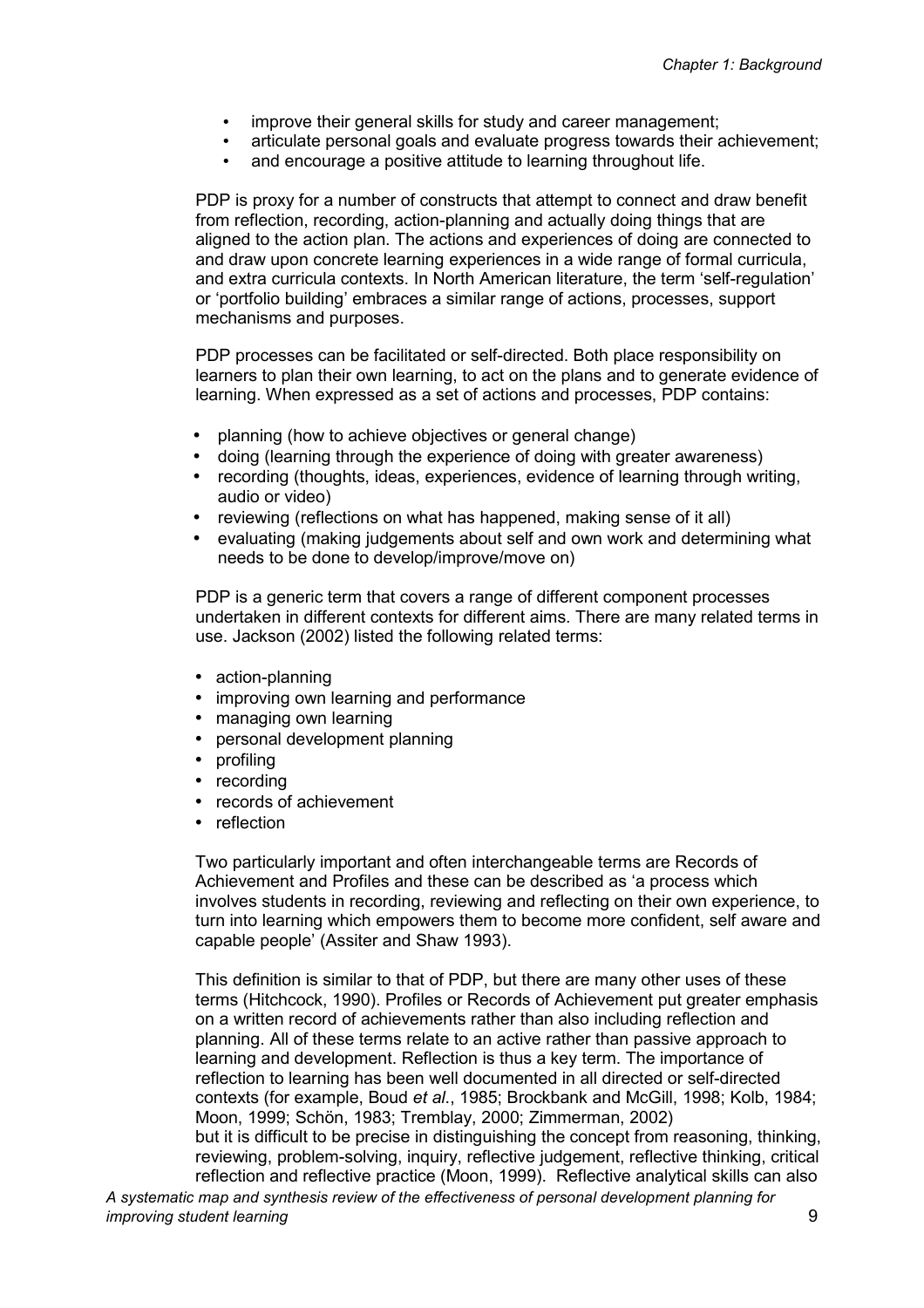be seen as higher order metacognitive skills on which there is an extensive psychological research literature. Indeed, in North America reflectivity in educational processes similar to PDP is based on the idea of self-regulation, which emanates from the psychological literature (Zimmerman, 2000). It includes a rapid increase in interest in electronic portfolios (Cambridge, 2001) that bear a striking resemblance to the electronic tools that underlie PDP in Britain.

Even those concerned with reflection as part of PDP-type processes may use different terminology in their particular national or discipline context. A good example of similar yet related domains is provided by reflective professional practice and action research used to assist the development of practice (Schön, 1983). Such practice includes the provision to students, of learning environments by teachers and lecturers which illustrates the *interconnectedness* of concepts in this area.

All of these variations in the concept of reflection may be relevant to PDP, but PDP also includes recording and planning.

### **1.2.2 Theories of PDP**

PDP is a proxy for a number of concepts that attempt to connect and draw benefit from reflection, recording and planning.

O'Connell (1999, Chapter 4) argues that there has been little cross reference between the literatures on Records of Achievement and on student learning and development but that the theoretical foundations of Records of Achievement seem to be based on the following types of learning:

- experiential learning
- self-directed learning
- reflective learning
- transferable skills and metacognition

The work of Kolb has been particularly influential in conceptualising the way in which PDP processes link together to formalise learning (Kolb and Fry, 1975; Kolb, 1984; Wolf and Kolb, 1984) in the model shown in Figure 1.1.

**Figure 1.1:** Kolb (1994) experiential learning cycle and Wolf and Kolb (1994) learning styles



*A systematic map and synthesis review of the effectiveness of personal development planning for improving student learning* 10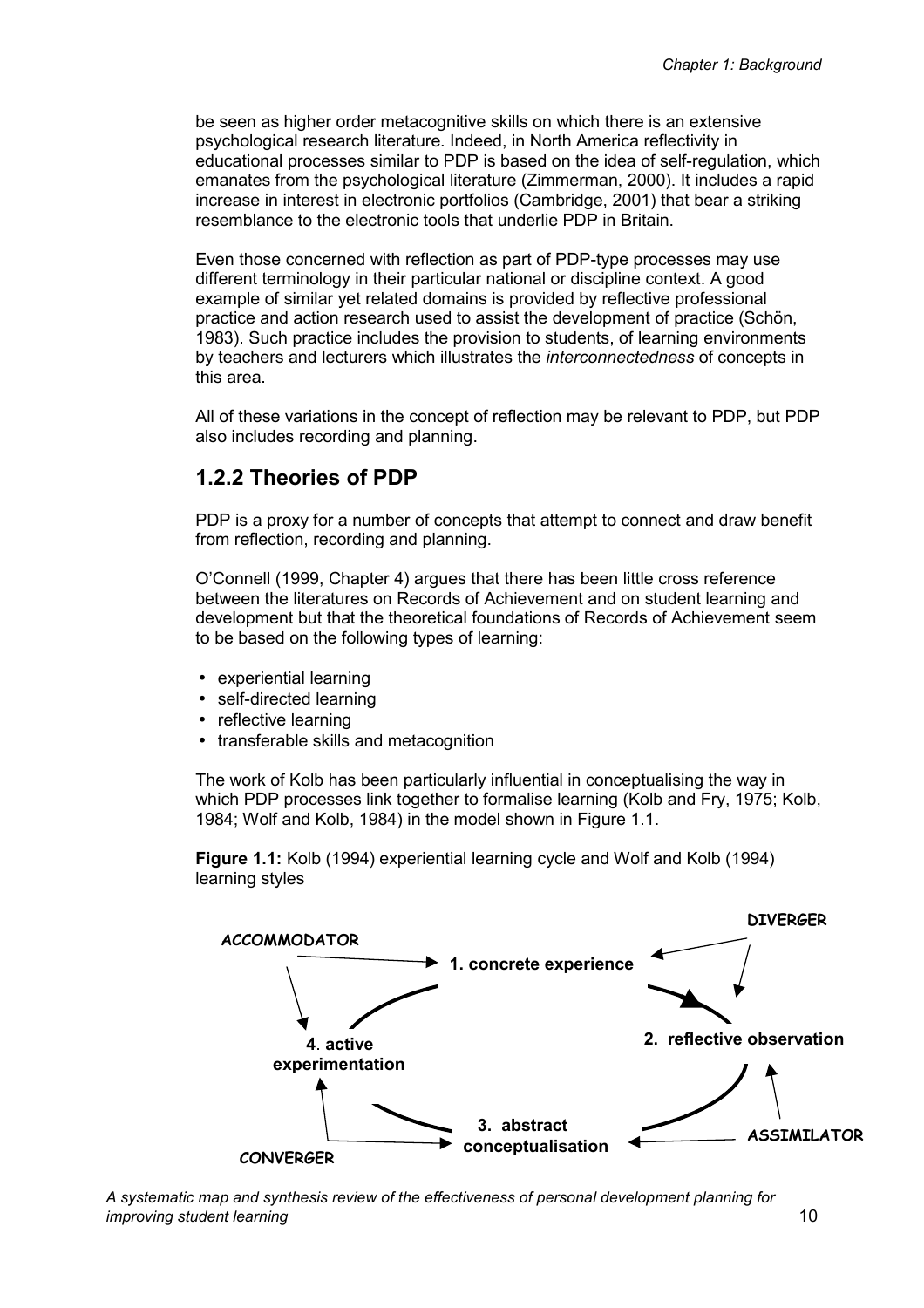The emphasis on different parts of the model may vary between what is being learnt and for what purpose, and therefore may also vary between academic disciplines. It may also vary according to the styles of the learner with some learners being 'concrete active', 'concrete reflective', 'abstract reflective', or 'abstract active' (Biglan, 1973). This fits the four stages of the Kolb model.

### **1.2.3 Purposes of PDP**

The different purposes and contexts of the use of PDP result in further variation in emphasis on the terminology, definitions, and components of PDP type processes. Jackson *et al*., (2002) identified a number of curriculum responses to PDP:

- Curricula environments that are predominantly disciplinary in focus utilise four extra-curricula strategies to engage students in reflecting on, and recording, their own learning and their capacities to learn (i) support mechanisms with, for example, personal tutors; (ii) extra-curricular award frameworks to develop nonacademic skills; (iii) external award frameworks to recognize non-curriculum learning; (iv) development of automated profiling tools.
- Disciplinary curricula environments also recognise non-disciplinary learning and incorporate reflective processes into skills-based curriculum units.
- In curricula environments where there is an explicit focus on skills and capability throughout the academic curriculum, PDP becomes an important sensemaking, progress-monitoring and development tool.
- The curriculum is constructed around a model of learning that has embedded within it principles of recording, reflection and planning.
- Trans-disciplinary curricula, such as foundation degrees involving negotiated work-based learning where reflective models of learning, recording and action planning are integral to the process.

These different approaches to PDP encompass many different emphases in how PDP is applied, including the following:

- knowledge acquisition versus self-regulation and development (Barnett *et al.*, 1999)
- tactical pieces of work versus strategic programmes of work (Jackson, 2002)
- self-directed versus negotiated versus facilitated PDP (for example, negotiation in process of personal knowledge construction (Baillie, 2002))
- institutional tool versus personal development (Paczuska and Turner, 1997)
- means to an end versus process as product in its own right (Watts, 1992)
- unstructured versus structured versus dialogue recording systems (Langer, 2002)
- formal versus informal and incidental learning (Cseh *et al*., 2000)

These distinctions in purpose lead into the policy and practice contexts within which PDP has been developed.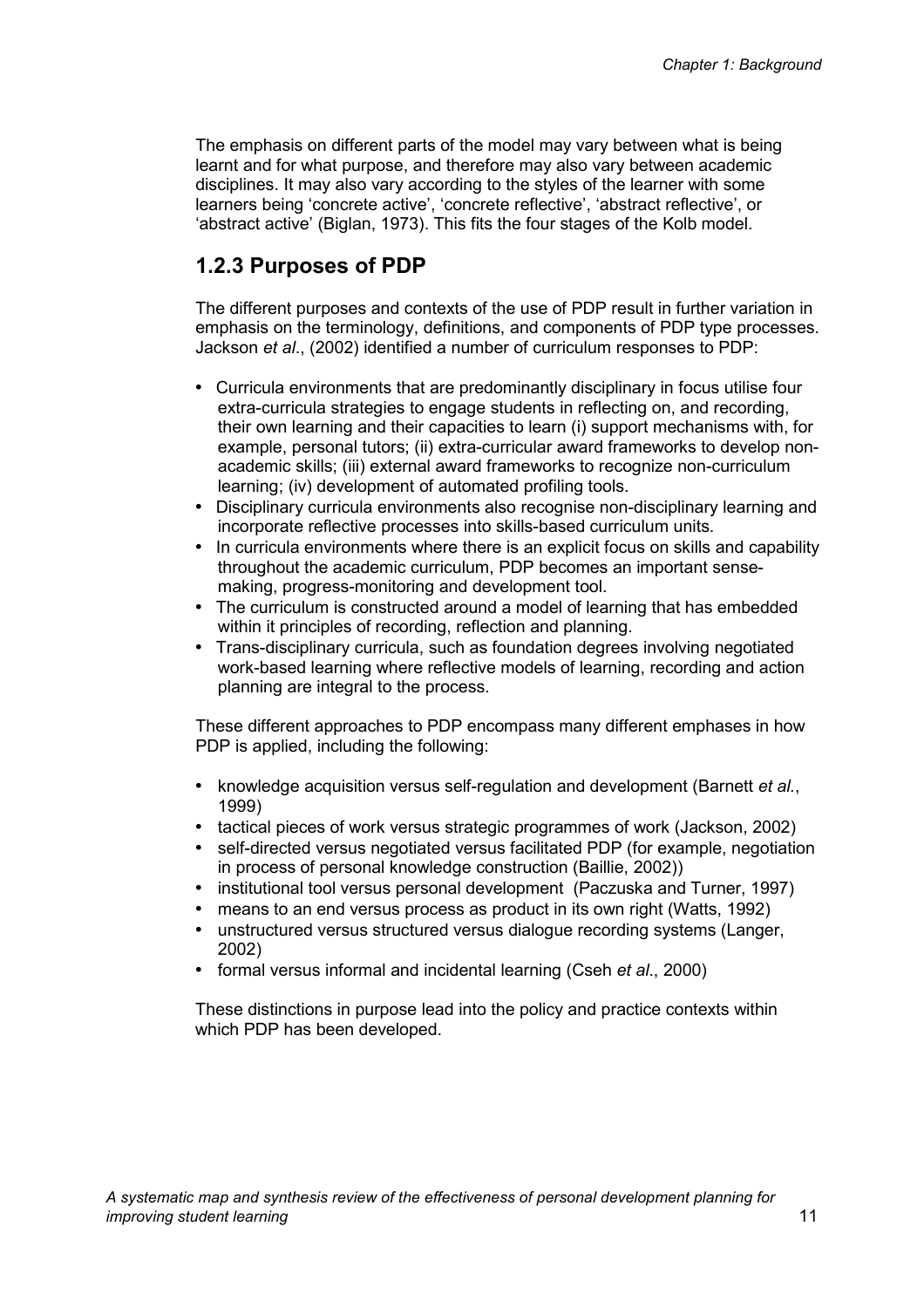## **1.3 Policy and practice background**

Policy and practice initiatives to develop reflective practice in education have a long history. A major policy development was the launch in England in 1991 of the National Record of Achievement (NRA) by the then Department of Education and Science and Department of Employment as a lifelong record of achievement produced in secondary schools to support self-development for all throughout life.

The NRA built on a range of other initiatives that aimed to use reviewing, recording and action planning to help and motivate people to learn and to progress. It provided a single recognisable framework for recording achievements to assist transitions between education, training and employment. It was offered to all 16 year olds and to others on Modern Apprenticeships, National Traineeships and other training initiatives, and 87% of all school-leavers receive an NRA (http://www.dfes.gov.uk/nra/ 26<sup>th</sup> November 2002). The NRA is now being superseded by an updated system called the Progress File (see http://www.dfes.gov.uk/progfile/ 26th November 2002). A report on ten demonstration projects using the new scheme has recently been published (DfES, 2002).

The development of similar systems in HE arose from the recommendations of the National Committee of Inquiry in Higher Education for a greater focus on means to assist students in monitoring and reflecting upon their personal development (Recommendation 20 in NCIHE, 1997). The committee recommended that students should have Progress Files to help make the outcomes, or results, of learning in higher education more explicit, identify the achievements of learning, and support the concept that learning is a lifetime activity. These Progress Files consist of the following:

- a transcript recording student achievement which should follow a common format devised by institutions collectively through their representative bodies
- a means by which students can monitor, build and reflect upon their personal development consisting of: (a) an individual's personal records of learning and achievements, progress reviews and plans that are used to clarify personal goals and can provide a resource from which material is selected to produce personal statements (e.g. CVs, etc.) for employers, admissions tutors and others; (b) PDP process

(http://www.qaa.ac.uk/crntwork/progfileHE/contents.htm 25th November 2002).

A number of organizations concerned with learning in higher education have worked to develop PDP as concept. Representatives from Universities UK (UUK), ScoP, QAA and LTSN have formed a Progress File Implementation Group to help institutions interpret policy for PDP (Jackson, 2001). Their Guidelines for HE Progress files encourage HE institutions to implement a transcript of student achievement with a consistent data set by 2002/03 and suggest that the PDP element of the policy objectives should be operational across the whole HE system and for all HE awards by 2005/06

(http://www.qaa.ac.uk/crntwork/progfileHE/contents.htm 25th November 2002). The PDP in HE Network Scotland performs a similar function.

*A systematic map and synthesis review of the effectiveness of personal development planning for improving student learning* 12 In addition, the Centre for Recording Achievement (CRA) has been set up as a self-funding UK-wide networking organisation, which supports good practice and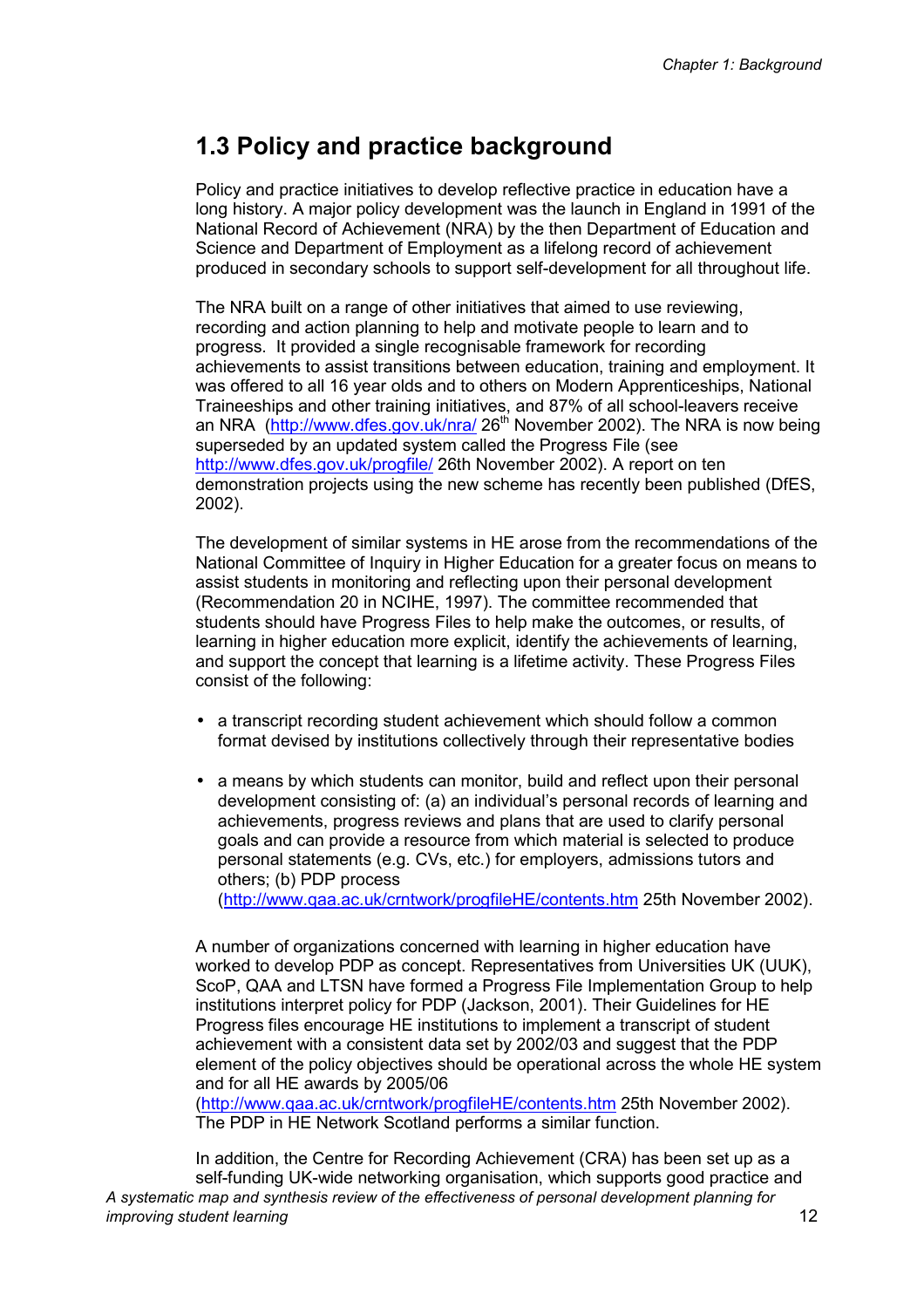the sharing of experience in Recording Achievement, Personal Development Planning and Progress Files within educational institutions and professional bodies. The Centre seeks to inform staff involved in developing these processes in schools, colleges, universities, companies and professional bodies about examples of good practice, staff development materials and information on lifelong learning perspectives.

(http://www.recordingachievement.org/ 25th November 2002)

PDP has the potential to assist in the delivery of key national priorities, such as improving student retention; capacity for skill development; progress to employment and empowering individuals to remain employed (Jackson, 2002). The QAA's 'Code of practice: career education, information and guidance' suggests that HE institutions use Progress Files and states that: '..(students) need to develop the skills to manage their own career including the abilities to reflect and review, to plan and make decisions, to use information resources effectively, to create and to take opportunities, and to make provision for lifelong learning' (http://www.qaa.ac.uk/public/cop/copcex/precepts.htm).

In addition to these national initiatives, O'Connell (1999) lists reasons why PDP approaches are being seen by HE institutions as more relevant:

- practical need to develop learner autonomy in mass higher education
- modularity requiring linking across curricula (e.g. Peters *et al.,* 2000)
- employability with explicit transferable skills
- quality assurance with documentary evidence of guidance and support

The employability and key skills dimension links in with the key skills approach of NRA/and Profiles in secondary schools and vocational courses at other post 16 institutions. This is an issue of both documentation of progress and of students' awareness of their skills and potential employability (Hawkins, 1999; Hustler *et al.*, 1998).

A main emphasis of PDP in HE is thus in improving student outcomes in terms of attainment and styles of learning as transferable skills across different academic and practice contexts, and personal skills of self-esteem, awareness and life planning. Jackson (2002) argues that the world is complex and becoming increasingly more complex and requiring more complex models of learning. In addition, there is a growing recognition that the models and cultures of learning in traditional disciplinary based higher education do not fit well with the world of daily life and work. Transdisciplinary models of learning with more explicit models of recording progress in learning may be more appropriate for this complex nondisciplinary world. The move is thus toward curricula to encourage more efficient, more complex, and more self-led learning (O'Connell, 1999).

Expert teachers continually reflect on their own teaching in order to improve it (Schön, 1983; Biggs, 2000). If the teachers are correct in this view, then students might also benefit from reflection. Houghton (2002) goes further in arguing that PDP is both a logical development of good teaching practice and that PDP can only happen if supported by reflective practitioners.

PDP may benefit academic staff by enabling them to be more effective, focused and relevant as teachers. There is also pressure for HE lecturing staff to develop these self-reflective and monitoring skills in order to obtain membership of the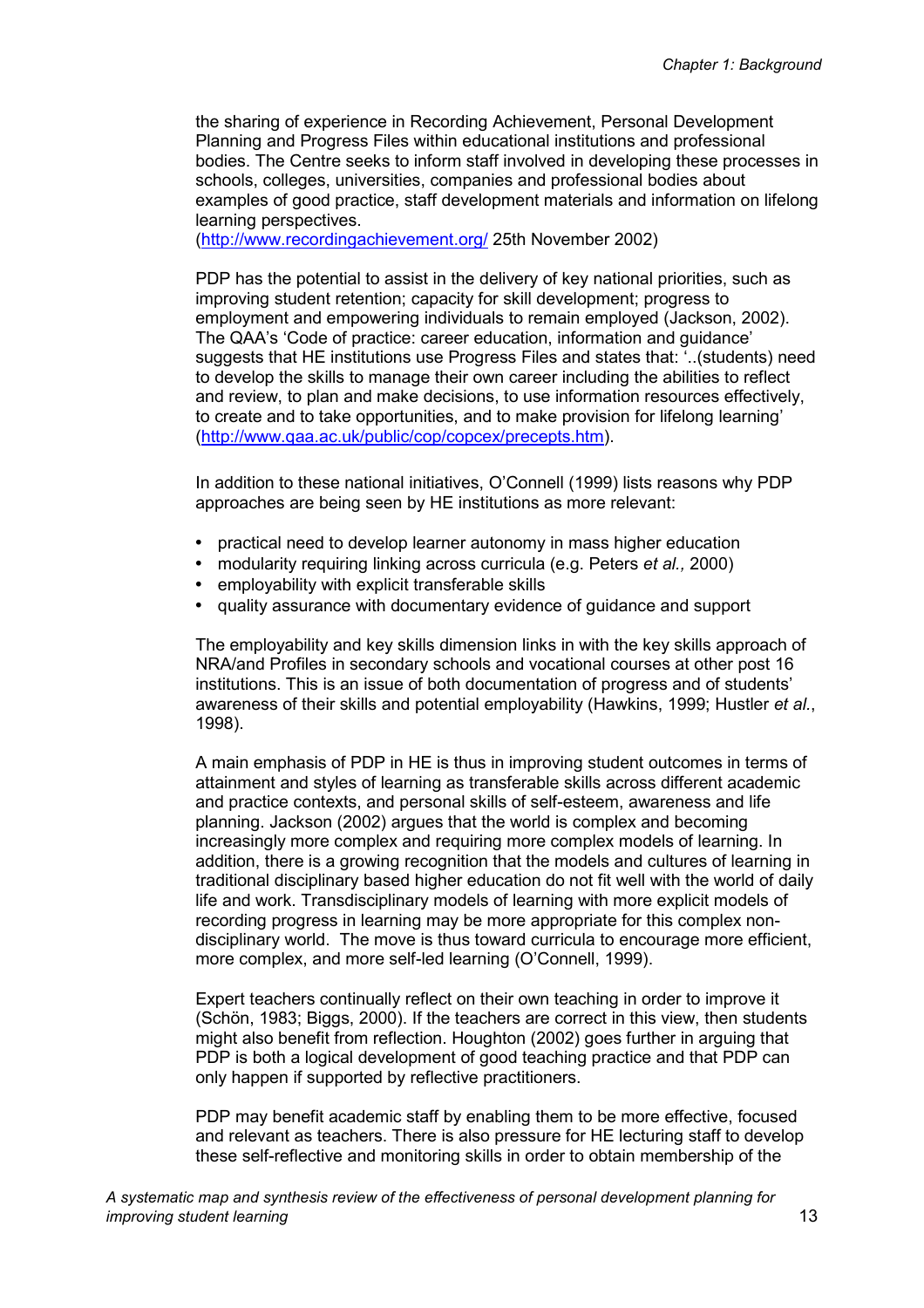Institute of teaching and Learning in Higher Education (ILTHE) when such forms of accreditation in teaching is increasingly becoming a prerequisite to teach in HE.

Similarly institutions will benefit from being more relevant and effective and be able to monitor students' progress in achieving the new outcomes of learning.

In addition to developments in secondary schools and HE there have been parallel developments in professional education such as law (Prince, 2002; UK Centre for Legal Education (UKCLE) PDP Working Group (http://www.ukcle.ac.uk/), medicine (McKimm, 2001), and nursing (Lunyk-Child *et al.,* 2001) as well as business (Tamkin *et al.*, 1995).

Many argue that universities should involve critical thinking not only about knowledge but also about self and the world (Barnett 1977). Such ideas can be based on lifelong learning as part of a liberal ideology, a skill based conception of employers' needs, or as a post-modern critique of universal principles or laws (Menon, 1997).

### **1.4 Research background**

A recent literature review by O'Connell argued that there had been little empirical research in the area and that the policy of implementing PDP was based on beliefs and values promoted by committed enthusiasts. Broadfoot (1986) came to the same conclusions about the development of PDP-type systems in schools, and both authors argue for increasing the research base. O'Connell (1999) summarises Kirkpatrick's (1967) distinction between four levels at which educational interventions can be assessed as:

- student reaction data
- evaluation of immediate learning outcomes
- behaviour change
- cost-benefit evaluation

O'Connell (1999) concludes that most of the limited research is on level 1 with the finding that users are often not impressed at first with PDP approaches. However, they later see the value of these for their learning, though this is dependent on the particular approach and the means of its implementation. In addition to O'Connell's levels of research there are studies that focus on the implementation of PDP initiatives (e.g. Broadfoot *et al.,* 1991). There are few studies of independent measures of change. One study reported that use of Records of Achievement at secondary level was associated with school students being better prepared for university, though there was no difference in later academic outcomes (reported in O'Connell, 1999).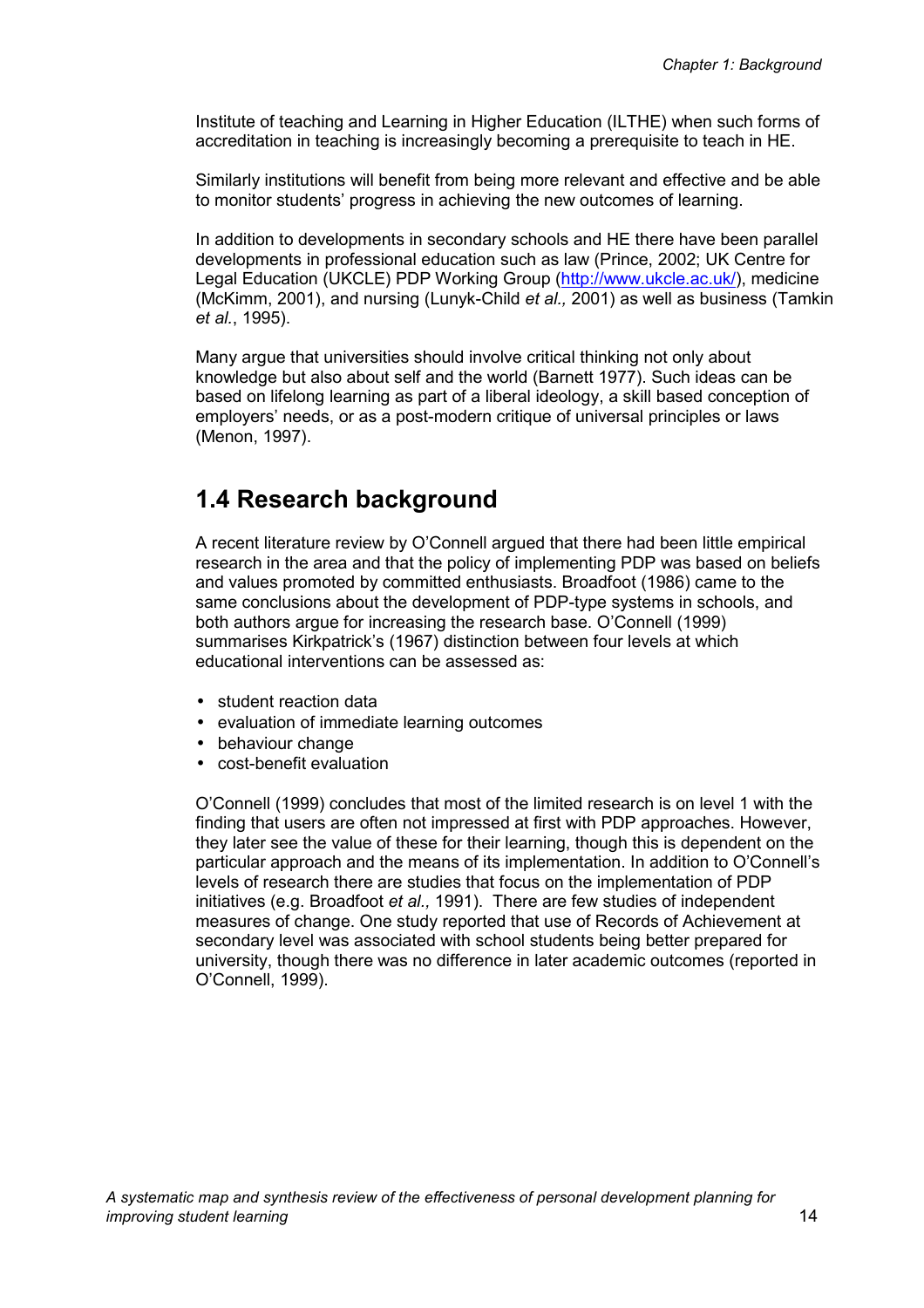## **1.5 Authors, funders and other users of the review**

This chapter has described the conceptual, policy, practice, and research background to PDP in HE in England where the growth of PDP in HE has been a policy-based initiative developing new practices with little awareness of the research evidence to support. This review was funded by the LTSN with a policy interest in this area in its role of helping HE communities implement new policies that impact on teaching and students' learning. The research team at the EPPI-Centre had little previous knowledge of PDP issues but was assisted by an Advisory Group that allowed for the representation of a range of other user perspectives. The Advisory Group determined the scope of the review in terms of the review question and the audiences for the results of the review.

The development of the Advisory Group stemmed from the LTSN Generic Centre's extensive knowledge of the field. Involvement was sought from a number of organisations which have an interest in this topic area, including the Centre for Recording Achievement (CRA), and the PDP in HE Network Scotland which aims to promote good practice in PDP across education and non-education sectors.

A complete list of the members of the Advisory Group can be found in Appendix 1.1. The eleven members of the Advisory Group represented:

- *Policy interests:* LTSN
- *Practitioner interests:* university and college teachers (including two National Teaching Fellows), Centre for Recording Achievement (main practitioner network outside Scotland involved in staff and institutional development) and PDP in HE Scotland (equivalent to CRA in Scotland)
- *Student interests:* National Union of Students and National Postgraduate **Committee**
- *Researcher interests*: universities (educational researchers), university staff and educational developers

Many of the members of the Advisory Group represented more than one sector of interest, such as university staff who were both lecturers and researchers. Although such members were not necessarily representing the interests of both of these roles, the overlap in roles of members of the group added to the richness and variety of perspectives.

The Advisory Group was connected to the Progress File Implementation Group (the inter-agency group with responsibility for promoting PDP and monitoring its introduction – UUK, SCoP, QAA and LTSN) via the chair of the group who is a member of PFIG.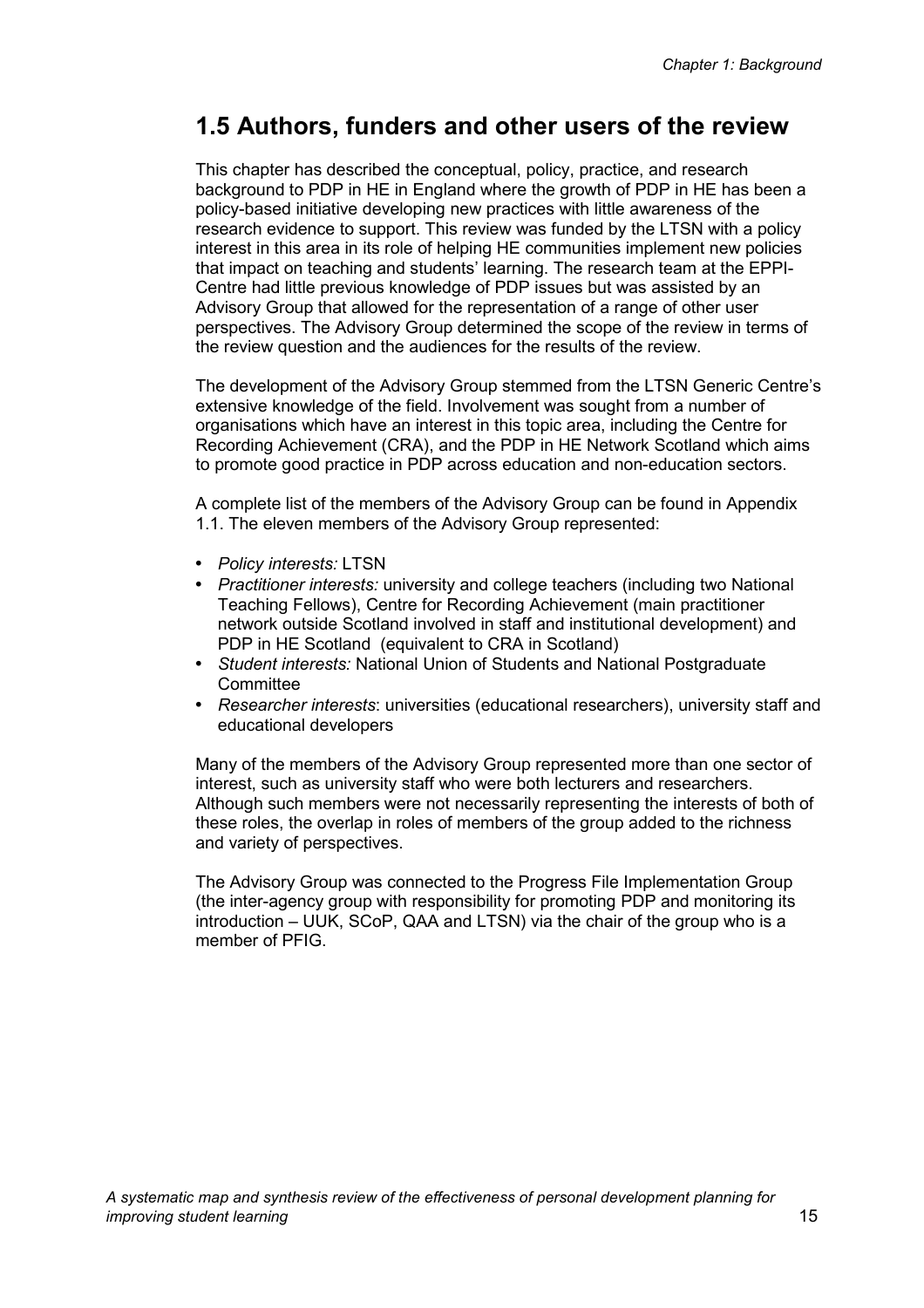## **1.6 Review questions**

In the context of the introduction of policy on personal development planning, the review questions are as follows:

- *Systematic map:* What empirical research has been undertaken on the use of PDP in higher and related education?
- *In-depth review (systematic synthesis):* What evidence is there that processes that connect reflection, recording, planning and action (i.e. PDP) improve student learning?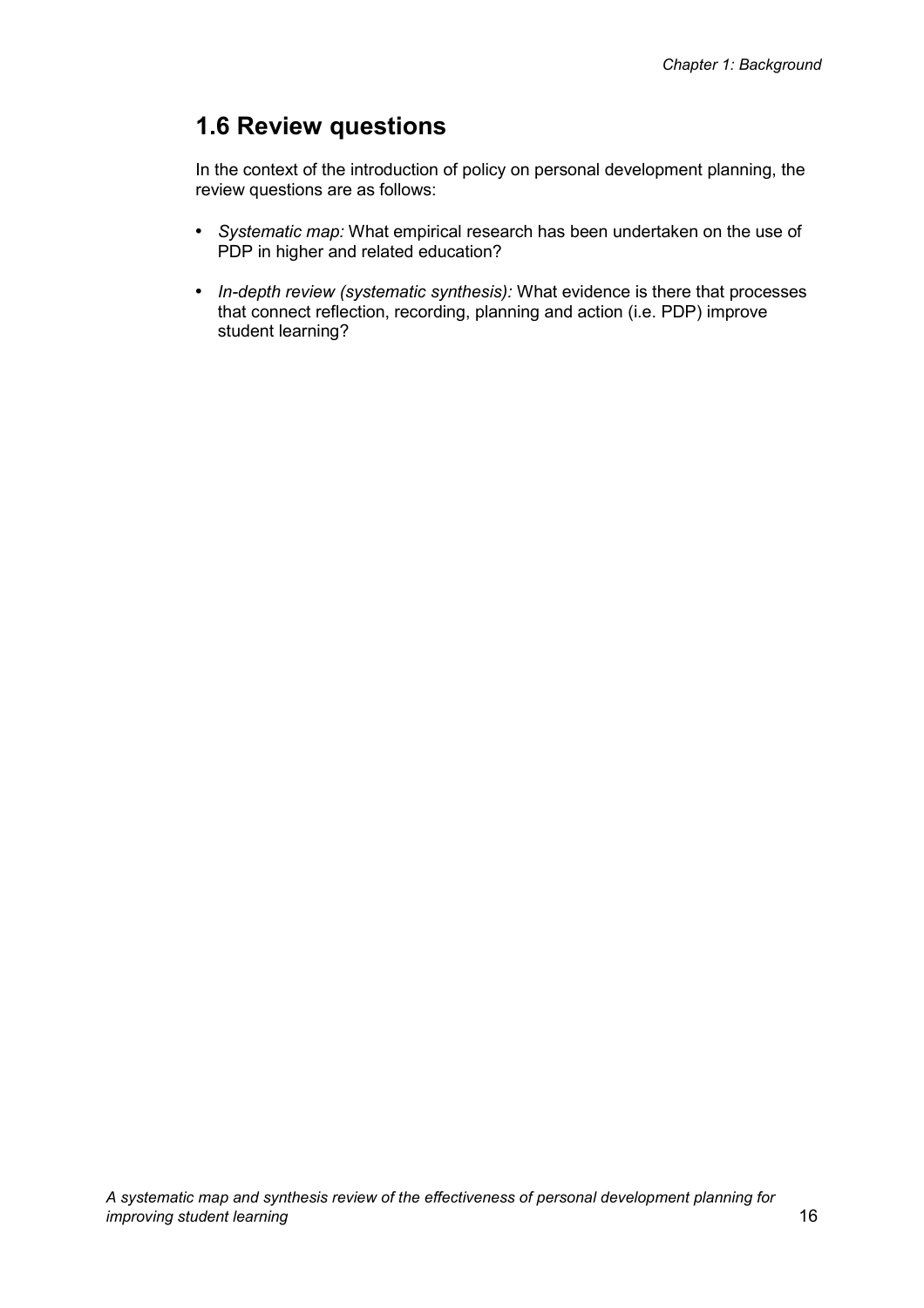## **2. METHODS USED IN THE REVIEW**

This chapter describes the methods used in conducting this systematic review employing EPPI-Centre methods, procedures and tools. Figure 2.1 provides an overview of the stages of conducting a systematic review and how they flow from each other. Section 2.1 describes methods for user involvement which are intertwined with each section of the review. Section 2.2 describes methods for identifying potentially relevant studies through searching and screening. Section 2.2 also describes the methods for describing studies through keywording and mapping. Finally, section 2.3 describes methods for in-depth scrutiny and synthesis of studies identified as relevant. The purpose, process and quality assurance measures for each stage are described.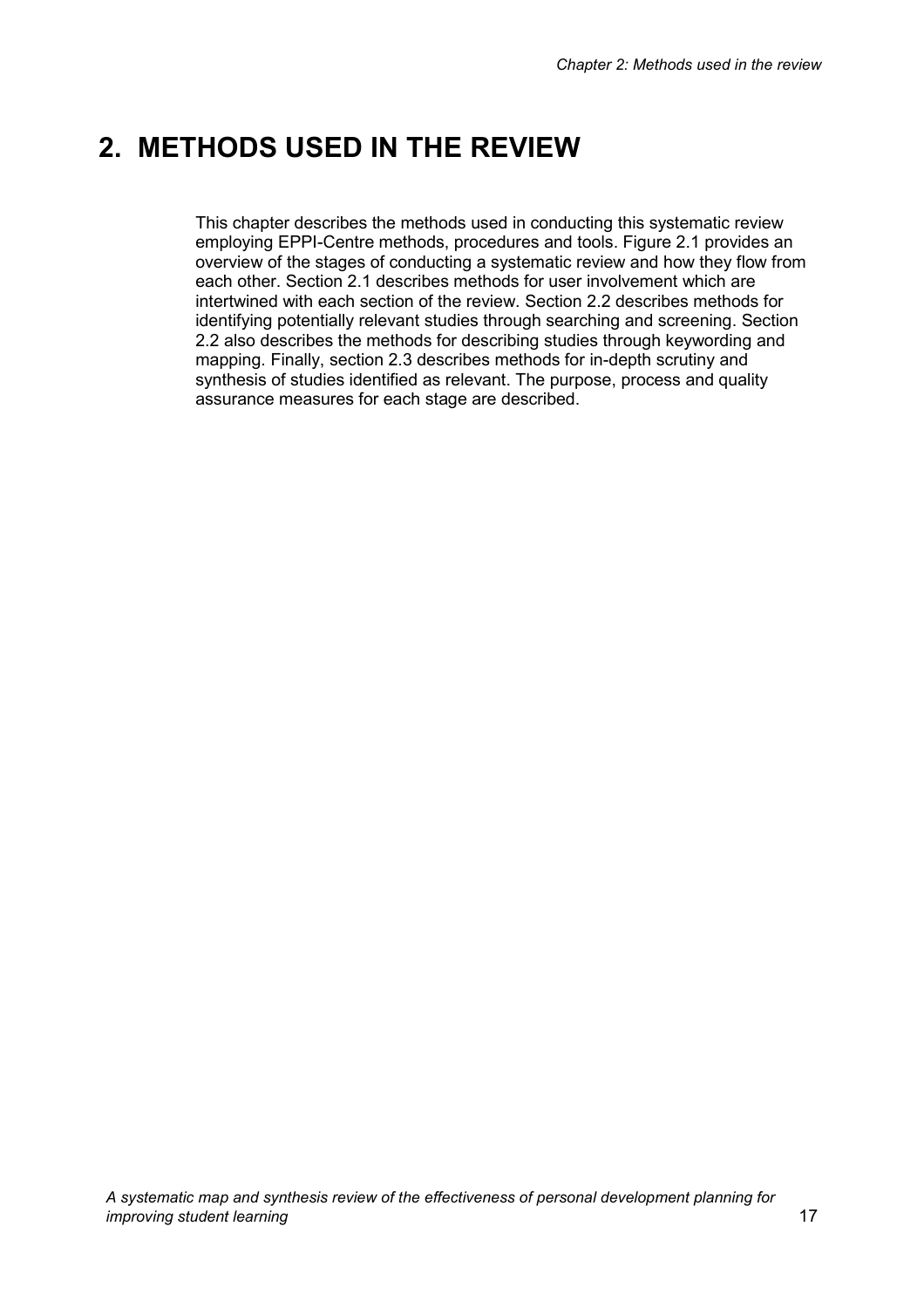

**Figure 2.1:** Review process and operationalisation of methods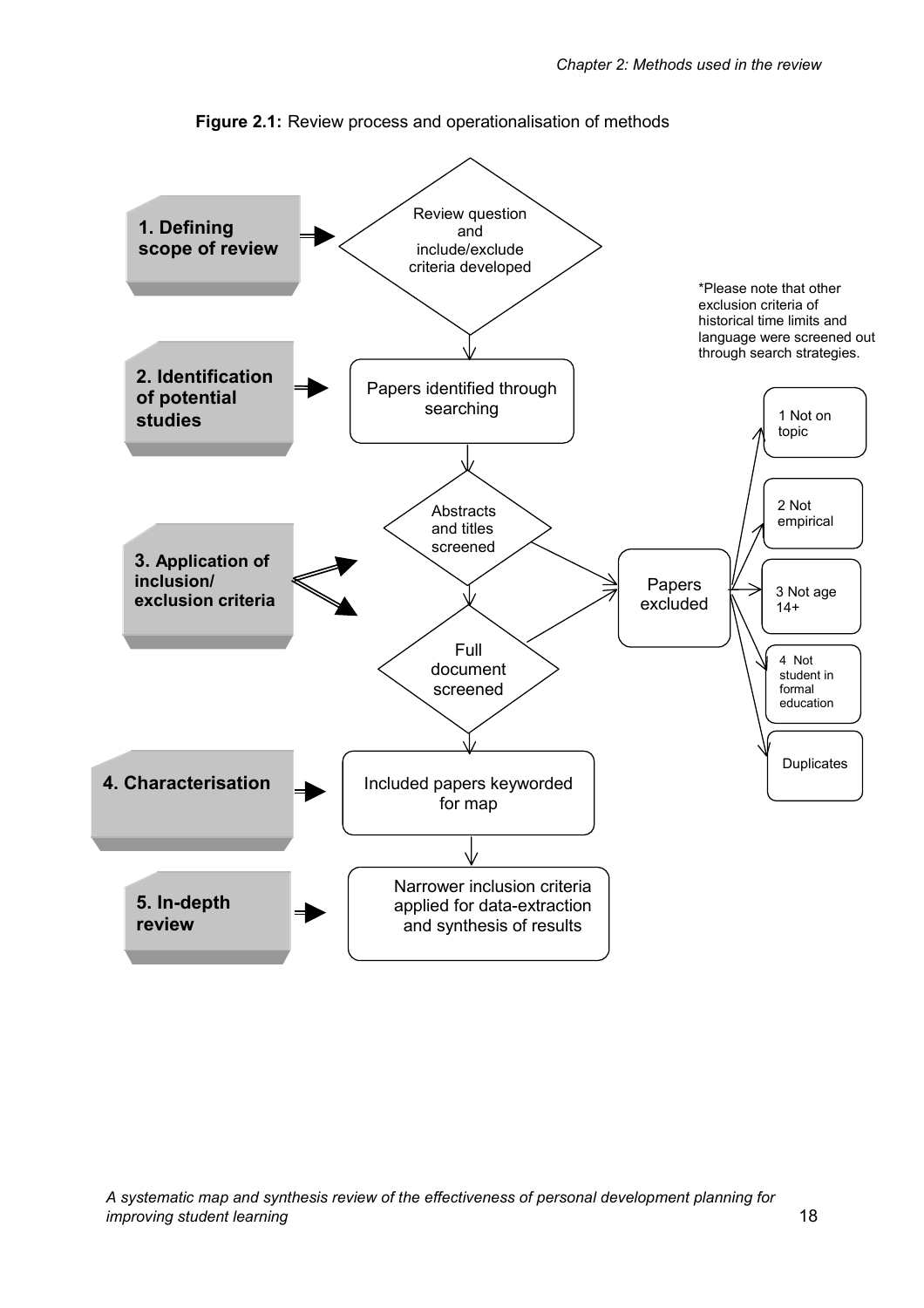## **2.1 User involvement**

### **2.1.1 Approach and rationale**

The involvement of users in the review process is driven by a rationale of providing research evidence to inform policy and practice. In order for a systematic review to address policy, practice and research questions, a clear specification of such questions is required. The range of groups involved with PDP issues may have different perspectives and be concerned about different questions that will produce different answers. To be of relevance to a wide audience of policy-makers, practitioners, students, researchers and other users of research, it is important that those groups be involved in shaping the review.

### **2.1.2 Methods for user involvement**

The main method for ensuring user involvement in the review was consultation with the Advisory Group throughout the process of undertaking the review. The members of the advisory group and their interests are described in section 1.5 and Appendix 1.1.

The expertise and user perspectives of the Advisory Group assisted the review team in the following five main areas:

- identification of the most important focus of the review
- definition of PDP and its sub-concepts
- identification of the different audiences for the review
- specifics searching and other parameters for the review
- a sounding board in the evaluation of interim and final results

## **2.2 Identifying and describing studies**

In order to be considered relevant for answering the review question 'What evidence is there that processes that connect reflection, recording, planning and action (the four components of PDP) improve student learning?', a study had to meet a set of inclusion/exclusion criteria. These criteria were used to exclude all studies that fell outside the scope of this review. This section describes (i) the detail of the criteria; (ii) the methods for identifying potential studies, and (iii) how the criteria were applied to the studies found. The full inclusion/exclusion criteria document can be found in Appendix 2.1.

### **2.2.1 Defining relevant studies: inclusion/exclusion criteria**

Twelve criteria were drawn up that a study would have to meet in order to be included in the review. These criteria focused on the topic area, sociodemographic and historic details, education sectors and contexts, and study type.

### *Topic*

The first type of criteria was that the research should be on the topic of PDP. As PDP is a relatively new term, it was necessary to use criteria that specified the essential components of PDP rather than simply the term PDP. The Advisory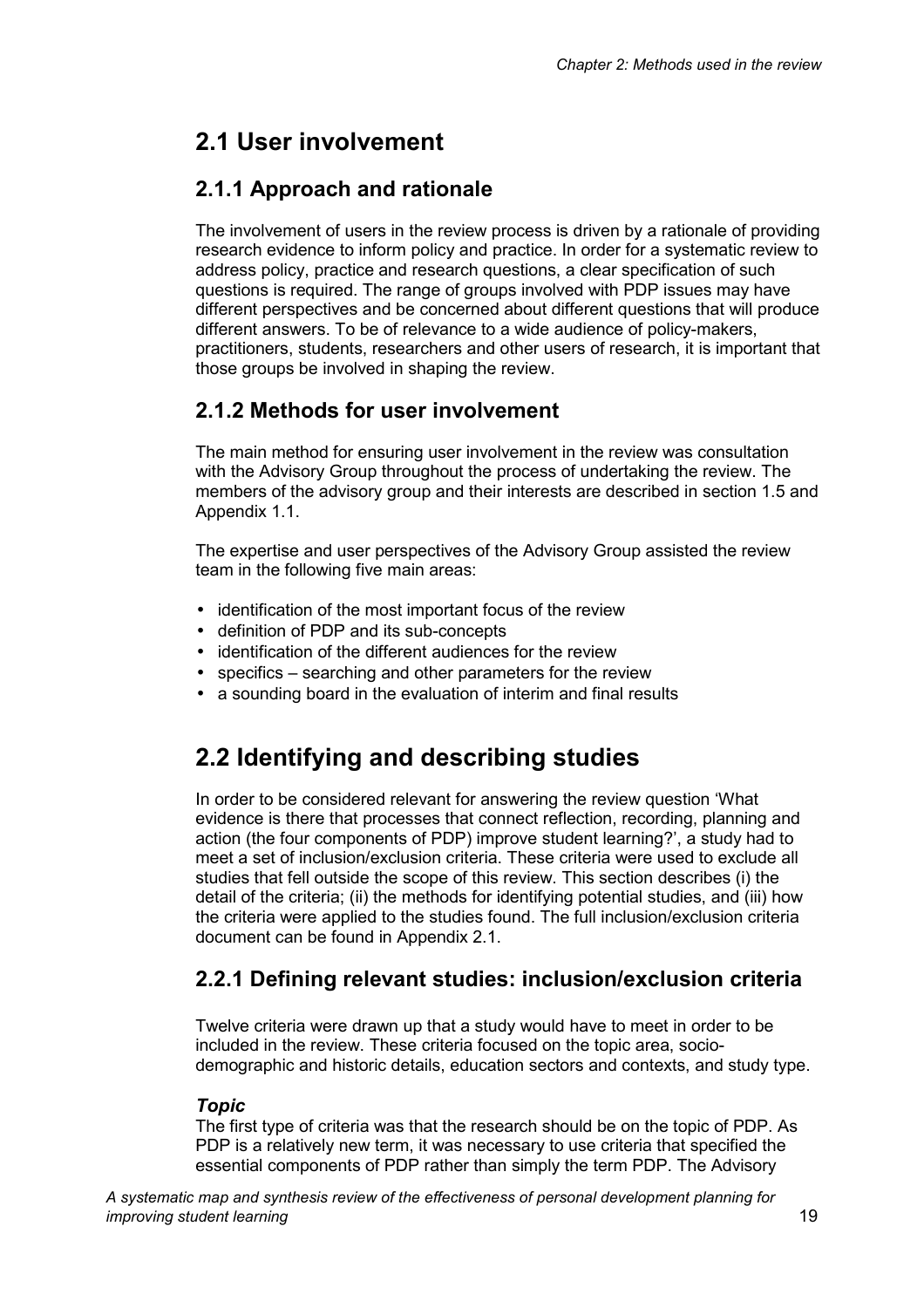Group assisted the research team by proposing the following five criteria related to topic. (For further guidance regarding the topic area codes, see the full inclusion/exclusion criteria in Appendix 2.1.)

- (i) Concrete learning experiences in a wide range of contexts
- (ii) Metacognitive awareness in relation to PDP
- (iii) For strategic PDP processes: at least implicitly include 'reflection', 'action', 'planning' and 'recording' (otherwise review would be on all study skills, but search strategy would be broader with just 'reflection' plus at least of one of the other three processes)
- (iv) For tactical PDP processes: process of 'reflection' plus at least one other process
- (v) Evidence of outcomes of learning

The purpose of criterion (i) was to identify that learning might not simply occur in academic subject areas of the curriculum; in fact, in addition to academic/subject contexts, educational contexts within HE might include professional and vocational, work-based and work-related, key/core/transferable skills development or career and personal development outside the academic curriculum.

Criterion (ii) specifies the need for metacognition, or an awareness of learning, to be taking place in relation to PDP.

The Advisory Group identified two types of PDP, strategic (criterion (iii)) and tactical (criterion (iv)). Strategic PDP was identified as being programmes of work involving PDP in a longer-term and broader context than tactical PDP which relates to individual pieces of work involving PDP.

Evidence of outcomes of learning (criterion (v)) is intended to capture both internal evidence of learning, such as participants' own judgement that their capacity to learn has improved, or external evidence of outcomes of learning, for instance judgements based on evidence such as improved exam grades, increased retention of students or improved progression to employment.

#### *Socio-demographic/historic criteria*

- (vi) Geography: no limits
- (vii) Language: English only
- (viii) Historical time: report of study dated 1982 onwards
- (ix) Student age: 14 years and over

The country in which the studies took place was not limited (criterion (vi)) as the aim of the review was to understand the effect of PDP-type processes regardless of context and it was felt there would be much information on this topic from around the world. The Advisory Group acknowledged that there was likely to be a wealth of information from other countries, that it would be important to uncover areas that they were not yet familiar with, and that any comparisons between different approaches in different contexts would be interesting and valuable. The extent that geographical variations could be included was limited by the financial and time constraints of the project which meant it was not possible to incur the costs or time involved in translating studies not in English (criterion vii)).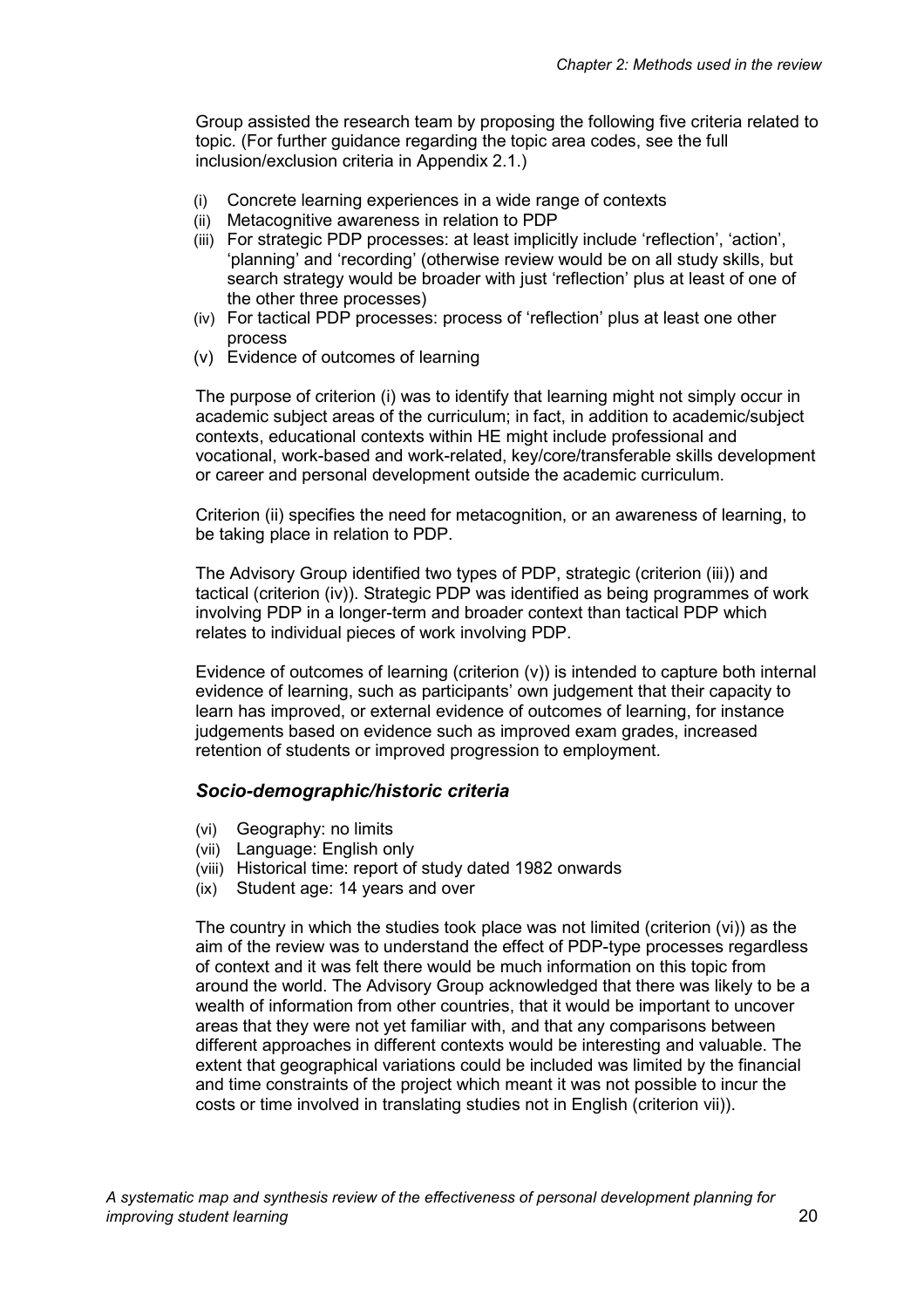The historical limits were set as at the date of the report from 1982 on. The rationale for this was that since PDP is such a recent phenomena 20 years would be more than ample for capturing relevant material (criterion (viii)).

The student age range was defined as those aged 14 or over (criterion (ix)) as the focus of this review is HE but studies on the older age group of school students were also included as it was expected that much PDP-type research conducted in secondary education could be relevant.

#### *Education sectors and contexts*

The HE focus was the basis for drawing up the two following criteria on:

- (x) Education/Learning: The people using the PDP must be students enrolled in formal education.
- (xi) Context of use of PDP: Although the PDP must be related to formal education, the actual use of the PDP may be in any educational context or noneducational context.

#### *Study type*

As the aim of this review is to assess the effect of the processes of reflection, planning, action and recording on learning, it was felt necessary to limit the type of study included to those that contained empirical evidence.

(xii) Must include empirical research.

#### **2.2.2 Identification of potential studies: search strategy**

Different sources of published and unpublished research literature were searched to locate any reports on the use of PDP-type methods. The aim of the literature search was to exhaustively locate as much of the relevant literature as possible.

#### *Electronic databases*

Searches were conducted on commercially available electronic databases (British Education Index, Social Science Citation Index, Sociological Abstracts, ASSIA, ERIC, Psychinfo, Educationline, CERUK, Australian ERIC, Zetoc).

A search strategy was developed by the EPPI team and was informed by several sources of evidence:

- expertise of the Advisory Group
- evidence from key texts on PDP provided by the Advisory Group
- evidence from handsearching of journals
- exploratory searching on several databases to compare the effectiveness of strategies

Three basic strategies were tested.

First exploratory searches were conducted, using key terms identified in literature provided by the Advisory Group. The terms used included PDP, planning, action, reflection, learning, record, Record of Achievement and Individual Action plans.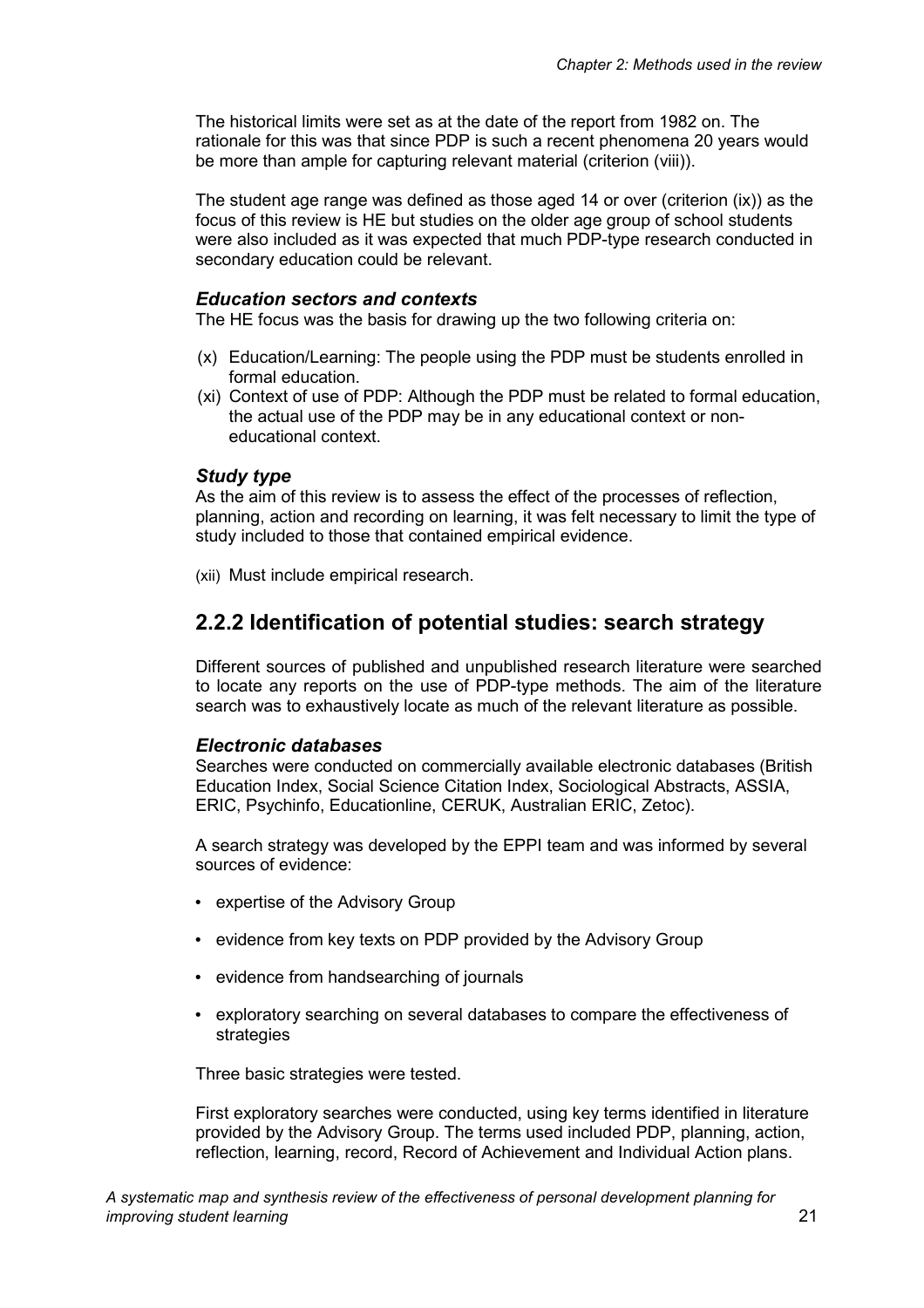These initial exploratory searches yielded little material, of which only a small proportion was relevant. Therefore a second strategy was developed.

The second strategy was informed by discussion of the review team and the Advisory Group concerning the conceptual underpinnings of PDP. As a result of these discussions, four key concepts were specified: reflection, action, planning and recording. It was further determined that activities involving reflection and at least one other of the key concepts could identify papers on PDP-type processes. These key conceptual terms were then applied to the databases.

The second search strategy was found to be deficient. This was evidenced by the fact that it failed to access relevant literature known to the Advisory Group, because the papers did not include these key concepts in titles or abstracts. Furthermore, these search terms often identified studies which were not relevant to this review. For example 'recording' often identified literature regarding 'recording contracts' for music artists. The second strategy was therefore ineffective in capturing relevant material whilst also capturing large proportions of irrelevant material.

The ineffectiveness of the second strategy identified the need to compose a search strategy using terminology researchers would be likely to use in this area. A string of terms was composed using the expertise of the Advisory Group, the literature provided by the Advisory Group, and the relevant literature identified by preliminary handsearching. The string of terms was then systematically tested for its effectiveness in capturing the literature provided by the Advisory Group, and the relevant material identified by the exploratory handsearches.

This third strategy was applied to the various databases on dates between the  $5<sup>th</sup>$ and the 22<sup>nd</sup> of April 2002. The terms used in the final search string included broad terms covering the wider concept of PDP, including personal development but also phrases, such as 'independent learning' and 'active learning'. Other terms reflected the key concepts identified in strategy two, for example 'learning log', 'learning journal', 'knowledge profile' and 'record of achievement' were among the terms depicting the key concept of 'recording'.

For certain databases the search strategy needed to be further refined, for instance, non-education databases required further terms to be applied to the search string specifying the focus of education and learning. Furthermore certain databases did not cover the full breadth of the historical time limits for inclusion (1982-2002), so searches were conducted from the earliest to the latest possible dates for each database within the confines of the inclusion criteria.

The final search strategy and its application to the individual databases can be found in Appendix 2.2.

#### *Handsearches*

Handsearches of journals were conducted of all journals which were:

- identified as potentially containing relevant studies (meeting the inclusion criteria)
- held in the University of London Institute of Education Library
- not covered by the electronic databases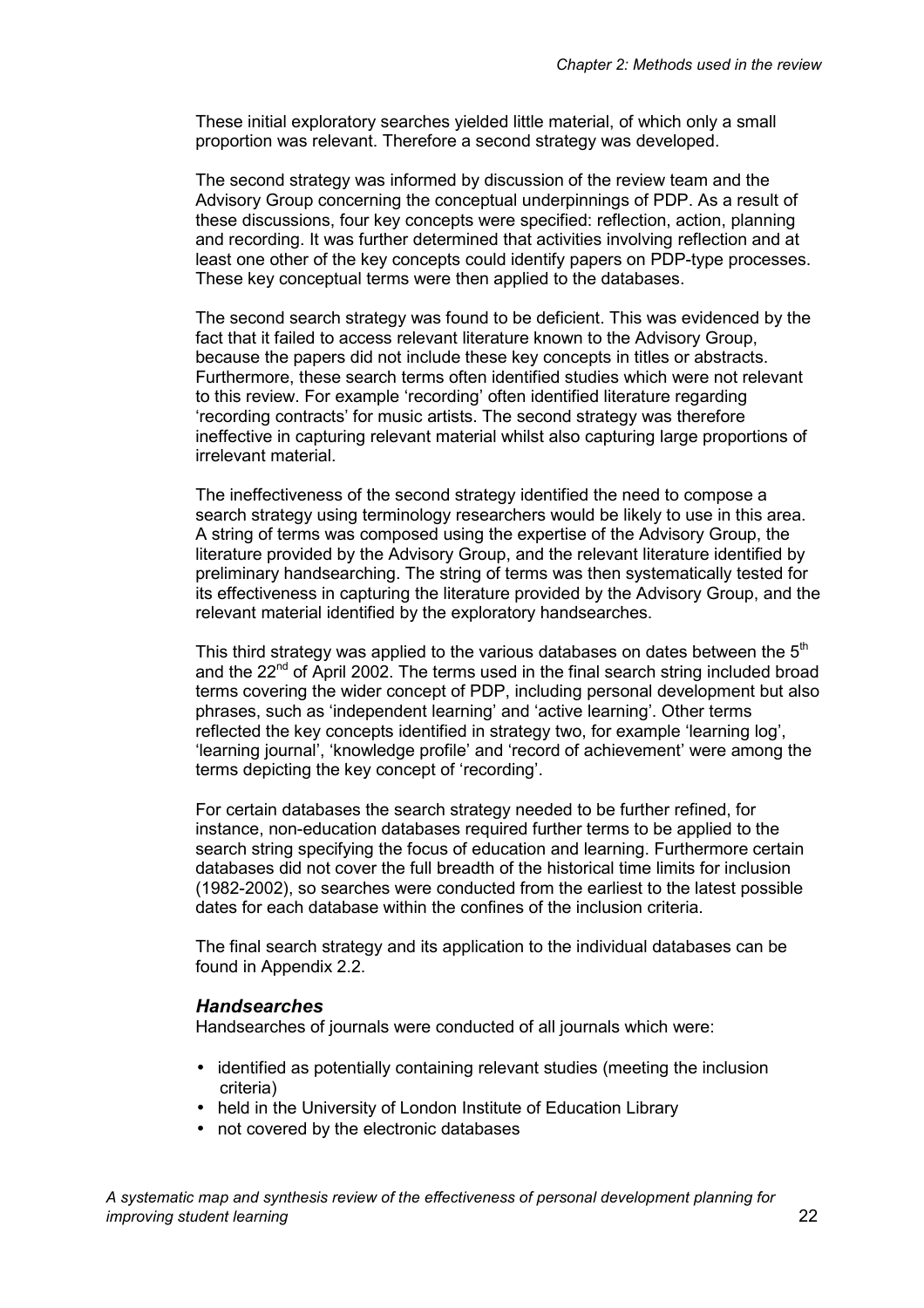The identification of journals containing potentially relevant material was informed by consideration of (1) the initial planning discussions on the LTSN review's ideas page (e.g. journals in the areas of special educational needs, careers education, teacher education and counselling included because the LTSN Review Project Manager and Advisory Group Member was aware that PDP was well represented in these fields); (2) the review question and (3) the review protocol, including the inclusion/exclusion criteria for the review.

The list of 3,016 journals available on  $14<sup>th</sup>$  April 2002 in the Institute of Education's library was searched and a sub-group of 54 journals was identified.

Searching the ERIC and BEI databases to ascertain if any of the 54 identified Journals appeared further refined this list. Journals that were not covered by ERIC or BEI were then handsearched from 1982 to 2002 where available. Handsearching was also conducted for journals where some, but not all, issues from 1982 to 2002 were covered on BEI or ERIC. In all, 13 journals were searched by hand; for details of the handsearched journals, see Appendix 2.3.

#### *Information from the Advisory Group*

In addition to the electronic database and handsearching, potentially relevant material for screening was forwarded to us by the LTSN Advisory Group. Also included for screening was literature handed to the review team in the form of references in the bibliographies of two key papers produced by the LTSN for this project and the references in the bibliography of a Master's Thesis on PDP.

#### *Internet searches*

The information provided by the Advisory Group informed a search of the internet for any further relevant materials (unpublished primary research reports). The Internet search procedure involved three strands:

*Strand 1:* Investigating ERIC for web-based resources that are identified when using the LTSN search strategy on this particular database.

*Strand 2:* Using the global search engine Google to perform a search of websites containing the following terms in their title: (i) personal development plan; (ii) personal development plans; and (iii) personal development planning. It was decided to search specifically for PDP because the terms denoting concepts and actions associated with the topic of PDP and previously utilized in the string for searching databases (e.g. learning log, progress file, etc.) resulted in several thousand hits per term on Google.

*Strand 3:* The Advisory Group identified several sites as being possible sources of primary research on PDP or background materials. These included (i) the DfES' progress file site, (ii) several sites of universities and colleges developing policy and practice in the use of personal development planning; (iii) the recording of achievement.com website and (iv) the website of Alverno College in Milwaukee, USA.

### **2.2.3 Screening studies: applying inclusion/exclusion criteria**

The inclusion/exclusion criteria (vii) that studies must be in the English Language and criteria (viii) that studies must be published from 1982 onwards were applied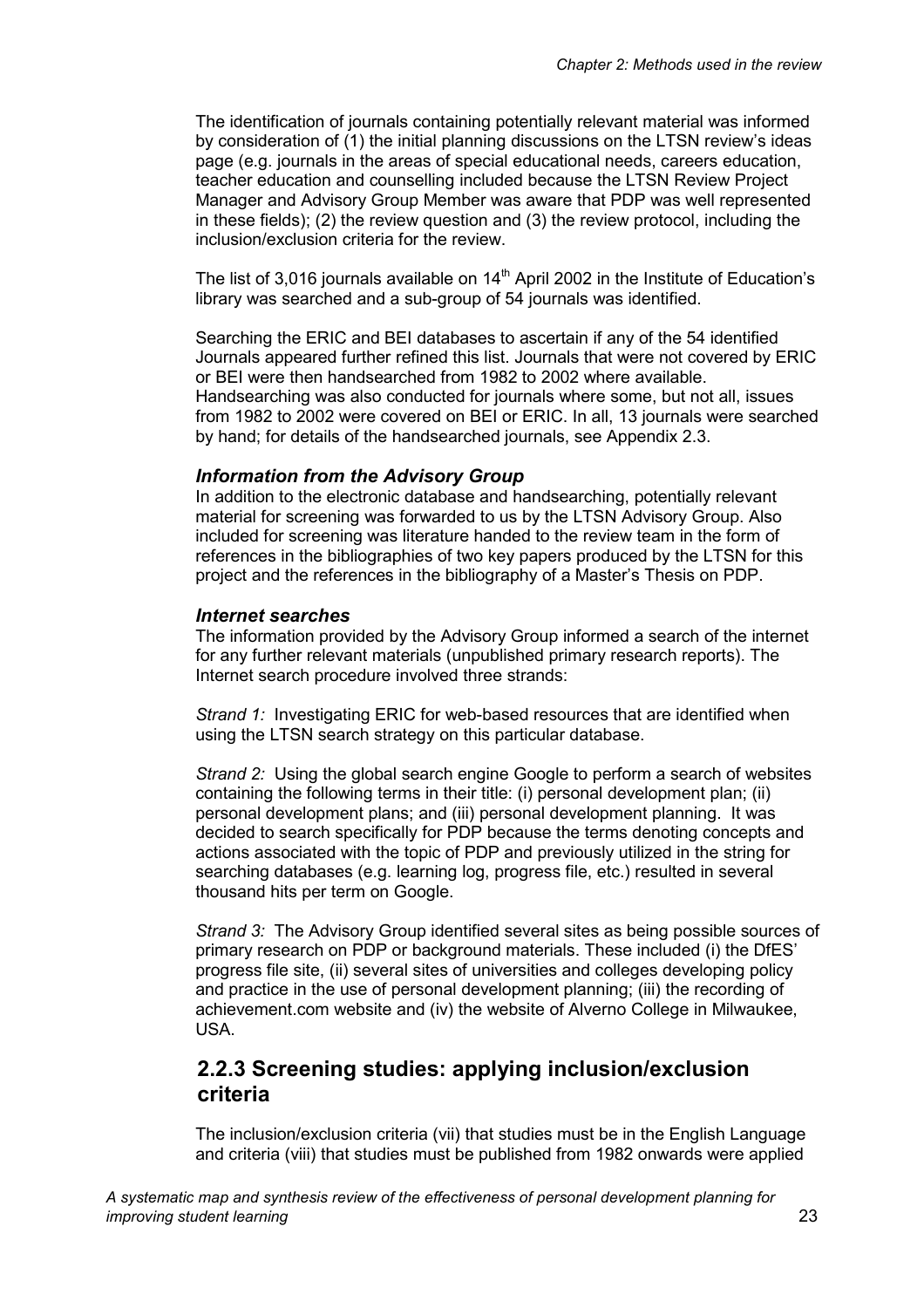at the searching stage as they could be applied via the search facility of electronic databases and in handsearching.

The members of the review team (authors of this report listed on page i) applied the remaining criteria. There were two rounds of screening in which these criteria were applied. An initial round of screening was conducted using the information provided by electronic databases, the study title and, where available, the abstract. A second stage of screening occurred where the group then applied the same criteria to the full text of each report that was (i) not excluded in the first round of screening and (ii) was available to the review team before Monday  $22<sup>nd</sup>$  July 2002.

The criteria applied by the review team were operationalised using the following codes:

- Not on topic  $=$  Exclude 1
- Not empirical  $=$  Exclude 2
- Not aged  $14+$  = Exclude 3
- Not student in formal educational setting = Exclude 4
- $\bullet$  Include = I

The method used for screening was to apply a set of exclusion codes in sequence from Exclude 1 to Exclude 4. If none of the exclusion codes could be applied, then the study would be coded  $I = Include.$ 

Only one code, the highest relevant code, was applied. This method enables identification of studies as being on topic if they were not excluded on Exclude 1 for not being on topic. Similarly, studies excluded on Exclude 3 must, therefore, be on topic and empirical. In this way the method for application of exclusion codes acted as a form of keywording.

References which met one or more criteria for exclusion, but were thought to be of particular interest to the study by the coder (e.g. non-empirical studies that had much to say about the topic of interest) were marked as  $B =$  background in addition to the exclusion codes.

### **2.2.4 Characterising included studies**

All full reports meeting the inclusion criteria that were available were then coded using the EPPI-Centre Educational Keywording System V0.9.5 and an additional set of Review Specific Keywords (Appendix 2.4).

The benefits of using the EPPI-Centre standardised keywording system for coding are as follows:

- It codes detailed bibliographic information which can be entered into a database and used for searching purposes.
- It provides a quick summary of key aspects of individual studies.
- The collation of the detailed bibliographic information of studies on EPPI databases is a valuable and sustainable resource.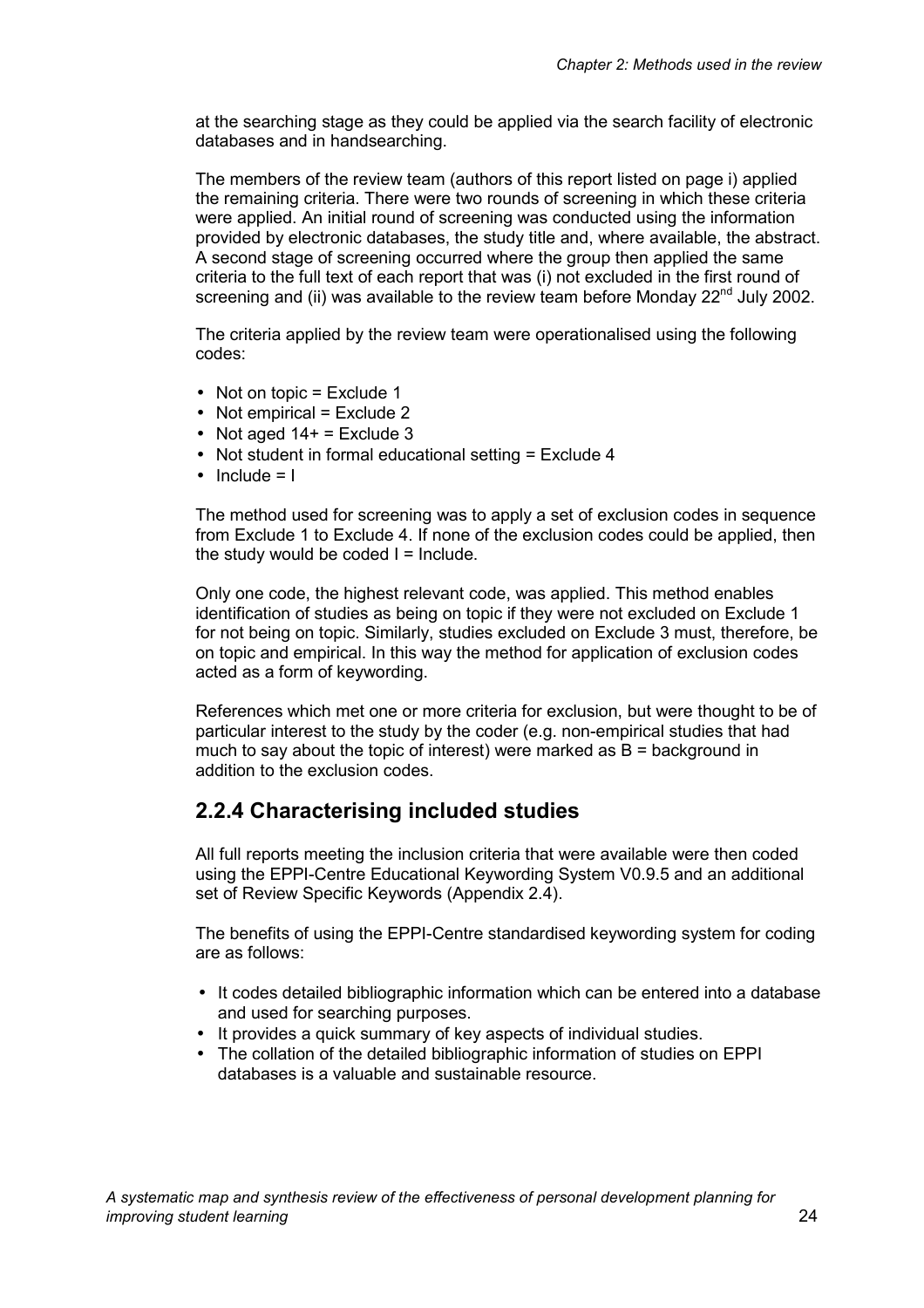#### *Core keywording: EPPI-Centre Educational Keywording System*

The EPPI-Centre Educational Keywording System enables reports to be classified according to various criteria including bibliographic detail such as how the report was identified, whether a report is published or unpublished, whether or not it is linked to another report, contextual detail including the language of its publication, the country in which the study was carried out. In addition, key aspects of study are coded for such as the topic focus of the study, population on which the study focuses (e.g. teachers, learners, etc., including demographics of age and sex if study participants are learners), and the focus of the context of participants in study (e.g. curriculum and educational setting of the participants). Furthermore, the type of study the report describes (e.g. description, exploration of relationships, researcher-manipulated evaluation) is also coded.

#### *Review-specific keywords*

For the purposes of this review, an additional keywording system was developed and used in addition to the EPPI-Centre core keywords. A list of 13 review specific keyword categories enabled reports to be classified in relation to this specific review (keywords 11 to 23 in Appendix 2.4).

The course/qualification and discipline of students involved in PDP activities were keyworded in order to map the educational levels and fields PDP is used in. To provide an overview of the types of PDP being used, two keyword categories were developed: the main features of the PDP intervention (e.g. Action Planning, Goal Setting, etc.) and the sub-concepts of the PDP intervention as identified by the review team and the Advisory Group (reflection, planning, recording, action).

Further keyword categories were developed in order to characterise the implementation of the PDP. The aims of the PDP were identified through keywording as either being course-specific or broader than course-specific. The context (school- or work-based) and implementation (directed by teacher or negotiated with students) of the PDP were also keyworded to enable the review to demonstrate how these variables interact with others.

The outcomes of the intervention were classified enabling a detailed description of the impact of the PDP. The type of outcome measure was also classified as to whether it was 'Participant(s) views', 'Psychometric tests', 'Examinations' or 'Other'. Two 'free text' keyword categories allowed coders to identify the 'theoretical/ideological framework' of the study and to report the 'Author's account of results'. These results had not been scrutinized by the reviewers with respect of quality or weight of evidence, so needed to be interpreted with care.

#### *Systematic map*

This classification according to the EPPI-Centre core educational keywords and the review-specific keywords enabled a rich description, or map, of the research literature relevant to this review. The mapped results of the keywording are described in Chapter 3.

The mapping stage of a review has a number of uses:

- It provides a way of describing the studies found to be relevant.
- It gives an overview of the field of study, highlighting where research is located and where there are gaps in the research.
- It enables reviewers to focus on one particular area of the map, further narrowing the criteria for inclusion in the in-depth review.

*A systematic map and synthesis review of the effectiveness of personal development planning for improving student learning* 25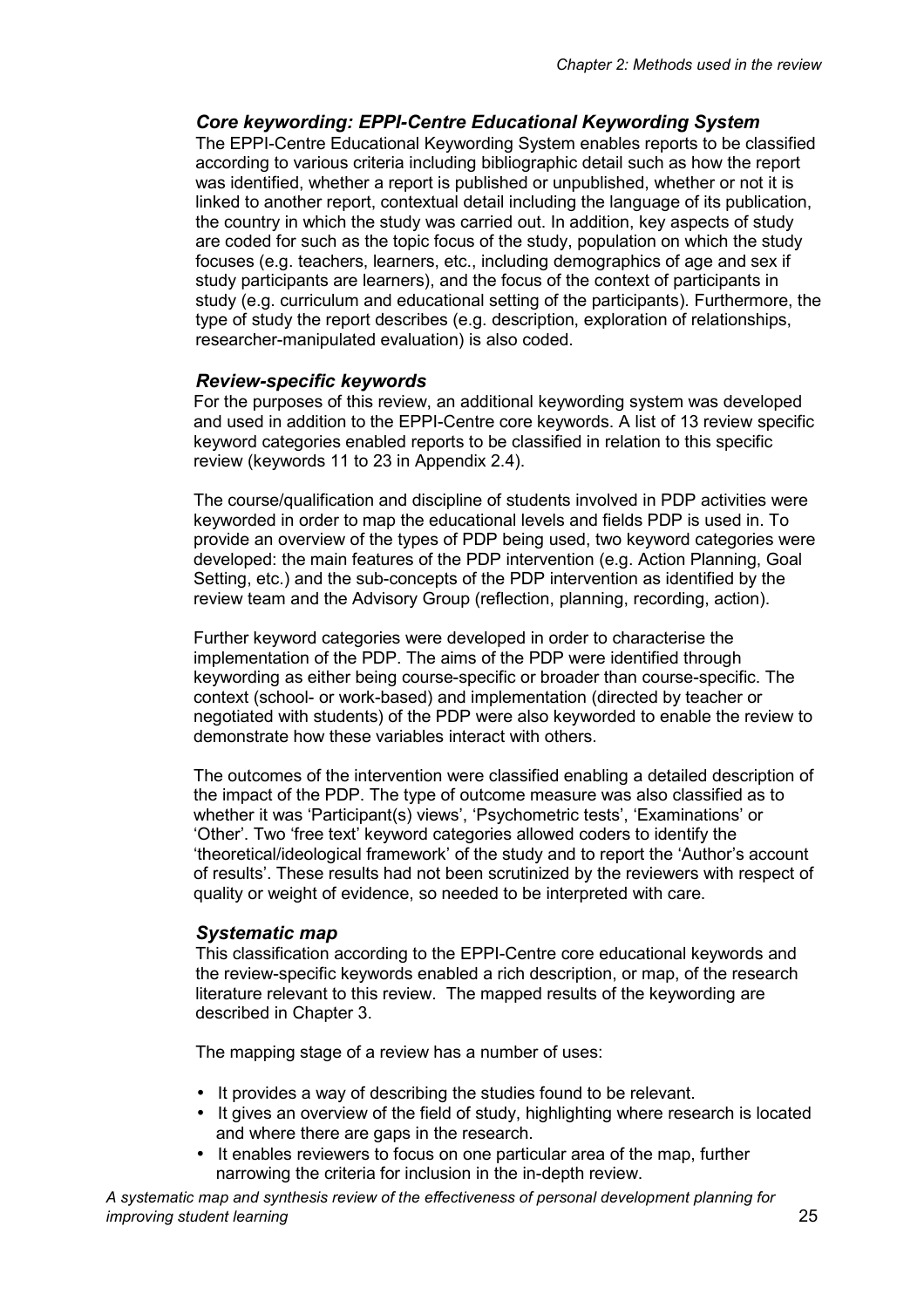### **2.2.5 Identifying/describing studies: quality assurance process**

Quality assurance was carried out at the stages of application of Inclusion/Exclusion criteria and application of keywords to ensure consistency in application across the team.

#### *Screening*

A selection of references from all databases was 'double-coded' by the review team to ensure consistency in coding.

The team first met to collectively screen 30 studies from ERIC and five from each of the other databases. This initial exercise was conducted to foster a shared understanding of the inclusion/exclusion criteria and as a result further guidance for applying the inclusion/exclusion criteria were drawn up (see the full inclusion/exclusion criteria document Appendix 2.1).

Quality of consistency of coding was further assured by the 'double-coding' of 5% of studies downloaded from each electronic database; due to the very large number of references obtained from ERIC, 100 rather than 5% of references were double coded from this database.

### *Keywording*

Quality assurance was also conducted for the review-specific keywords in the form of a pilot test. Once the keywords had been compiled, they were piloted by keywording five papers to assess for relevance and ease of application. Once this pilot had been conducted, further discussion of the keywords and the results with the Advisory Group led to agreement on the final strategy and guidance for use was developed.

## **2.3 In-depth review**

### **2.3.1 Moving from broad characterisation (mapping) to indepth review**

The production of the map allowed reviewers to tighten the focus of a review and draw on the most relevant information for answering the review question 'What evidence is there that processes involving reflection, recording, planning and action (i.e. personal development planning (PDP)) improve student learning'? The review question provided a rationale for focusing on those studies that would provide the most rigorous 'evidence' of an effect on 'learning'.

#### *Narrowing of inclusion criteria*

The narrowing of focus to studies addressing the review question for systematic research synthesis concentrated on two variables: study type and outcome measures.

### *Study type*

Using the results of the keywording, the review team was able to identify those studies that evaluated an intervention or process. The focus on a particular study type was further narrowed, by selecting only those evaluation studies that were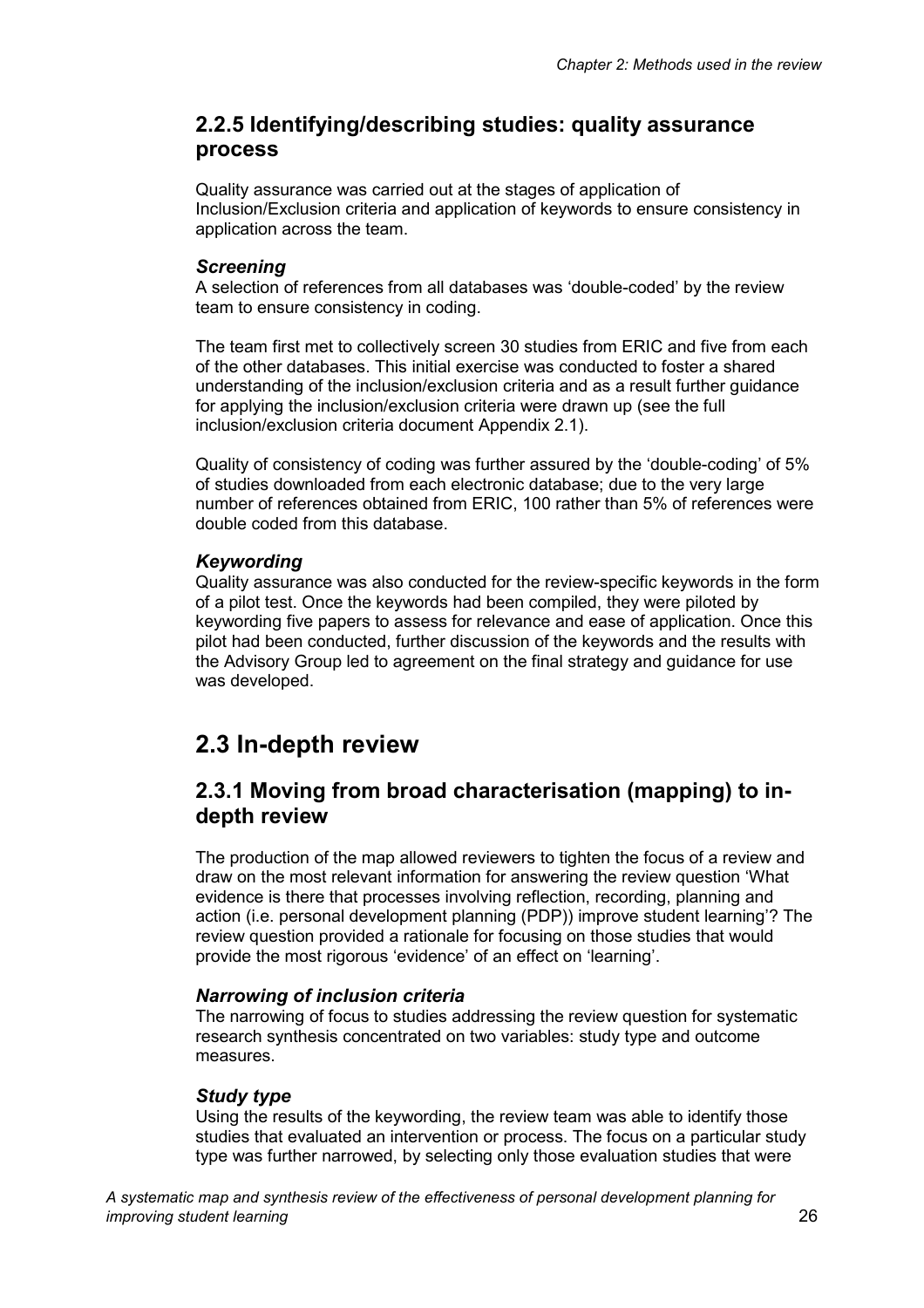keyworded as evaluations of 'researcher-manipulated' as opposed to 'naturally occurring' policy and practice interventions.

The rationale for identifying studies within this study type was that the aim of the review was to look for evidence of effect of processes connecting reflection, action and recording; therefore it was important to identify studies where the methodology had been set up to test for effects of PDP. Evaluations of naturally occurring policies and practices obviously have the benefit of examining interventions taking place in a naturalistic context; however, it is then difficult to disentangle the effect of the topic of interest (PDP) from the effect of uncontrolled variables related to the context. (For example, in naturally occurring evaluations, bias can occur from the lack of control of how participants are selected to receiving PDP, participants may have been self-selected, therefore pre-disposing the results to a positive bias).

Since the focus of this review was on the impact of the processes involved in PDP, rather than the impact of the context in which PDP occurred, it was agreed that evaluations of researcher-manipulated interventions would provide the most rigorous evidence.

#### *Type of outcome measure*

In addition to narrowing the criteria by study type, the review team felt it was important to look at the type of outcome measure. The review-specific keywords identified the types of outcomes measured as falling into four categories:

- participant(s) views
- psychometric tests
- examinations
- other

The focus of the review question on impact again provided a rationale for selecting outcome measures that would provide evidence of effect. Although participants' views are important for understanding processes, the focus of the review question was an efficacy question and individuals cannot be sure about what factors affect their behaviour. Thus the review team further narrowed the focus by only looking at those studies providing independent evidence of an impact on learning; therefore studies where the outcome measures were only participants' views were excluded.

This narrowing of focus resulted in studies being included for in-depth review that were evaluations of 'researcher-manipulated interventions' with independent outcome measures.

### **2.3.2 Detailed description of studies in the in-depth review**

In order to focus on the included studies in an in-depth manner, data were extracted using a standardised template. The EPPI-Centre Guidelines for extracting data and quality assessing primary studies in educational research Version 0.9.5 (EPPI-Centre 2002) are a set of questions enabling a reviewer to draw out details on the aims of the study, the nature and characteristics of the intervention, the nature and characteristics of the sample, the methods of analysis of the study, the outcome measures, results and conclusions. The guidelines were applied using EPPI-Reviewer software.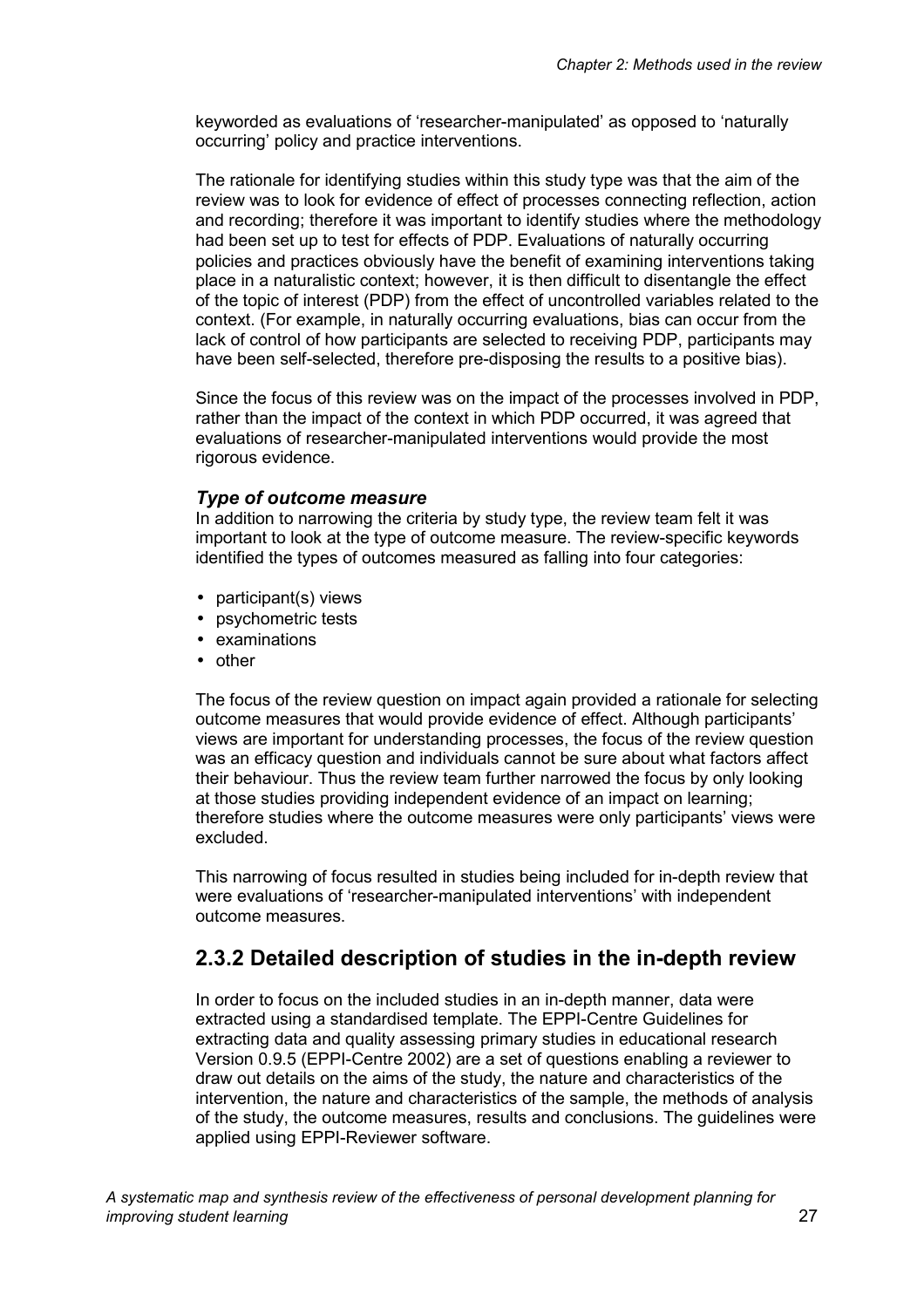### **2.3.3 Assessing quality of study and weight of evidence for the review question**

The quality of execution of each study, and the weight of evidence of each study for the review in terms of appropriateness of design and relevance of focus, was assessed using four criteria:

*Weight of evidence A:* Taking account of all quality assessment issues, is the study undertaken according to the accepted quality criteria for the research design used?

*Weight of evidence B:* Appropriateness of research design and analysis for addressing the question, or sub-questions, of this specific systematic review.

*Weight of evidence C:* Relevance of particular focus of the study (including conceptual focus, context, sample and measures) for addressing the question or sub-questions of this specific systematic review.

*Weight of evidence D:* Taking into account quality of execution, appropriateness of design and relevance of focus, what is the overall weight of evidence this study provides to answer the question of this specific systematic review?

Criterion A aims to assess the quality of execution of a study for answering its own 'study' question. Criteria B and C are review-specific questions, assessing the appropriateness of the research design and the relevance of focus of the study in relation to the 'review' question. Criterion D is again a review-specific question, allowing an overall judgement of the weight of evidence each study provides for answering the question of this systematic review.

### **2.3.4 Synthesis of evidence**

The data-extraction process, including the weight of evidence criteria, provides a basis for the interrogation and assessment of the research evidence reported by the research studies. As such the tools enabled the review team to consider the evidence of the impact of processes involving reflection, recording, planning and action (i.e. personal development planning (PDP)) on improving the learning of different people, in different contexts and using different approaches.

### **2.3.5 In-depth review: quality assurance process**

For each study in the in-depth review, two members of the review team independently completed the procedures of data-extraction and assessing weight of evidence. A moderation exercise was then carried out between the two reviewers to deal with any disagreements and establish consistency in application of the guidelines.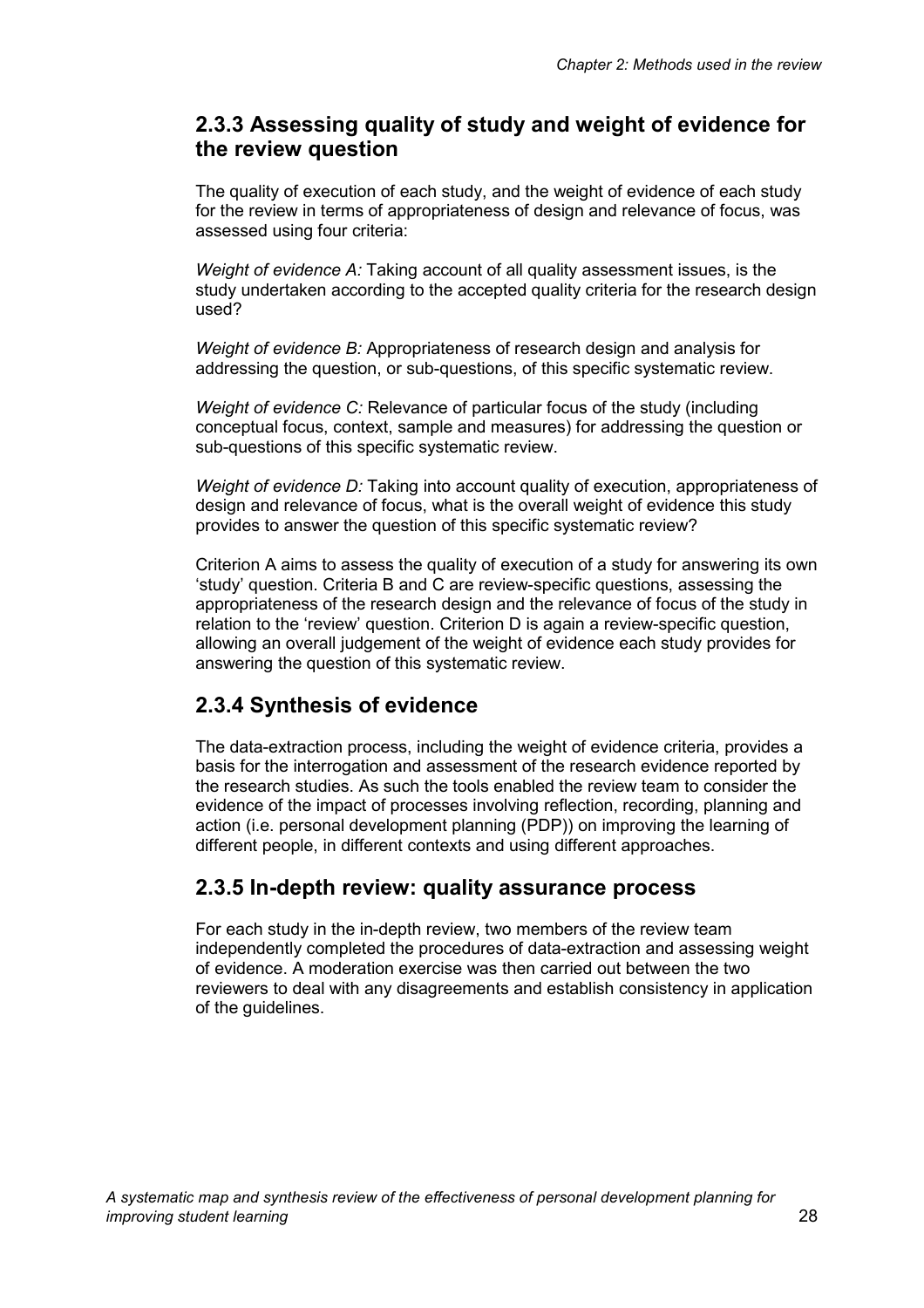## **3. IDENTIFYING AND DESCRIBING STUDIES: RESULTS**

Section 3.1 of this chapter reports the numbers of studies identified at each stage of searching, the source of studies included in the review, and the publication status of the included studies. Section 3.2 presents the characteristics of these studies based on the generic and review-specific keywording tools, broadly divided into 'PDP approach', 'context', 'outcomes' and 'research design'.

## **3.1 Studies included in the map from searching and screening**

The search of electronic databases identified 14,271 articles. A further 168 references were identified, 145 through contacts on the LTSN Review Advisory Group, and 23 from handsearching of journals. The total of 14,439 articles identified were screened based on a reading of their title and/or abstract resulting in the identification of 982 potential includes (Figure 3.1). A total of 813 of the 982 articles were obtained and the full report read; the other 169 were unobtainable. From these 813 reports, a total of 157 studies were identified as meeting the criteria for inclusion and were keyworded using the EPPI-Centre generic keywording tool and the specific keywords developed for use in this review. The full references for each of the 157 included studies are listed in section 7.1 of the references.

Table 3.1 presents the source of identification of the 157 studies included as relevant in the systematic map. The first column shows that the largest number of studies were identified by ERIC, the Social Science Citation Index. None of these sources on their own identified more than 41% of the included studies showing the importance of not relying on a single source for searching in this topic area. The sources were searched in sequence. The second column in the table shows the number of new studies identified by each source and the number of studies already identified by previous sources. The third column shows the number of studies identified by the source but that had already been identified earlier in the sequence.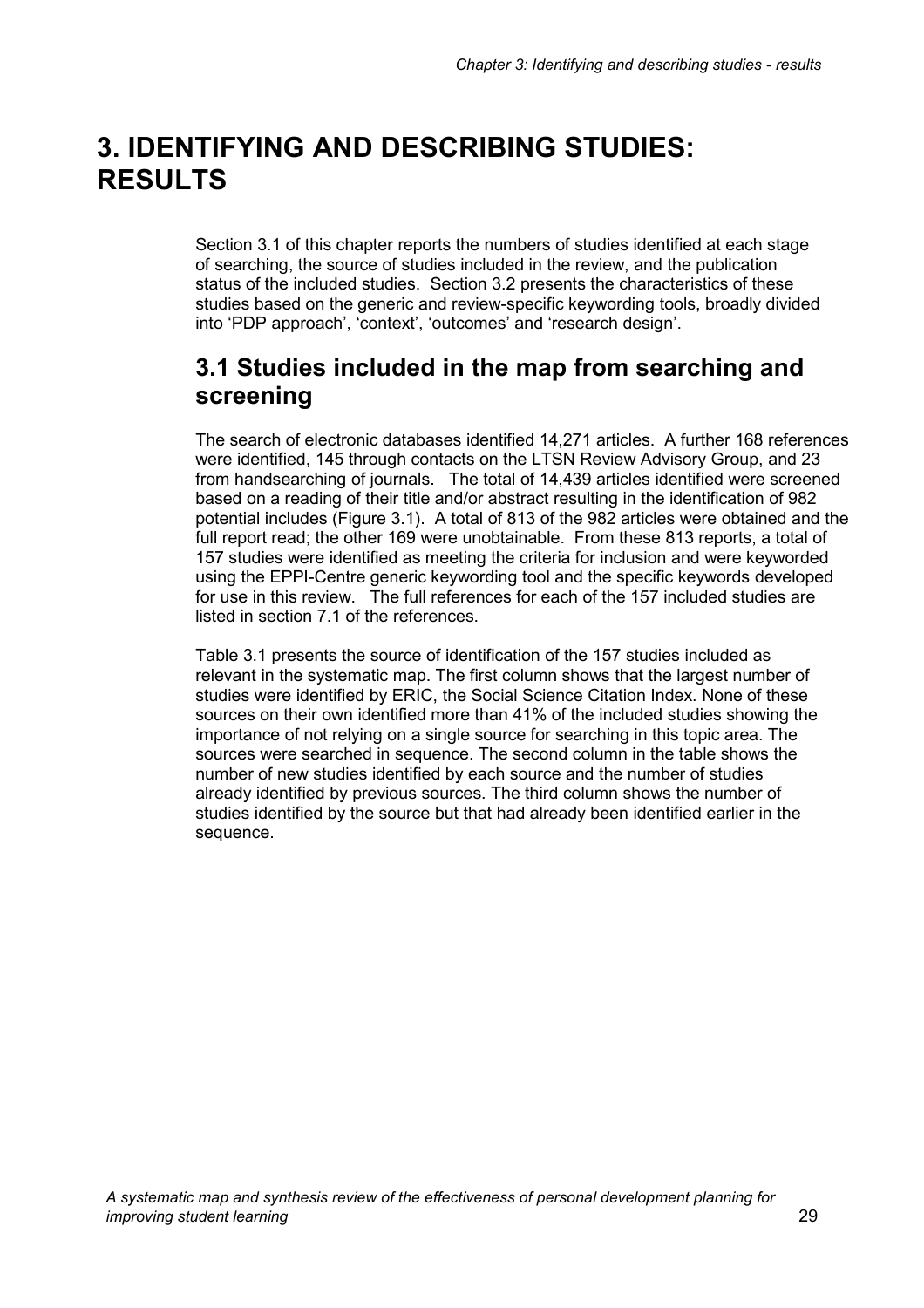| <b>Source of study</b>                     | <b>Total studies</b><br>identified by<br>each source:<br>not mutually<br>exclusive<br>N | <b>Further</b><br><b>studies</b><br>identified<br>sequentially:<br>mutually<br>exclusive<br>N | <b>Studies</b><br>identified<br>earlier in<br>sequence<br>N |
|--------------------------------------------|-----------------------------------------------------------------------------------------|-----------------------------------------------------------------------------------------------|-------------------------------------------------------------|
| 1. Contacts (Advisory<br>Group)            | 13                                                                                      | 13                                                                                            | 0                                                           |
| 2. ERIC                                    | 65                                                                                      | 64                                                                                            | 1                                                           |
| 3. Social Science<br><b>Citation Index</b> | 51                                                                                      | 25                                                                                            | 26                                                          |
| 4. Psychinfo                               | 27                                                                                      | 17                                                                                            | 10                                                          |
| 5. Australian ERIC                         | 13                                                                                      | 9                                                                                             | 4                                                           |
| 6. British Educational<br>Index            | 26                                                                                      | 14                                                                                            | 12                                                          |
| 7. ZETOC                                   | 42                                                                                      | 11                                                                                            | 31                                                          |
| 8. ASSIA                                   | 6                                                                                       | $\overline{2}$                                                                                | 4                                                           |
| 9. Sociological<br>Abstracts               | 4                                                                                       | $\overline{2}$                                                                                | $\overline{2}$                                              |
| 10. Hand searching                         | 1                                                                                       | 0                                                                                             | 1                                                           |
| 11. Total                                  | 248                                                                                     | 157                                                                                           | N/A                                                         |

**Table 3.1:** Source of studies with sequential search of sources (N=157 studies)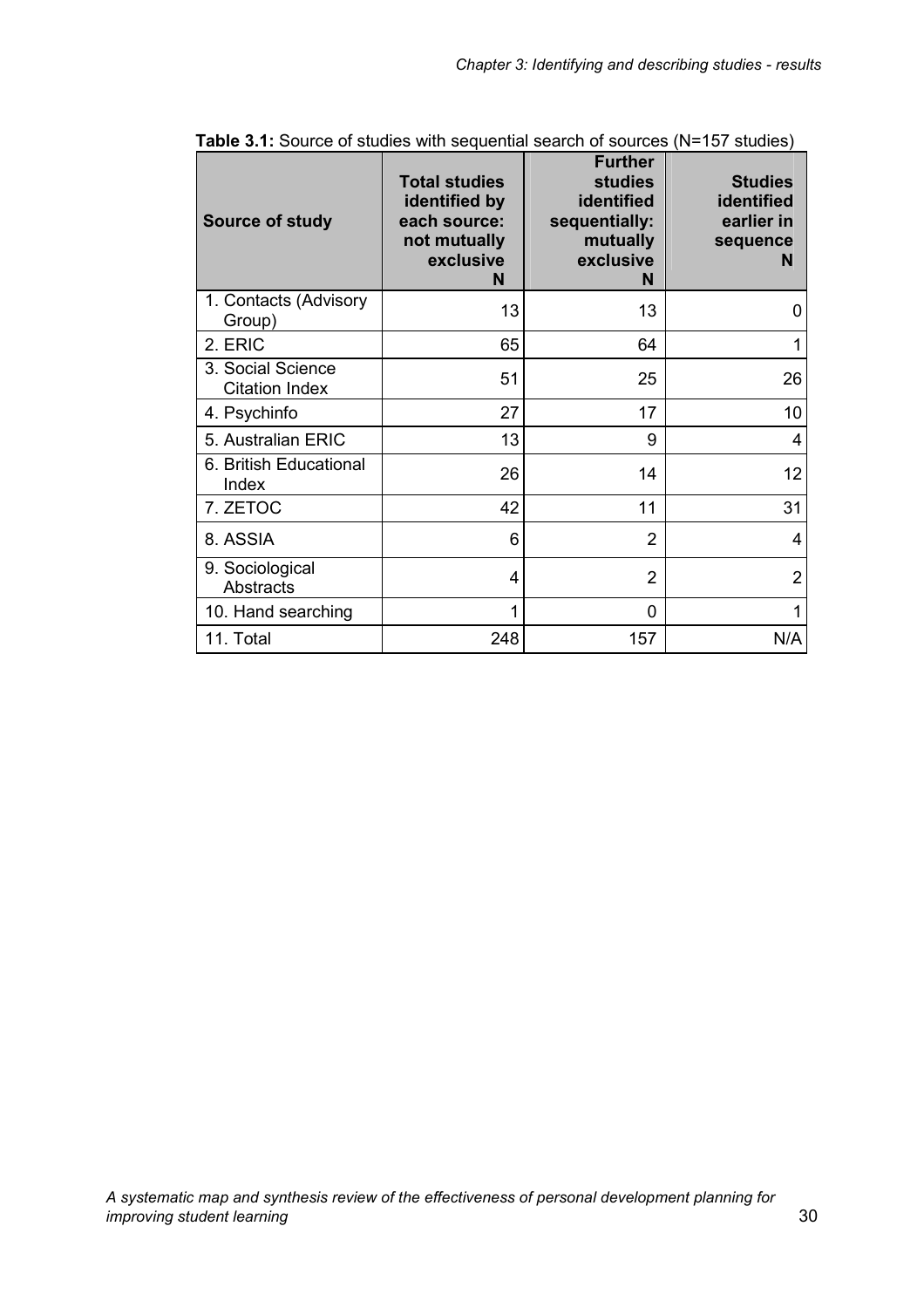

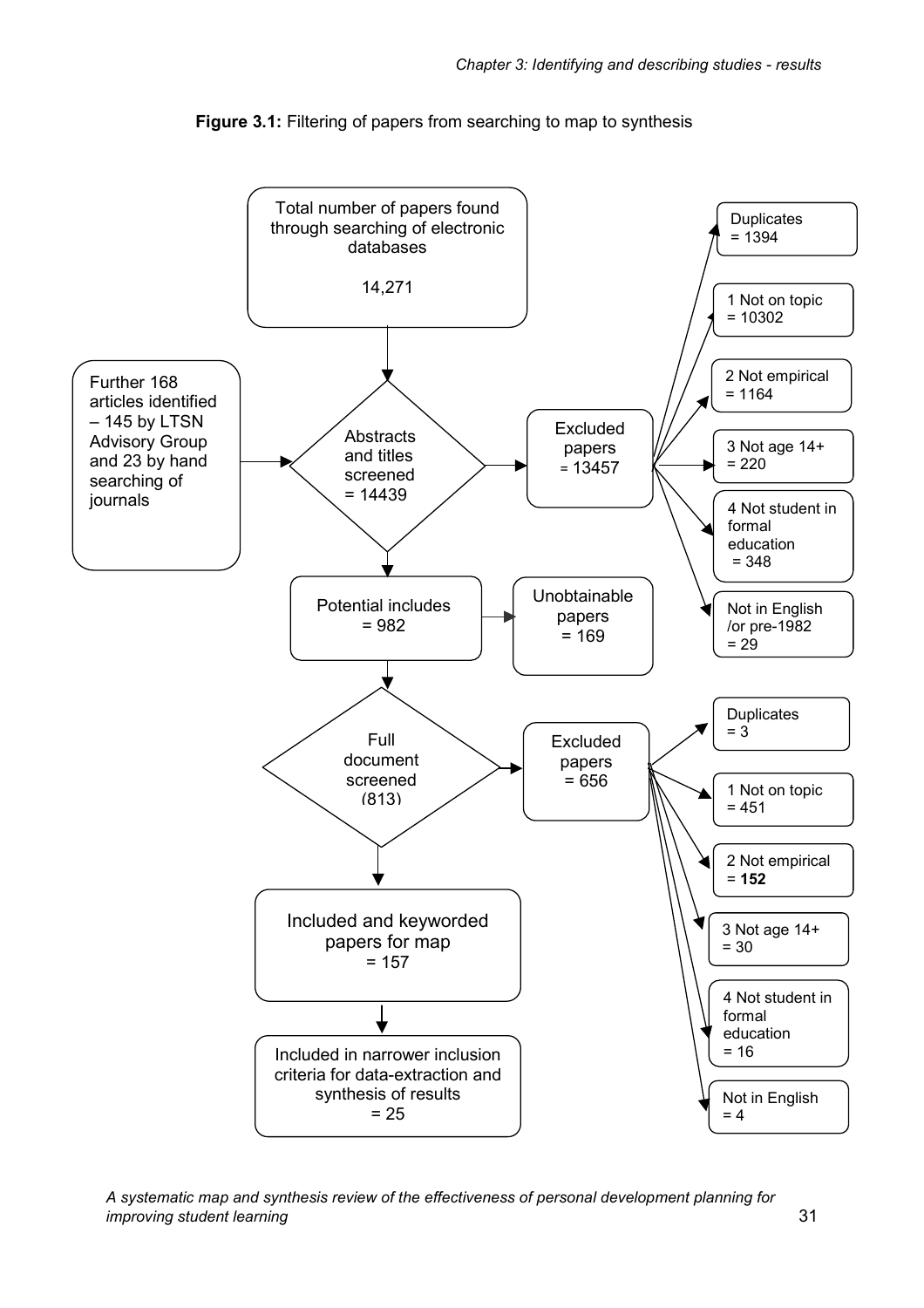Table 3.2 shows that the majority of the keyworded studies are published journal articles or chapters in books. Most of the unpublished keyworded studies are conference papers ( $n = 21$  of 24) or unpublished reports of research (e.g. one Masters thesis).

**Table 3.2:** Type of paper (N=157 studies)

| <b>Status</b>              |     |
|----------------------------|-----|
| Published                  | 133 |
| Unpublished                | 24  |
| Total (mutually exclusive) | 157 |

Only 22 of the 157 keyworded studies included in the map were linked to one or more other reports in such as way that they report the same study.

## **3.2 Characteristics of the included studies (systematic map)**

The rest of this chapter focuses on characteristics of studies identified as meeting the inclusion criteria of the review. These studies are mapped using keywords which provide a mapped overview of the research field.

In reporting the findings of the map, it is important to be aware that (i) the results indicate research activity and are not a survey of practice in PDP and (ii) the results show frequencies and associations between variables but there may be other factors causing the associations (i.e. the associations may be artefacts).

In many instances totals do not equal 157, as many keyword codes are not mutually exclusive. Also, not all research reports provided data for all codings. Appendix 3.1 lists details of all 157 included studies including the first author and date of study, the educational setting in which each study was completed, the discipline and course/qualification which featured in the study, the country/countries in which each study was completed, the main features of the PDP intervention reported in each study and the context of using PDP in each study. As 25 of the 157 included mapping keyworded studies were taken forward to the in-depth review (see Chapter 4) these are listed separately in Appendix 3.1.

### **3.2.1 PDP Approach**

As outlined in Chapter 2, the inclusion/exclusion criteria stipulated that to be included the PDP activity in a study must include reflection and at least one or more of the other sub-concepts of PDP, planning, recording and action. Reflection and one or more of these sub-concepts therefore characterized all of the included studies with 118 studies involving at least reflection and planning, 120 studies involving at least reflection and recording and 118 studies involving at least reflection and action (Table 3.3).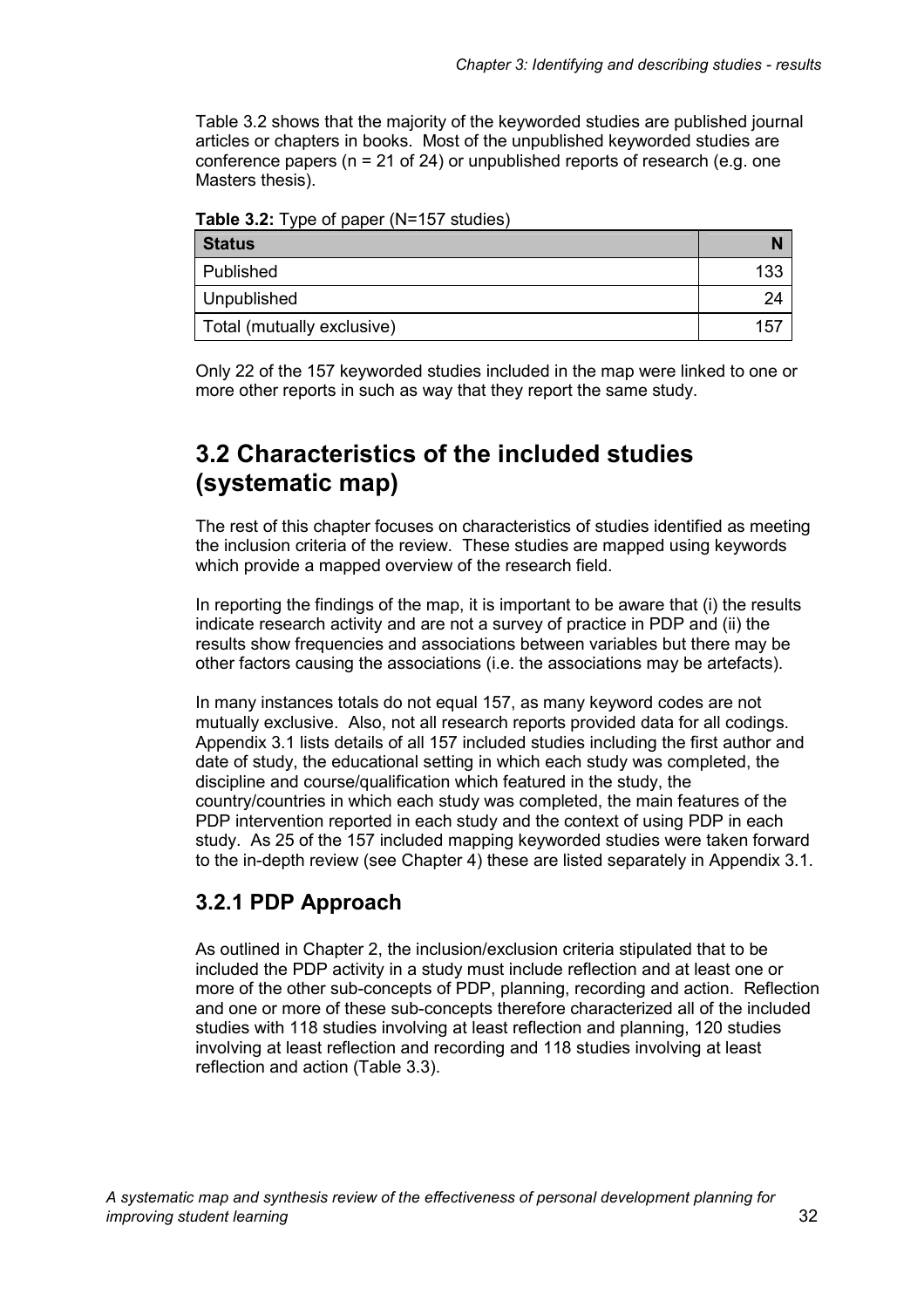| Sub-concepts of PDP referred to |     |  |
|---------------------------------|-----|--|
| Reflection and planning         | 118 |  |
| Reflection and recording        | 120 |  |
| Reflection and action           | 118 |  |
| Total (not mutually exclusive)  | 356 |  |

**Table 3.3:** Sub-concepts of PDP referred to (N=157 studies)

Table 3.4 provides details with regard to the main features of the PDP in the 157. Main features varied, but the most common features are the keeping of learning logs/journals/diaries ( $n = 62$  out of 157) and reflective practice ( $n = 58$  out of 157). Overall numbers are greater than 157 as studies could include two or more main features.

**Table 3.4:** Main features of the PDP in included studies (N=157 studies)

| <b>Main features of PDP</b>                        | N   |
|----------------------------------------------------|-----|
| Action planning                                    | 21  |
| Case-based instruction                             | 1   |
| Goal setting                                       | 30  |
| Independent/autonomous learning                    | 20  |
| Learning logs/journals/diaries                     | 62  |
| Learning styles                                    | 23  |
| Learner training                                   | 8   |
| Portfolios                                         | 5   |
| Problem-based learning                             | 7   |
| Profiling                                          | 3   |
| Record of achievement                              | 14  |
| Reflective practice                                | 58  |
| Self-assessment/evaluation                         | 36  |
| Self-awareness                                     | 15  |
| Self-direction                                     | 28  |
| Self-motivation                                    | 6   |
| Self-regulation                                    | 32  |
| Cooperative learning between students              | 23  |
| Cooperative learning between student(s)/teacher(s) | 19  |
| Other                                              | 15  |
| Total (not mutually exclusive)                     | 426 |

The context of learning using PDP was course-based in the vast majority of included studies (n = 147); 30 of the studies involved a workplace context for learning. However, a study could involve both: for example, some of the learning involved in included studies took place in the context of teaching practices within an initial teacher-training course.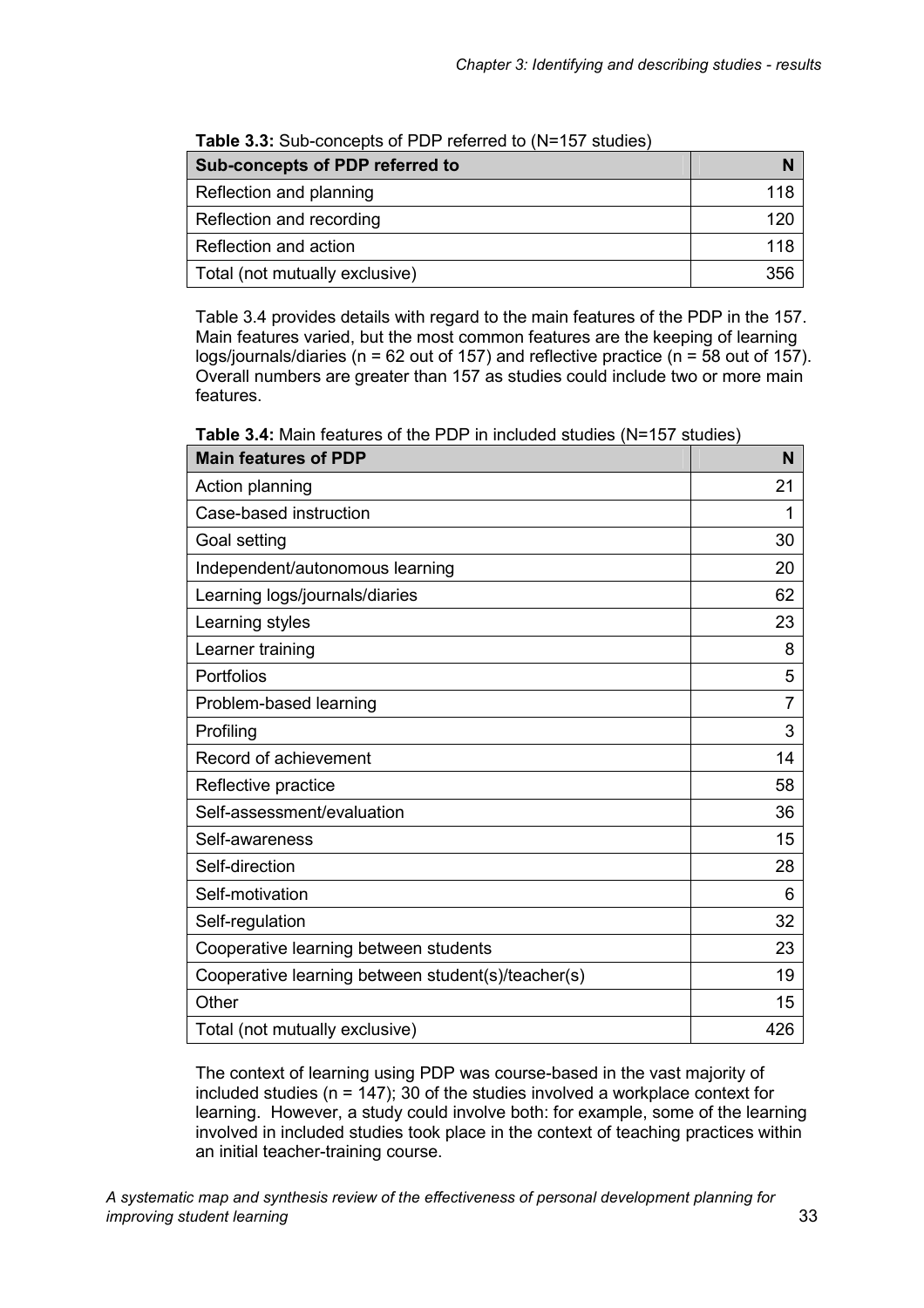Table 3.5 shows the reasons provided for learners using PDP. PDP being required as part of a course was the most popular reason. Only in a relatively small number of studies (15) was the PDP self-initiated. Indeed, in 76 included studies the PDP process was categorized as 'directed (prescriptive)' and this compared to 77 studies in which the PDP implementation was categorized as 'negotiated (emergent)'.

**Reason for using PDP** N Part of course requirement 105 Optional 20 Self-initiated 15 Unclear 8 Not stated 10 Total (mutually exclusive except for one study\*) 158

**Table 3.5:** Reasons for learners using PDP in included studies (N=157 studies)

\*Double coding in one study where both course requirement and optional components

Table 3.6 reveals that in the majority of studies the main aims of the PDP intervention and the breadth of outcomes for PDP were closely tied to course specific concerns.

| <b>Main PDP aims</b>                     | N      | <b>Breadth of outcomes of the</b><br><b>PDP</b> |     |
|------------------------------------------|--------|-------------------------------------------------|-----|
| Helps attain course-specific<br>outcomes | 89     | Predominantly course specific                   | 99  |
| Broader self-development                 | 63     | Predominantly broader than<br>course specific   | 56  |
| Not stated                               | 6      | Not stated                                      |     |
| Total (mutually exclusive)               | $158*$ | Total (mutually exclusive)                      | 157 |

**Table 3.6:** Main aims of PDP and breadth of outcomes of PDP (N=157 studies)

\*Double coding in one study where comparison of course-specific outcomes with broader self-development

Cross-tabulations of main PDP aims by reasons for using PDP (Figure 3.2) show where the reason for using PDP is said to have been self-initiated by the learner, in eight studies the aims of the PDP were course-specific and in only three studies was self-initiated PDP aimed at broader self-development. On the other hand, a slightly higher proportion of the course requiring PDP had broader selfdevelopment as an aim.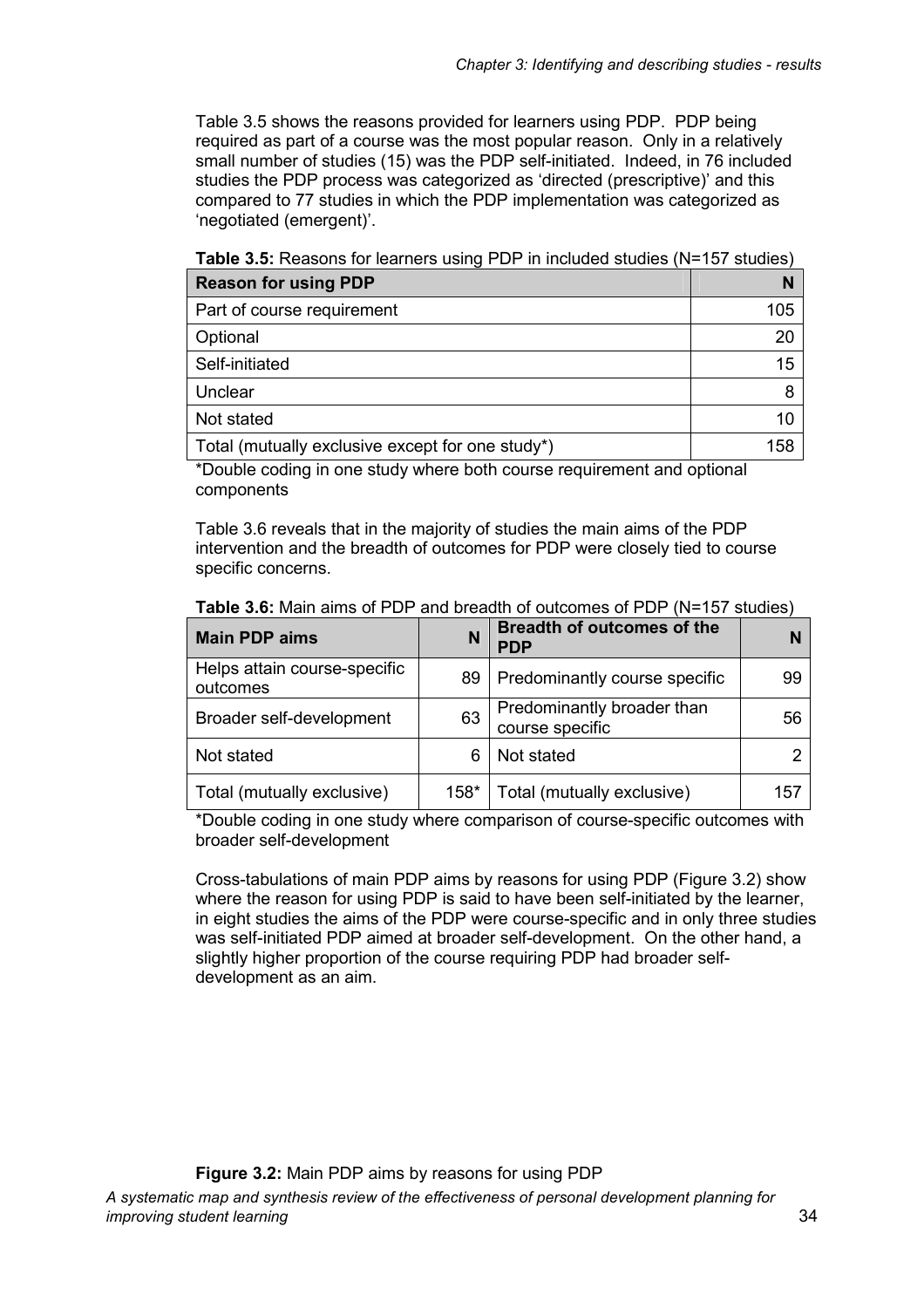(N = 157 studies, with 1 study double-coded on each of 'reasons for learners using PDP' and main aims of PDP' – see notes under Tables 3.5 and 3.6)



Cross-tabulations of main PDP aims by PDP implementation (Figure 3.3) reveal that 50 studies involving directed PDP implementation aimed to attain narrow course-specific outcomes whilst only 39 studies including PDP with this aim involved negotiated implementation. Of those studies involving PDP with the aim of achieving broader self-development, 26 involved PDP implemented in a directed (prescriptive) way and 36 involved PDP implemented in a negotiated way.

**Figure 3.3:** Main PDP aims by PDP implementation  $(N = 157$  studies, with 6 'not stated')



Cross-tabulations of main PDP aims by main features of PDP (Figure 3.4) illustrate that under the majority of main features of PDP, more studies were aimed at course-specific outcomes than at broader self-development. However, the

*A systematic map and synthesis review of the effectiveness of personal development planning for improving student learning* 35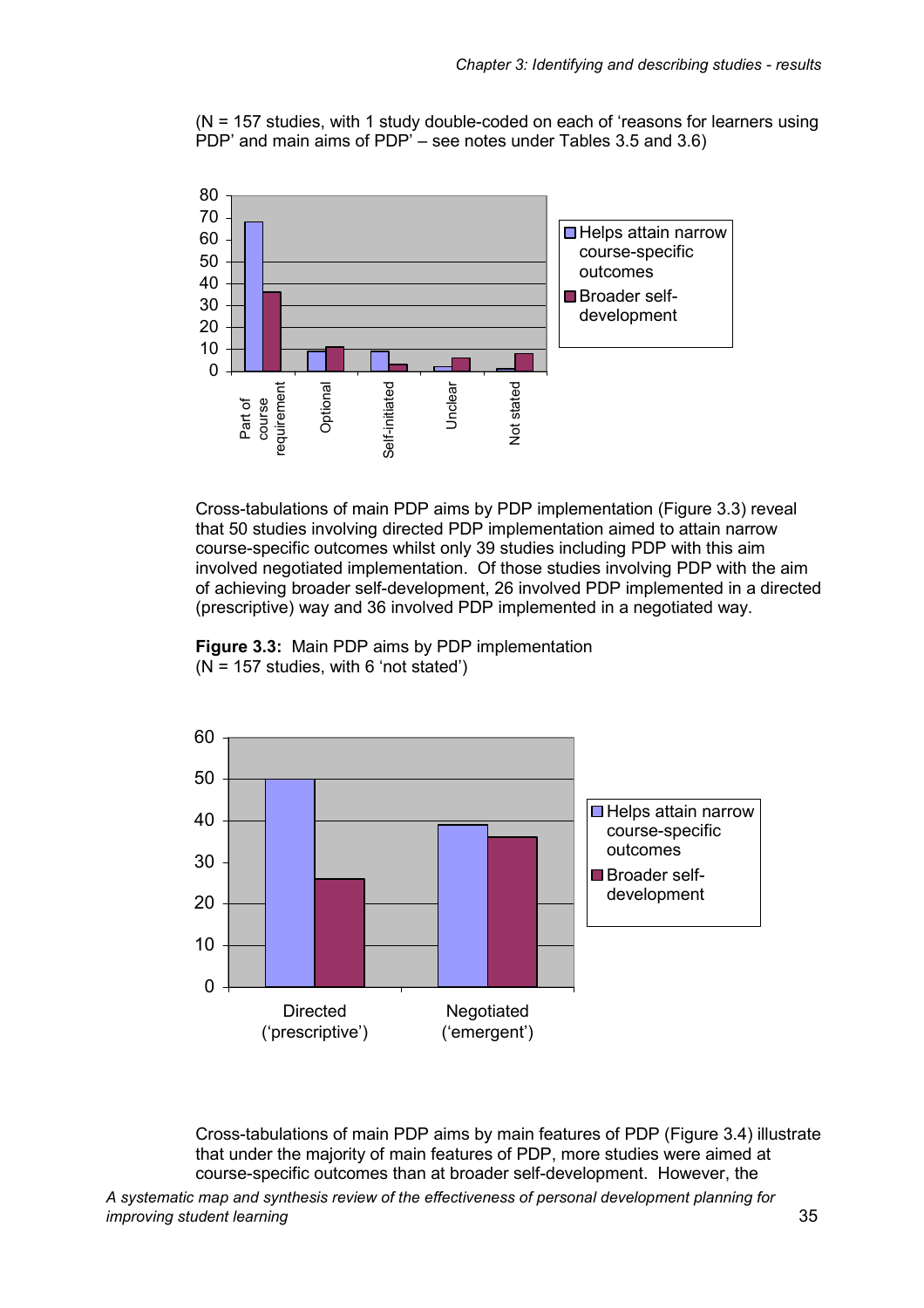opposite was true with regard to recording achievement and self-direction (Table 3.3).





Figure 3.5 shows how the main features of PDP varied by country. Records of achievement and profiling were only used in UK studies. Action planning was also absolutely and relatively more coming in UK than in North America. The same was true, but with lower frequency, for self-awareness which was also a relatively common feature of PDP in non-UK European studies (published in English).

Goal-setting, independent autonomous learning, logs, journals and diaries, and reflective practice were similarly common in the UK and North America. The same was true for Australian studies, except for the very few studies on goal setting in that country.

Self-direction, self-regulation, and cooperative learning were all relatively more common in North America than other countries. Self-regulation was also relatively common in non-UK Europe than in other non-North American countries. These results show the differential use of terms in research reports on PDP-type processes. It is unclear the extent that this is due to the use of different processes, theories about PDP or terminology to describe such processes. There is much international overlap in the frequency that the PDP terms are used, but it is clear that records of achievement and profiling are particularly UK phenomena, and that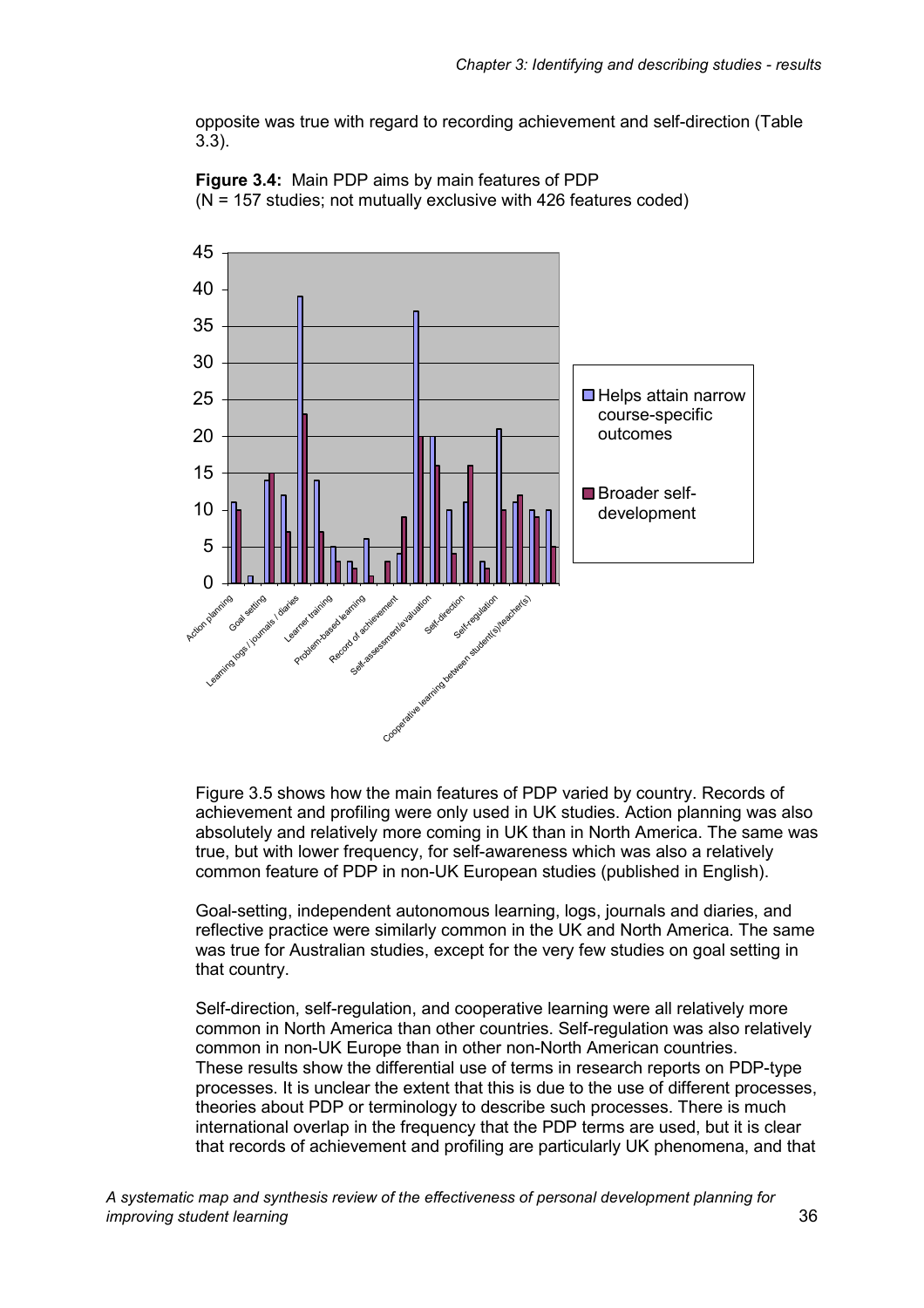self-direction and self-regulation are particularly common in North American studies.





\* Belgium, Finland, Netherlands, Spain

\*\* Hong Kong, Japan, Singapore, Taiwan, China

\*\*\* Israel, South Africa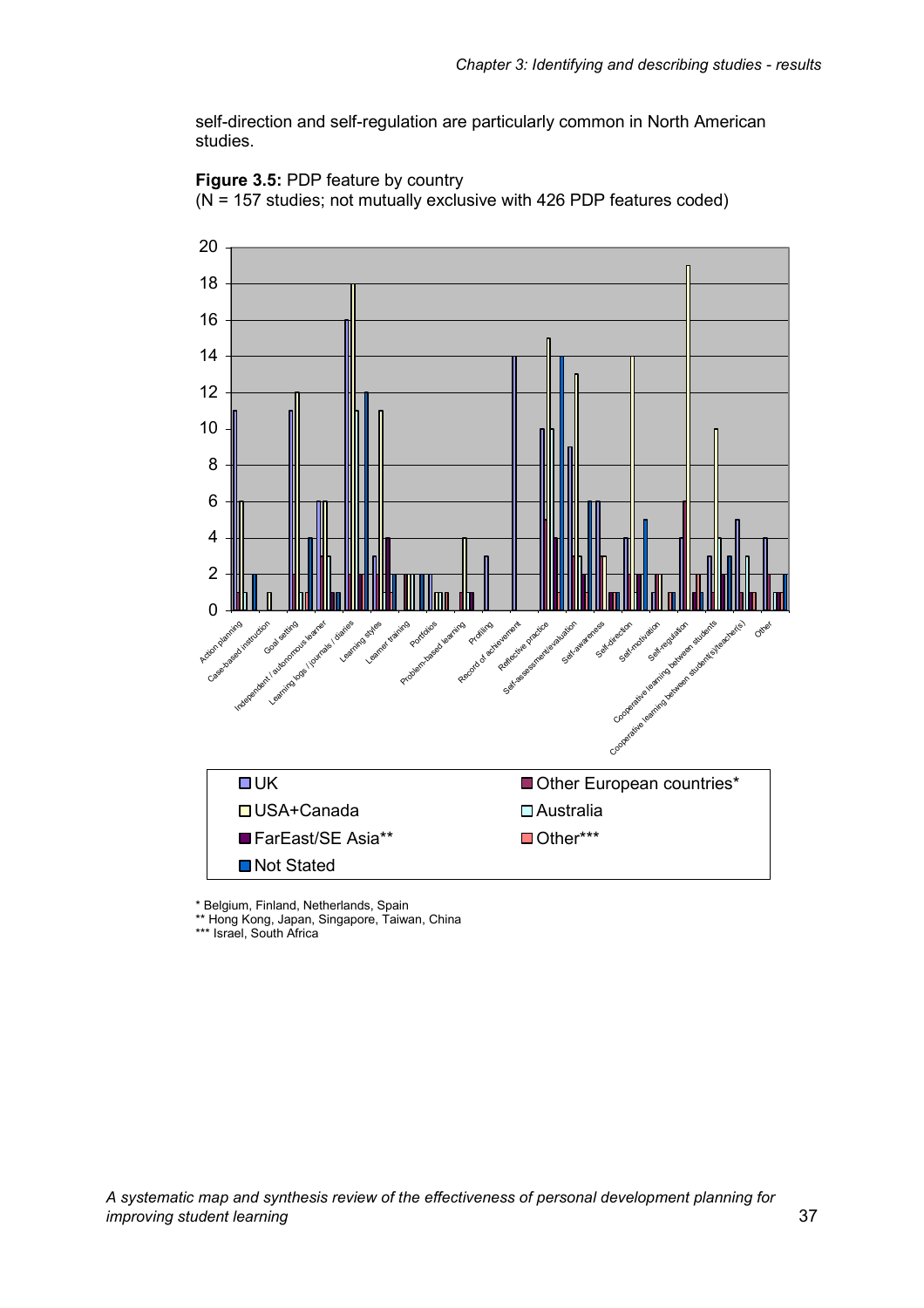### **3.2.2 The context of the included studies: country, educational setting and population focus**

Table 3.5 provides details with regard to the number and proportion of included studies according to the country in which they were conducted. It was not possible to determine the country in which the research was undertaken for 15 of the 157 mapped studies. Where identification was possible, the majority of included studies were carried out in the USA, closely followed by the UK.

**Country N** USA and the set of the set of the set of the set of the set of the set of the set of the set of the set of the UK and the set of the set of the set of the set of the set of the set of the set of the set of the set of the set of the set of the set of the set of the set of the set of the set of the set of the set of the set of the se Australia 19 Canada 9 Hong Kong 6 Netherlands 5 Finland 3 Israel 3 Japan 2 Spain 2014 - 2022 - 2022 - 2022 - 2022 - 2022 - 2022 - 2022 - 2022 - 2022 - 2022 - 2022 - 2022 - 202 Belgium 1 China 1 Singapore 1 and 1 and 1 and 1 and 1 and 1 and 1 and 1 and 1 and 1 and 1 and 1 and 1 and 1 and 1 and 1 and 1 and 1 and 1 and 1 and 1 and 1 and 1 and 1 and 1 and 1 and 1 and 1 and 1 and 1 and 1 and 1 and 1 and 1 and 1 and 1 South Africa **1** and 1 and 1 and 1 and 1 and 1 and 1 and 1 and 1 and 1 and 1 and 1 and 1 and 1 and 1 and 1 and 1 and 1 and 1 and 1 and 1 and 1 and 1 and 1 and 1 and 1 and 1 and 1 and 1 and 1 and 1 and 1 and 1 and 1 and 1 a Taiwan 1 Not stated 15 Total (mutually exclusive) 157

**Table 3.7:** Country/countries in which the studies were carried out (N=157 studies)

Table 3.8 describes the educational setting for the 157 included studies, with several studies covering more than one educational setting. The most popular educational setting, for the mapped studies, was higher education institutions, although 26 studies are wholly or partly based in secondary schools and 15 in post-compulsory educational institutions.

**Table 3.8:** The educational setting(s) of the studies (N=157 studies)

| <b>Educational Setting</b>              |    |
|-----------------------------------------|----|
| Correctional institution                |    |
| Higher education institution            |    |
| Home                                    |    |
| Post-compulsory educational institution | 14 |
| Primary school                          |    |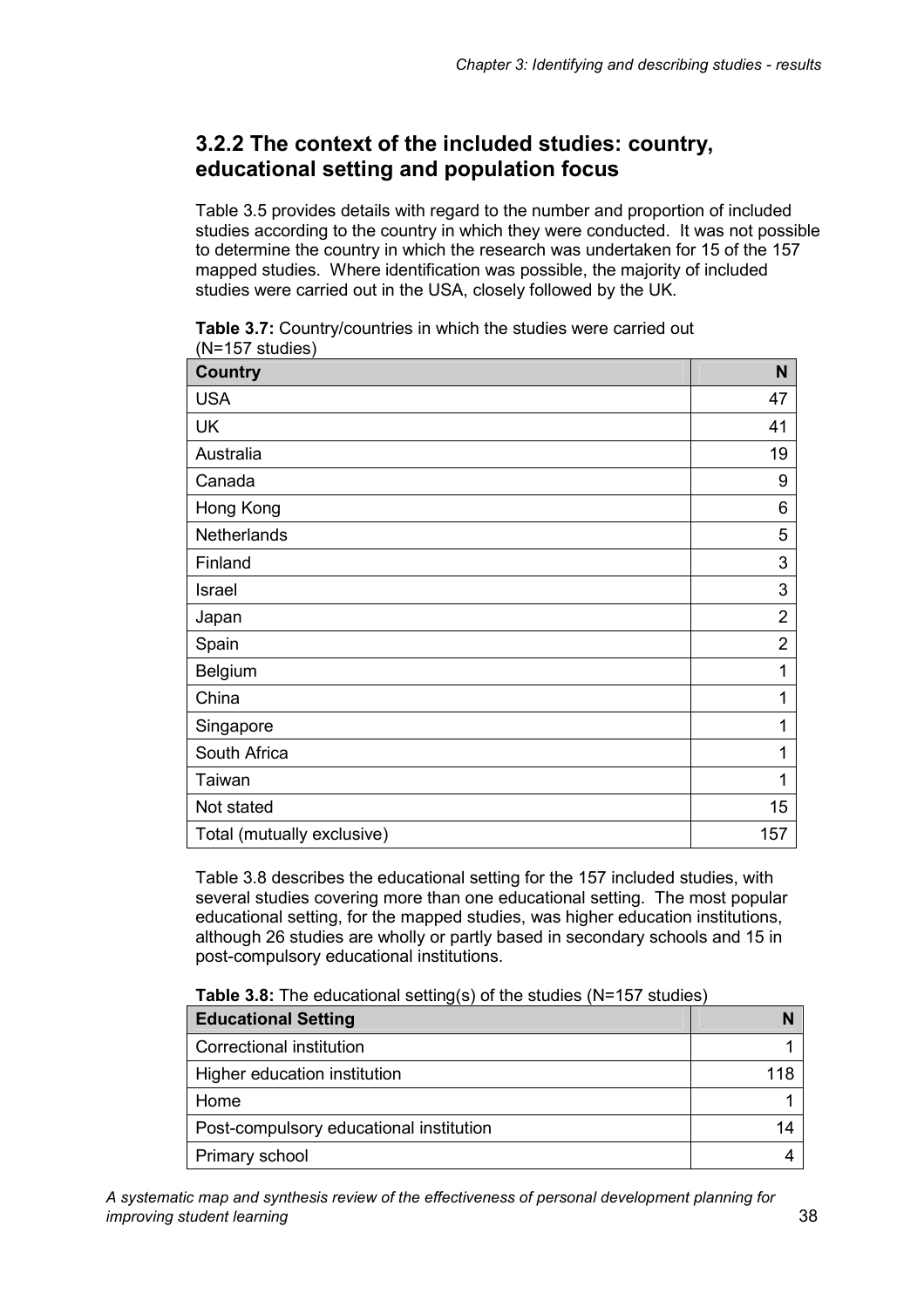| <b>Educational Setting</b>     |    |
|--------------------------------|----|
| Secondary school               | 26 |
| Special needs school           |    |
| Workplace                      | ≏  |
| Other educational setting      |    |
| Total (not mutually exclusive) |    |

All of the studies focused on learners with several studies having additional population foci (Table 3.9).

| Table 3.9: Population focus of the included studies (N=157 studies) |  |  |  |  |  |  |  |
|---------------------------------------------------------------------|--|--|--|--|--|--|--|
|---------------------------------------------------------------------|--|--|--|--|--|--|--|

| Population focus of the study  |     |
|--------------------------------|-----|
| Learners                       | 157 |
| Senior management              |     |
| Teaching staff                 | 12  |
| Other                          |     |
| Total (not mutually exclusive) |     |

Table 3.10 shows that the majority of studies in the map involved learners aged 17 or over, which is a function of studies being excluded from the review if they solely involved learners that were under 14 years of age. Seventy-five studies did not provide information on the age of learners.

| <b>Rable 3. TV.</b> Age of learners in the included studies (IV–TV7 studies)<br><b>Age of learners</b> | N   |
|--------------------------------------------------------------------------------------------------------|-----|
| $5 - 10$                                                                                               | ◠   |
| $11 - 16$                                                                                              | 22  |
| $17 - 20$                                                                                              | 46  |
| 21 and over                                                                                            | 51  |
| Not stated                                                                                             | 75  |
| Total (mutually exclusive)                                                                             | 196 |

**Table 3.10:** Age of learners in the included studies (N=157 studies)

Table 3.11 shows that the majority of the included studies were focused on learners of mixed sex, although there are a few studies that focus on male learners only or female learners only. Sixty-six studies did not provide information on the sex of learners.

| <b>Sex of learners</b>     |     |
|----------------------------|-----|
| Female only                |     |
| Male only                  |     |
| Mixed sex                  | 82  |
| Not stated                 | 66  |
| Total (mutually exclusive) | 157 |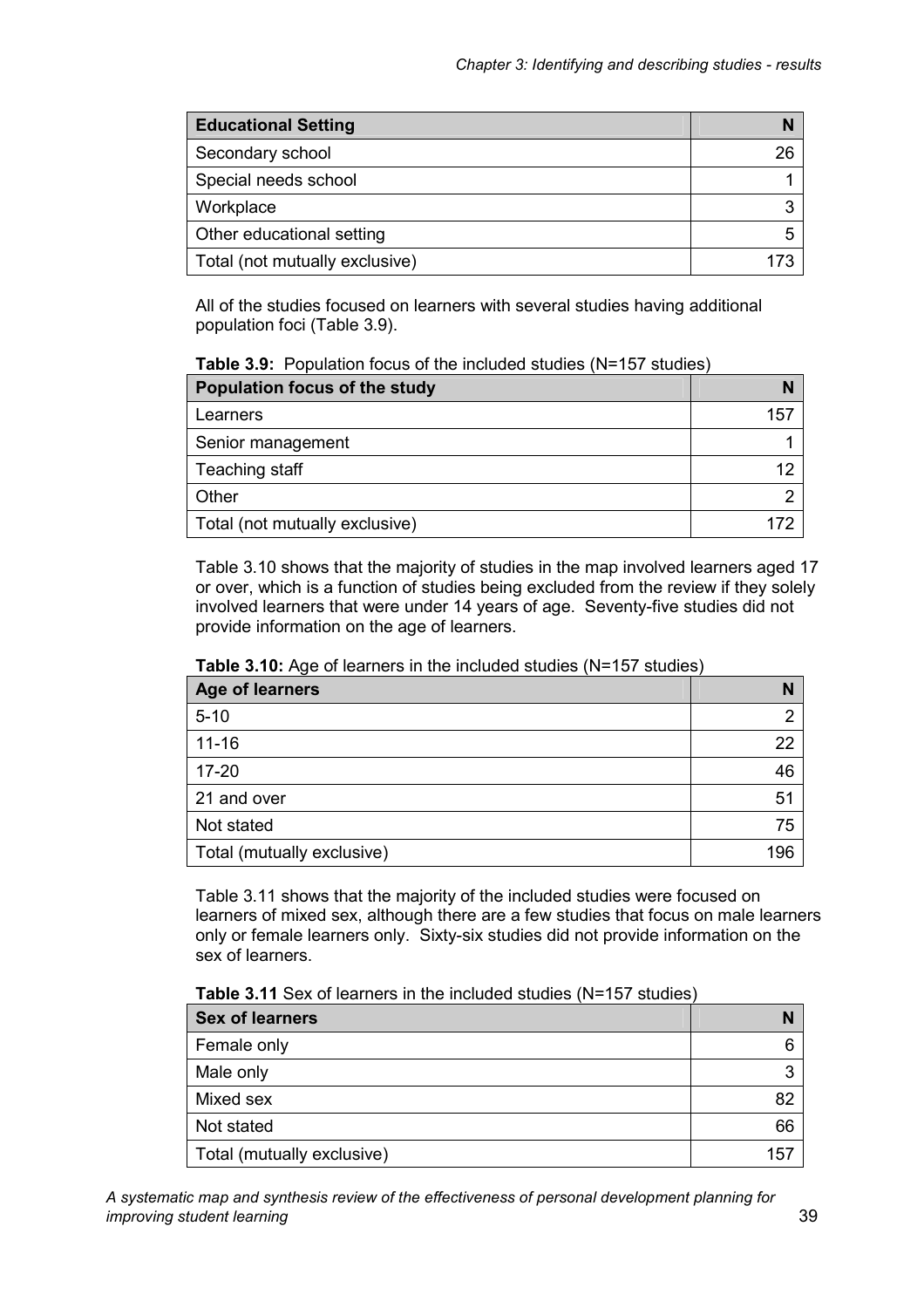Cross-tabulations of educational setting by main PDP aims (Figure 3.6) show that the majority of the HE-based studies were reported to have aims of course-specific outcomes rather than aims of broader self-development. In contrast, the majority of studies based in a post-compulsory educational setting involved PDP-type interventions aimed at broader self-development. Primary and secondary school based studies included an equal number of PDP interventions aimed at coursespecific and broader self-development.

**Figure 3.6:** Educational setting by main PDP aims (N = 157 studies; not mutually exclusive with 173 codings)



*A systematic map and synthesis review of the effectiveness of personal development planning for improving student learning* 40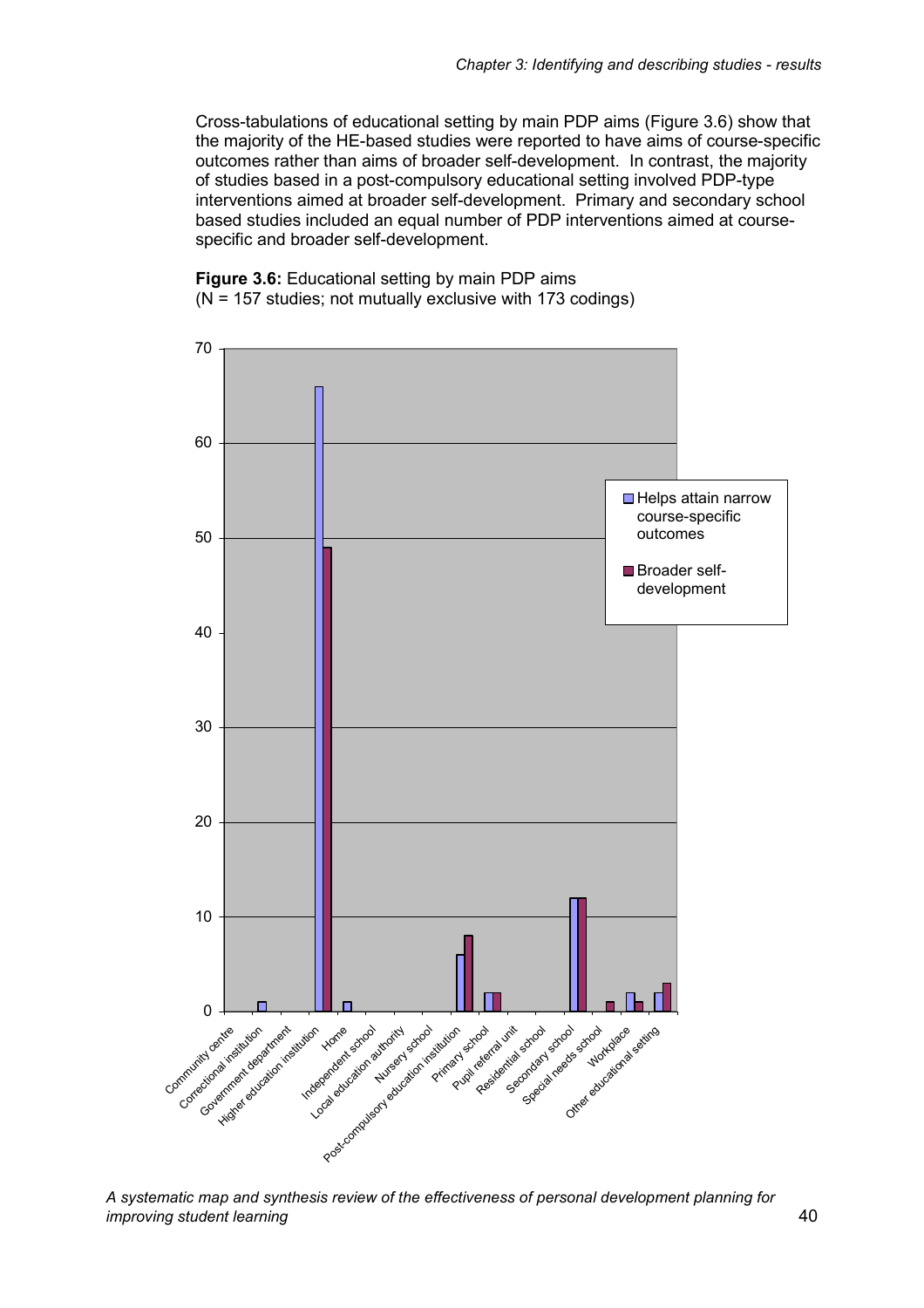Figure 3.7 presents cross-tabulations of educational setting by main features of PDP. This shows that studies in HE were more likely to have used learning logs and journals and reflective practice and less likely to have used action planning and Records of Achievement compared to other educational settings. Studies in secondary schools were more likely to have used self-regulation. These findings may be due to differential approaches or differential use of language in different educational settings.





Cross-tabulations of educational setting by outcome type (Figure 3.8) show that the most popular outcomes for PDP in HE-based studies are related to context/learning style/autonomy (84 of 119 studies and to attitudes to learning and reflection (69 of 119 studies). A total of 50 of the 119 HE-based studies had information/content (grades and increased knowledge as outcomes).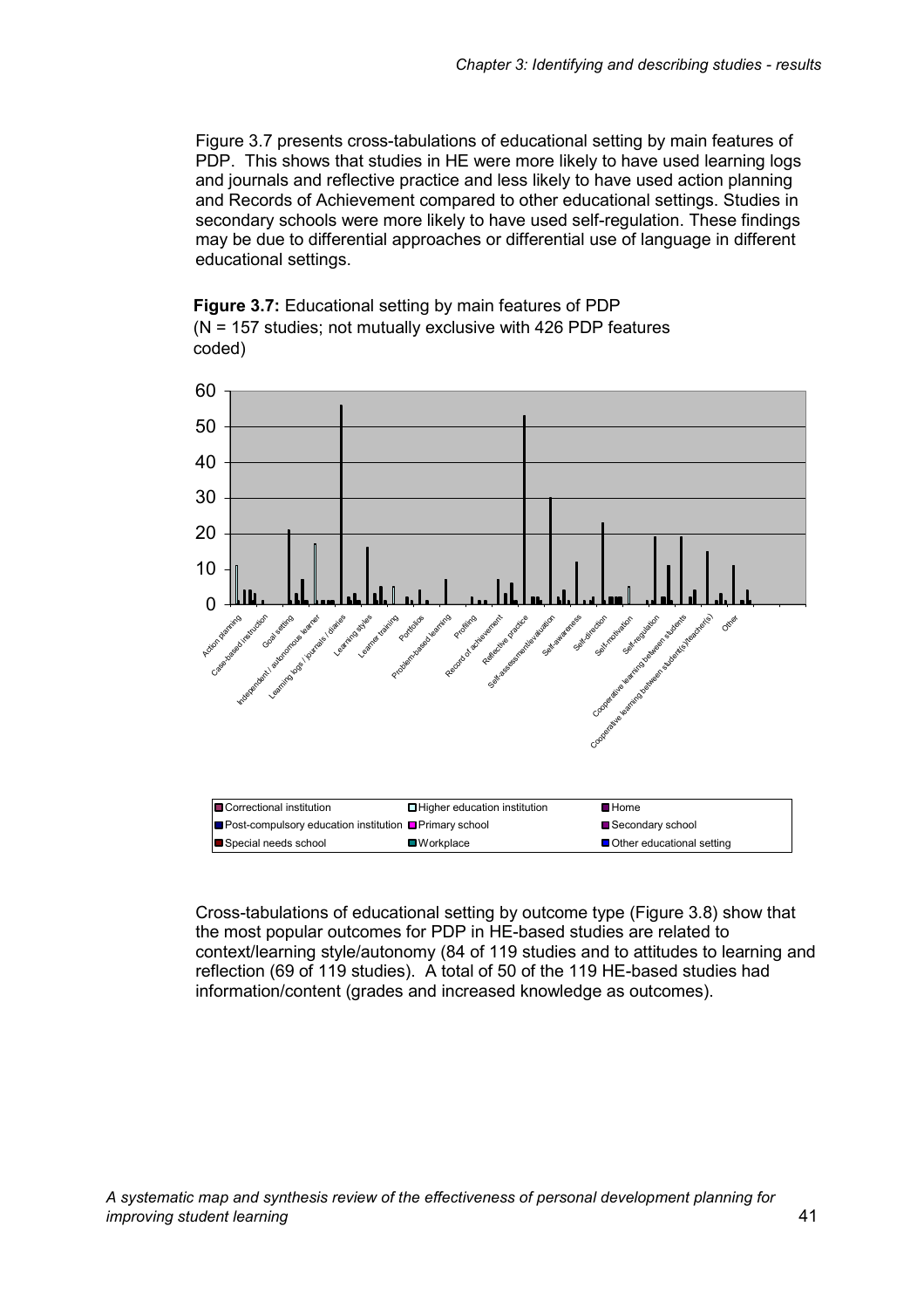



### **3.2.3 Outcome measures**

Table 3.12 describes the outcomes measured in the 157 included studies. A single study could have one or more outcomes. A relatively high number of the mapped studies (107 of 418 codings from 157 studies) involved PDP with a outcome measure relating to context/learning style/autonomy. Attitudes to learning and reflection were also popular outcome measures (84 of 418 codings from 157 studies), being more prevalent than information/content, including grades and increased knowledge (69 of 418 codings from 157 studies).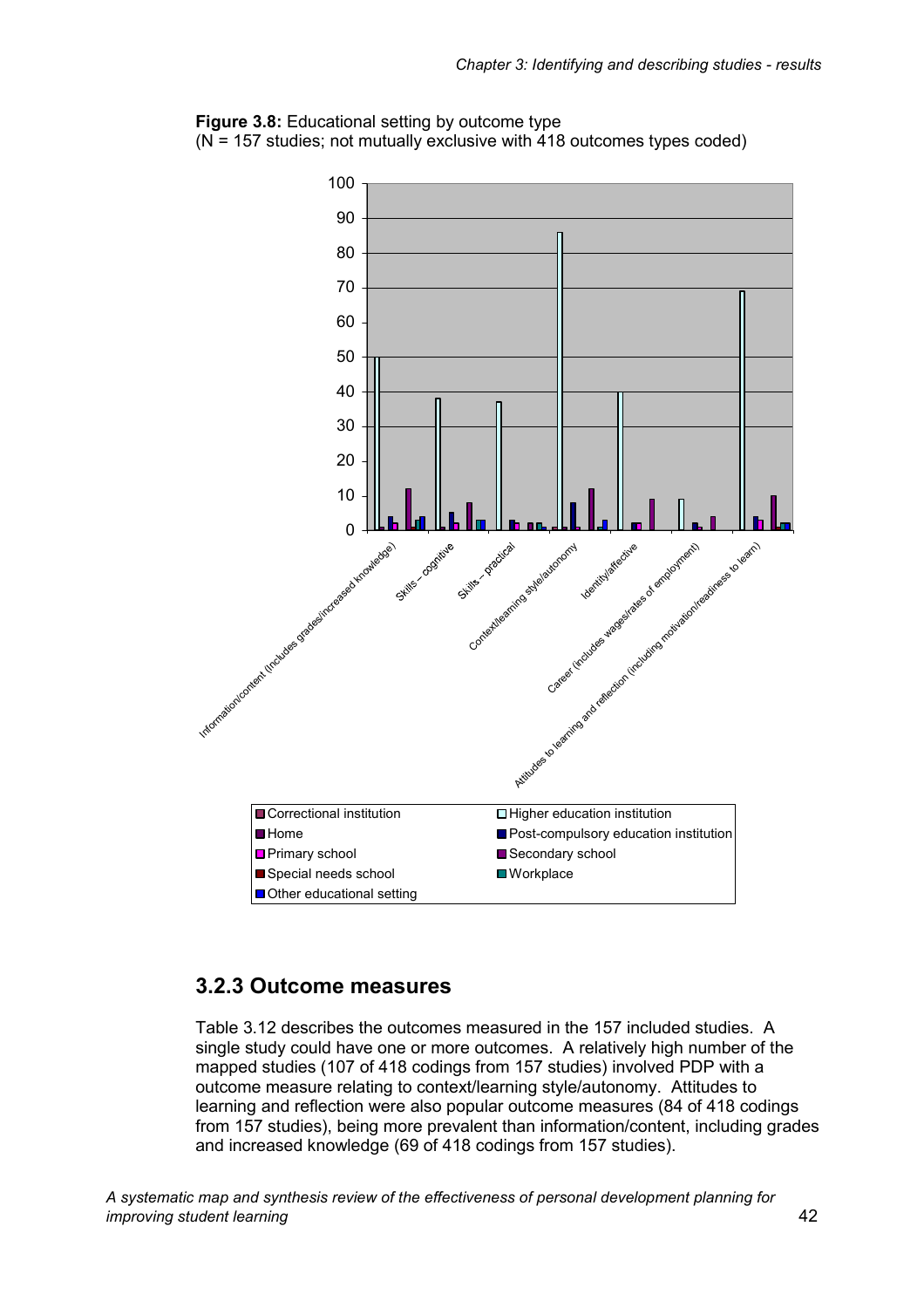| <b>Outcomes of PDP</b>                                                            | N   |
|-----------------------------------------------------------------------------------|-----|
| Information/content (includes grades/increased knowledge)                         | 69  |
| Skills-cognitive                                                                  | 53  |
| Skills-practical                                                                  | 43  |
| Context/learning style/autonomy (improved<br>communication/ways of learning)      | 107 |
| Identity/affective (self-esteem/confidence/self-awareness)                        | 49  |
| Career (includes wages/rates of employment)                                       | 13  |
| Attitudes to learning and reflection (including<br>motivation/readiness to learn) | 84  |
| Total (not mutually exclusive)                                                    | 418 |

**Table 3.12:** Outcomes of the PDP in included studies (N=157 studies)

Table 3.13 provides a description of the type of outcome measures used in the 157 included studies. Many studies included more than one type of PDP outcome measure. The most popular type of outcome measure for PDP in the mapped studies was participants' views (135 of 203 codings from 157 studies). Examinations were used as an outcome measure in only 26 of the 157 mapped studies.

|          | <b>Table 3.13:</b> Type of outcome measure used in the included studies (N=157) |  |  |
|----------|---------------------------------------------------------------------------------|--|--|
| studies) |                                                                                 |  |  |

| Type of PDP outcome measure    |     |
|--------------------------------|-----|
| Participant(s) views           | 135 |
| Psychometric tests             | 25  |
| Examinations                   | 26  |
| Other                          |     |
| Total (not mutually exclusive) |     |

Cross-tabulations of outcomes by age of learners (Figure 3.9) show that there seems to be a link between the age of learners and certain types of PDP outcomes, such as context/learning style, autonomy and attitudes to learning and reflection. The older the age of the learners involved in the mapped studies, the more likely the studies are to report the latter outcomes.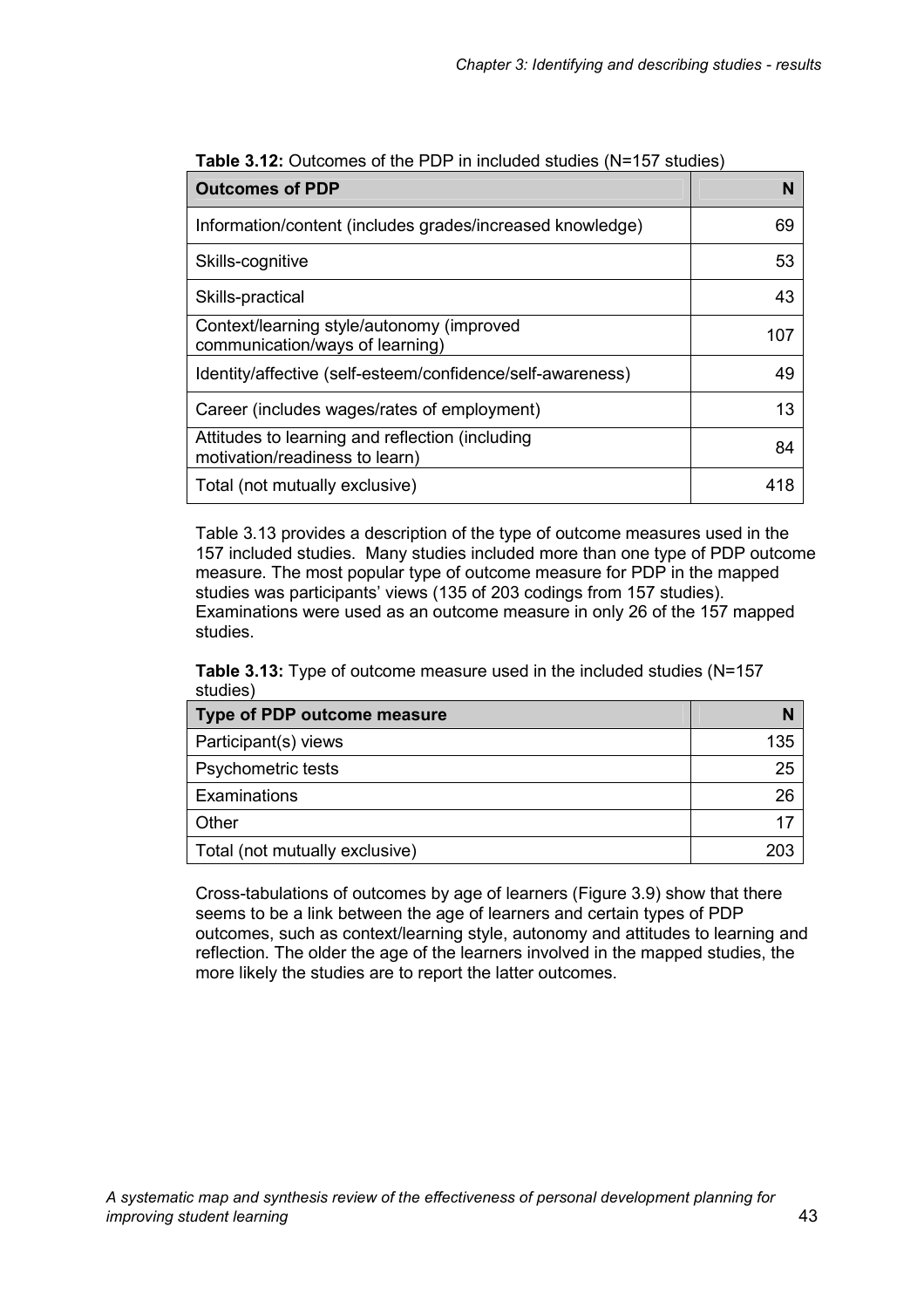#### **Figure 3.9:** Outcomes by age of learners

 $(N = 157$  studies; not mutually exclusive with 418 outcome types coded



Cross-tabulations of outcomes by context for PDP (Figure 3.10) show that for all types of outcomes, except those where outcomes relating to career are evident, the context is predominantly course-based. With 15 studies including outcomes relating to careers, 12 are course-based.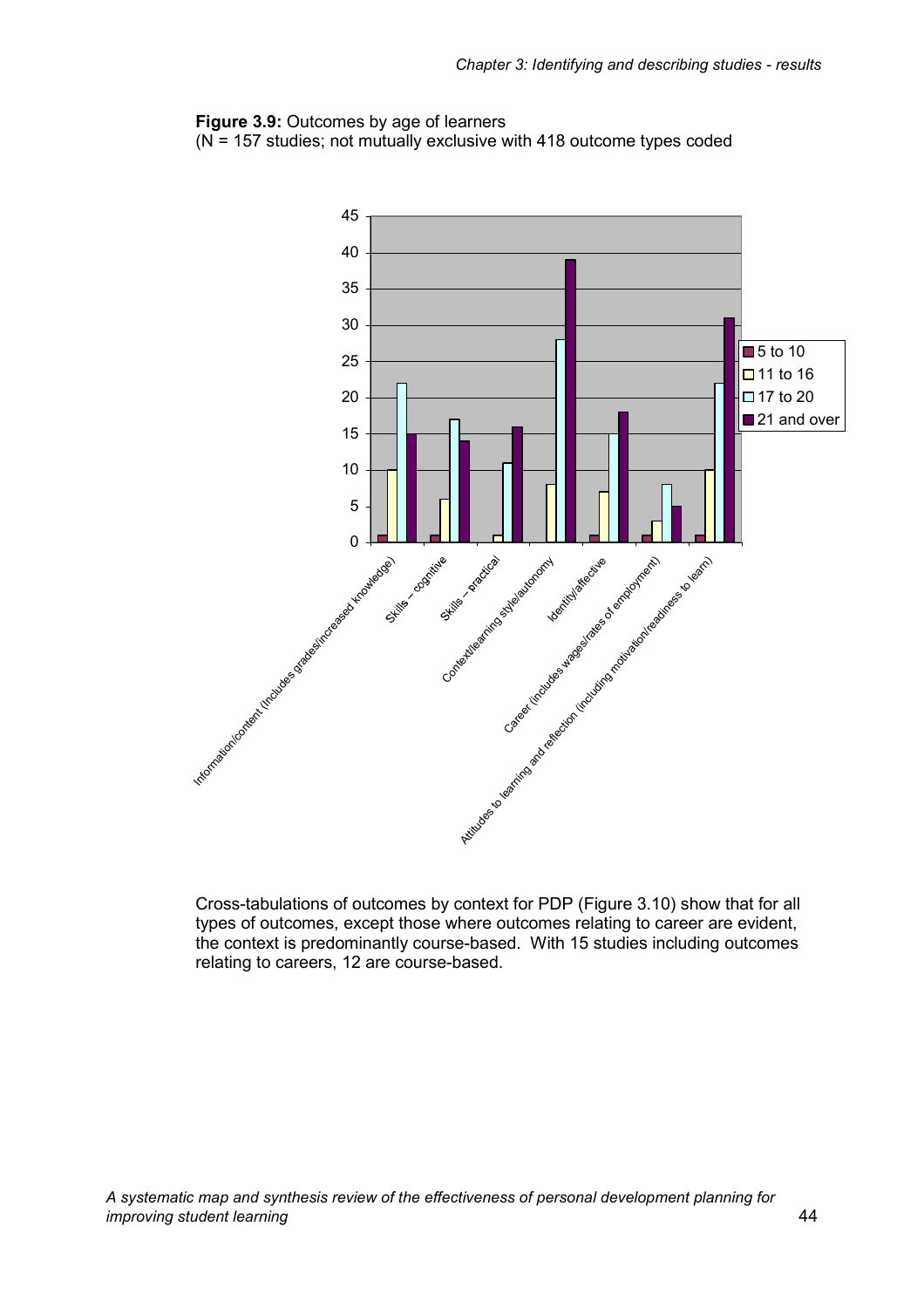#### **Figure 3.10:** Outcomes by context

 $(N = 157$  studies; not mutually exclusive with 418 outcome types coded)



Cross-tabulations of breadth of outcomes by main features of the PDP intervention (Figure 3.11) show that 46 of the studies involving PDP that feature learning logs/journals/diaries are predominantly course specific, while 16 are broader than course specific. Similarly, 42 of the studies featuring reflective practice as a main feature of PDP have course specific outcomes, while 17 have broader outcomes. It is interesting to speculate whether the emphasis on course-specific outcomes in any way restricts the reflection that takes place as part of such interventions. For PDP with features of action planning, goal-setting and learning styles, there are more similar levels of coding of course specific and broader outcome types.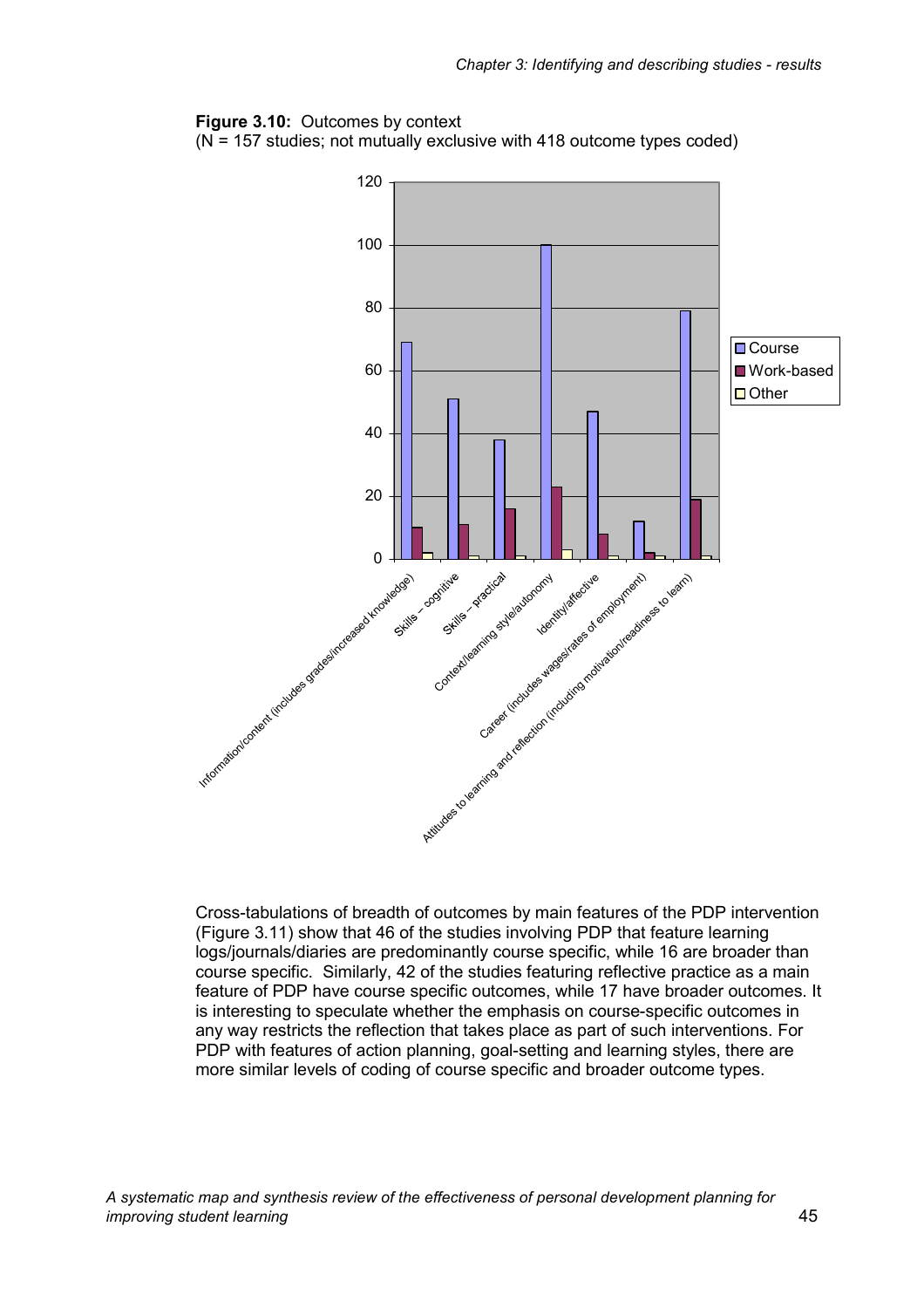



# **3.2.4 Research design**

With regard to the type of studies included, data in Table 3.14 show that 70 were evaluations; 40 were of naturally occurring interventions and 30 were of researcher manipulated interventions. Sixty-three studies were explorations of relationships and 24 were descriptive studies.

|  |  | Table 3.14: Type of study (N=157 studies) |
|--|--|-------------------------------------------|
|--|--|-------------------------------------------|

| Type of study                                   |    |
|-------------------------------------------------|----|
| Description                                     | 24 |
| <b>Exploration of relationships</b>             | 63 |
| Evaluation naturally occurring interventions    | 40 |
| Evaluation researcher manipulated interventions | 30 |
| Total (mutually exclusive)                      |    |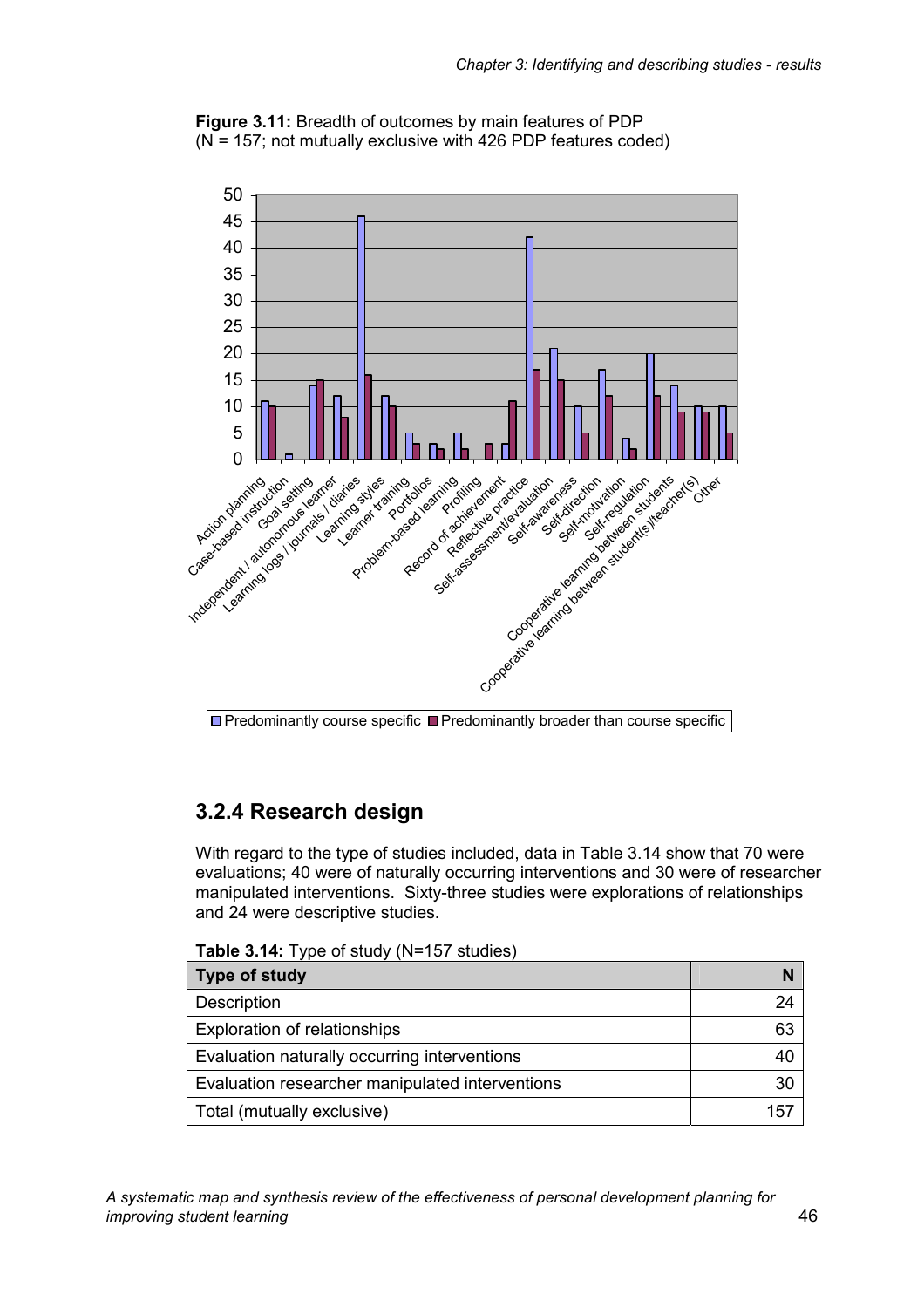There were no obvious patterns in the data between study type and main aims of PDP, PDP implementation, main features of PDP, breadth of outcomes, type of outcome measures and specific outcomes.

Study type by country in which the study was carried out (Figure 3.12) showed that the great majority of the included studies that were keyworded in the map as descriptive were undertaken in the UK. In contrast, the majority of all other types of studies were carried out in the USA. The relative distribution across countries of study type shows that USA, UK and Australia dominate and between them are the setting for the majority under each study type. However, there appears to be a shortage of studies in the UK where there has been an evaluation of impact through the researcher manipulating the provision of the PDP.



**Figure 3.12:** Study type by country of study  $(N = 157$  studies; mutually exclusive codings)

# **3.3 Identifying and describing studies: quality assurance results**

As described in Chapter 2 (section 2.2.5), the quality assurance process involved a joint development stage for screening and keywording. This was followed by double-screening of 5% of identified studies.

Each pair of codings was compared and results showed that 86% of the time coders had applied the same code. Of the 14% where there was disagreement this was often between the different exclusion codes rather than between inclusion and exclusion; less than 7% of the total were differences of coding between 'include' and 'exclude'. These differences were discussed and agreements were made between the two coders.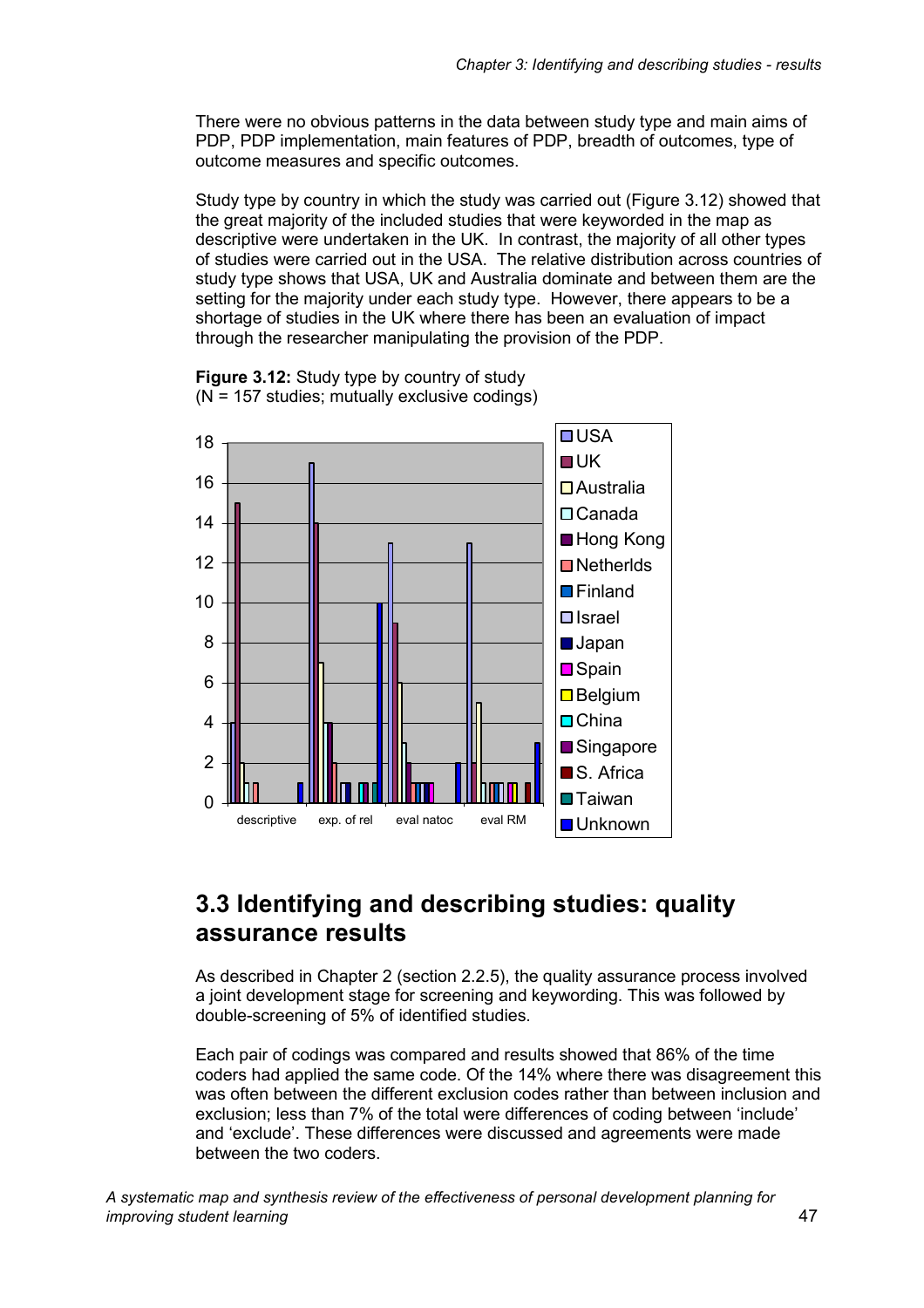# **4. IN-DEPTH REVIEW: RESULTS**

This chapter begins by describing the process of selection involved in moving from the broader characterisation of the 157 studies keyworded for the map and described in the previous chapter to an in-depth review of 25 studies selected for data-extraction and synthesis. The 25 studies selected for in-depth review are then compared with the total of the 157 studies in the map. A brief comparison is also made between the 25 evaluations of researcher-manipulated interventions with external objective measures of learning outcomes chosen for the in-depth review and the 45 'other evaluations' included in the map. The quality assessment and synthesis of findings from the in-depth review is presented.

# **4.1 Selecting studies for the in-depth review**

The searching and application of inclusion/exclusion criteria resulted in 157 studies being keyworded for the map of research activity. These were all studies identified as meeting the inclusion criteria of being on topic, in English, published since 1982 and concerned with people at least 14 years of age engaged in formal education. The subsets of these studies that were most able to answer the review question were selected for detailed data-extraction, quality assessment and synthesis. The review question was:

In the context of the introduction of policy on personal development planning *(PDP), what evidence is there that processes that connect reflection, recording and action planning improve student learning?* 

As explained in Chapter 2, the studies most likely to answer this impact question were evaluations of PDP-type processes. Altogether 70 evaluations were part of the 157 included studies keyworded for the map. A further decision was taken to use those evaluations where the policy or practice intervention was or could be classified as researcher-manipulated. Within evaluations of researchermanipulated interventions, there is an attempt to control for factors that might affect the relationship between learning outcomes and PDP-type processes.

Altogether there were 30 evaluations of researcher-manipulated interventions, of which 25 included external evidence of learning outcomes and five had participants' views as learning outcome data. Although participants' views are central to questions of adequacy and acceptability of a public service, such as higher education, they are less able to determine the effectiveness of services, so these five studies were not included in the synthesis.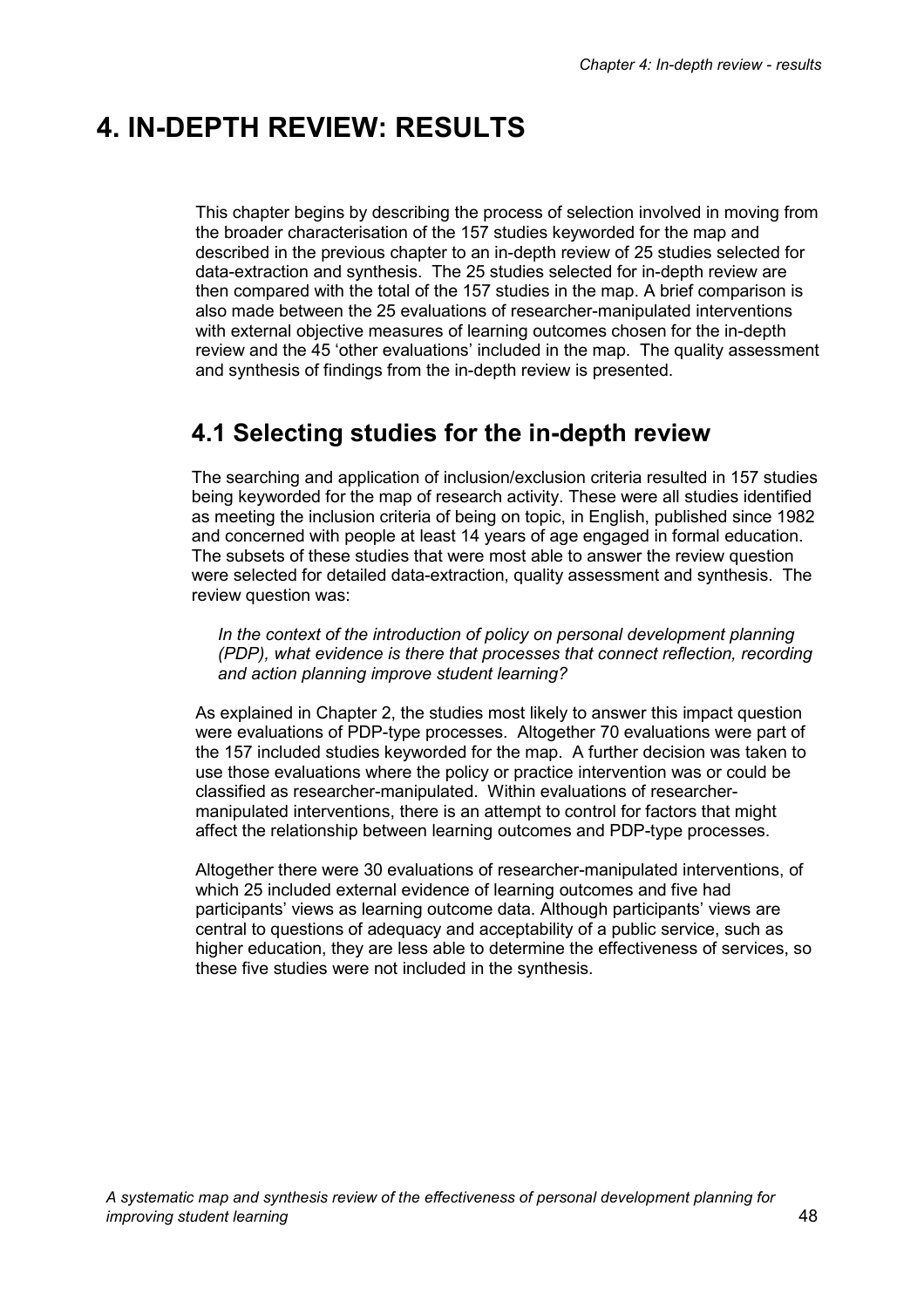# **4.2 Comparing the studies reviewed in-depth with the total studies in the systematic map**

This section examines the similarities and differences between the sub-set of studies included in the in-depth review (evaluations of researcher manipulated interventions with objective outcome measures) with the rest of the evaluation studies and other studies included in the map.

Tables 4.1 to 4.19 list frequency counts for all the 157 mapping keyworded studies, the subset of 25 studies included in the in-depth synthesis and the 45 'other evaluation' studies not included in the in-depth synthesis. As with the 157 studies included in the map, the majority of the 25 studies in the in-depth review were identified from the searches of electronic databases (n=24 of 25) and were published reports of research (n=20 of 25). Four of the five unpublished studies were conference papers and one was a Masters thesis.

As with the 25 studies in the in-depth review, the majority of the 'other evaluations' were found through electronic databases, were published reports and were not linked to one or more other reports in such a way that the latter also reported the same study.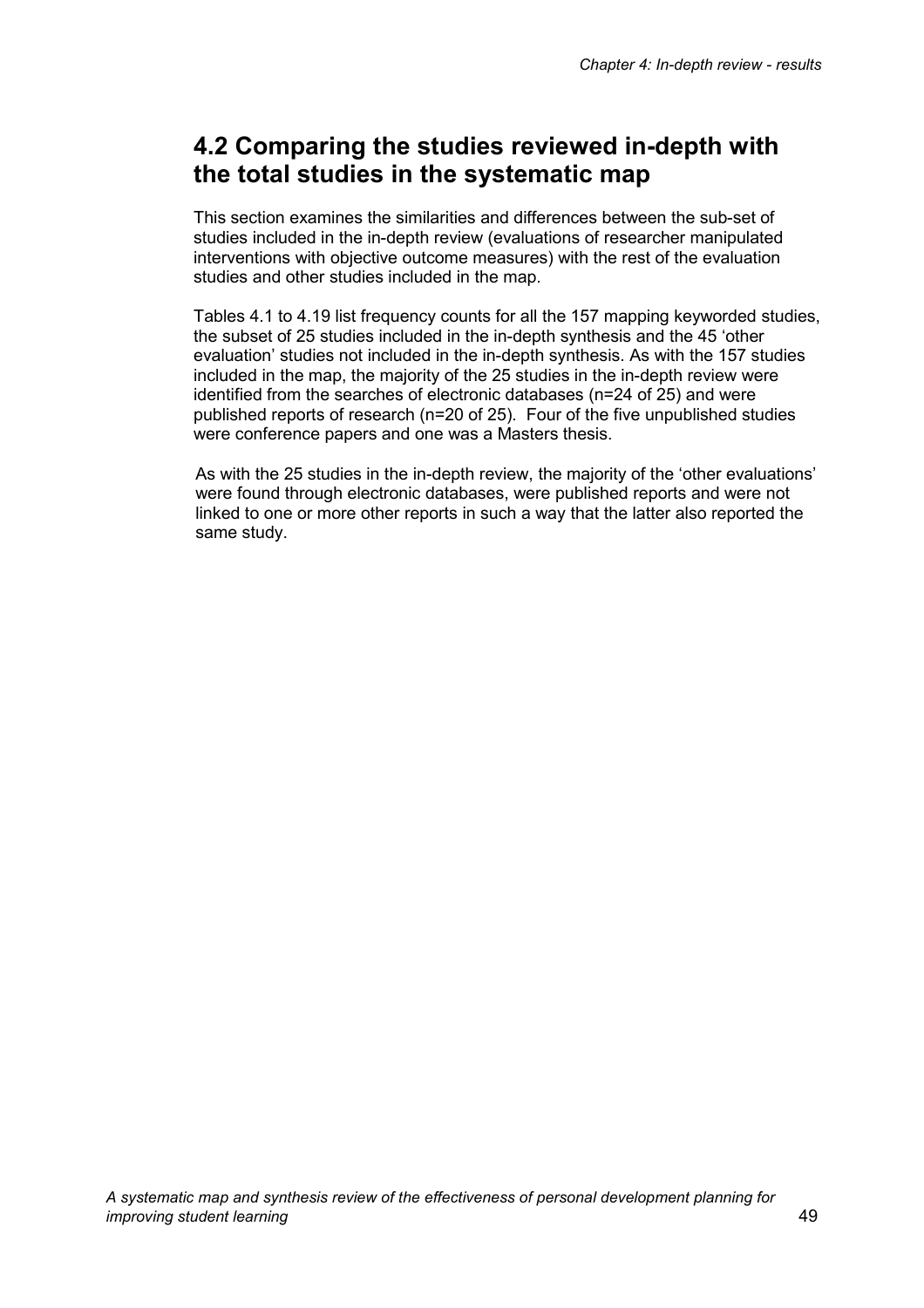$0 \qquad \qquad$  1

47 /45

27/25

#### **Table 4.1:** Identification of report

|                              | <b>Map</b>  | In-<br>depth | <b>Other</b><br>evaluation |  |
|------------------------------|-------------|--------------|----------------------------|--|
| Citation                     |             | 0            | U                          |  |
| Contact                      | 13          |              | 2                          |  |
| Handsearch                   | n           | Ω            | 0                          |  |
| Electronic<br>database       | 144         | 24           | 43                         |  |
| Total<br>codings<br>/studies | 157<br>/157 | 25<br>/25    | 45<br>/45                  |  |

#### **Table 4.2:** Status

|                              | Map         | In-<br>depth | <b>Other</b><br>evaluation |
|------------------------------|-------------|--------------|----------------------------|
| Published                    | 133         | 20           | 38                         |
| Unpublished                  | 24          | 5            |                            |
| Total<br>codings<br>/studies | 157<br>/157 | 25<br>/25    | 45<br>/45                  |

#### **Table 4.3:** Linked reports on same study

|                              | Map         | In-<br>depth | <b>Other</b><br>evaluation |
|------------------------------|-------------|--------------|----------------------------|
| Not linked                   | 128         | 20           | 38                         |
| Linked                       | 22          | 2            |                            |
| Not stated                   |             | 3            |                            |
| Total<br>codings<br>/studies | 157<br>/157 | 25<br>/25    | 45<br>/45                  |

**Table 4.4:** Topic focus/foci of the study

|                           | <b>Map</b>  | In-depth  | <b>Other</b><br>evaluation |
|---------------------------|-------------|-----------|----------------------------|
| Assessment                | 3           | 0         |                            |
| Curriculum*               | 2           |           |                            |
| Equal<br>opportunities    |             | O         |                            |
| Teacher careers           | 3           | 0         | 0                          |
| Teaching &<br>learning    | 155         | 25        | 44                         |
| Other                     | 4           | 0         | 0                          |
| Total codings<br>/studies | 168<br>/157 | 26<br>/25 | 45<br>/45                  |

#### **Table 4.5:** Country/countries in which the study was carried out *(please specify)*

|                           | <b>Map</b>     | In-depth  | <b>Other</b><br>evaluation |
|---------------------------|----------------|-----------|----------------------------|
| <b>USA</b>                | 47             | 15        | 13                         |
| UK                        | 41             | 1         | 11                         |
| Australia                 | 19             | 2         | 9                          |
| Canada                    | 9              | 1         | 3                          |
| Hong Kong                 | 6              | 0         | 2                          |
| Netherlands               | 5              | 1         | 1                          |
| Finland                   | 3              | 1         | 1                          |
| Israel                    | 3              | 1         | 1                          |
| Japan                     | $\overline{2}$ | 0         | 1                          |
| Spain                     | $\overline{2}$ | 1         | 1                          |
| Belgium                   | 1              | 1         | 0                          |
| China                     | 1              | 0         | 0                          |
| Singapore                 | 1              | 0         | 0                          |
| South Africa              | 1              | 1         | 0                          |
| Taiwan                    | 1              | 0         | 0                          |
| Not stated                | 15             | 0         | 2                          |
| Total codings<br>/studies | 157<br>/157    | 25<br>/25 | 45<br>/45                  |

| <b>Table 4.6:</b> Population focus/foci of the study |     |          |                            |  |
|------------------------------------------------------|-----|----------|----------------------------|--|
|                                                      | Map | In-depth | <b>Other</b><br>evaluation |  |
| Learners                                             | 157 | 25       | 45                         |  |
| Senior<br>Management                                 |     | O        |                            |  |
| <b>Teaching Staff</b>                                | 12  | 2        |                            |  |

172 /157

#### **Table 4.7:** Sex of learners

Total codings /studies

Other 2

|                 | Map  | In-depth | <b>Other</b><br>evaluation |
|-----------------|------|----------|----------------------------|
| Female only     | 6    |          |                            |
| Male only       | 3    |          | 2                          |
| Female and male | 82   | 17       | 24                         |
| Not stated      | 66   |          | 19                         |
| Total codings   | 157  | 25       | 45                         |
| /studies        | /157 | /25      | /45                        |

#### **Table 4.8:** Age of learners (years)

|                      | <b>Map</b> | In-depth | <b>Other</b><br>evaluation |
|----------------------|------------|----------|----------------------------|
| $5 - 10$             | 2          |          |                            |
| $11 - 16$            | 22         | 5        | 3                          |
| 17-20                | 46         | 9        | 14                         |
| 21 and over          | 51         |          | 18                         |
| Not stated           | 75         | 10       | 9                          |
| <b>Total codings</b> | 196        | 31       | 45                         |
| /studies             | /157       | /25      | /45                        |

*A systematic map and synthesis review of the effectiveness of personal development planning for improving student learning* 50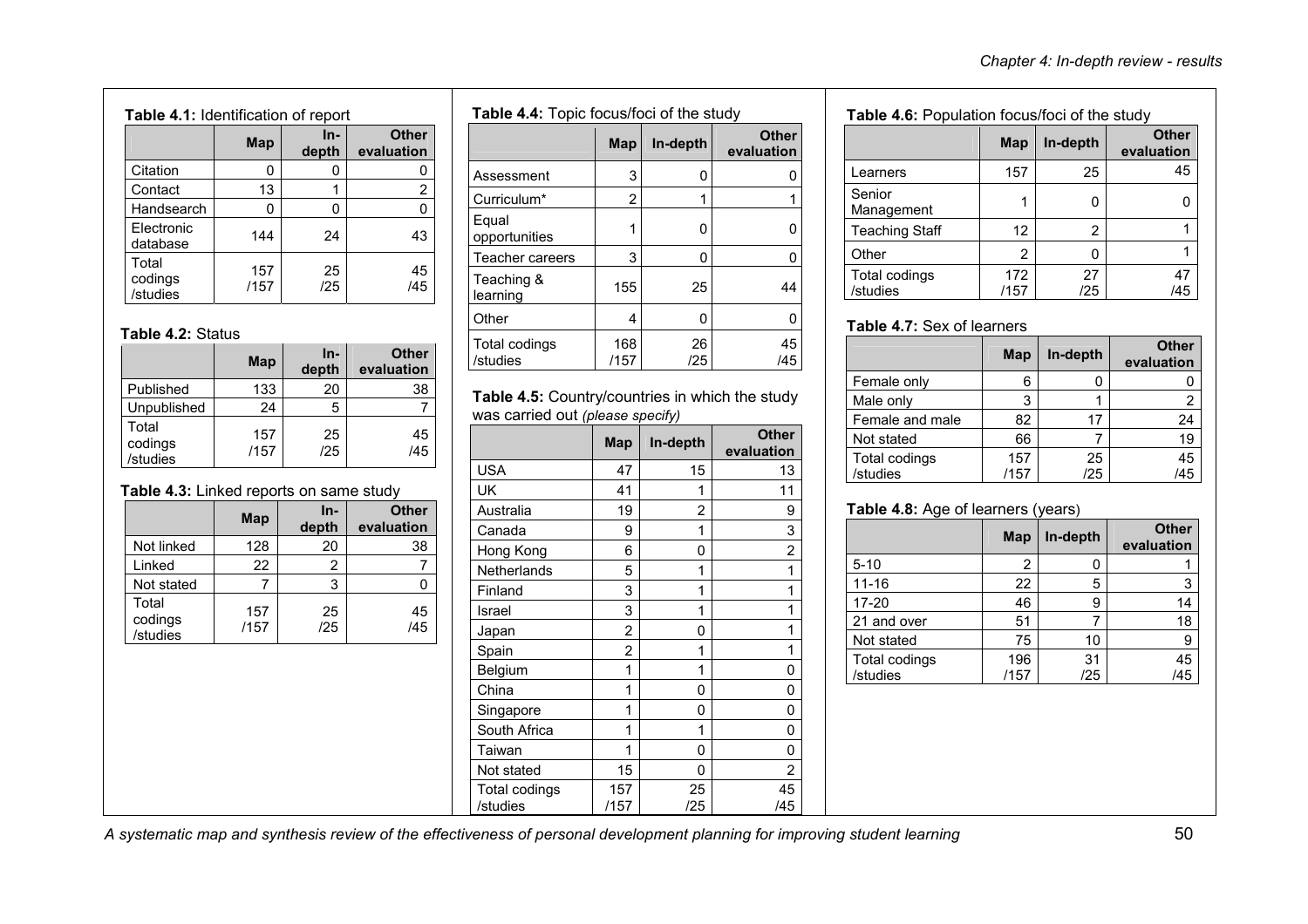| Table 4.9: Educational setting(s) of the study |             |              |                     |             |  |
|------------------------------------------------|-------------|--------------|---------------------|-------------|--|
|                                                | Map         | In-<br>depth | Other<br>evaluation |             |  |
| Correctional<br>institution                    | 1           | 0            | 1                   | Act<br>Cas  |  |
| Higher education<br>institution                | 118         | 16           | 38                  | inst<br>Goa |  |
| Home                                           | 1           | 0            | 1                   | Ind         |  |
| Post-compulsory<br>education inst.             | 14          | 3            | $\mathbf{2}$        | aut<br>lear |  |
| Primary school                                 | 4           | 1            | 1                   | Lea         |  |
| Secondary school                               | 26          | 5            | 5                   | logs        |  |
| Special needs<br>school                        | 1           | 0            | O                   | Lea<br>Lea  |  |
| Workplace                                      | 3           | 0            | 1                   | Por         |  |
| Other educational<br>setting                   | 5           | $\mathbf{2}$ | 1                   | Pro<br>lear |  |
| Total codings<br>/studies                      | 173<br>/157 | 27<br>/25    | 50<br>/45           | Pro<br>Red  |  |
|                                                |             |              |                     | - ما د      |  |

#### **Table 4.10:** Type(s) of study

|                                                           | Map         | ln-<br>depth | <b>Other</b><br>evaluation |
|-----------------------------------------------------------|-------------|--------------|----------------------------|
| Description                                               | 24          | 0            | 0                          |
| <b>Exploration of</b><br>relationships                    | 63          | 0            | O                          |
| Evaluation:<br>naturally occurring<br>intervention        | 40          | 0            | 40                         |
| Evaluation:<br>researcher-<br>manipulated<br>intervention | 30          | 25           | 5                          |
| Total codings<br>/studies                                 | 157<br>/157 | 25<br>/25    | 45<br>/45                  |
|                                                           |             |              |                            |

|                                                              | <b>Map</b>     | In-<br>depth   | <b>Other</b><br>evaluation |
|--------------------------------------------------------------|----------------|----------------|----------------------------|
| Action-planning                                              | 21             | 3              | 6                          |
| Case-based<br>instruction                                    | 1              | 0              | 1                          |
| Goal-setting                                                 | 30             | 4              | 7                          |
| Independent/<br>autonomous<br>learning                       | 20             | 1              | 10                         |
| Learning<br>logs/journals/diaries                            | 62             | 4              | 21                         |
| Learning styles                                              | 23             | 3              | 4                          |
| Learner training                                             | 8              | 4              | $\overline{c}$             |
| Portfolios                                                   | 5              | 1              | 2                          |
| Problem-based<br>learning                                    | $\overline{7}$ | 1              | 3                          |
| Profiling                                                    | 3              | 0              | 2                          |
| Record of<br>achievement                                     | 14             | 0              | 5                          |
| Reflective practice                                          | 58             | 8              | 15                         |
| Self-assessment<br>/evaluation                               | 36             | 4              | 12                         |
| Self-awareness                                               | 15             | 2              | 4                          |
| Self-direction                                               | 28             | 3              | 11                         |
| Self-motivation                                              | 6              | $\overline{2}$ | 0                          |
| Self-regulation                                              | 32             | 11             | 6                          |
| Cooperative<br>learning between<br>students                  | 23             | 0              | 10                         |
| Cooperative<br>learning between<br>student(s)/<br>teacher(s) | 19             | 2              | 9                          |
| Other                                                        | 15             | 4              | 2                          |
| <b>Total codings</b><br>/studies                             | 426<br>/157    | 57<br>/25      | 132<br>/45                 |

 **Table 4.12:**Sub-concept(s) of PDP other than 'reflection' referred to

|                           | <b>Map</b>  | In-depth  | <b>Other</b><br>evaluation |
|---------------------------|-------------|-----------|----------------------------|
| Planning                  | 118         | 18        | 31                         |
| Recording                 | 120         | 15        | 36                         |
| Action                    | 118         | 20        | 33                         |
| Total codings<br>/studies | 356<br>/157 | 53<br>/25 | 100<br>/45                 |

#### **Table 4.13:** Context of learner using PDP

|               | Map  | In-depth | <b>Other</b><br>evaluation |
|---------------|------|----------|----------------------------|
| Course        | 147  | 22       | 43                         |
| Work-based    | 30   | 3        |                            |
| Other         | 5    |          |                            |
| Total codings | 182  | 26       | 51                         |
| /studies      | /157 | /25      | /45                        |

#### **Table 4.14:** Reasons for learner using PDP

|                               | Map    | In-depth | <b>Other</b><br>evaluation |  |  |
|-------------------------------|--------|----------|----------------------------|--|--|
| Part of course<br>requirement | $105*$ | 19       | $30*$                      |  |  |
| Optional                      | $20*$  | 4        | 9                          |  |  |
| Self-initiated                | 15     | 0        | 3                          |  |  |
| Unclear                       | 8      | 1        | $\overline{c}$             |  |  |
| Not stated                    | 10     |          | $\overline{2}$             |  |  |
| Total codings                 | 158*   | 25       | 46*                        |  |  |
| /studies                      | /157   | /25      | /45                        |  |  |
| * Daubla coding on one item   |        |          |                            |  |  |

Touble coding on one item

*A systematic map and synthesis review of the effectiveness of personal development planning for improving student learning* 51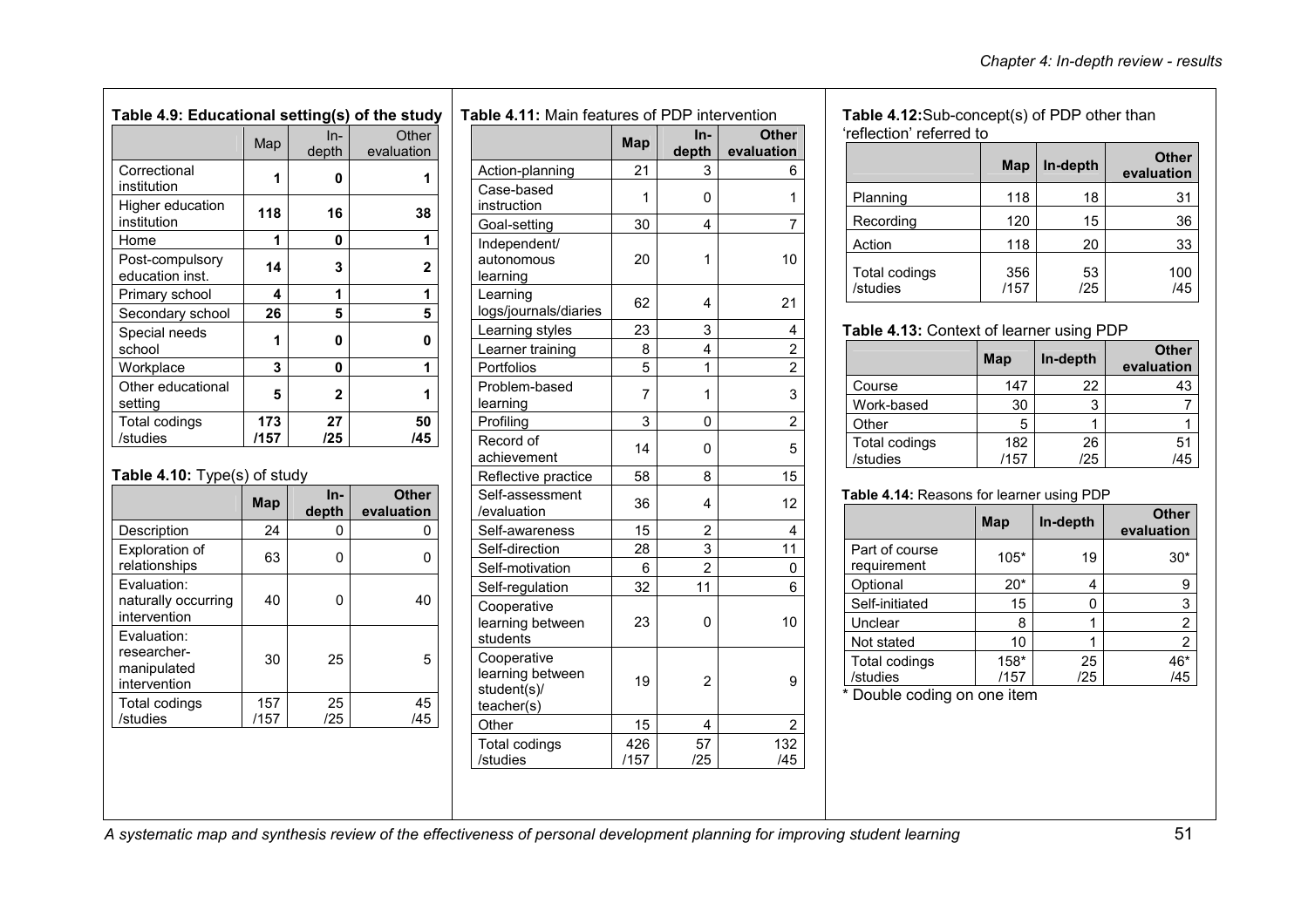| Table 4.15: PDP implementation    |             |              |                            |  |
|-----------------------------------|-------------|--------------|----------------------------|--|
|                                   | Map         | In-<br>depth | <b>Other</b><br>evaluation |  |
| <b>Directed</b><br>(prescriptive) | 76          | 22           | 19                         |  |
| Negotiated<br>(emergent)          | 77          |              | 26                         |  |
| Not stated                        | 4           | 2            | n                          |  |
| Total codings<br>/studies         | 157<br>/157 | 25<br>/25    | 45<br>/45                  |  |

#### **Table 4.16:** Main PDP aims

|                                             | Map         | In-<br>depth | <b>Other</b><br>evaluation |
|---------------------------------------------|-------------|--------------|----------------------------|
| Helps attain<br>course-specific<br>outcomes | 89*         | 17           | 27                         |
| Broader self-<br>development                | $63*$       |              | 16                         |
| Not stated                                  | 6           |              | 2                          |
| Total codings<br>/studies                   | 158<br>/157 | 25<br>/25    | 45<br>/45                  |

\* Double coding on one item

#### **Table 4.17:** Breadth of outcomes

|             | depth     | evaluation |
|-------------|-----------|------------|
| 99          | 18        | 30         |
| 56          |           | 15         |
| 2           | ŋ         |            |
| 157<br>/157 | 25<br>/25 | 45<br>/45  |
|             |           |            |

| Information/content<br>(includes<br>grades/increased                                         |             | <b>DEPTH</b> | <b>Evaluation</b> |
|----------------------------------------------------------------------------------------------|-------------|--------------|-------------------|
| knowledge                                                                                    | 69          | 16           | 19                |
| Skills-cognitive                                                                             | 53          | 9            | 18                |
| Skills-practical                                                                             | 43          | 5            | 12                |
| Context/learning<br>style/autonomy<br>(improved<br>communication /<br>ways of learning)      | 107         | 16           | 29                |
| Identity/affective<br>(self-<br>esteem/confidence/<br>self-awareness)                        | 49          | 6            | 19                |
| Career<br>(includes wages /<br>rates of<br>employment)                                       | 13          | 0            | 5                 |
| Attitudes to learning<br>and reflection<br>(including<br>motivation /<br>readiness to learn) | 84          | 8            | 25                |
| <b>Total codings</b><br>/studies                                                             | 418<br>/157 | 60<br>/25    | 127<br>/45        |

#### **Table 4.19:** Type of outcome measure

| aple 4.15. Type of outcome measure |             |           |                            |
|------------------------------------|-------------|-----------|----------------------------|
|                                    | Map         | In-depth  | <b>Other</b><br>evaluation |
| Participant(s)<br>views            | 135         | 12        | 42                         |
| Psychometric<br>tests              | 25          | 13        |                            |
| Examinations                       | 26          | 12        |                            |
| Other                              | 17          | 8         | 3                          |
| Total codings<br>/studies          | 203<br>/157 | 45<br>/25 | 56<br>/45                  |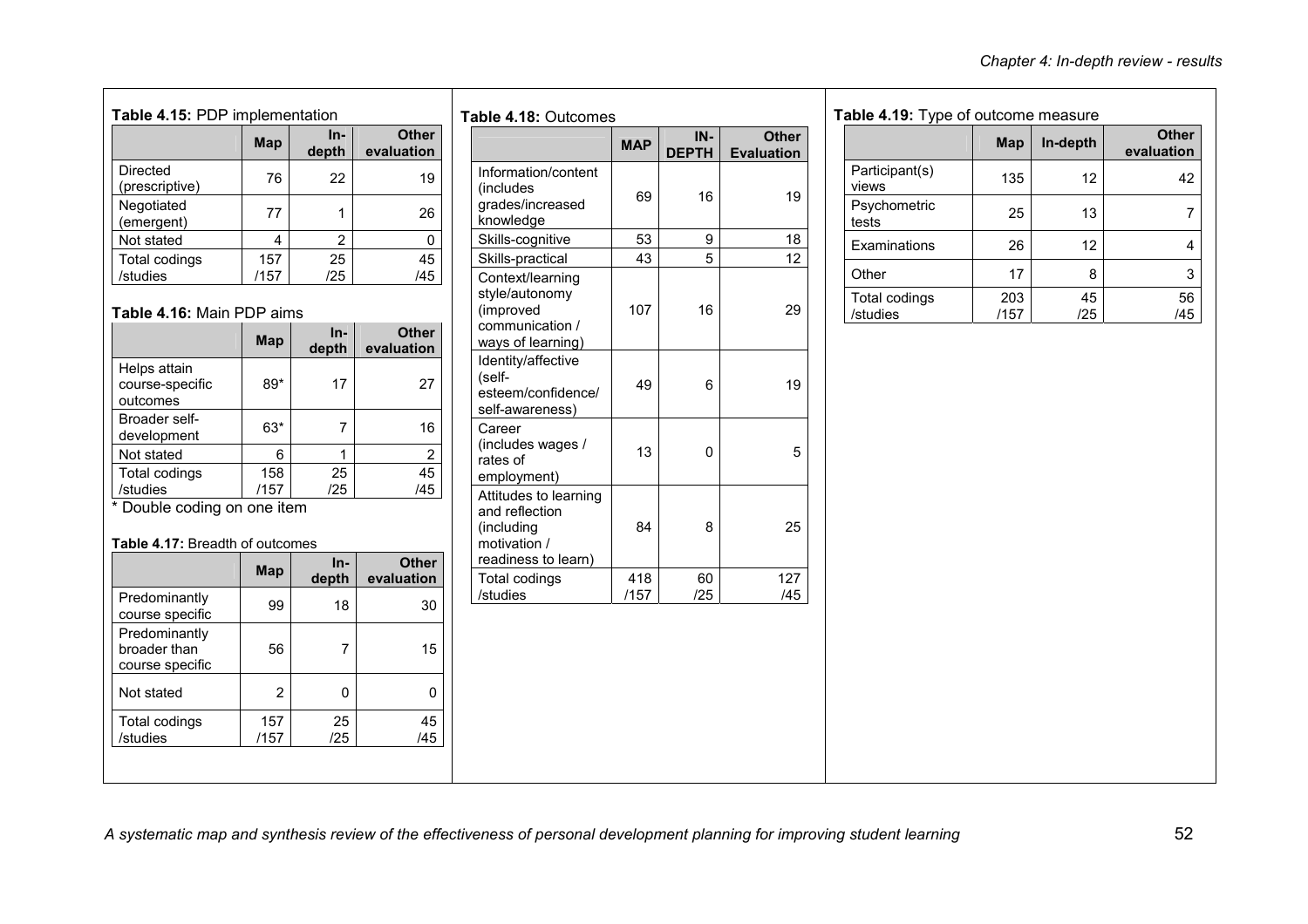### **4.2.1 PDP approach**

With regard to several factors – PDP sub-concepts referred to in studies, context of PDP, reasons for learners using PDP and a greater focus on course specific than broader self-development – the studies in the map, data extracted and 'other evaluation' studies were similar. Table 4.11 reveals a difference between the samples of studies in terms of the prevalence of main features of PDP. Compared with all studies in the map and the 'other evaluation' studies, data-extracted studies were relatively more likely to be concerned with self-regulation and less likely to be concerned with independent learning, logs and journals, cooperative learning and slightly less likely to be concerned with self-assessment.

Table 4.15 highlights a further possible distinction between the set of mapped studies and the sub-set of studies in the in-depth review. While the PDP within the 157 mapped studies was characterized by an almost even split between directed and negotiated implementation, within the subset of studies in the in-depth review only one (Entwistle and Ramsden, 1983) of the 25 studies was categorized as negotiated implementation. Figure 4.1 illustrates this difference.

#### **Figure 4.1:** Implementation of PDP

(N = 154 mapping keyworded studies with not stated on 4 studies)  $N = 25$  data-extracted studies in the in-depth review; all mutually exclusive



Figure 4.1 also shows that most of the 25 studies in the in-depth review contained PDP that was implemented in a directed (prescriptive) way, whilst the majority of the 'other evaluations' (evaluations not in the in-depth review) involved PDP that was implemented in a negotiated way (25 of 45 studies). Too much emphasis should not be placed upon the distinction between 'negotiated' and 'nonnegotiated' PDP. Negotiation might be implicit and tolerated within prescriptive processes and intended outcomes might be specified in such a way that negotiation is integral to the process.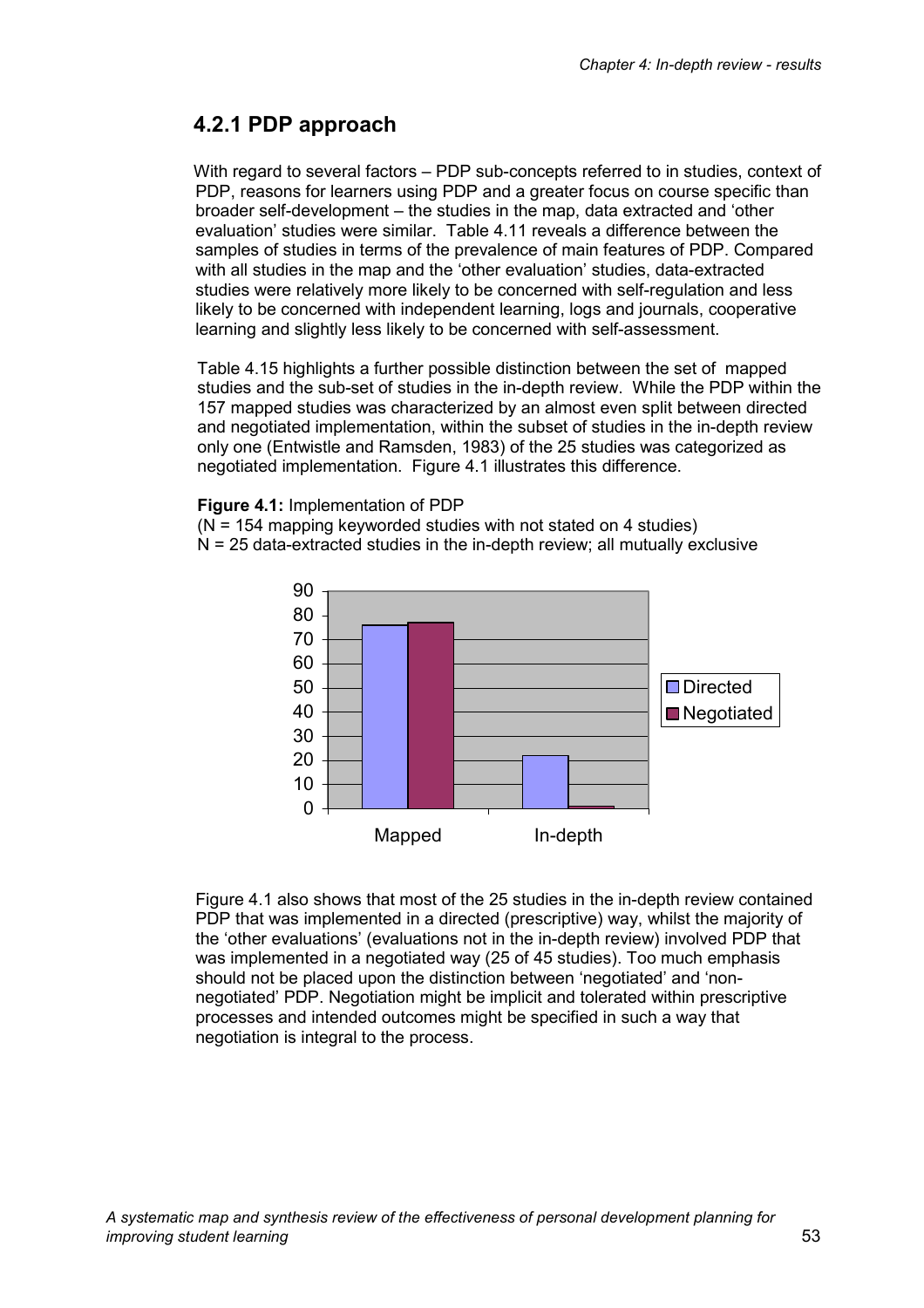## **4.2.2 People and context**

Table 4.5 shows that the most of the 25 studies in the in-depth review were carried out in the USA, as was also the case for the total of 157 included studies included in the map. However, while the number of the studies from the UK was relatively high, there was only one UK-based study (Entwistle and Ramsden, 1983) in the 25 studies in the in-depth review. This was also the only negotiated implementation study (Figure 4.2). There appears to be a shortage of evaluations of 'researchermanipulated' intervention studies relating to PDP-type processes for learning from the UK. In contrast, relatively more of the 'other evaluations' were undertaken in the UK (Figure 3.11). This may reflect a more general lack of evaluations of researcher-manipulated interventions in educational research in the UK.

The main sample of 157 studies and the two sub-samples of 25 studies reviewed in-depth and the 45 'other evaluation' studies did not differ in regard to topic focus, population focus, sex of learners, age of learners and educational setting.



**Figure 4.2:** Country of study by type of study (N = 143 mapped keyworded studies as missing data on 14 studies)

# **4.2.3 Outcomes and outcome measurement**

A difference between the 157 studies in the map and the 25 studies in the in-depth review is shown in table 4.18. The most frequent outcome measured in terms of the mapped studies was context/learning style/autonomy. The studies in the indepth review were relatively over-represented in terms of knowledge attainment outcomes and less represented in terms of identity, attitudes to learning compared to all mapped studies and the sub-set of 'other evaluation' studies.

Table 4.19 shows the relatively high use of psychometric tests and examination measures in the studies in the in-depth review and low use of participants' views. This may reflect the psychology-based origin of a significant number of the studies. This is not surprising when studies with only participant views measures were excluded from the in-depth synthesis. Similarly, the other evaluation studies made much greater use of participants' views (Figure 4.3).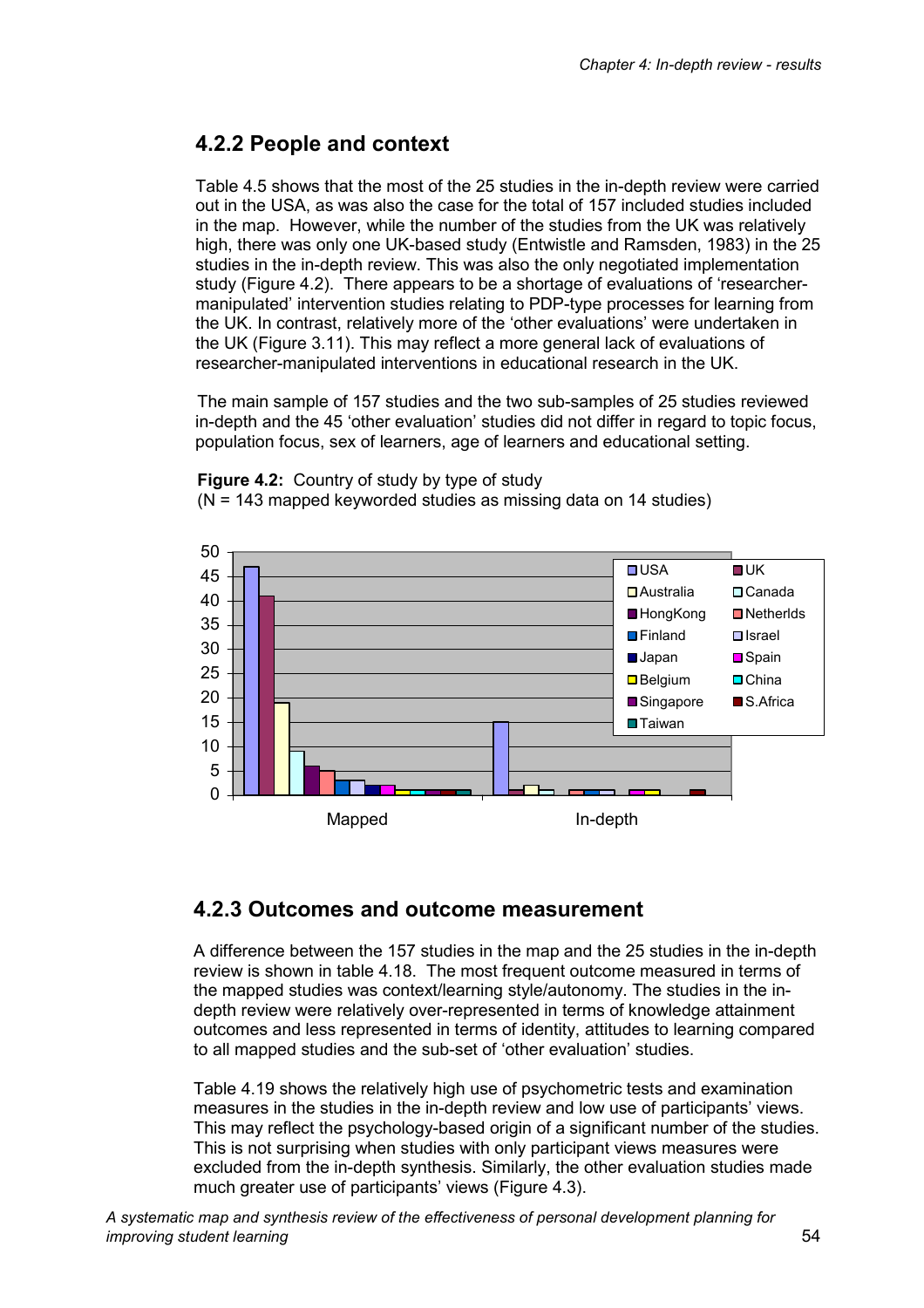

**Figure 4.3:** Outcome measure by the 25 data-extracted studies and the 45 other evaluation studies

All studies in the subset of 25 studies in the in-depth review were restricted to evaluations of researcher-manipulated interventions. The study designs are summarized in Appendix 4.3. The sub-set of 45 'other evaluation' studies comprised five that were categorised as evaluations of researcher-manipulated interventions (but only used participants' views as an outcome measure) and 40 that were categorised as naturally occurring evaluations.

## **4.3 Further details of studies included in the in-depth review**

For each of the 25 studies included in the in-depth review, a high level of detail concerning the PDP-type intervention featured, the context of the study and the study design can be found in the appendices.

Appendix 4.1 provides contextual information on country, population, educational setting and the main features of the PDP intervention and its context and implementation. Appendix 4.2 provides more detail on the specific phenomena with which the study is concerned and the discipline or topic within which it is based. Appendix 4.3 provides more detail on the research methodology and research sample.

# **4.4 Synthesis of evidence**

The weight of evidence provided by the results of primary research study towards addressing the review question is different from the results of the primary study. Appendix 4.4 lists the outcome measures used in each of the 25 studies in the indepth review, and the ratings given to each study according to the quality of the study in its own terms (criterion A), the appropriateness of the research design and the focus of the study in addressing the synthesis question (criterion B and C respectively). This leads to an overall judgement (criterion D) of the weight of evidence that the study results provide towards the synthesis question (see Chapter 2).

Four of the 25 studies in the in-depth review were judged to have a high rating in terms of weight of evidence to the review question. Fifteen of the 25 studies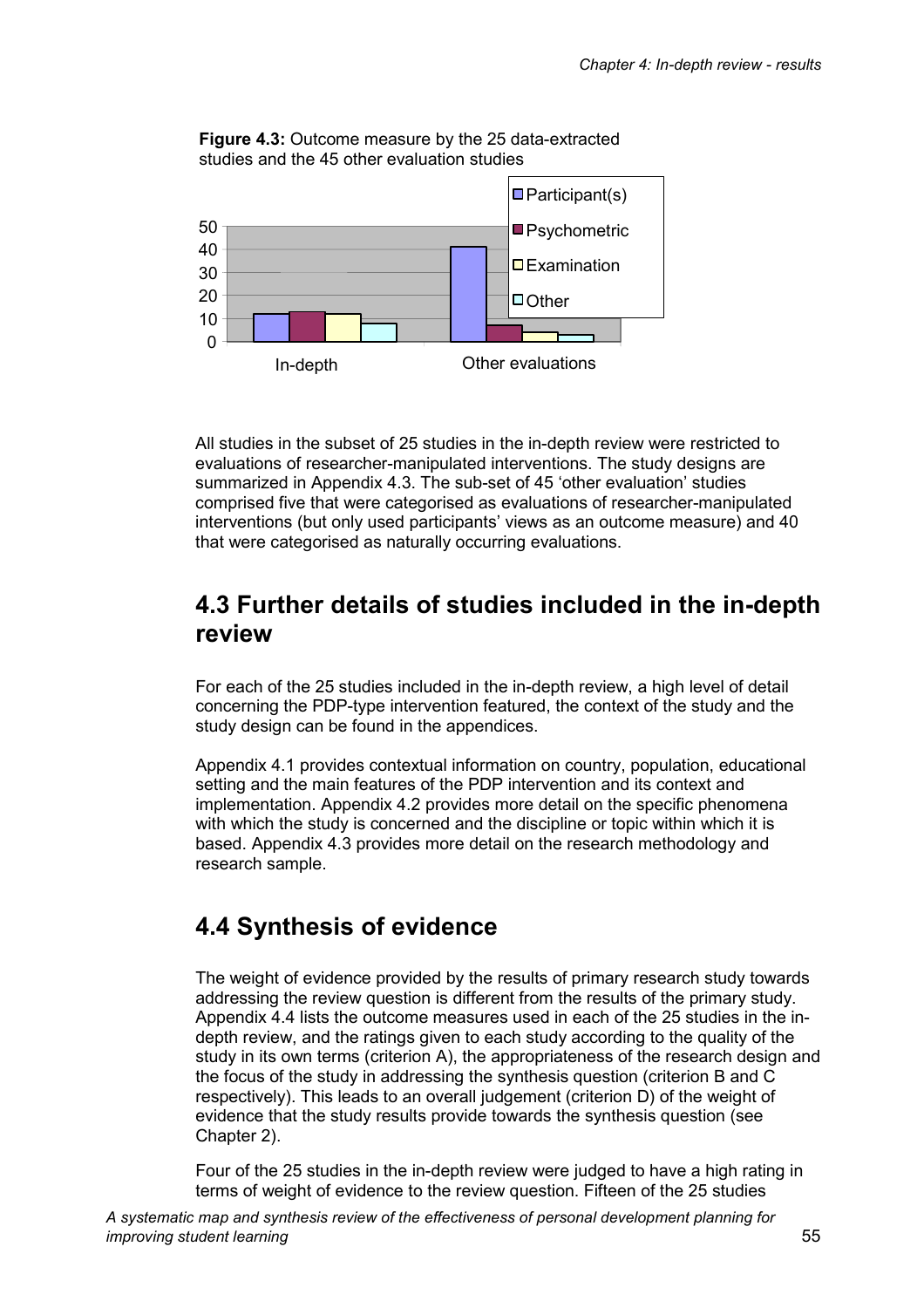received a medium overall weighting and six of the 25 studies received a low overall weighting. While some of the studies receiving a low overall weighting rated highly in terms of, for example, the relevance of their topic focus to the LTSN review, the study may not have met basic generic methodological standards and therefore this would have a negative effect on the overall weighting. The thresholds for judging quality criteria of studies were not high so studies had to be quite weak or not reporting basic information on methodology to be coded as low on quality.

A common limitation of studies was the reliance on quasi rather than full experimental designs. Another problem was the use of cluster designs (where groups of students were randomised on the basis of their class or school rather than individual randomisation), but with no clear indication that the necessary statistical adjustment had been made for clustering in the analysis of results.

In other cases, studies did not provide sufficient information on methods to allow for a high rating of quality of research methods to be made. The paper by Lan (1998), for example, is in many ways a good illustration of the use of an experimental design to study PDP. The study reported evidence of an effect of student self-monitoring on student learning styles and no effect on student attainment, but the weight of evidence from the study could only be coded as medium as so few details of data collection and analysis were provided.

### **4.4.1 Overall study results**

Appendix 4.5 lists the main PDP features, outcomes and the overall weight of evidence (D) for each of the 25 studies in the in-depth review. Four of the 25 studies were rated as high weight of evidence, 15 as medium weight of evidence, and 6 as low weight of evidence in answering the review question.

Table 4.20 shows the breakdown of weight of evidence compared with whether the studies showed positive, mixed, negative or no evidence of effects of PDP. Some studies do not find any evidence of an effect, but only one study reported a negative effect of PDP on learning compared with controls. The table shows that most of the evidence showing positive effects is from studies rated as medium in terms of weight of evidence. There is only a slight tendency for the weaker evidence to be more positive about the effects of the PDP interventions.

| <b>Results</b>                 | High<br>weight | <b>Medium</b><br>weight | Low<br>weight | <b>Total</b> |
|--------------------------------|----------------|-------------------------|---------------|--------------|
| Positive effect                |                | 10                      | b             | 18           |
| Mixed effect                   |                |                         |               |              |
| No evidence of effect          |                | 5                       |               |              |
| Negative effect                |                |                         |               |              |
| Total (not mutually exclusive) |                | 17                      |               | 29           |

|  | Table 4.20: Results by weight of evidence (N= 25 studies) |  |
|--|-----------------------------------------------------------|--|
|--|-----------------------------------------------------------|--|

In section 4.4.2, evidence of student learning outcomes is reported in terms of three broad categories: 'attainment', 'learning styles' and 'personal' for ease of description. These categories are composite variables created by collapsing certain outcome categories from the mapping keywords. Whilst these categories are conceptually distinct in their own right, the composite variables help to identify broad patterns in the data. Only the 19 studies meeting at least medium weight of evidence are considered in terms of addressing the review question.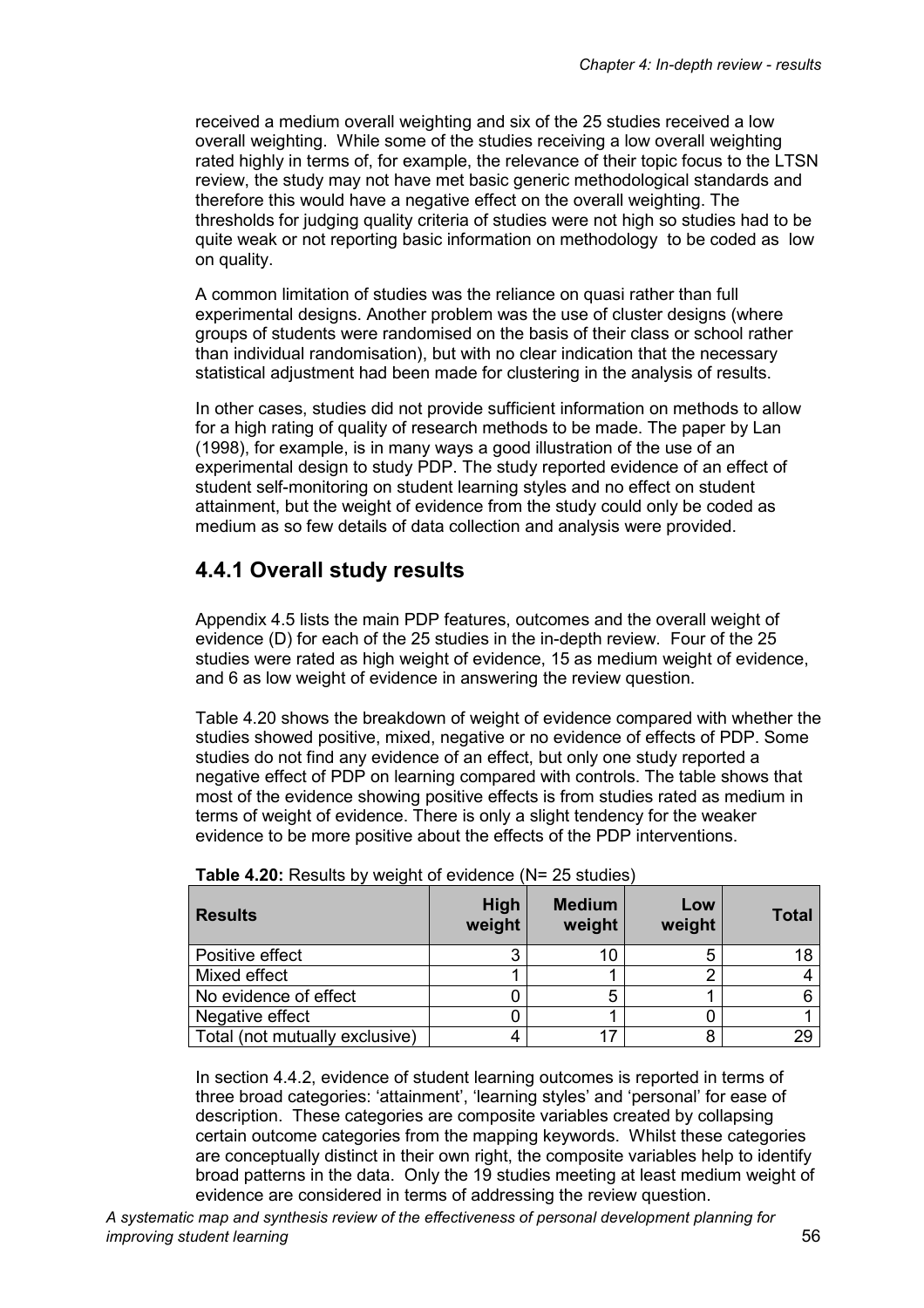### **4.4.2 Results by outcome measure**

#### *Attainment*

'Attainment' refers to the learning gains or outcomes as reflected in 'new knowledge information/content' (i.e. grades), 'skills-cognitive' and 'skills-practical'. 14 out of the 25 studies measured 'attainment', 10 of which were rated as having a high or medium weight of evidence for the review. All of the 10 studies reported positive effect on student learning in terms of 'attainment'.

There were two studies rated as having a high weight of evidence that showed positive effects on attainment (Bielaczyc *et al.*, 1995; Masui and De Corte, 1999). The second of these studies found that the use of two learning tools in the experimental group – 'orienting' and 'self-judging' – resulted in these learners acquiring more knowledge than a control group.

A further eight studies rated as medium weight showed positive effects on 'attainment' outcomes (Agran *et al*., 2000; Kramarski and Zeichner, 2001; Lan, 1998; Lonka and Ahola, 1995; McCrindle, 1995; McInerney *et al*.*,* 1997; Ridley, 1991; Simpson *et al*., 1990). For example, Kramarski and Zeichner (2001) found that the experimental group participants that used technology involving metacognitive feedback achieved higher scores on mathematical reasoning and mathematical explanations than participants in the control group. Higher examination scores were also the outcome of using self-monitoring skills in statistics (Lan, 1998).

#### *Learning style outcomes*

This variable refers to 'context, learning style', as delineated on the review-specific keywording sheet. Fourteen out of the 25 studies measured a 'learning styles' outcome and 13 were rated as providing high or medium weight of evidence. Nine of these 13 studies reported positive effects on learning styles (Bielaczyc *et al.*, 1995; Lan, 1996; Lan, 1998; Lizarraga, 2002; Lonka and Ahola, 1995; McCrindle, 1995; Ridley, 1991; Ridley, 1992; Simpson *et al.,* 1990), one reported mixed effects (Tillema 2000) and three reported no evidence of effect (Higgins 2000, Knoff *et al.* 1999, Travers and Sheckley 2000).

There were two studies rated as high weight evidence showing positive effect. The first was carried out by Bielaczyc *et al.* (1995), who found that training in selfexplanation and self-regulation strategies resulted in greater use of these strategies at follow-up. The second study by Lizarraga (2001) showed pre-test – post-test gains in making more reflexive decisions and improved planning.

#### *Personal outcomes*

This category includes the outcome categories of 'attitude to learning and reflection' and 'identity/reflective', as coded for all mapped studies. Four out of the 25 studies measured 'personal' outcomes. The low number of studies may, in part, be due to the fact that 'personal' outcomes may have been more likely to have been measured in terms of participants' views and so therefore excluded from the synthesis. The map shows that 94 of the 103 studies with 'personal outcomes' used participants' views as an outcome measure.

Three of the four studies (Higgins 2000, Knoff *et al.* 1999, Schunk and Ertmer 1999) were rated as having medium weight of evidence. There were no studies in this category judged to be of high weight evidence. Only one of these medium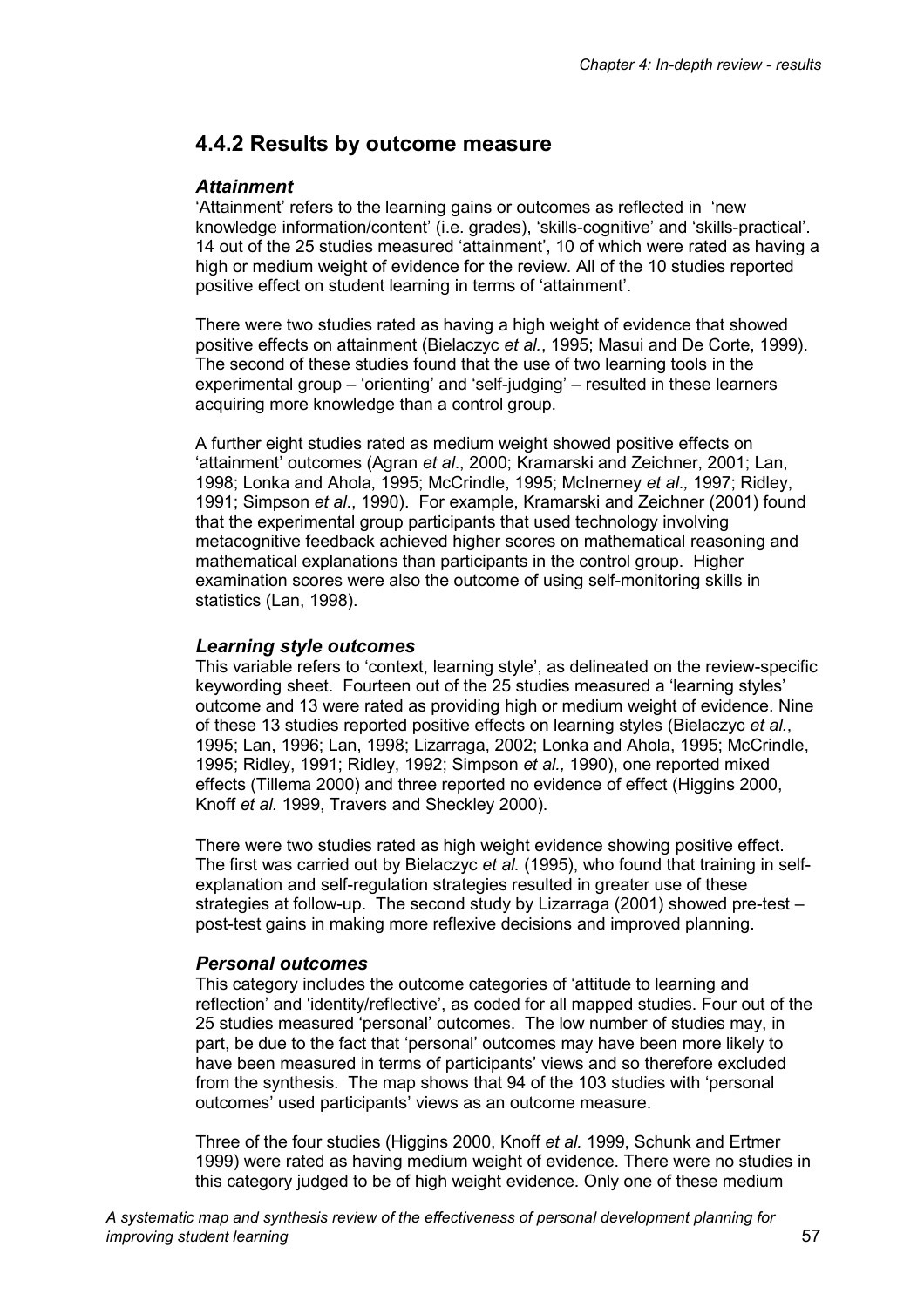weight of evidence studies reported a positive effect on personal outcomes. The other two studies reported a negative effect and no evidence of effect respectively.

### **4.4.3 Results by independent variables**

The relatively few studies meeting the narrower inclusion criteria and the heterogeneity in their samples, interventions and measures of outcomes makes it difficult to differentiate more specific results in terms of effects of different PDP approaches, contextual variables and person variables on the impact of different aspects of student learning

### **4.5 In-depth review: quality assurance results**

The in-depth review used a system of 'quality assessment' developed by the EPPI-Centre to evaluate the reliability of the study findings. These are based upon the understanding that the extent to which a study's findings are reliable depends upon the research methods used and how they have been applied and reported. The reviewers then present their own conclusions of the study's findings in the light of the quality assessment.

As noted in Chapter 2 (section 2.3.5), two reviewers independently undertook data-extraction and quality assessment for each study. The two reviewers then met and discussed the study before reaching consensus. The electronic EPPI-Reviewer database is able to compare two sets of independent data-extraction and quality assessment automatically and to produce a summary of those questions where there has been disagreement between the two reviewers. With regard to the weight of evidence A, B, C and overall weight of evidence D, the two reviewers agreed initially 68% of the time. In the 32% where there was initial disagreement, this was nearly always borderline and in each case a simple resolution was achieved once the two reviewers met to reach consensus.

## **4.6 Nature of user involvement in the review and its impact**

In terms of the focus of the review, the Advisory Group had significant involvement in developing the key research question and its context. The group was invited to respond to a questionnaire developed by the LTSN which had the explicit aim of 'defining the scope of the PDP review and key research questions'. The responses to this were further discussed via email between the Advisory Group members, with input from the EPPI-Centre. Such discussion allowed for a very detailed consideration of what the review question should be with involvement of a wide range of perspectives.

The Advisory Group also had significant impact on the searching, inclusion and exclusion criteria through their assistance with defining PDP and its sub-concepts. In addition the Advisory Group assisted in defining the scope of the review by listing the main audiences for the review. These included the following:

- people responsible for helping HE teachers develop their practices (for example, staff and educational developers)
- policy-makers at national level (DfES schools, HE progress File Implementation Group UUK, SCoP QAA LTSN)

*A systematic map and synthesis review of the effectiveness of personal development planning for improving student learning* 58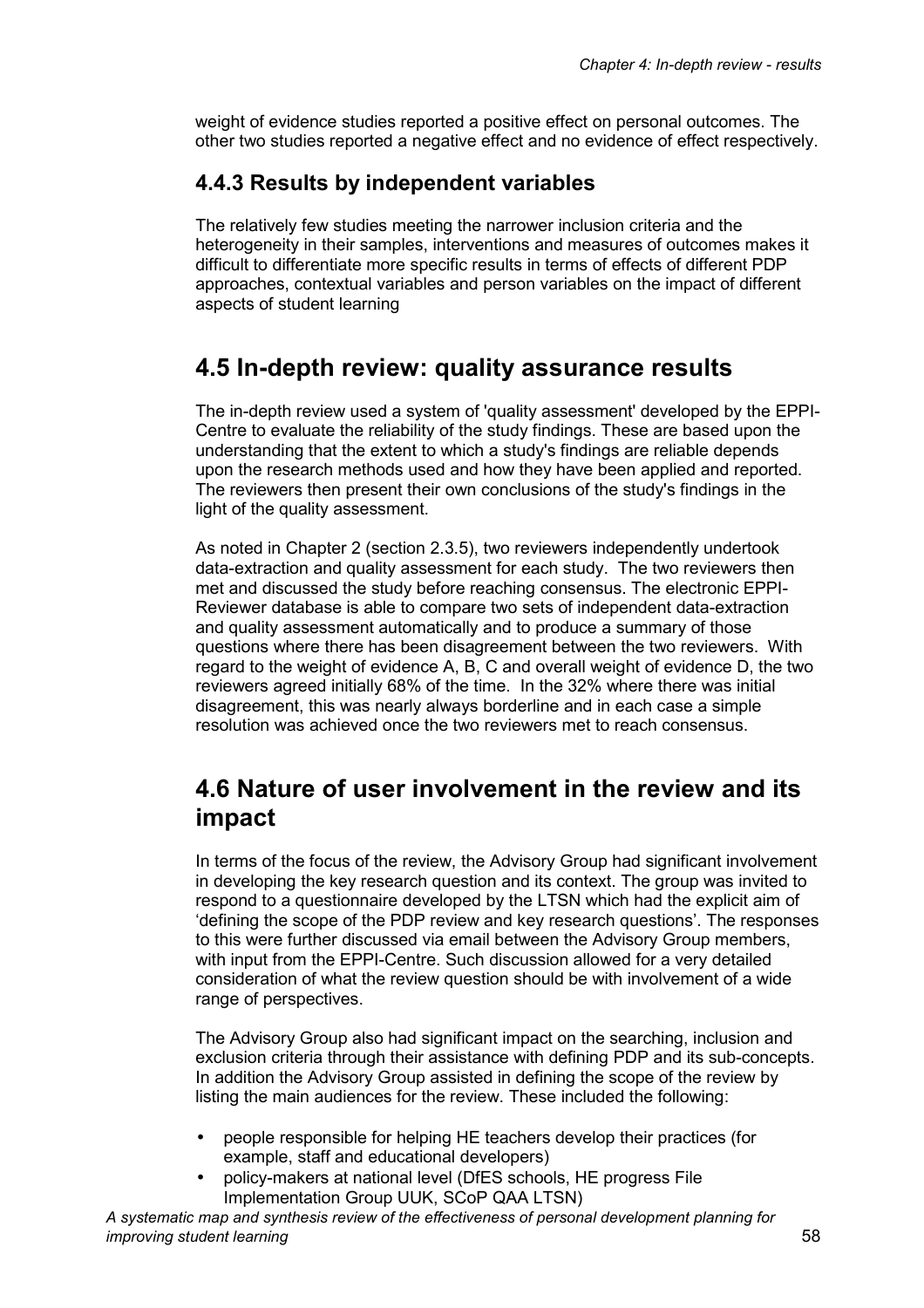- educational research community
- Centre for Recording Achievement and PDP in HE Scotland to support HE communities
- academic teachers in HE
- students
- funding bodies

The Advisory Group also had input into more specific and technical aspects of the review. This included assisting with developing terms to be used in the search strategy for electronic databases, and the inclusion and exclusion criteria such as the historical, geographical and socio-demographic criteria.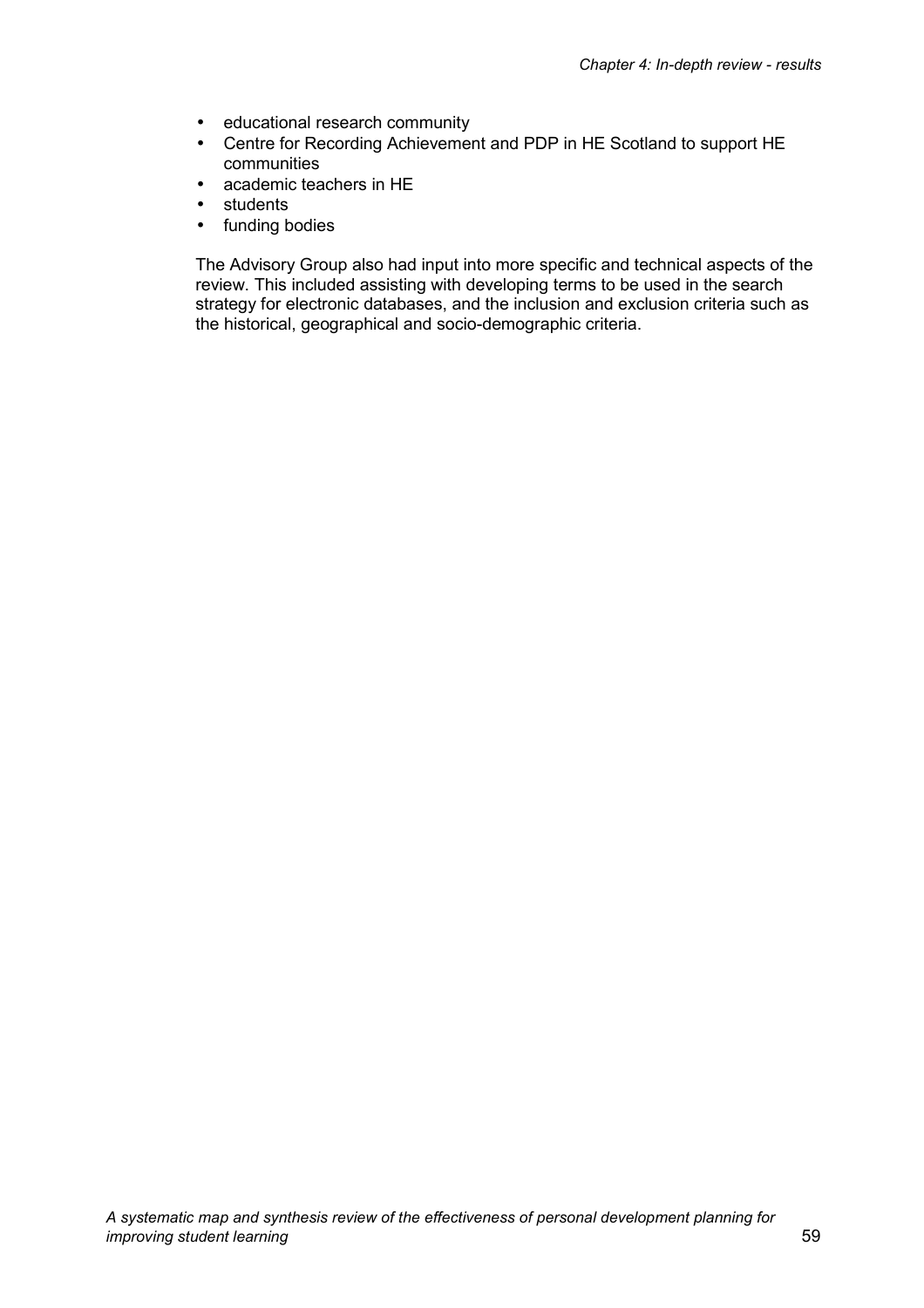# **5. FINDINGS, RESERVATIONS AND IMPLICATIONS**

# **5.1 Summary of principal findings**

### **5.1.1 Identification of studies**

In this project, several strategies for searching for relevant studies on electronic databases were developed in order to identify as many relevant studies as possible.

The first search strategy of using key terms such as PDP, planning, action, reflection, learning, record, Record of Achievement and Individual Action plans yielded little material, of which only a small proportion was relevant.

The second strategy of using four sub-concepts of PDP of reflection, action, planning and recording also revealed few relevant studies and many non-relevant studies including those concerned with other meanings of the word 'recording'.

The third and final strategy used terms from strategy one and two; specification of types of relevant recording, such as 'learning log' and 'knowledge profile'; other terms, such as 'personal development', 'independent learning' and 'active learning'.

The final strategy identified over 14,000 studies of which 157 were relevant to the review question. The Advisory Group also provided 145 key references. These were mainly background material with only 13 (8%) referencing studies included in the review. Twenty-four (15%) of the included studies were from non-published reports.

The findings of the project in relation to identification of studies are as follows:

- The empirical literature on learning relating to PDP-type processes is not easily identifiable by agreed key terms in the literature.
- Most of the relevant studies were from outside UK and were identified by electronic databases with only 8% identified through contacts with workers in the field.
- No single source identified more than 41% of the relevant literature.
- Sixteen percent of the studies were not in formally published books, journals or reports.

### **5.1.2 Mapping of all included studies**

Mapping keywording allowed for a description of the research field.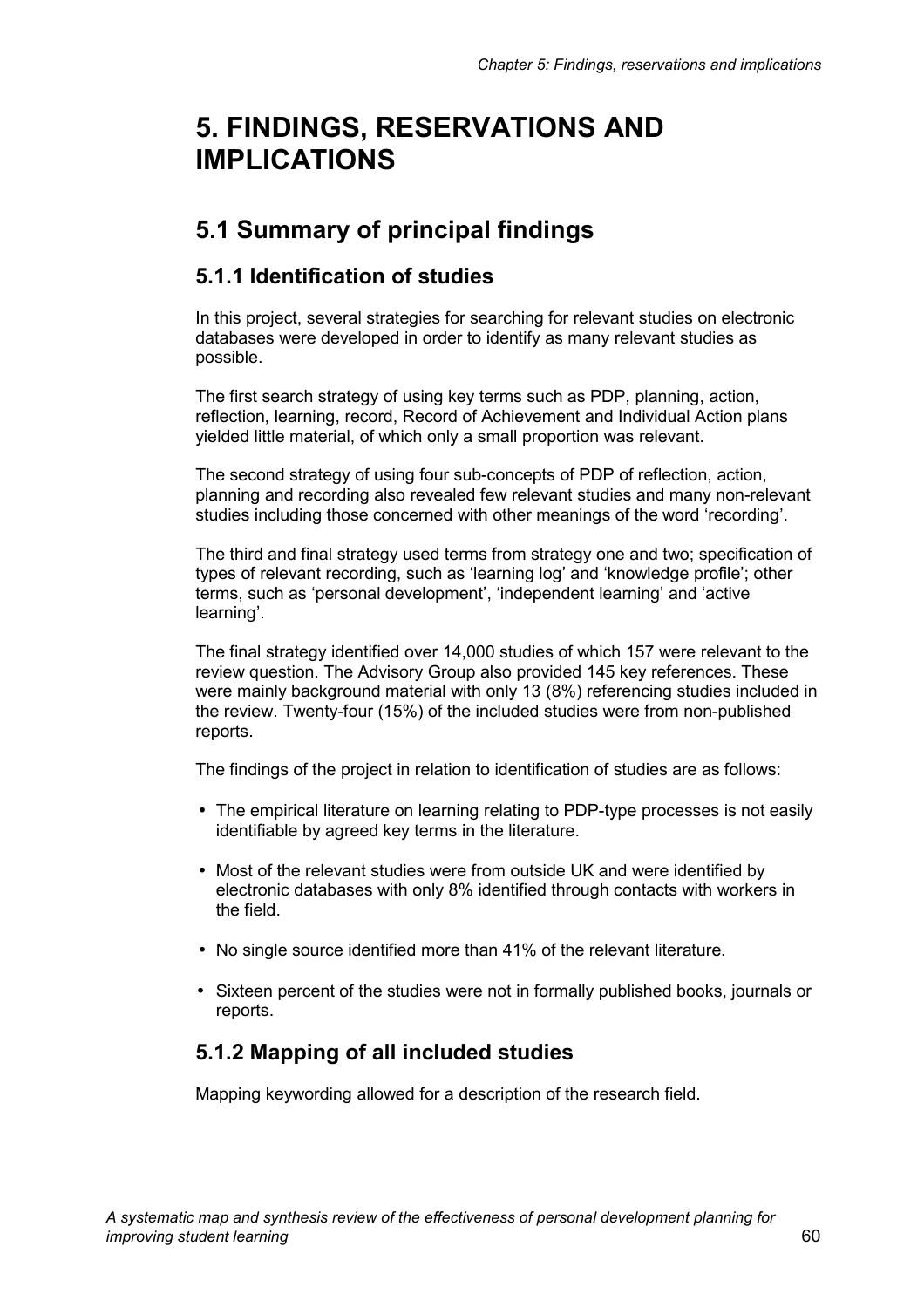### *Approaches to PDP*

- Most of the research has been undertaken on learning logs, journals and diaries, and studies of reflective practice. Next most common were studies of self-assessment, then goal-setting, then self-regulation (Table 3.4).
- The main reason for learners using PDP in these studies was course requirement (Table 3.5).
- The studies were mostly about PDP used as a course requirement to fulfil course specific outcomes but many others were course required for broader self-development (Figure 3.2).
- In most cases PDP implementation was prescriptive in order to achieve course specific outcomes, but there were also many studies which used a negotiated approach to implementation to achieve course specific outcomes and broader self-development. A significant proportion of studies used a prescriptive approach to implementation to achieve broader self-development (Figure 3.3).
- Studies of learning logs and journals, reflective practice, self-assessment and self-regulation were particularly associated with course specific outcomes. Studies of Records of Achievement and self-direction were slightly more likely to be used for broader self-development aims but this may be related to the educational settings in which those PDP approaches were used (Figure 3.4).
- Studies of self-direction, self-regulation, and co-operative learning were all relatively more common in North America than other countries. Studies of selfregulation were also relatively common in non-UK Europe than in other non-North American countries. These results show the differential use of terms in research reports on PDP-type processes. It is unclear the extent that this variation in use of terminology is due to the use of different processes or concepts and terminology to describe such processes. There is much international overlap in the frequency with which the PDP terms are used, but it is clear that records of achievement and profiling are particularly UK phenomena, and that self-direction and self-regulation are particularly common in North American studies (Figure 3.5).

### *Context of the studies*

- Most of the studies were undertaken in the USA or the UK with a sizeable number undertaken in Australia (Table 3.7). We do not know to what extent this reflects differences in research or PDP practices.
- The great majority of studies were undertaken in HE, although about 17% were undertaken in secondary schools and 9% in post compulsory institutions (Table 3.8).
- The great majority of studies focused on learners rather than those facilitating learning (Table 3.9).
- The studies in HE focused slightly more on course specific rather than broad self-development outcomes compared with other educational settings (Figure 3.6).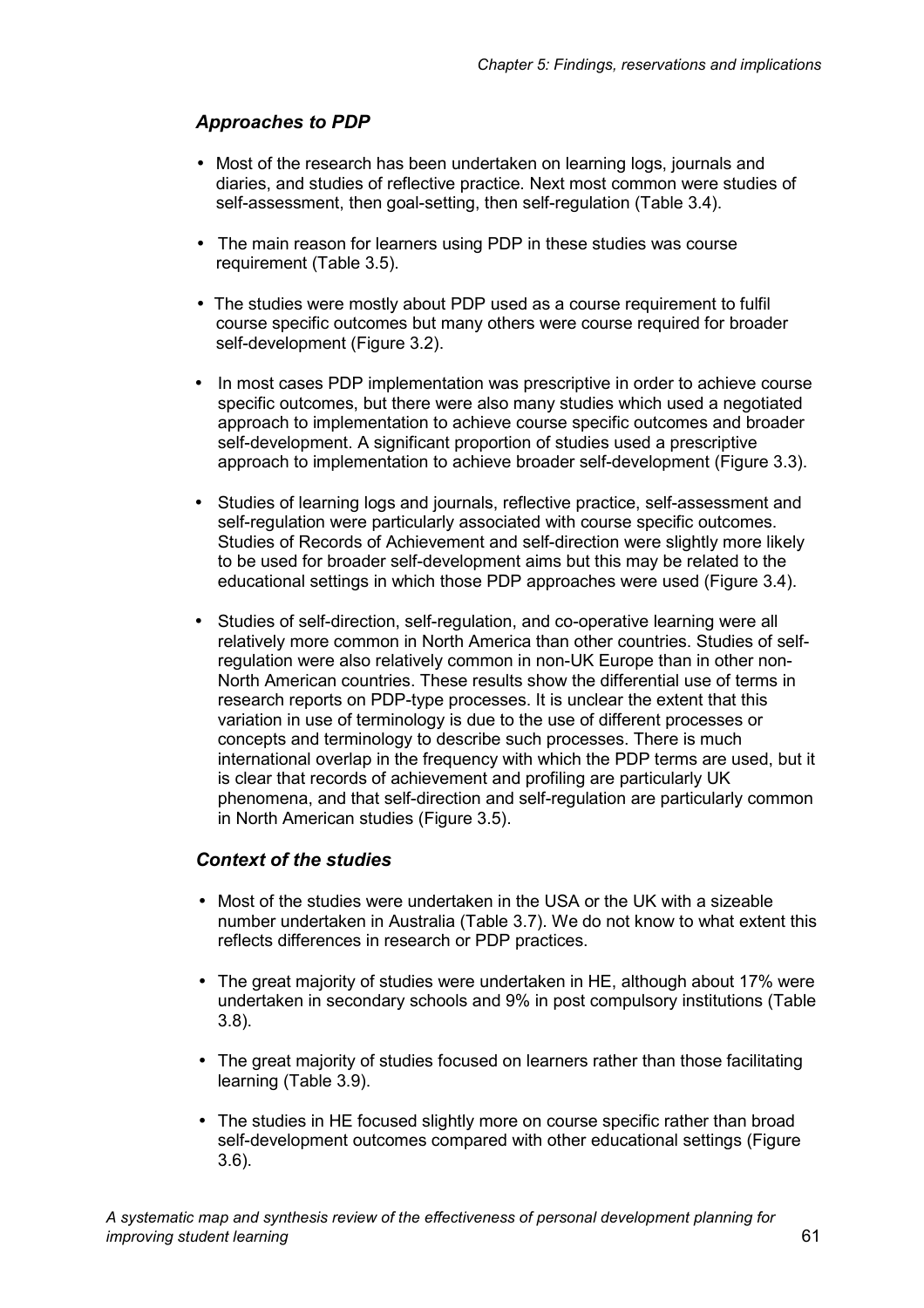- The studies in HE were more likely to have used learning logs and journals and reflective practice, and less likely to have used action planning and Records of Achievement compared with other educational settings. Studies in secondary schools were more likely to have used self-regulation. These findings may be due to differential approaches or differential use of language in different educational settings (Figure 3.7).
- Learning style, attitudes to learning, and knowledge gains were common outcome measures in studies in all educational settings but particularly in HE (Figure 3.8).

#### *Study outcome measures*

- Most of the research outcome variables were on approaches to learning and learning styles. Next most common was knowledge gains, skills and identity. Career or employment outcomes were rare (Table 3.12).
- By far the most common method of measuring outcomes was through participants' views (Table 3.13).
- Outcomes of learning style and attitudes were associated with studies of older learners. This result may be due to variation in the educational contexts experienced at different ages (Figure 3.9).
- There was little variation across work or course contexts in the type of outcomes measures (Figure 3.10).
- The use of learning logs, journals and reflective practice were relatively more common in studies with course-specific outcomes. Records of Achievement were more common in studies concerned with broader self-development. These findings may be an artefact of educational setting or country (Figure 3.11).

### *Research design*

- The most common research design was the 'exploration of relationships' between variables, followed by evaluations of naturally occurring interventions then evaluations of researcher-manipulated interventions (Table 3.14).
- Very few of the studies from the USA were 'descriptive'. Relatively more of the studies from the USA and Australia were evaluations of researchermanipulated interventions compared with other countries. Many more of the UK studies were 'descriptive' and 'exploration of relationships' compared with other countries (Figure 3.12).

### **5.1.3 Nature of studies selected for in-depth review**

A subset of the studies included in the map were selected on the basis of their meeting the narrower inclusion criteria for addressing the review synthesis question of being evaluations of researcher-manipulated interventions with independent outcome measures. The studies included in the in-depth review differed from other evaluation studies and from the whole map in the following ways: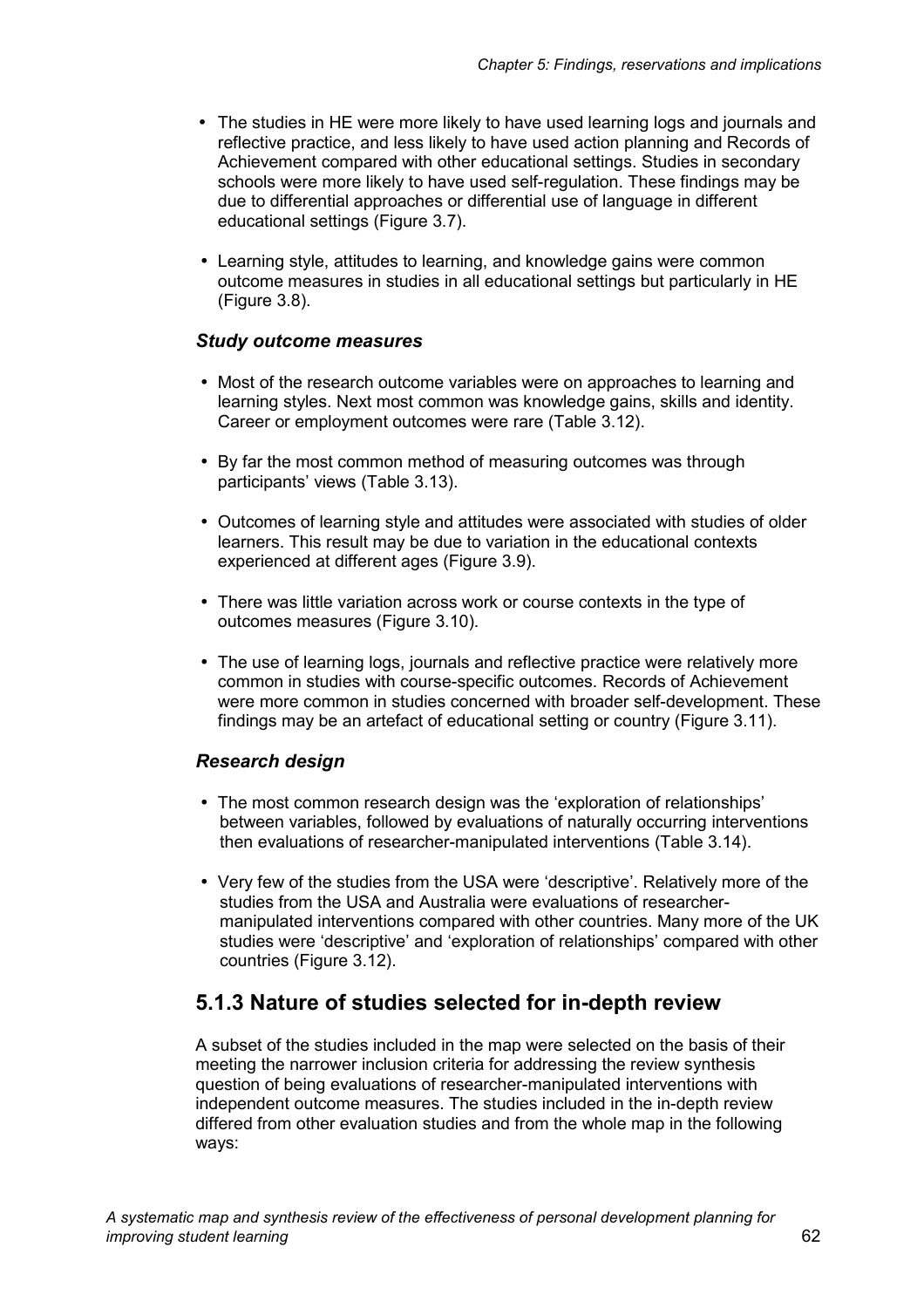- Studies did not differ in obvious ways from the rest of the studies in the map or from other evaluation studies on PDP sub-concepts referred to in studies, context of PDP, reasons for learners using PDP and a greater focus on course specific than broader self- development.
- Compared with other studies in the map, studies in the in-depth review were relatively more likely to be concerned with both self-regulation and prescribed implementation; they were less likely to be concerned with independent learning, logs and journals, and cooperative learning, and slightly less likely to be concerned with self-assessment (Tables 4.12 and 4.15).
- Studies in the in-depth review were more likely to have been undertaken in the USA with few researcher-manipulated studies undertaken in the UK.
- The samples of studies did not differ in any obvious way in regard to topic focus, population focus, sex of learners, age of learners and educational setting.
- Studies in the in-depth review were relatively more likely to have 'knowledge attainment' and less likely to have 'identity' and 'attitudes to learning' as learning outcomes compared with all mapped studies and the sub-set of 'other evaluation' studies.
- Studies in the in-depth review had a relatively high use of psychometric tests and examination measures and low use of participants' views. This is not surprising since studies using only participant views measures were excluded from the in-depth synthesis.

### **5.1.4 Synthesis of findings from studies in in-depth review**

The findings of the synthesis for the in-depth review are dependent on the quality and weight of evidence of each individual study. The results of weight of evidence for answering the review question and the main findings of the studies were as follows:

- Four of the 25 studies in the in-depth review were rated as including results that had a high weight of evidence to answering the review question. Fifteen of the 25 studies received a medium overall weighting and six of the 25 studies received a low overall weighting.
- Most studies report a positive effect of PDP on learning. Some studies do not find any evidence of an effect, but only one study reported a negative effect of PDP on learning compared with controls.
- Most of the evidence showing positive effects is from studies rated as medium in terms of weight of evidence.
- The results do not suggest that weaker evidence is more positive about the effects of the PDP interventions.
- Fourteen of the 25 studies measured 'attainment', 10 of which were rated as having high or medium weight of evidence for the review. All 10 studies reported positive effects on student learning in terms of 'attainment'. This suggests that PDP can have a positive effect student attainment.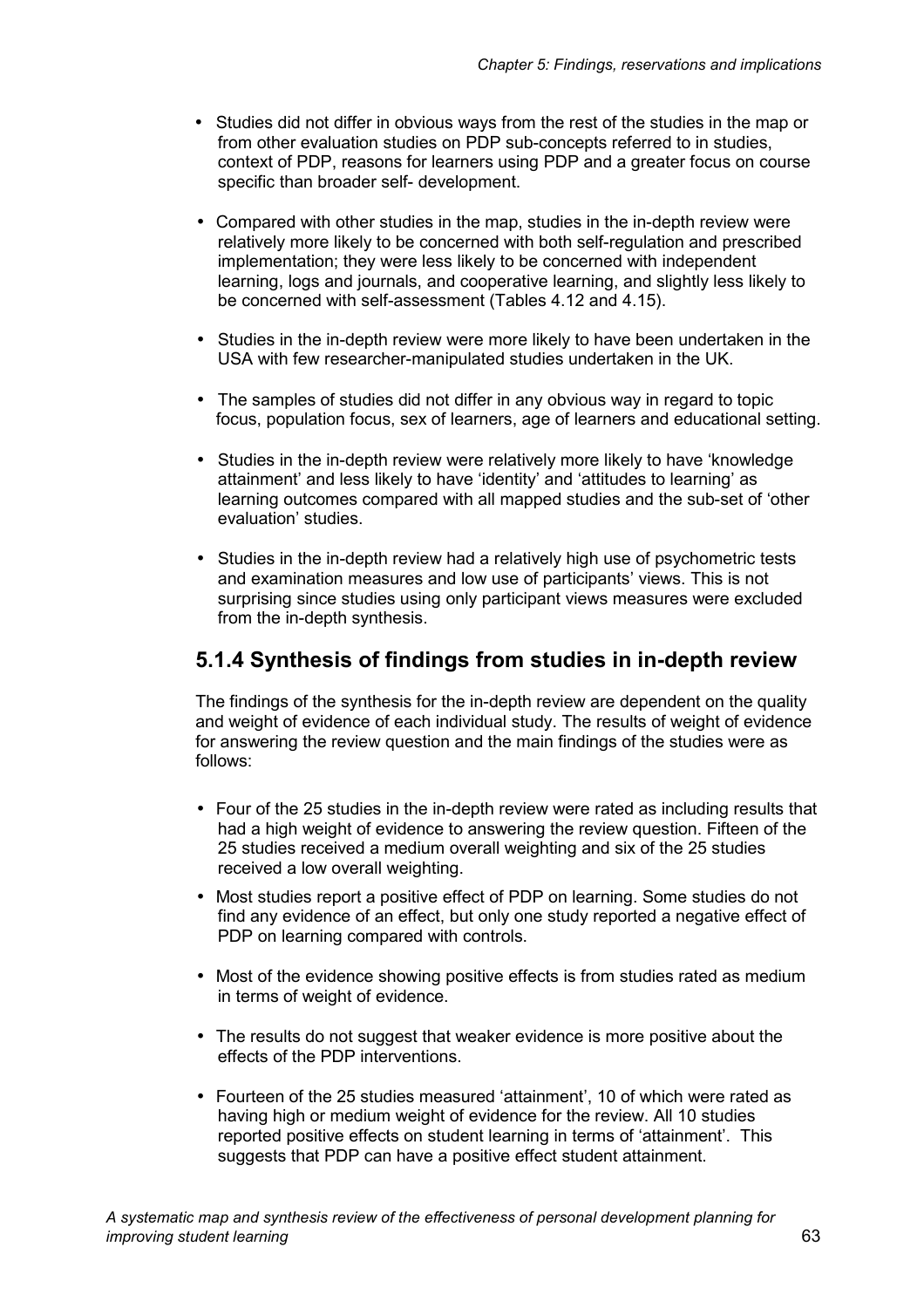- Four of the 25 studies measured a 'learning styles' outcome and 13 of these were rated as providing high or medium weight of evidence. Of these 13, nine studies reported positive effects on learning styles, one reported mixed effects and three reported no evidence of effect. This suggests a positive effect of PDP on students' approaches to learning.
- Four of the 25 studies measured 'personal' outcomes and three were mediumrated for weight of evidence. One of these medium-rated weight of evidence studies reported a positive effect on personal variables. The other two studies reported a negative effect and no evidence of effect respectively. There is insufficient evidence from these studies to reach any conclusions about the effects of PDP on personal outcomes for learners.
- The relatively few studies meeting the narrower inclusion criteria and the heterogeneity in their samples, interventions and measures of outcomes makes it difficult to differentiate more specific results in terms of effects of different PDP approaches, contextual variables and person variables on the impact of different aspects of student learning.

# **5.2 Strengths and limitations**

Chapter 1 discussed the complexity of the definitional, research, policy and practice issues concerning PDP. One systematic map and synthesis cannot in itself address these complexities but it can provide some clarity about the research evidence and its implications for policy, practice and further research.

The main reservations about the current map and synthesis is that the stage of development of the field and the diversity of practice that results from different policy-practice contexts and absence of research limits the extent that clear conclusions can be drawn about the usefulness of PDP in enabling learning. The literature search required screening of over 14,000 references and, despite using three strategies and undertaking some empirical checks on the inclusiveness of the search strategy results, there is no independent evidence of other relevant material that may have been missed. Furthermore, 168 potentially useful studies were unobtainable. A further limitation on the findings is that only studies in the English language were included. It is not known what other relevant materials in other languages would have contributed to the review's findings.

Another potential limitation concerns the decisions made about research methodology, such as the decision to limit the synthesis findings to evaluations of researcher-manipulated interventions with independent outcome measures. Another strategy would have been to have had broader criteria for including studies in data-extraction and synthesis, but this would have complicated and thus compromised the already difficult process of judgement in rating the quality and weight of evidence contributed by studies. In addition, the judgement of study quality was not strict, so the results of the synthesis, although strong in direction should be considered as tentative. On the other hand, there were only limited data to suggest that weaker evaluation studies included in the synthesis were more positive about the results of the PDP processes on learning.

# **5.3 Implications**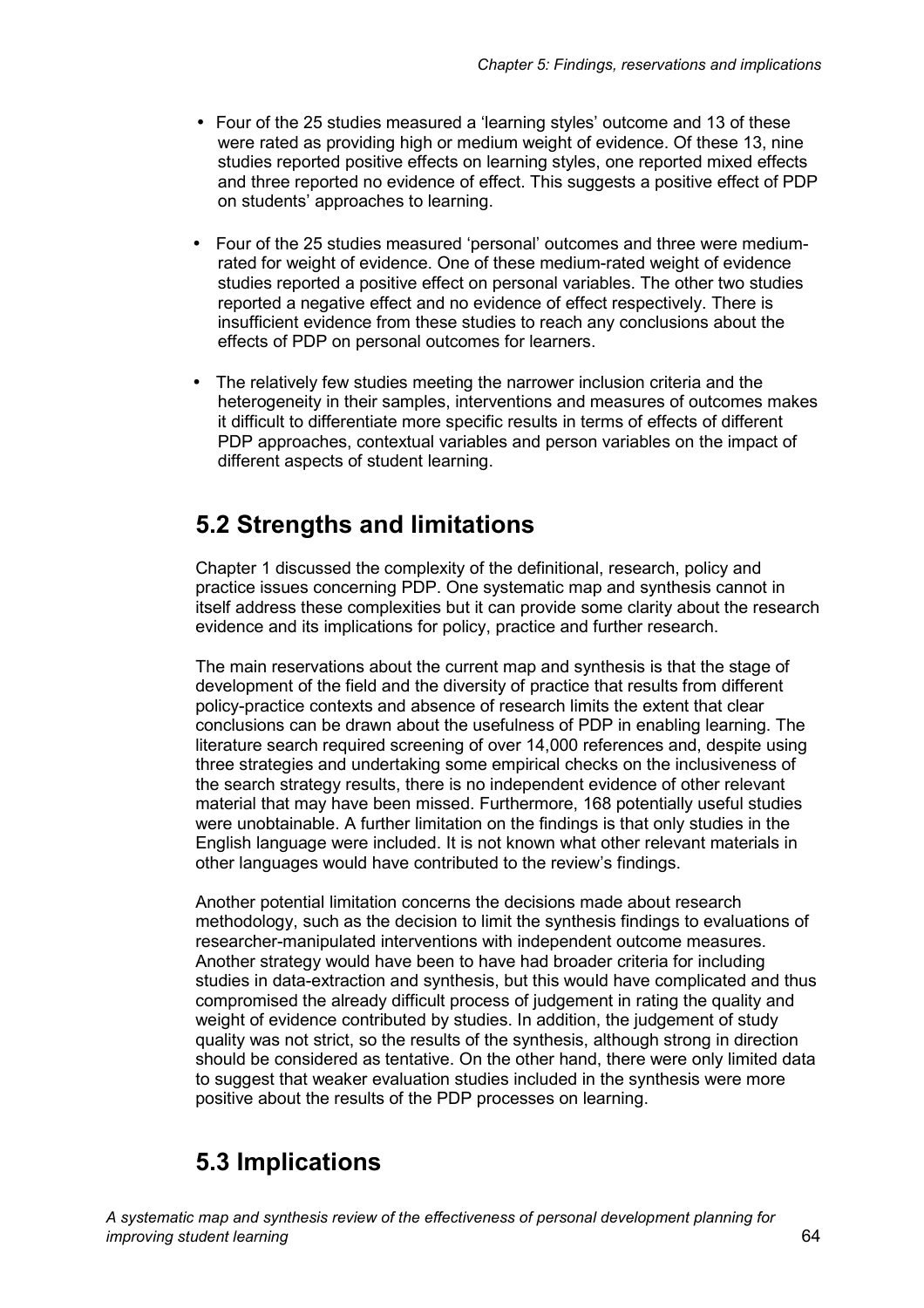## **5.3.1 Policy**

The findings of the map and synthesis confirm the central policy claim that PDP supports the improvement of students' academic learning and achievement. The absence of research studies that address other claims, particularly those relating to broader self-development and improved employability outcomes, means that these claims cannot be substantiated at this stage. The implications are that the development of PDP should be encouraged, but a policy steer supported by targeted funding may be necessary to ensure that relevant, good quality and properly described research is undertaken to extend our knowledge of the most effective strategies and contexts for PDP. This could be achieved by requiring greater clarity on these issues before funding new research and encouraging greater use of secondary research to provide focus and sustainability in the field.

### **5.3.2 Practice**

### *Educators and learners*

The systematic map and synthesis revealed many examples of interesting practice. The study provides evidence to students, teachers and institutional administrators that the processes and actions underlying PDP do have a positive impact on student attainment and approaches to learning.

There is insufficient evidence to conclude what effects, if any, PDP has on personal factors such as identity. There is also insufficient evidence to state which balance of the many PDP approaches is more or less effective in impacting on student learning. Neither is there evidence to comment on the influence of individual teachers in promoting and facilitating learning through PDP.

The review was focused on higher education but the findings will have implications for educators and learners in other formal learning environments (e.g. schools and further education colleges) which employ PDP congruent processes as an aid to learning.

### *Change agents working in institutions and national bodies*

Those individuals charged to act as agents of change in supporting the development of PDP within institutions such as staff and educational developers, or national bodies like the LTSN, have been primarily influenced by policy claims, PDP practitioner arguments for PDP and their own beliefs and experiential learning. This synthesis provides PDP change agents with a body of research to inform their work. Similarly, institutional managers may seek such evidence before committing to major change programmes and investment in new systems.

### **5.3.3 Research**

The map and synthesis have shown that research on PDP and its analogues is still a young area of research with little coherence in terms used or research focus. There is also a lack of balance, at least in the UK, between descriptive developmental research and experimental testing of the effects of such new developments. Many studies examine the effects of PDP focus on participants' views. While these are crucial, they are only one aspect of studying the effects of an approach to learning. In addition, where there are independent evaluations of effect, there are often serious limitations in the research methodology applied or the clarity in reports of which methods were used in a study. The map reveals that some aspects of PDP learning (for example, reflection, use of learning logs and journals, self-assessment and self-regulation) have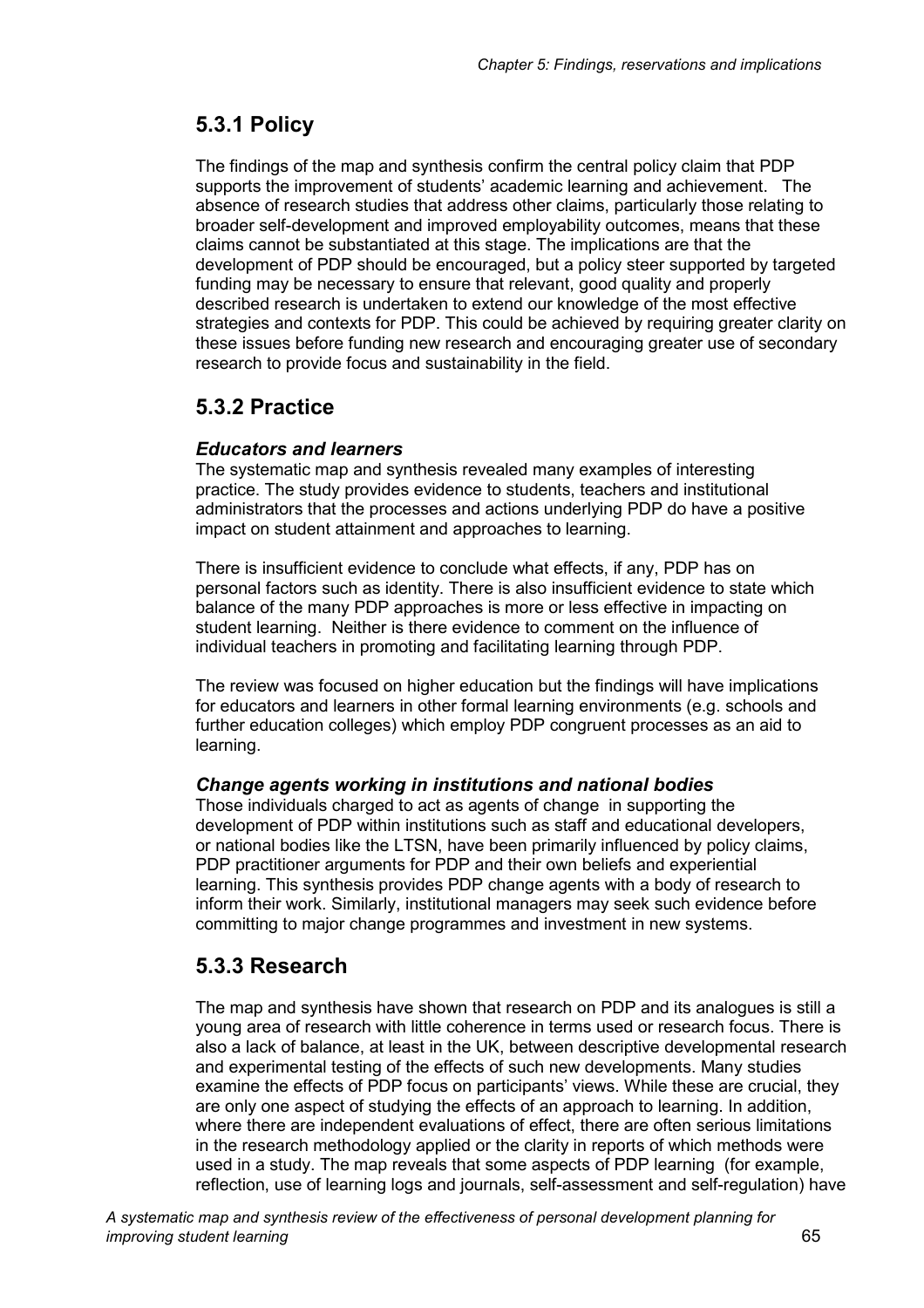been studied more than others (for example, action planning, Records of Achievement, use of portfolios, self-awareness and self-motivation).

There are also some signs that the experimental research focuses more on directed rather than self-directed approaches to learning through PDP. There appear to be a limited number of research studies that utilise employability or career outcomes as their focus for measurement.

The database produced through the review can inform future research to address some of the under-researched features of PDP.

The synthesis has also identified a number of empirical studies that provide methodologically sound benchmarks for future studies on the effects of PDP on learning.

The main implication of the findings is that the field needs to change the balance from practice development to knowledge building. A greater focus on systematic mapping and synthesis to coordinate the research field is recommended.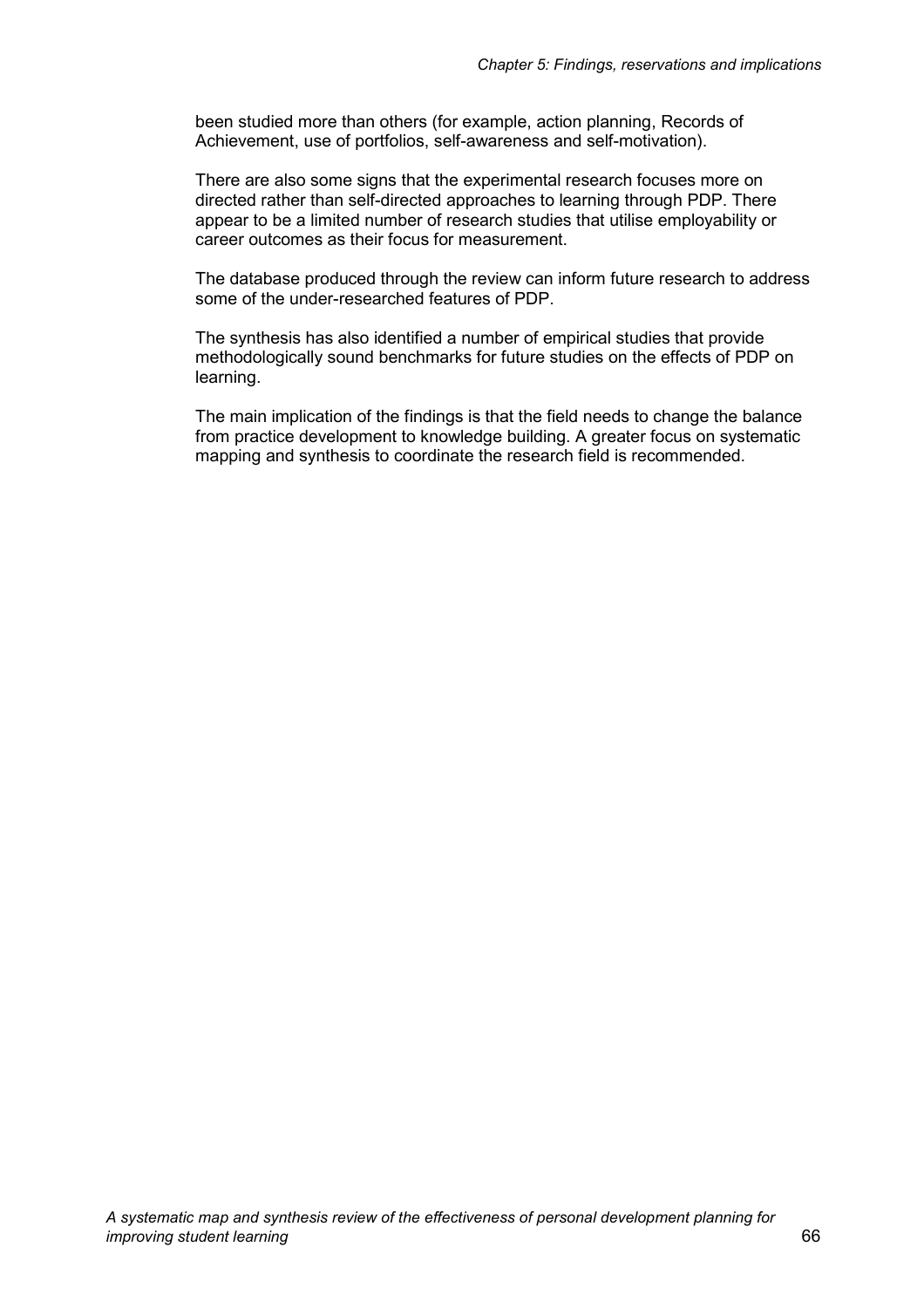# **6. REFERENCES**

# **6.1 Studies included in map and synthesis**

- 1. Abbas A, Gilmer PJ (1997) The use of journals in science teaching and learning for prospective teachers: an active tool of students' reflections. Paper presented at the Annual Meeting of the American Educational Research Association. Chicago, USA: 15-16 March.
- 2. Agran M, Blanchard C, Wehmeyer ML (2000) Promoting transition goals and self-determination through student self-directed learning: the self-determined learning model of instruction. *Education and Training in Mental Retardation and Developmental Disabilities* **35:** 351-364.
- 3. Alderman MK, Klein R, Keck Seeley S, Sanders M (1993) Metacognitive self-portraits: Preservice teachers as learners. *Reading Research and Instruction* **32:** 38-54.
- 4. Alvarez MC, Burks G, Sotoohi G, King T, Hulan B, Graham A (2000) Students creating their own thinking-learning contexts. Paper presented at the Annual Meeting of the American Educational Research Association. New Orleans, USA: April 24-28.
- 5. Anthony G (1994) Learning-strategies in the mathematics classroom what can we learn from stimulated recall interviews. *New Zealand Journal of Educational Studies* **29:** 127-140.
- 6. Arrendondo DE, Rucinski TT (1994) Using the workshop approach in university classes to develop student metacognition. *Innovative Higher Education* **18:** 273-288.
- 7. Baillie A (1998) The use of learning journals in teaching psychology. In: Radford J, Van Laar D, Rose D (eds) *Innovations in Psychology Teaching.*  Birmingham, UK: Seda Publications, pages 85-94.
- 8. Bain JD, Ballantyne R, Packer J, Mills C (1999) Using journal writing to enhance student teachers' reflectivity during field experience placements. *Teaching and Teaching: theory and practice* **5:** 51-73.
- 9. Barclay J (1996) Assessing the benefits of learning logs. *Education and Training* **38:** 30-38.
- 10. Barclay J (1996) Learning from experience with learning logs. *Journal of Management Development* **15:** 28-43.
- 11. Bartram PE (1984) Proceedings of the 3rd Annual Conference. *Canadian Association for the Study of Adult Education.* Guelph, Ontario, Canada: pages 324-339.
- 12. Beveridge I (1997) Teaching your students to think reflectively: the case for reflective journals. *Teaching in Higher Education* **2:** 33-43.
- 13. Bielaczyc K, Pirolli PL, Brown AL (1995) Training in self-explanation and self-regulation strategies - investigating the effects of knowledge acquisition activities on problem-solving. *Cognition and Instruction* **13:** 221-252.
- 14. Billington DD (1990) Developmental aspects of adult education: A comparison of traditional and nontraditional self-directed learning programs. *Journal of Continuing Higher Education* **38:** 31-38.
- 15. Birenbaum M, Amdur L (1999) Reflective active learning in a graduate course on assessment. *Higher Education Research and Development* **18:**  201-218.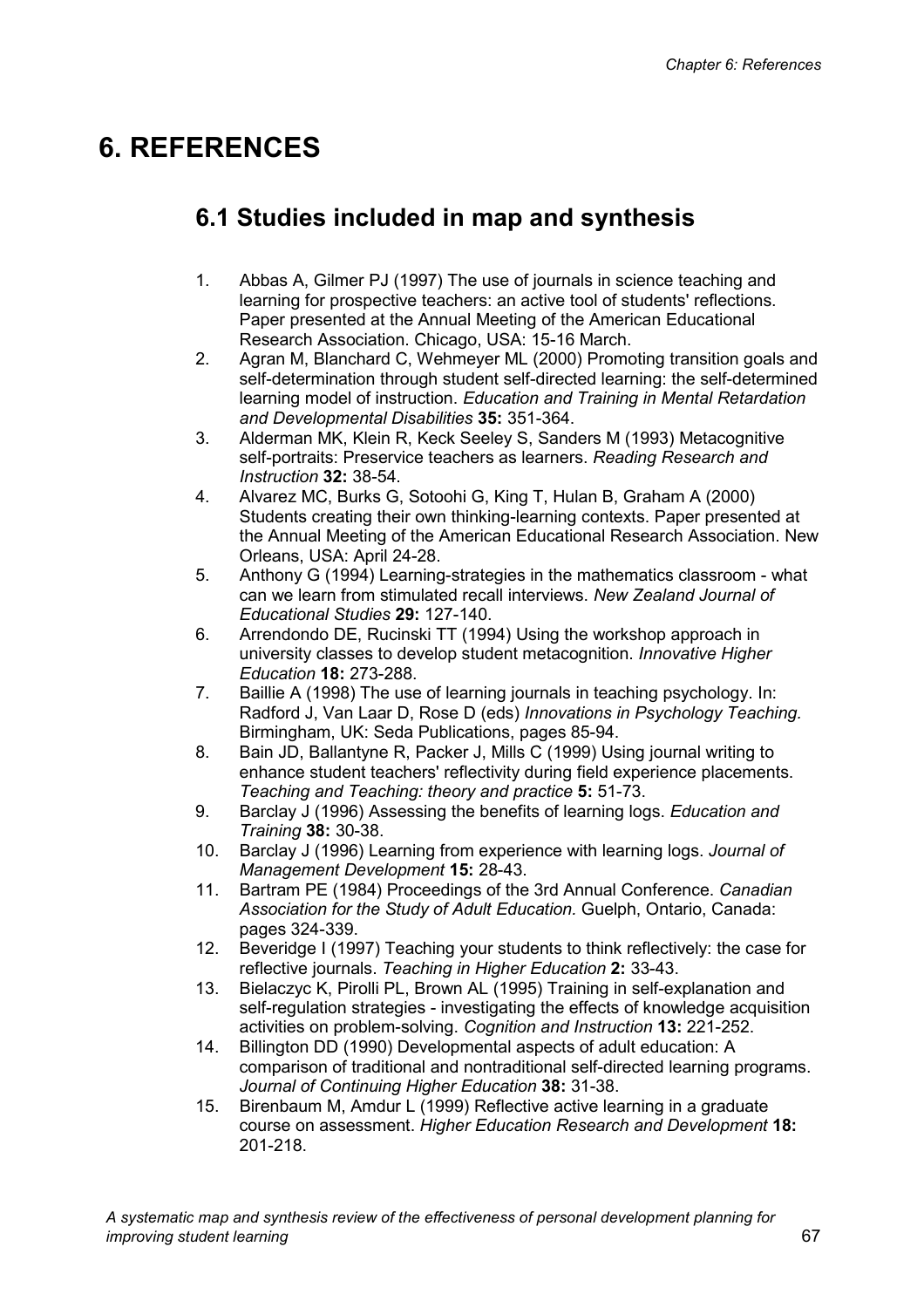- 16. Black RS, Sileo TW, Prater MA (2000) Learning journals, self-reflection, and university students' changing perceptions. *Action in Teacher Education* **21:**  72-90.
- 17. Boud D (1988) *Developing Student Autonomy in Learning.* London: Kogan Page.
- 18. Broadfoot P (1988) Personal development through profiling: a critique. *British Journal of Guidance & Counselling* **16:** 300-315.
- 19. Broadfoot P, Grant M, James M, Nuttall D, Stierer B (1988) *Records of Achievement: report of the national evaluation pilot schemes.* Report submitted to the Department of Education and Science and the Welsh Office by the Pilot Records of Achievement in Schools Evaluation (PRAISE) team. London: HMSO.
- 20. Broadfoot P, James M, McMeeking S, Nuttall D, Stierer B (1991) *Records of Achievement: report of the national evaluation of extension work in pilot schemes.* London: HMSO.
- 21. Bruce C, Parker A, Herbert R (2001) The development of self-directed and peer-based clinical training programme. *International Journal of Language and Communication Disorders* **36:** 401-405.
- 22. Buehl D (1996) Improving students' learning strategies through selfreflection. *Teaching and Change* **3:** 227-243.
- 23. Bull J, Otter S (1994) *Recording Achievement: Potential TLTP Project Alter*. UK: Committee of Vice-Chancellors and Principals of the Universities of the United Kingdom, Staff Development Agency.
- 24. Bullock K, Jamieson I (1995) The effect of personal development planning on attitudes, behaviour, and understanding. *Educational Studies* **21:** 307- 321.
- 25. Bullock K, Harris A, Jamieson I (1996) Personal development plans and equal opportunities. *Educational Research* **38:** 21-35.
- 26. Bullock K, Wikeley F (1999) Improving learning in year 9: Making use of personal learning plans. *Educational Studies* **25:** 19-33.
- 27. Burrows VA, McNeill B, Hubele NF, Bellamy L (2001) Statistical evidence for enhanced learning of content through reflective journal writing. *Journal of Engineering Education* **90:** 661-668.
- 28. Butler DL (1997) The roles of goal setting and self-monitoring in students' self-regulated engagement in tasks. Paper presented at the Annual Meeting of the American Educational Research Association. Chicago, USA: 24-28 March.
- 29. Button D, Davies S (1996) Experiences of encouraging student-centred learning within a wellness-oriented curriculum. *Nurse Education Today* **16:**  407-412.
- 30. Campbell Williams M, Dobson P (1995) Using metaphors and rich pictures in university education. In: Summers L (ed) *A Focus on Learning.* Proceedings of the 4th Annual Teaching Learning Forum, Edith Cowan University, February 1995. Perth, Australia: Edith Cowan University. Electronic version: http://cea.curtin.edu.au/tlf/tlf1995/campbell-williams.html.
- 31. Campbell-Evans G, Maloney C (1998) An analysis framework for reflective writing. *Australian Journal of Teacher Educaiton* **23:** 29-38.
- 32. Carnall L (1998) Developing student autonomy in education: the independent option. *British Journal of Occupational Therapy* **61:** 551-555.
- 33. Carr KM (1997) A constructivist approach to reflective judgment and science literacy in introductory college science instruction. Paper presented at the 15th Annual Meeting of the Northern Rocky Mountain Educational Research Association. Jackson, WY, USA: 3 October.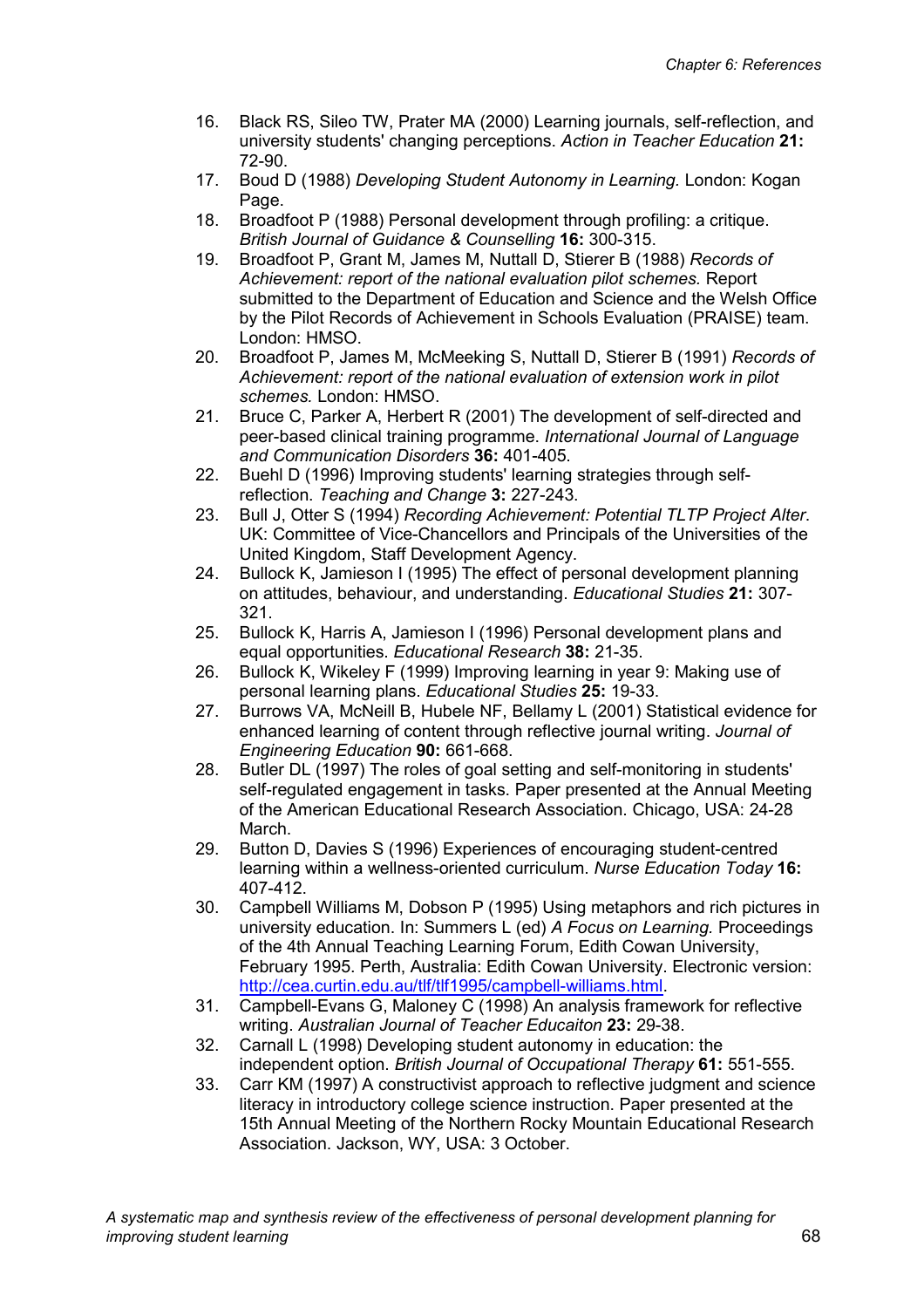- 34. Carter CW (1997) The use of journals to promote reflection. Paper presented at the Annual Meeting of the American Educational Research Association. Chicago, USA: 24-28 March.
- 35. Cennamo KS, Ross D (2000) Strategies to support self-directed learning in a web-based course. Paper presented at the Annual Meeting of the American Educational Research Association. New Orleans, USA: 24-28 April.
- 36. Cheung CK, Kwok ST (1998) Activities and academic achievement among college students. *Journal of Genetic Psychology* **159:** 147-162.
- 37. Chiang LH (1998) Enhancing metacognitive skills through learning contracts. Paper presented at the Annual Meeting of the Mid-Western Educational Research Association. Chicago, USA: 14-17 October.
- 38. Clifford VA (1999) The development of autonomous learners in a university setting. *Higher Education Research and Development* **18:** 115-128.
- 39. Confessore SJ (1995) What student journals reveal about the learning process. In: Long HB (ed) *New Dimensions in Self-Directed Learning*. Norman, Oklahoma, USA: University of Oklahoma, pages 99-112.
- 40. Corno L, Collins KM, Capper J (1982) Where there's a way there's a will: self-regulating the low-achieving student. Paper presented at the Annual Meeting of the American Educational Research Association. New York, USA: 19-23 March.
- 41. Dale M, Liss M (1995) Reforming liberal adult education. *Adults Learning* **6:**  246-247.
- 42. Dale M, Liss M (1996) "Parlez-vous bien Francais?" No comment! *Language Learning Journal* **13**: 77**-**79.
- 43. Dart BC, Clarke JA (1990) Modifying the learning environment of students to enhance personal learning. Paper presented at the Annual Conference of the Australian Association for Research in Education. Sydney, Australia.
- 44. Dart BC, Boulton-Lewis GM, Brownlee JM, McCrindle AR (1996) Change in knowledge of learning and teaching through journal writing. Joint Conference of Educational Research Association, Singapore and Australian Association for Research in Education. Singapore: 25-29 November.
- 45. Dorsey M, Manning R, Shindell T (1990) Action science as a paradigm for a critical theory of self-directed learning. In: Long HB (ed) *Advances in Research and Practice in Self-Directed Learning.* Norman, Oklahoma, USA: Oklahoma Research Center for Continuing Professional and Higher Education.
- 46. Drew PY, Watkins D (1998) Affective variables, learning approaches and academic achievement: a causal modelling investigation with Hong Kong tertiary students. *British Journal of Educational Psychology* **68:** 173-188.
- 47. El-Hindi AE (1997) Connecting reading and writing: College learners' metacognitive awareness. *Journal of Developmental Education* **21:** 10-19.
- 48. Entwistle NJ, Ramsden PL (1983) *Understanding Student Learning*. London: Croom Helm.
- 49. Ertmer PA, Newby TJ, MacDougall M (1996) Students' responses and approaches to case-based instruction: The role of reflective self-regulation. *American Educational Research Journal* **33:** 719-752.
- 50. Evensen DH (2000) Observing self-directed learners in a problem-based learning context: Two case studies. In: Evensen DH, Hmelo CE (eds) *Problem-Based Learning: A Research Perspective on Learning Interactions.*  Mahwah, NJ: Lawrence Erlbaum Associates Inc, 263-297.
- 51. Evensen DH, Salisbury-Glennon JD, Glenn J (2001) A qualitative study of six medical students in a problem-based curriculum: Toward a situated model of self-regulation. *Journal of Educational Psychology* **93:** 659-676.
- 52. Fazey D, Fazey J (1996) *Guidance And Learner Autonomy Project*. Bangor: University of Wales.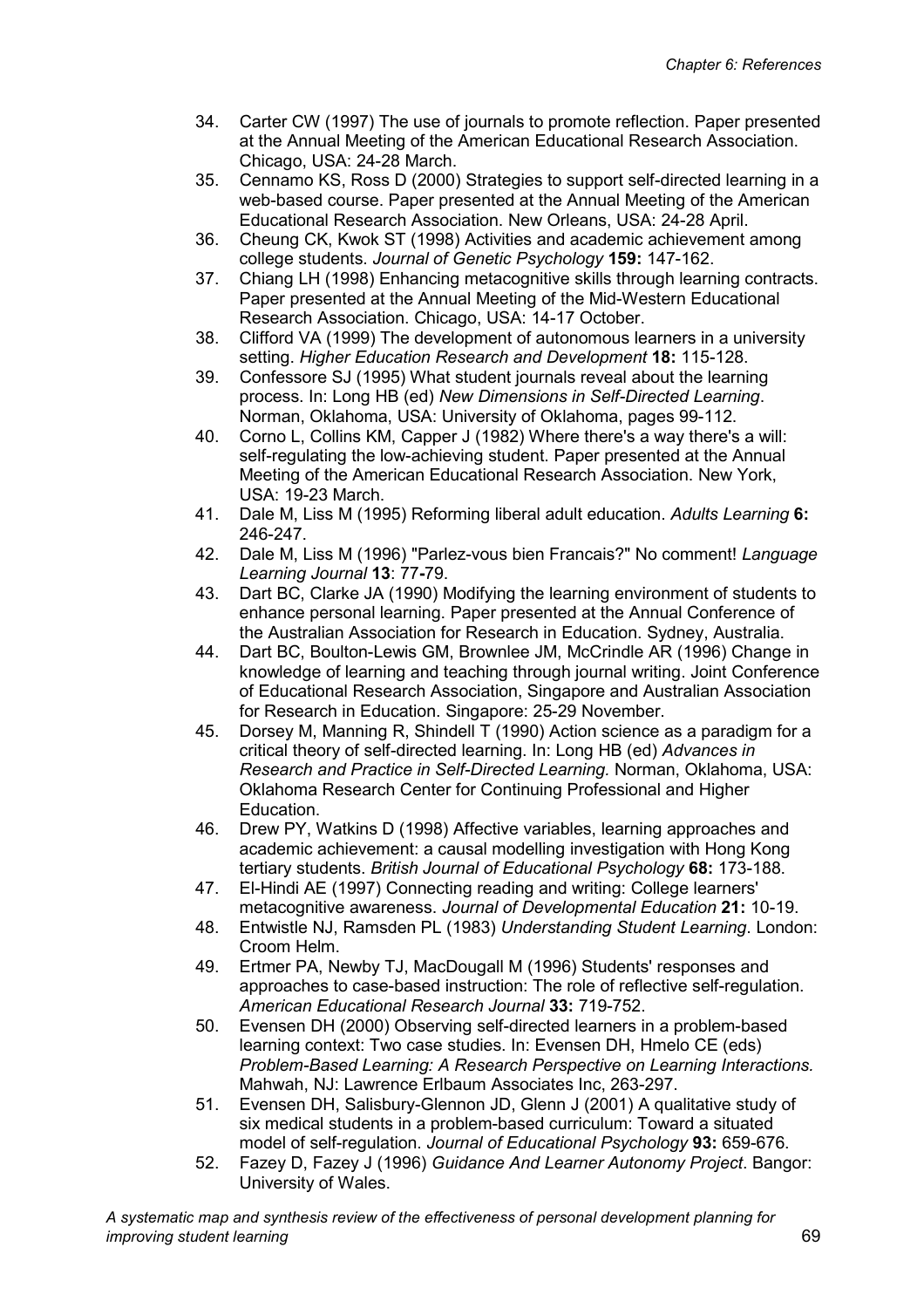- 53. Feldmann SC, Martinezpons M (1995) The relationship of self-efficacy, selfregulation, and collaborative verbal-behavior with grades - preliminary findings. *Psychological Reports* **77:** 971-978.
- 54. Fouberg EH (2000) Concept learning through writing for learning: using journals in an introductory geography course. *Journal of Geography* **99:** 196- 206.
- 55. Fowler A (1997) Developing independent learning. In: Burns A, Hood S (eds) *Teachers Voices 2: Teaching Disparate Learner Groups.* Sydney, Australia: University of Sydney.
- 56. Francis D (1995) The reflective journal: a window to preservice teachers' practical knowledge. *Teaching & Teacher Education* **11:** 229-241.
- 57. Freeman M (2001) Reflective logs: an aid to clinical teaching and learning. *International Journal of Language & Communication Disorders* **36:** 411-416.
- 58. Fry H (2002) Developing progress files: a case study. *Teaching in Higher Education* **7:** 97-111.
- 59. Fung Kee Fung M, Walker M, Fung Kee Fung K, Temple L, Lajoie F, Bellemare G, Bryson SCP (2000) An internet-based learning portfolio in resident education: The KOALA-super ™ multicentre programme. *Medical Education* **34:** 474-479.
- 60. Garcia T (1995) The role of motivational strategies in self-regulated learning. *New Directions For Teaching And Learning* **63**: 29-42.
- 61. Gould JWI (1997) Practitioners' application of self-directed learning: education of the department of defense's program managers under the Defense Acquisition Workforce Improvement Act. In: Long HB, *et al*. (eds) *Expanding Horizons in Self-Directed Learning.* Norman, Oklahoma, USA: University of Oklahoma.
- 62. Gow L, Kember D, McKay J (1996) Improving student learning through action research into teaching. In: Watkins D, Biggs J (eds) *The Chinese*  Learner: Cultural Psychological and Contextual Influences. Hong Kong: Comparative Education Research Centre (CERC) & Australian Council of Educational Research (ACER).
- 63. Gray P, Chanoff D (1986) Democratic schooling: what happens to young people who have charge of their own education? *American Journal of Education* **94:** 182-213.
- 64. Gunstone RF, Slattery M, Baird JR (1989) Learning about learning to teach: a case study of pre-service teacher education. Annual Meeting of the American Educational Research Association. San Francisco, USA.
- 65. Hadwin AF, Winne PH, Stockley DB, Nesbit JC, Woszczyna C (2001) Context moderates students' self-reports about how they study. *Journal of Educational Psychology* **93:** 477-487.
- 66. Harland F, Myhill D (1997) The use of reflective journals in initial teacher training. *English in Education* **31:** 4-11.
- 67. Harrison JK, Lawson T (1997) Individual action planning in initial teacher training: A course review. *Journal of Education and Work* **10:** 73-87.
- 68. Hart AW, Sorensen NB, Naylor K (1990) Learning to lead: reflective practice in preservice education. Paper presented at the Annual Meeting of the University Council for Educational Administration. Pittsburgh, USA.
- 69. Harvey L, Moon S, Geal V, Bower R (1997) *Graduates' Work: Organisational change and students' attributes*. Centre for Research into Quality. Birmingham, UK: University of Central England.
- 70. Heath LA (1996) The use of self-directed learning during fieldwork education: The students' perspective. *British Journal of Occupational Therapy* **59:** 515-519.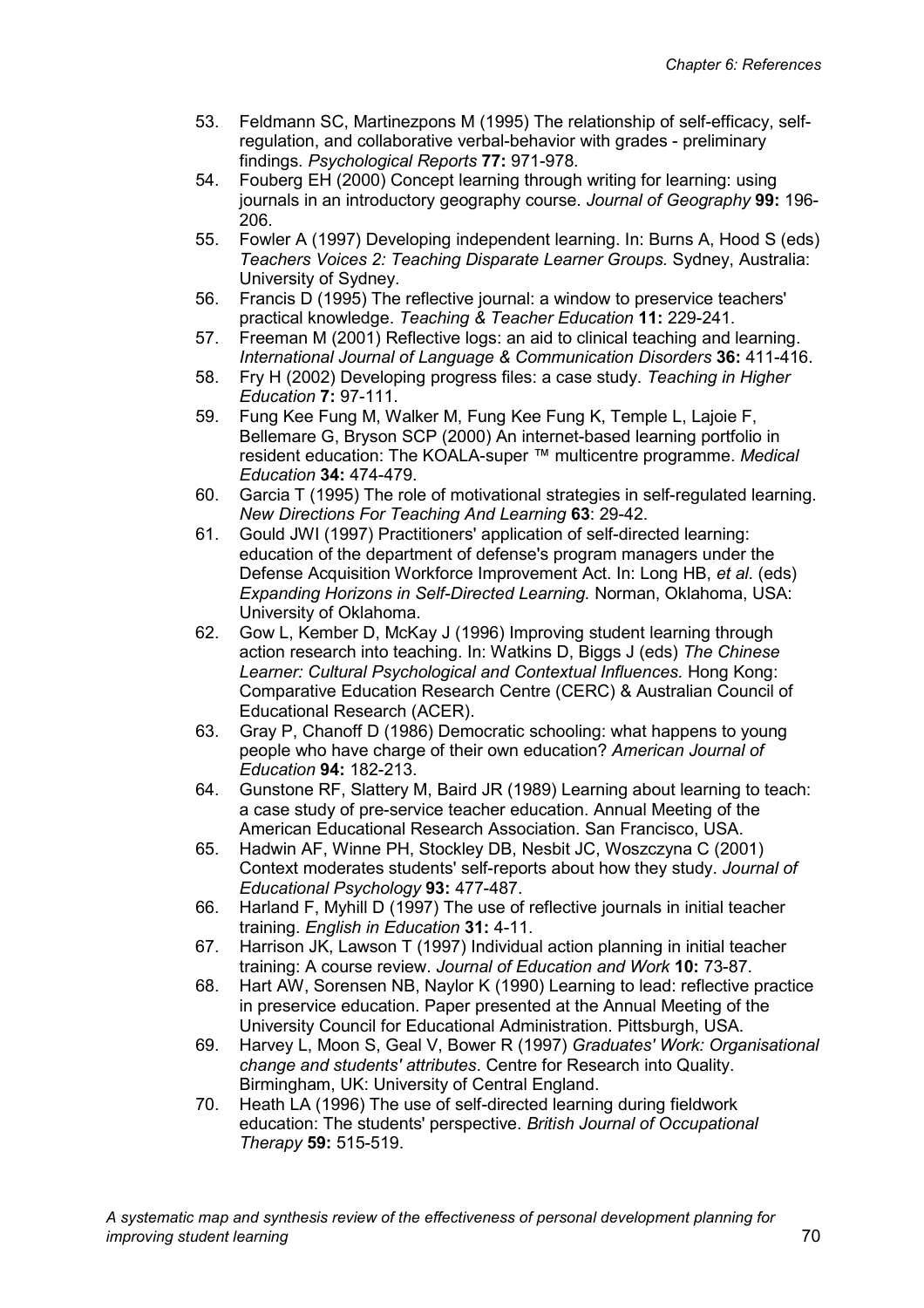- 71. Higgins BA (2000) *An Analysis of the Effects of Integrated Instruction of Metacognitive and Study Skills upon the Self-Efficacy and Achievement of Male and Female Students*. Oxford, Ohio, USA: Miami University.
- 72. Hinett K (1997) Encouraging flexible learning through action research: a case study of student perceptions. In: Bell C (ed) *Implementing Flexible Learning.* London: Kogan Page.
- 73. Hodkinson P, Sparkes AC (1993) Young people's career choices and careers guidance action planning: a case-study of training credits in action. *British Journal of Guidance & Counselling* **21:** 246-261.
- 74. Hong E (1995) A structural comparison between state and trait selfregulation models. *Applied Cognitive Psychology* **9:** 333-349.
- 75. Jones D (1993) Individual learner pathways. In: Dixon K, Haldane A (eds) *Access to lifelong learning: papers presented at a Network conference, Birmingham, 28 April 1993.* UK: Planned Access to Learning Network, Employment Department Group.
- 76. Katchen JE (1995) Self-directed listening: what student journals reveal. Paper presented at the 29th Annual Meeting of the International Association of Teachers of English as a Foreign Language. York, UK: 9-12 April.
- 77. Kember D (1996) Developing curricula to encourage students to write reflective journals. *Educational Action Research* **4:** 329-348.
- 78. Kember D, Jones A, Loke A, McKay J, Sinclair K, Tse H, Webb C, Wong F, Wong M, Yan PW, Yeung E (1996) Encouraging critical reflection through small group discussion of journal writing. *Innovations in Education and Training International* **33:** 313-320.
- 79. Kember D, Charlesworth M, Davies H, McKay J, Stott V (1997) Evaluating the effectiveness of educational innovations: using the study process questionnaire to show that meaningful learning occurs. *Studies in Educational Evaluation* **23:** 141-157.
- 80. Kincannon J, Gleber C, Kim J (1999) The effects of metacognitive training on performance and use of metacognitive skills in self-directed learning situations. Paper presented at the 21st National Convention of the Association for Educational Communications and Technology. Houston, USA: 10-14 February.
- 81. Kitsantas A, Baylor A (2001) The impact of the instructional planning selfreflective tool on preservice teacher performance, disposition, and selfefficacy beliefs regarding systematic instructional planning. *Educational Technology Research and Development* **49:** 97-106.
- 82. Kneale P (2002) Developing and embedding reflective portfolios in geography. *Journal of Geography in Higher Education* **26:** 81-94.
- 83. Knoff E, Rugh JD, Littlefield JH (1990) Comparing learning logs and note summaries in a dental research methods course. *Journal of Dental Education* **54:** 724-729.
- 84. Kolkhorst FW, Mason CL, DiPasquale DM, Patterson P, Buono M J (2001) An inquiry-based learning model for an exercise physiology laboratory course. *Advances in Physiology Education* **25:** 45-50.
- 85. Kramarski B, Zeichner O (2001) Using technology to enhance mathematical reasoning: Effects of feedback and self-regulation learning. *Educational Media International* **38:** 77-82.
- 86. Kremer Hayon L, Tillema HH (1999) Self-regulated learning in the context of teacher education. *Teaching and Teacher Education* **15:** 507-522.
- 87. Kuyper H, van der Werf MPC, Lubbers MJ (2000) Motivation, metacognition and self-regulation as predictors of long term educational attainment. *Educational Research and Evaluation: An International Journal on Theory and Practice* **6:** 181-205.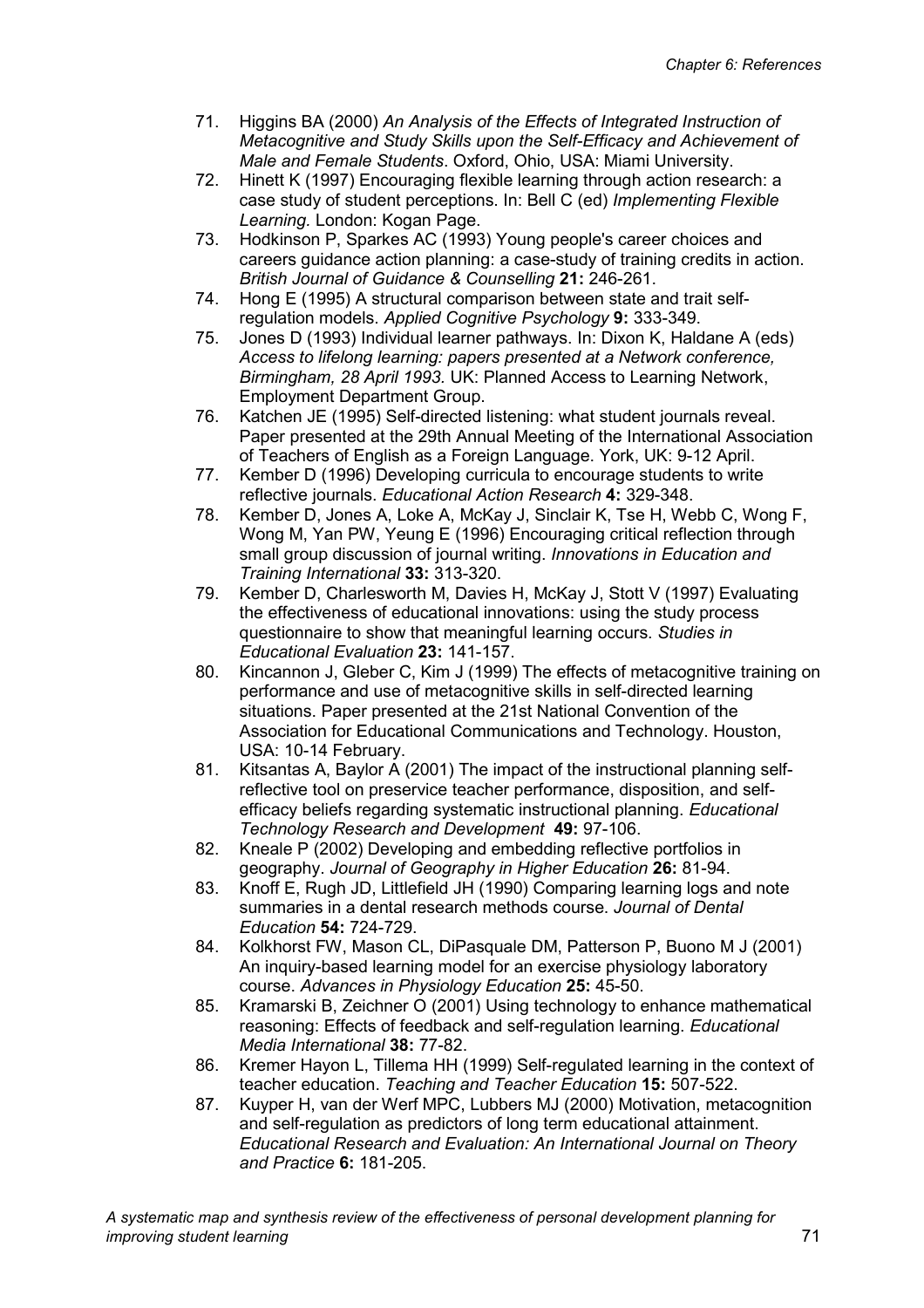- 88. Lan WY (1996) The effects of self-monitoring on students' course performance, use of learning strategies, attitude, self-judgement ability, and knowledge representation. *Journal of Experimental Education* **64:** 101-115.
- 89. Lan WY (1998) Teaching self-monitoring skills in statistics. In: Schunk DH, Zimmerman BJ (eds) *Self regulated learning: From teaching to self-reflective practice.* New York, USA: Guilford Publications Inc, pages 86-105.
- 90. Landeen J, Byrne C, Brown B (1995) Exploring the lived experiences of psychiatric nursing-students through self-reflective journals. *Journal of Advanced Nursing* **21:** 878-885.
- 91. Lasonen J (1995) *A case study of student self-assessment in upper secondary education.* In: Lasonen J, Stenström M-L (eds) *Contemporary Issues of Occupational Education in Finland*. Jyvaskyla, Finland: University of Jyvaskyla, pages 199-215.
- 92. Lee I (1998) Supporting greater autonomy in language learning. *ELT Journal* **52:** 282-290.
- 93. Levchuk JW (1983) Self-directed learning of hospital pharmacy residents in western Canada. *American Journal of Hospital Pharmacy* **40:** 78-83.
- 94. Lindner RW (1994) Self-regulated learning in correctional education students and Its implications for instruction. *Journal of Correctional Education* **45:**  122-126.
- 95. Lizarraga M, Iriarte MDI (2001) Enhancement of cognitive functioning and self-regulation of learning in adolescents. *Spanish Journal of Psychology* **4:**  55-64.
- 96. Lonka K, Ahola K (1995) Activating instruction: how to foster study and thinking skills in higher education. *European Journal of Psychology of Education* **10:** 351-368.
- 97. Lunenberg ML, Volman M (1999) Active learning: views and actions of students and teachers in basic education. *Teaching & Teacher Education* **15:** 431-445.
- 98. Lunsford BE, Herzog MJR (1997) Active learning in anatomy and physiology: student reactions and outcomes in a nontraditional A&P course. *American Biology Teacher* **59:** 80-84.
- 99. Lunyk-Child OI, Crooks D, Ellis PJ, Ofosu C, O'Mara L, Rideout E (2001) Self-directed learning: Faculty and student perceptions. *Journal of Nursing Education* **40:** 116-123.
- 100. MacCallum J, Hickey R (1997) Using a self-reflective journal to enhance science communication. Paper presented at the Annual Conference of the Australian Association for Research in Education (AARE). Brisbane, Australia.
- 101. Mahrag P (2001) Plans for action, time for reflection: an experiment with time, action and personal development. In: Jurwah C, Stefani Lea (eds) *Personal Development Planning in Practice.* Aberdeen: Personal Development Planning in Higher Education (Scotland).
- 102. Malpass JR, O'Neil Jr HF, Hocevar D (1999) Self-regulation, goal orientation, self-efficacy, worry and high-stakes math achievement for mathematically gifted high school students. *Roeper Review* **21:** 281-288.
- 103. Mann KV, Kaufman D (1994) Skills and attitudes in self-directed learning: the impact of a problem-based curriculum. In: Rothman AI, Cohen R (eds) *Medical Education.* Toronto, Canada: University of Toronto Bookstore Custom Publishing, pages 607-609.
- 104. Manor O (1988) The monitoring of co-active learning in social groupwork: a pilot study. *Social Work with Groups* **11:** 53-76.
- 105. Marienau C (1999) Self-assessment at work: outcomes of adult learners' reflections on practice. *Adult Education Quarterly* **49:** 135-146.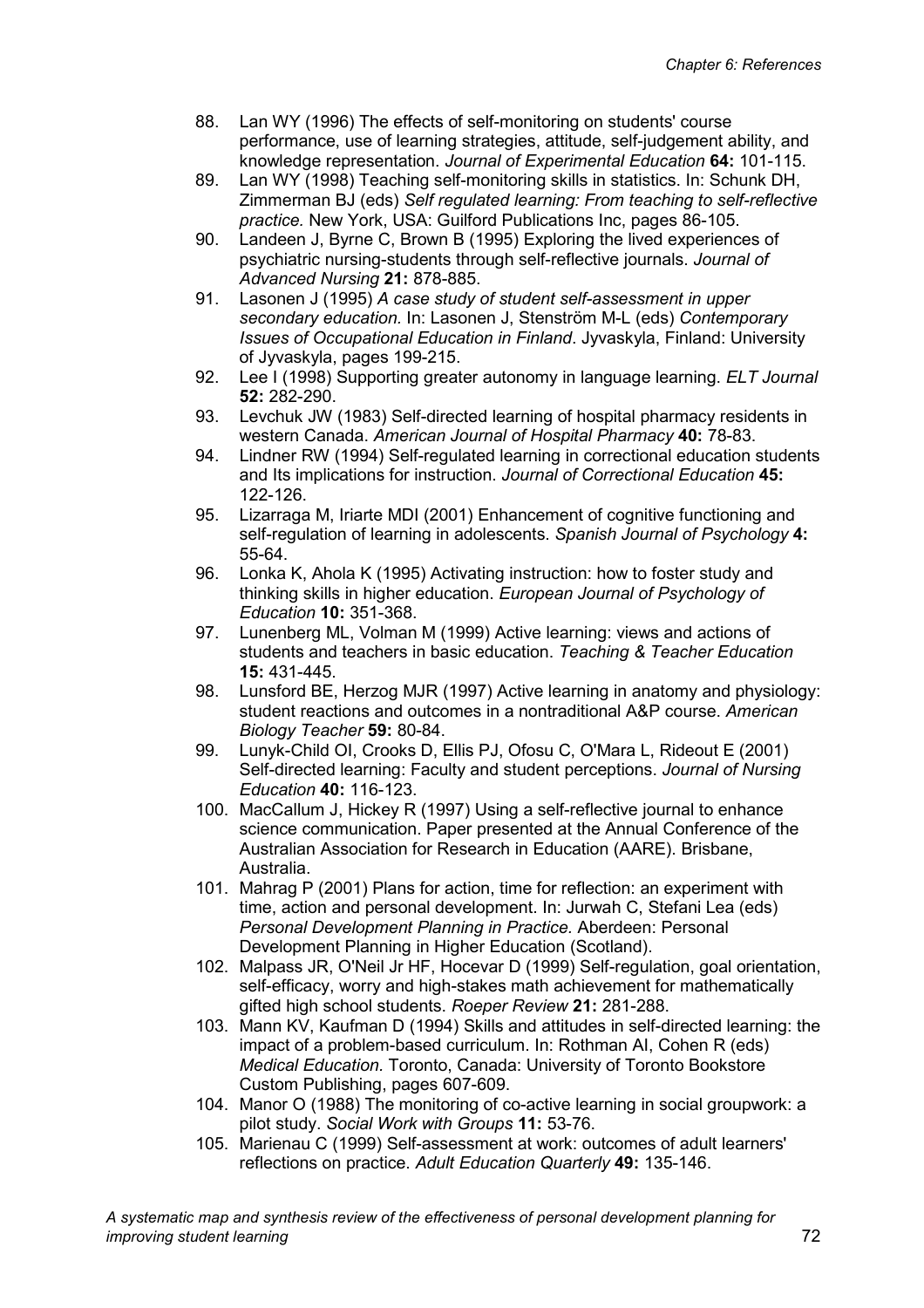- 106. Mast L (1997) Application of the problem-based learning model for continuing professional education: a continuing medical education program on managed care issues. *American Journal of Managed Care* **3:** 77-82.
- 107. Masui C, De Corte E (1999) Enhancing learning and problem solving skills: orienting and self-judging, two powerful and trainable learning tools. *Learning and Instruction* **9:** 517-542.
- 108. McCrindle AR, Christensen CA (1995) The impact of learning journals on metacognitive and cognitive processes and learning performance. *Learning and Instruction* **5:** 167-185.
- 109. McDuffie AR (2001) Fostering the process of becoming a deliberate practitioner: an investigation of preservice teachers during student teaching. *Annual Meeting of the American Educational Research Association.* Seattle, US: 10-14 April.
- 110. McInerney V, McInerney DM, Marsh HW (1997) Effects of metacognitive strategy training within a cooperative group learning context on computer achievement and anxiety: An aptitude-treatment interaction study. *Journal of Educational Psychology* **89:** 686-695.
- 111. Millen D (1998) Formulating a personal development programme for female science undergraduates: the experiences of Cambridge University. In: Fogelberg P (ed) *European Conference on Gender Equality in Higher Education; Hard work in the academy, research and interventions on gender inequalities in higher education.* Helsinki: Helsinki University Press, pages 110-115.
- 112. Miller C, Tomlinson A, Jones M (1994) *Learning Styles and Facilitating Reflection*. London: English National Board for Nursing, Midwifery and Health Visiting.
- 113. Niles K, Bruneau B (1994) Portfolio assessment in preservice courses: scaffolding learning portfolios. Paper presented at the 44th Annual Meeting of the National Reading Conference. San Diego, USA.
- 114. Oliver M, Naidu S (1997) *Computer supported collaborative reflection in and on action in nursing education*. ultiBASE e-journal, December. Electronic version: http://ultibase.rmit.edu.au/Articles/dec97/oliver1.htm
- 115. O'Rourke R (1998) The learning journal: from chaos to coherence. *Assessment & Evaluation in Higher Education* **23:** 403-413.
- 116. Paterson CC (1996) Self-regulated learning and academic achievement of senior biology students. *Australian Science Teachers Journal* **42:** 48-52.
- 117. Pee B, Woodman T, Fry H, Davenport ES (2000) Practice-based learning: Views on the development of a reflective learning tool. *Medical Education* **34:** 754-761.
- 118. Pillay H, Boulton-Lewis G (2000) Variations in conceptions of learning in construction technology: implications for learning. *Journal of Education and Work* **13:** 163-181.
- 119. Pintrich PR, Garcia T (1993) Intraindividual differences in students' motivation and self-regulated learning. *Zeitschrift fuer Paedagogische Psychologie* **7:** 99-107.
- 120. Poppenhagen BW, Schuttenberg EM, Gallagher JP (1982) Active learning for postsecondary educators: a study of two learning designs. *Alternative Higher Education* **6:** 242-257.
- 121. Purdie N, Hattie J (1996) Cultural differences in the use of strategies for selfregulated learning. *American Educational Research Journal* **33:** 845-871.
- 122. Ridley DS (1991) Reflective self-awareness a basic motivational process. *Journal of Experimental Education* **60:** 31-48.
- 123. Ridley DS, Schutz PA, Glanz RS, Weinstein E (1992) Self-regulated learning: the interactive influence of metacognitive awareness and goalsetting. *Journal of Experimental Education* **60:** 293-306.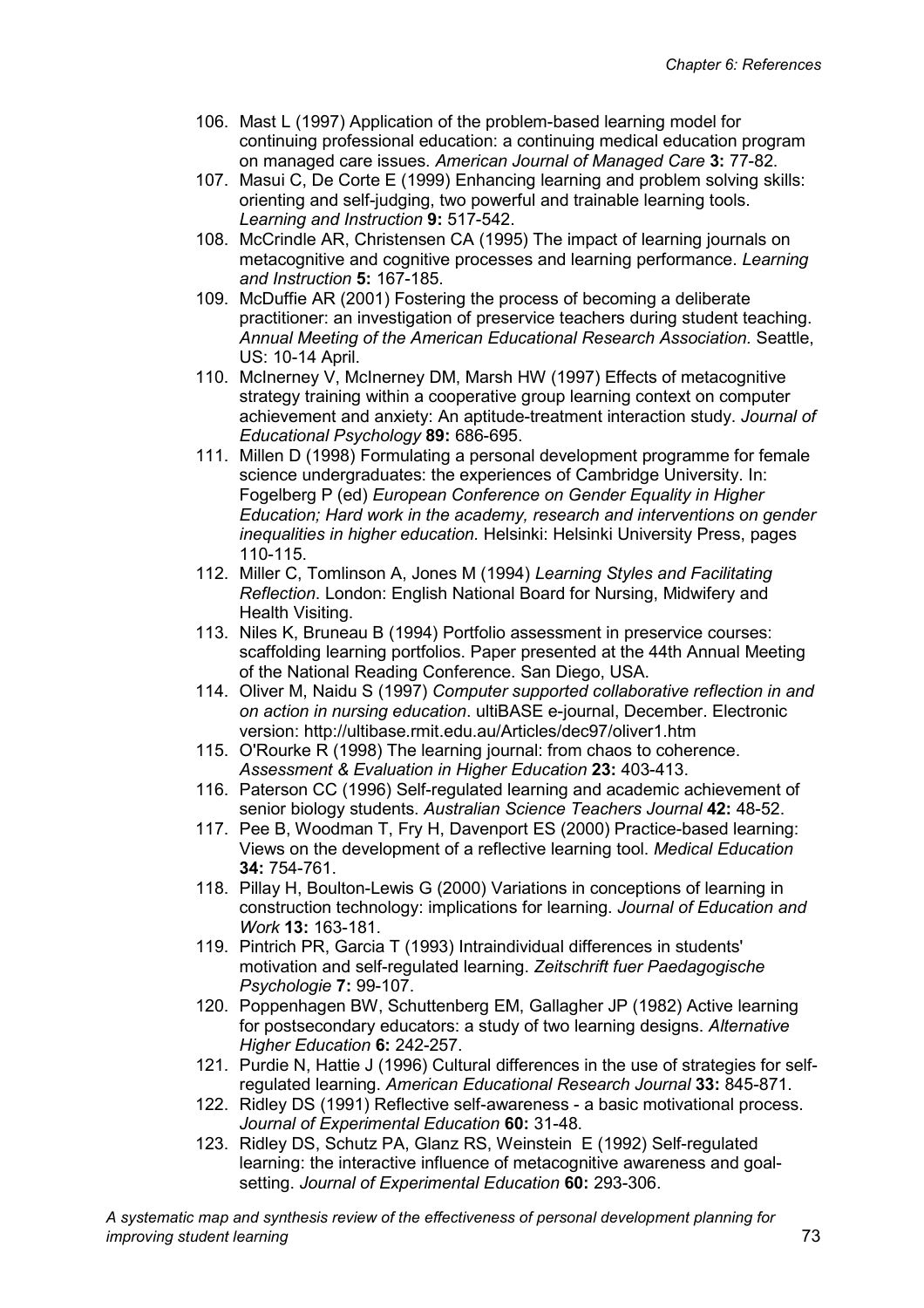- 124. Riley-Doucet C, Wilson S (1997) A three-step method of self-reflection using reflective journal writing. *Journal of Advanced Nursing* **25:** 964-968.
- 125. Rivers WP (2001) Autonomy at all costs: An ethnography of metacognitive self-assessment and self-management among experienced language learners. *Modern Language Journal* **85:** 279-290.
- 126. Rouncefield M, Scott DA (1998) How do students prepare an application for a place in higher education? *Educational Research* **40:** 98-105.
- 127. Rouncefield M, Ward R (1998) Recording achievement and action planning: a basis for progression to higher education? *British Journal of Guidance and Counselling* **26:** 61-73.
- 128. Rowsell LV, Libben G (1994) The sound of one-hand clapping how to succeed in independent language-learning. *Canadian Modern Language Review-Revue Canadienne Des Langues Vivantes* **50:** 668-687.
- 129. Rush RT, Milburn JL (1988) The effects of reciprocal teaching of selfregulation of reading comprehension in a post-secondary technical school program. *National Reading Conference.* Tucson, USA.
- 130. Ryan G (1993) Student perceptions about self-directed learning in a professional course implementing problem-based learning. *Studies in Higher Education* **18:** 53-63.
- 131. Schuck S, Foley G (1998) Challenging beliefs about mathematics learning and teaching using an electronic learning community. In: Kanes C, Goos M, Warren E (eds) *Teaching Mathematics in New Times.* Gold Coast, Australia: MERGA, 508-515.
- 132. Schunk DH, Ertmer PA (1999) Self-regulatory processes during computer skill acquisition: goal and self-evaluative influences. *Journal of Educational Psychology* **91:** 251-260.
- 133. Shokar GS, Shokar NK, Romero CM, Bulik RJ (2002) Self-directed learning: looking at outcomes with medical students. *Family Medicine* **34:** 197-200.
- 134. Simpson ML, Nist SL (1990) The effects of PLAE upon students' executive control, self-regulation, and test performance. Paper presented at the Annual Meeting of the American Educational Research Association. Boston, USA: 16-20 April.
- 135. Smith J (1998) Beyond the rhetoric: are general national vocational qualifications (GNVQs) doing students any good? *Journal of Vocational Education and Training: The Vocational Aspect of Education* **50:** 537-548.
- 136. Stansfield LM (1996) Is self-development the key to the future? Participant view of self-directed and experiential learning methods. *Management Learning* **27:** 429-445.
- 137. Stansfield LM (1997) "Employee-develop yourself!" Experiences of selfdirected learners. *Career Development International* **2:** 261-266.
- 138. Stickel SA, Waltman J (1994) A practicum in school counseling: using reflective journals as an integral component. Paper presented at the Annual Meeting of the Eastern Educational Research Association*.* Sarasota, USA.
- 139. Stoecker R (1990) Strategies for enhancing learning in the "Blow-Off" course. *Innovative Higher Education* **14:** 141-153.
- 140. Tan K, Lim C (1999) Workplace practices: the cornerstone to effective learning? Paper presented at the Higher Education Research and Development Society of Australasia (HERDSA) Annual Inernational Conference*.* Melbourne, Australia: 12-15 July.
- 141. Thomson CK (1998) Junior teacher internship: promoting cooperative interaction and learner autonomy in foreign language classrooms. *Foreign Language Annals* **31:** 569-583.
- 142. Thorpe M (1995) Reflective learning in distance education. *European Journal of Psychology of Education* **10:** 153-167.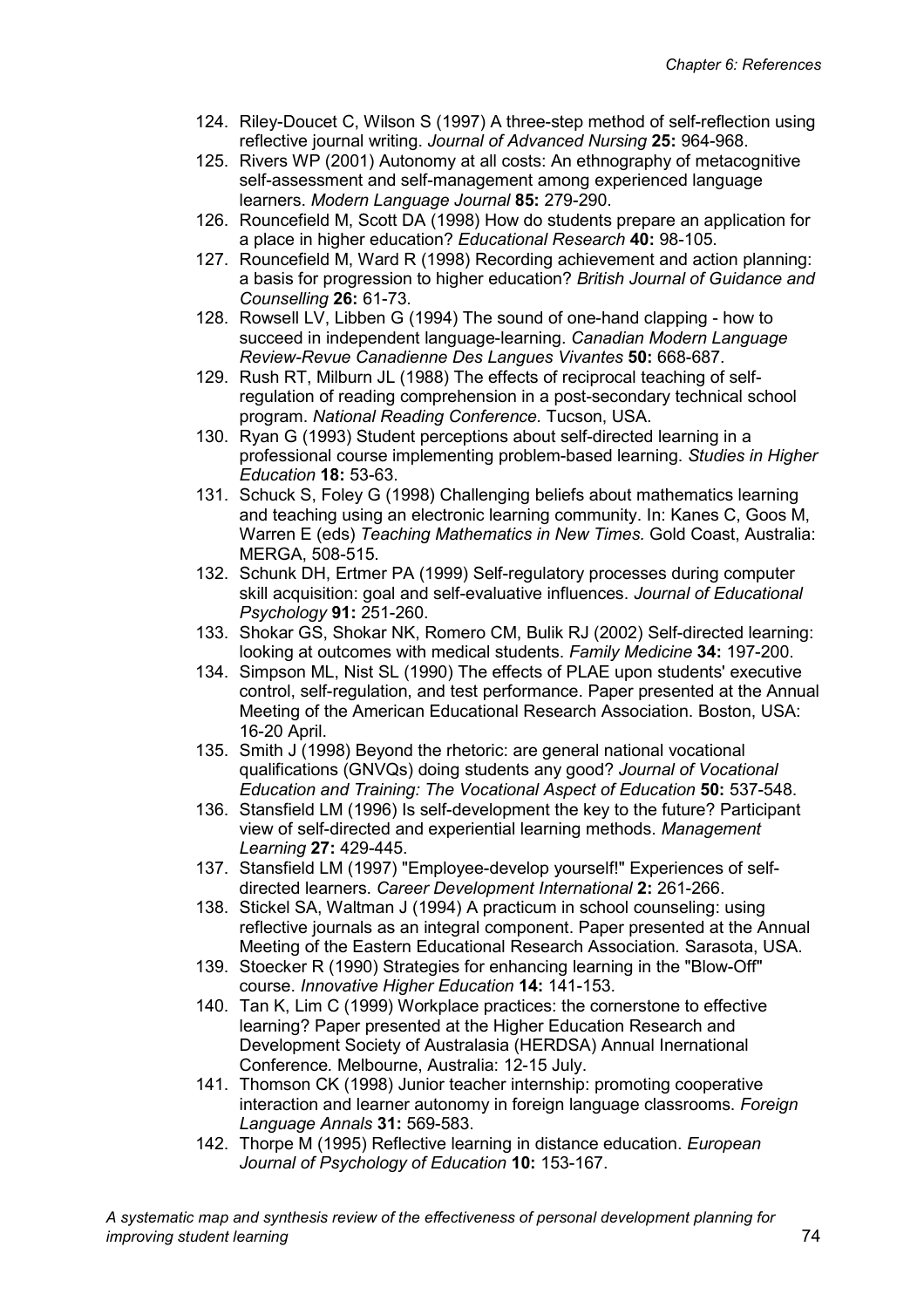- 143. Tillema HH (2000) Belief change towards self-directed learning in student teachers: immersion in practice or reflection on action. *Teaching and Teacher Education* **16:** 575-591.
- 144. Tilley CM (1996) Reflective journalling and fieldwork: a case study with library and information studies students at the Queensland University of Technology, 1994. *Education For Library and Information Services: Australia* **13:** 25-34.
- 145. Travers NL, Sheckley BG (2000) Changes in students' self-regulation based on different teaching methodologies. Paper presented at the 40th Annual Meeting of the Association for Institutional Research. Cincinnati, USA: 21-24 May.
- 146. Tryssenaar J, Perkins J (2001) From student to therapist: exploring the first year of practice. *American Journal of Occupational Therapy* **55:** 19-27.

# **6.2 Other references used in the text of the report**

Assiter A, Shaw E (Eds) (1993) Records of achievement background, definitions and uses. In: *Using Records of Achievement in Higher Education*. London: Kogan Page.

Ballie C (2002) Negotiating scientific knowledge. In: Lepenies W (ed) *Shared Histories and Negotiated Universals.* New York: Campus Press.

Barnett R (1977) Higher Education, a Critical Business. Buckingham: SHRE/Open University Press.

Barnett R, Parry G, Coate K (1999) *Changing Patterns of Undergraduate Curricula*. Swindon: ESRC.

Biggs J (1999) *Teaching for quality learning at university: What the student does*. Buckingham: Society for Research into Higher Education, Open University Press.

Biglan A (1973) The characteristics of subject matter in different scientific areas. *Journal of Applied Psychology* **57:** 195-203.

Boud D, Keogh R, Walker D (1985) *Reflection: Turning Experience into Learning.*  London: Kogan Page.

Broadfoot P (1986) *Profiling and Records of Achievement. A Review of Current Practice*. Eastbourne: Holt Education (Holt, Rinehart & Winston).

Broadfoot P, Grant M, James M, Nuttall D, Stierer B (1991) *Records of Achievement: report of the national evaluation of extension work in pilot schemes.* London: HMSO.

Brockbank M, McGill J (1988) *Facilitating Reflective Learning in Higher Education*. Buckingham: SHRE/Open University Press.

Cambridge BL (2001) *Electronic Portfolios: Emerging Practices in Student, Faculty and Institutional Learning*. Washington, DC, USA: American Association for Higher Education.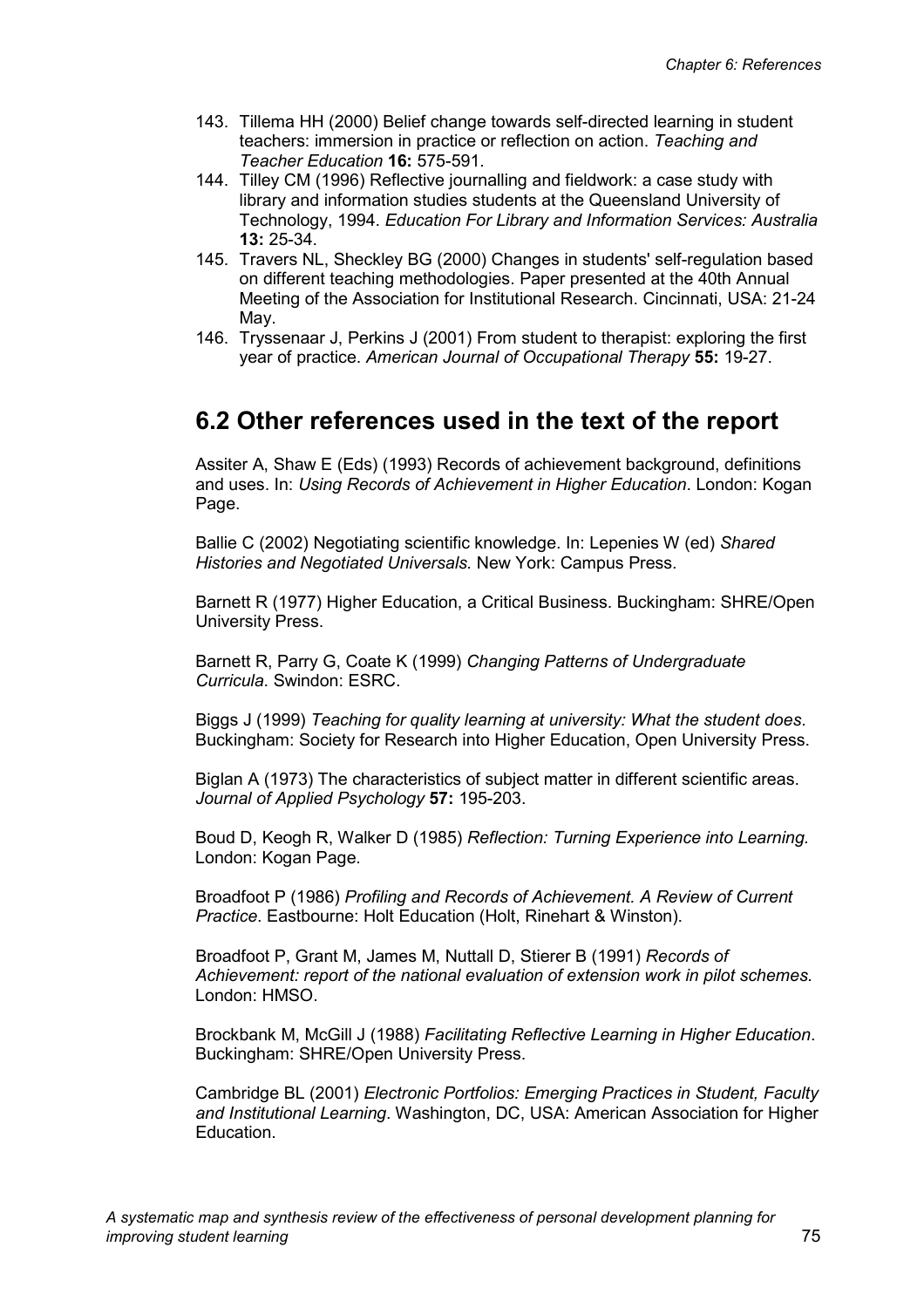Cseh M, Watkins K, Marsic V (2000) Informal and incidental learning in the workplace. In: Straka G (ed) *Conceptions of Self-Directed Learning, Theoretical and Conceptual Considerations.* New York, USA: Waxman, pages 59-74.

DfES (2002) *Best Practice Case Studies.* Annesley: Progress File Publications.

Hawkins P (1999) *The Art of Building Windmills.* Liverpool: Graduate Into Employment Unit.

Hitchcock G (1990) *Profiles and Profiling.* London: Longman.

Houghton W (2002) A reflective framework for describing learning and teaching. Paper presented at Improving University teaching Conference. Vilnius, Lithuania: 1-4 July.

Hustler D, Ball B, Carter K, Halsall R, Ward R, Watts AG (1998) *Developing Career Management Skills in Higher Education*. UK: NICEC/CRAC.

Jackson N (2001) Personal development planning: what does it mean? LTSB Generic Working Centre Working Paper 1.3. May 2001.

Jackson N (2002) LTSN-EPPI PDP Research Synthesis. Unpublished paper, 30<sup>th</sup> January.

Jackson N, Ward R, Rees-Jones P (2002) Certifying and recording learning and achievement: a fresh perspective on Progress Files. York: LTSN Generic Centre Working Paper.

Kirkpatrick DL (1967) Evaluation of training. In: Craig Rl, Bittel LR (eds) *Training and Development Handbook*. New York, USA: McGraw-Hill.

Kolb D (1994) *Experiential Learning as the Science of Learning and Development.*  Englewood Cliffs, NJ, USA: Prentice Hall.

Kolb DA, Fry R (1975) Toward an applied theory of experiential learning. In: Cooper CL (ed) *Theories of Group Processes*. London: John Wiley.

Langer AM (2002) Reflecting on practice: using learning journals in higher and continuing education. *Teaching in Higher Education* **7:** 337-351.

McKimm J (2001) Using Portfolios in Medical Education. Preparedness to Practice Project. London: Imperial College school of Medicine.

Menon Eliophotou M (1997) Higher education and the post-modern challenge. *Reflections on Higher Education* **9:** 103-113

Moon JA (1999) *Reflection in Learning & Professional Development: Theory & Practice*. London: Kogan Page.

O'Connell C (1999) Assessing the Impact of Recording Achievment in Higher Education: Frameworks for Evaluation. MSc Dissertation, University of Manchester.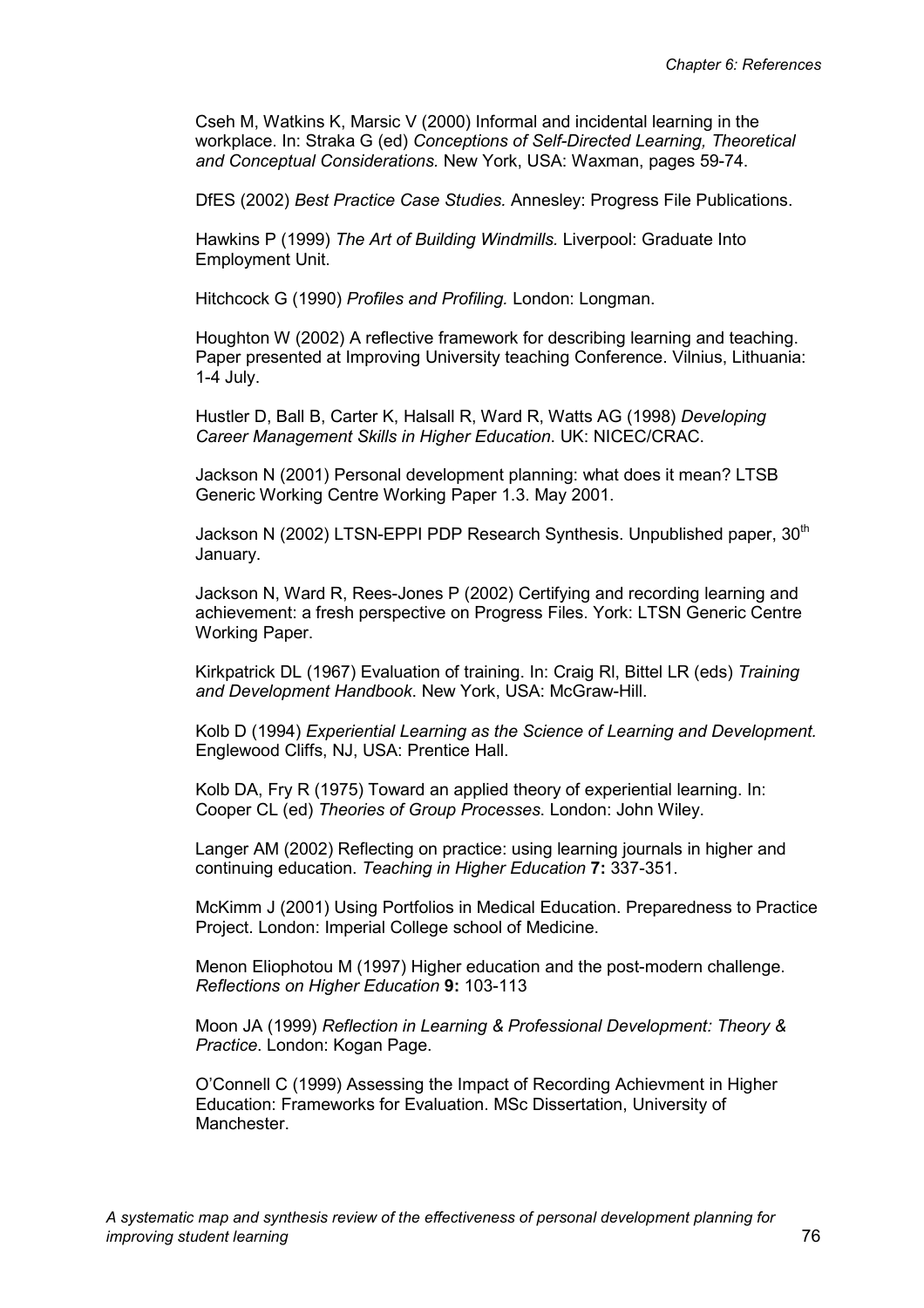Paczuska A, Turner I (1997) Recording achievement: the tensions between personal development and academic standards*. Innovations in Education and Training International* **34:** 76-83.

Peters J, Peterkin C, Williams C (2000) Progression within modular history degrees: profiling for a student-centred approach. In: Booth A, Hyland P (eds) *The Practice of University History Teaching.* Manchester: Manchester University Press.

Prince S (2002) Personal development planning and law. A draft position paper for the UKCLE PDP working group. Retrieved February 27, 2002 from www.ukcle.ac.uk/resources/prince.html.

Schön D (1983) *The Reflective Practitioner: How Professionals Think in Action*. London: Temple Smith.

Tamkin P, Barber L, Hirsch W (1995) Personal Devlopment Plans: case studies of practice. Institute for Employment Studies. Retrieved April 24, 2002 from www.employment-studies.co.uk .

Tremblay N (2000) Autodidactism: an exemplay model of self-directed learning. In: Straka G (ed) *Conceptions of self-directed learning, theoretical and conceptual considerations.* New York: Waxman, 207-220.

Watts AG (1992) Individual action planning: issues and strategies. *British Journal of Education and Work* **5:** 47-63.

Wolf D, Kolb D (1984) Career development, personal growth and experiental learning. In: Kolb D, Rubin I, JM (eds) *Organisational Psychology: Readings on Human Behaviour in Organisations.* New Jersey, USA: Prentice Hall.

Zimmerman BJ (2002) Self-regulatory cycles of learning. In: Straka G (ed) *Conceptions of Self-Directed Learning, Theoretical and Conceptual Considerations.* New York, USA: Waxman.

Zimmerman BJ (2000) Self-efficacy: an essential motive to learn. *Contemporary Educational Psychology* **25:** 82-91.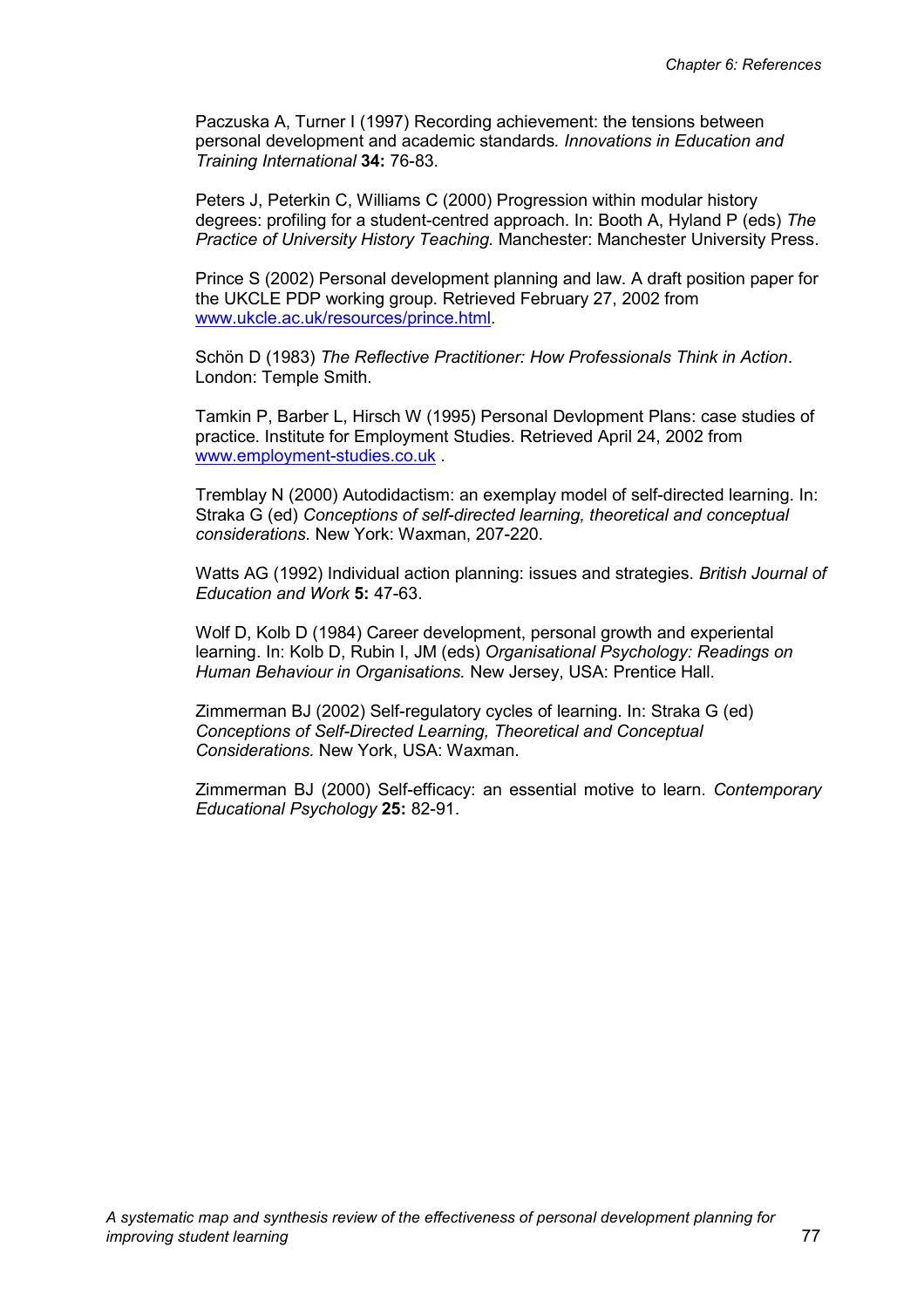# **APPENDIX 1.1: Members of the Advisory Group**

| Jenni Anderson        | NUS representing student interests                                                                                                                                                                                                                    |
|-----------------------|-------------------------------------------------------------------------------------------------------------------------------------------------------------------------------------------------------------------------------------------------------|
| <b>Alison Assiter</b> | Dean of Economics and Social Science<br>University of the West of England<br>Educational researcher into PDP                                                                                                                                          |
| Rosie Bignham         | Sheffield Hallam University staff and educational developer<br>with experience in institutional PDP implementation                                                                                                                                    |
| <b>Tim Brown</b>      | <b>President National Postgraduate Committee</b>                                                                                                                                                                                                      |
| <b>Rosemary Deem</b>  | Department of Education, University of Bristol<br>Director of ESCALATE Subject Centre<br><b>Educational researcher</b>                                                                                                                                |
| Liz Dunne             | University of Exeter<br>Educational researcher and PDP practitioner                                                                                                                                                                                   |
| Nick Hammond          | <b>LTSN Psychology Subject Centre</b>                                                                                                                                                                                                                 |
| Margaret Harrison     | University of Gloucester<br>Principal Lecturer and HE PDP practitioner                                                                                                                                                                                |
| <b>Gill Nichols</b>   | Kings College University of London<br>Head of Kings Institute of Learning and Teaching<br><b>Educational researcher</b>                                                                                                                               |
| Catherine O'Connell   | British Council and a leading practitioner in the field                                                                                                                                                                                               |
| <b>John Peters</b>    | Worcester College of HE<br>National Teaching Fellow researching PDP<br>PDP practitioner                                                                                                                                                               |
| Angela Smallwood      | University of Nottingham<br>National Teaching Fellow and leader of<br>PADSHE PDP project                                                                                                                                                              |
| Lorraine Stephanie    | University of Strathclyde<br>Educational research and development<br>Chair of PDP in HE Network Scotland                                                                                                                                              |
| <b>Janet Strivens</b> | University of Liverpool<br>Educational researcher and PDP practitioner                                                                                                                                                                                |
| Rob Ward              | Manager Centre for Recording Achievement<br>Main PDP practitioner network outside Scotland<br>Involved in PDP-related staff and institutional development<br>evaluator of several PDP-related projects in compulsory and<br>post compulsory education |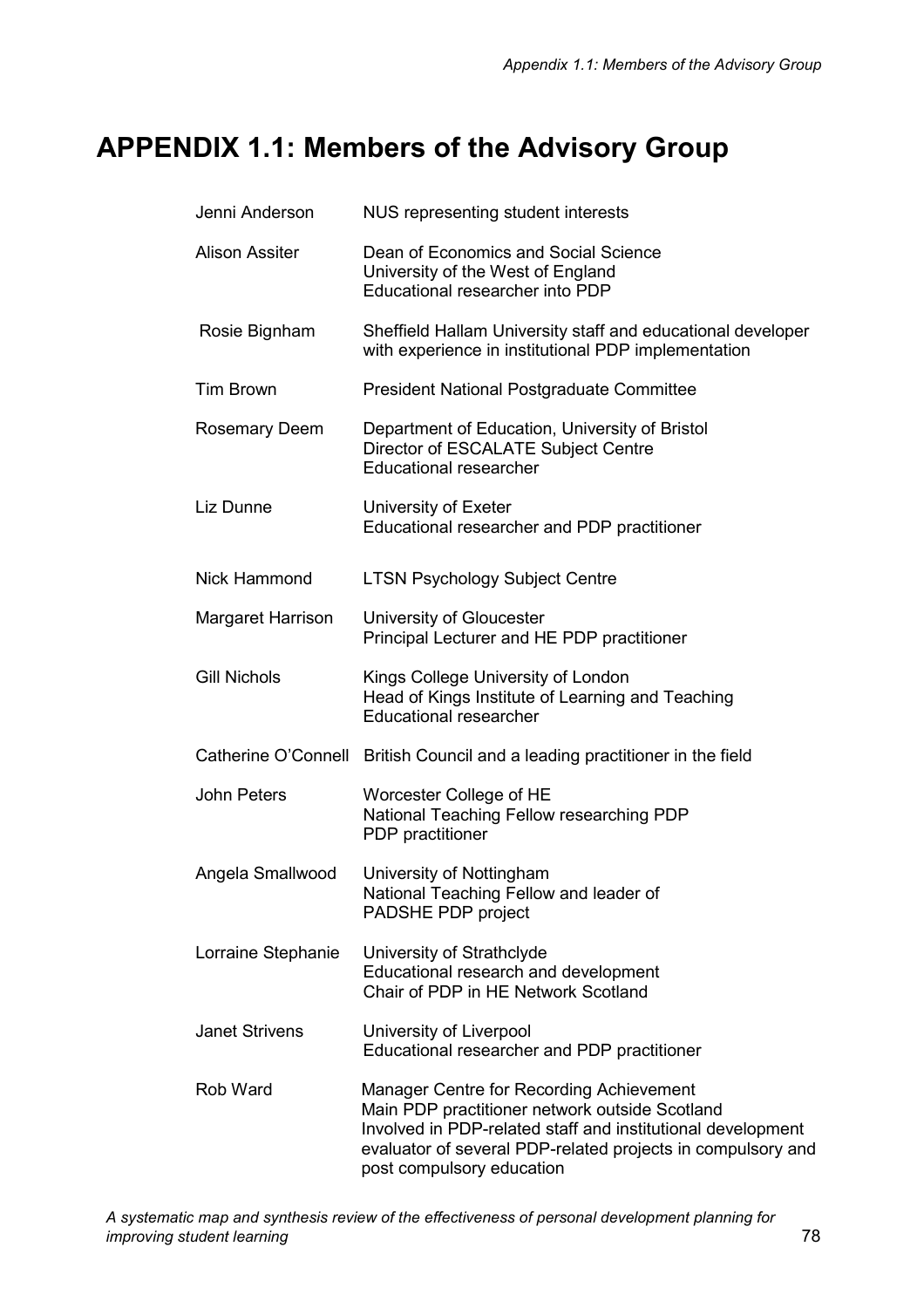# **APPENDIX 2.1: Inclusion and exclusion criteria**

Coders first reviewed a study to see if it met the exclusion criteria relating to the topic area; if it did not meet the criteria, the study would be excluded using code 1 = not on topic.

If a study did not meet the criteria for exclusion on topic, then the coder would check to see if it should be excluded using code  $2 =$  non-empirical (e.g. theoretical papers).

If a study was on topic and reported empirical evidence, then a coder would check to see if the reference should be excluded using code  $3 =$  not aged  $14 +$ , and then code 4 = not student in formal educational setting.

# *TOPIC (PDP AND LEARNING)*

- 1. Concrete learning experiences in a wide range of contexts
- 2. Metacognitive awareness in relation to PDP
- 3. For strategic PDP processes: at least implicitly include 'reflection', 'action', 'planning', and 'recording' (otherwise review would be on all study skills, but search strategy would be broader with just 'reflection' plus at least of one of the other three processes).
- 4. For tactical PDP processes: process of 'reflection' plus at least one other process

*Note: As outcomes require evidence of learning, in practice the sub-process of recording will be a required component even for tactical PDP* 

5. Evidence of outcomes of learning:

Internal evidence

- Increased capacity to learn in a variety of ways and in a variety of contexts
- Capacity to recognise and have evidence of own learning and therefore recognise gains in learning outcomes
- Improved capacity to draw upon and use personal knowledge

**or** 

External evidence

- Evidence-based judgment that students are more able to do the above
- Evidence that the outcomes of learning are quantitatively better as a result of value being added through the process

Evidence of other indicators that might be linked to this process (e.g. retention, improved progression to employment, better overall degree outcomes)

### *Notes*

- (i) *May need to define quantitatively in terms of measurable difference*
- (ii) *To what extent is transferability of skills necessary?*
- (iii) *Need to ensure that not circular question of 'How does learning enable increases in learning?' This can be reduced by narrower specification of the independent variable (nature of learning experienced) and dependent variable (the outcome)*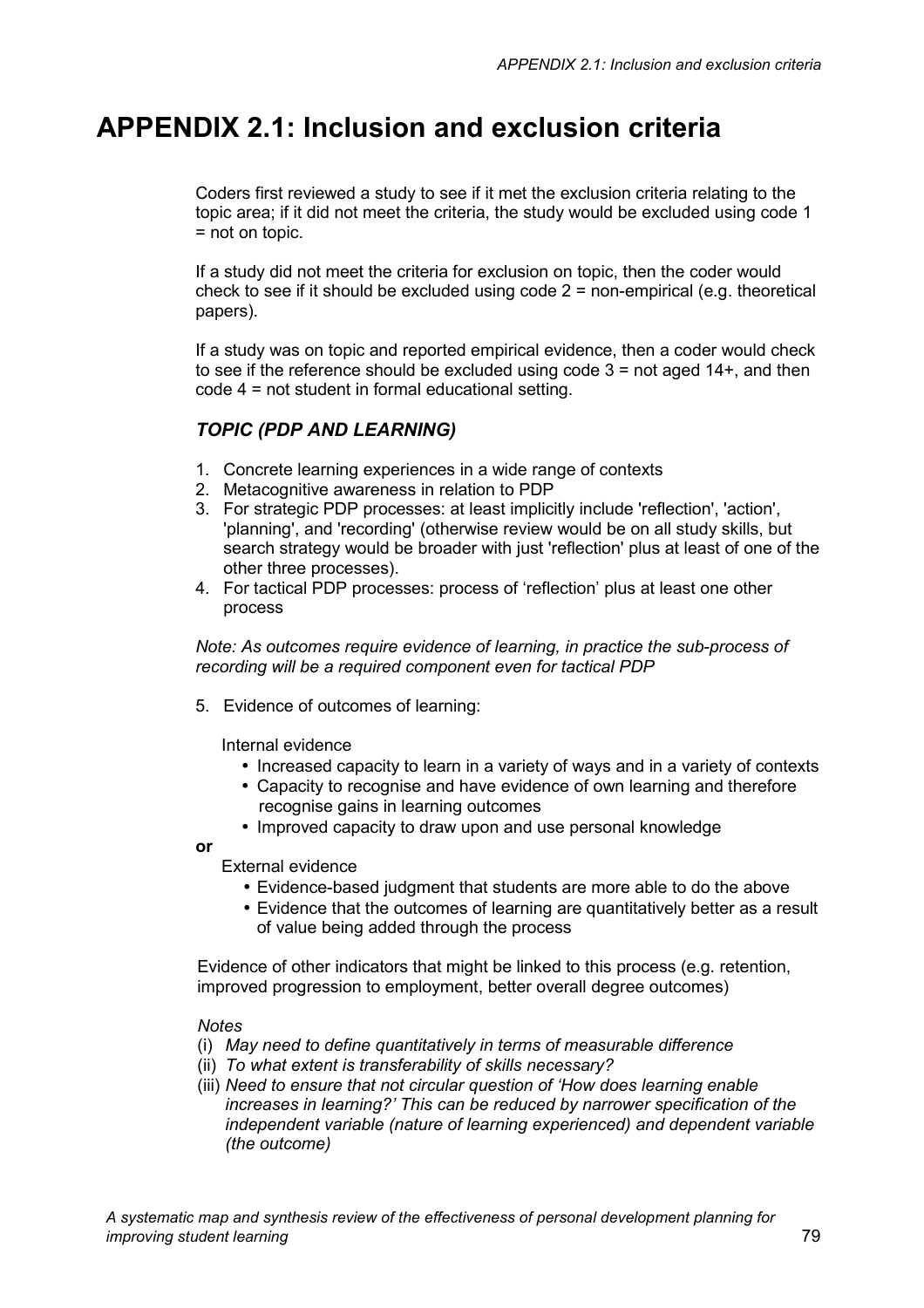# **SOCIODEMOGRAPHIC / HISTORY**

- 6. Geography: no limits
- 7. Language: English only
- 8. Historical time: report of study dated 1982 onwards
- 9. Student age: 14 years and over

## **EDUCATION SECTORS AND CONTEXTS WITHIN OR WITHOUT HE**

- 10. Must relate to students enrolled in formal education
- 11. As long as criteria 5 is met, then it can be focused on any educational context or non-educational context.

**Educational contexts within HE may include**: academic/subject, professional and vocational, work-based and work-related, key/core/transferable skills development, career and personal development outside the academic curriculum.

PDP is used in many different ways to support the development, recognition and evidencing of academic and generic skills and other learning within and outside the formal curriculum. Some examples are given below.

## **A. Focus**

#### *Academic curriculum*

· Academic modules/units: there is a need to unpack specific learning activities, such as essay-writing/assignments, revision, case studies and problem-working

- · Purpose designed (e.g. key skill/career development) modules/units
- · Research projects and dissertation work
- · Academic tutorials
- · Negotiated areas of the curriculum, such as negotiated projects
- · Work-related learning, work placement or work experience
- · Study overseas

· Aspects of a programme that promote a commitment to continuing professional development

#### *Support and guidance contexts*

- · Student induction process
- · Planning programmes and reviewing/discussing progress
- · Integral to pastoral/academic tutorial system
- · Career planning and guidance strategies

### *Extra-curricular contexts*

- · Student training initiatives
- · Working as a representative of the student body or Student Union officer
- · Part-time paid or voluntary work

## **B. Approach**

*Support for the learner:* This type of PDP activity is often linked to a personal tutor system. The key purpose is to guide and support the learner. The focus is on personal development through self-profiling and identifying learning opportunities within and outside the curriculum to achieve self-development objectives.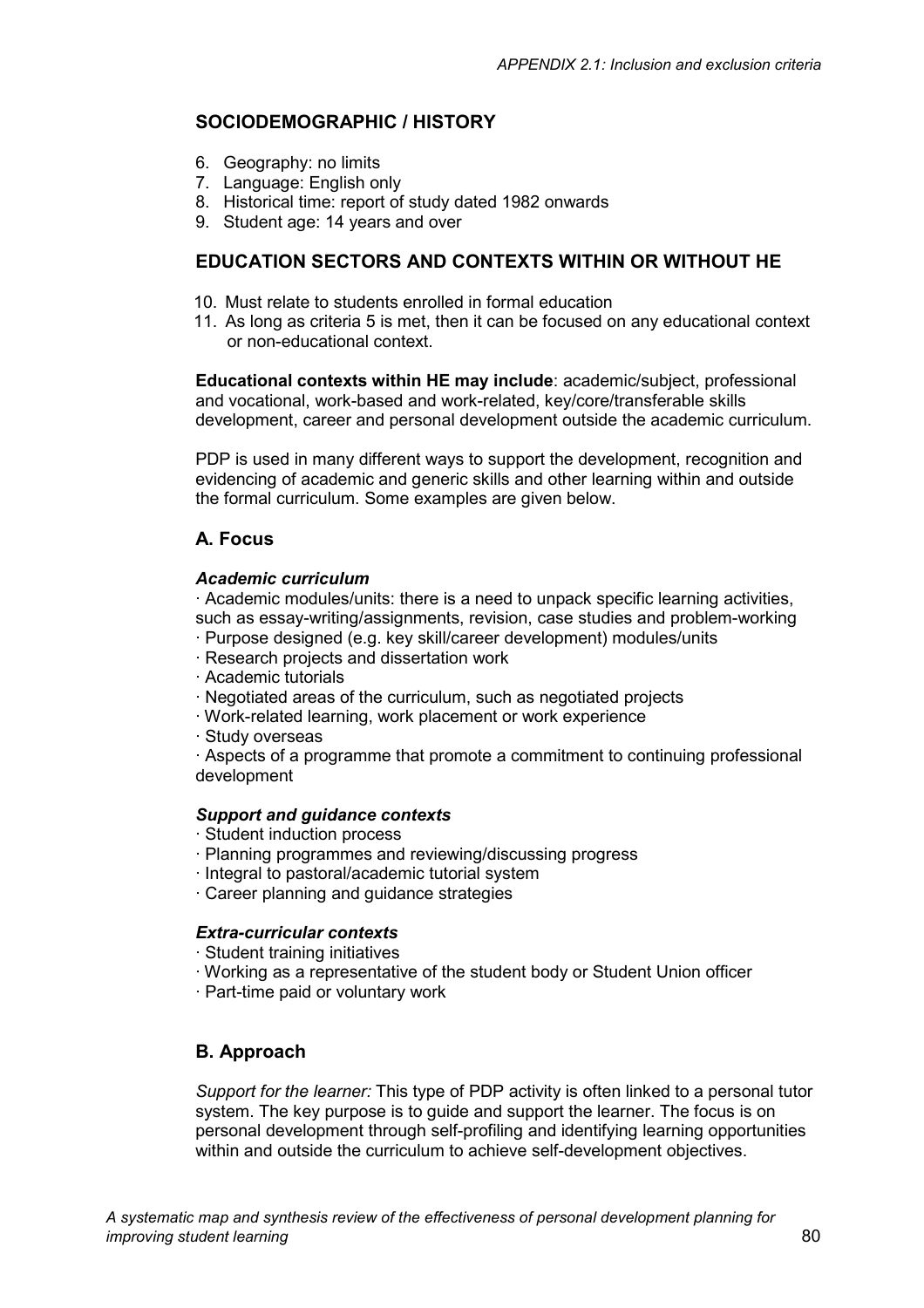*Support for learning:* This type of PDP activity is linked to learning within a particular subject/programme context. The intention is to improve the capacity of the individual to manage their own learning by making the learning intentions of the programme/ discipline more explicit and creating opportunities for students to reflect up on and assess their learning.

*Support for off-campus learning:* This type of PDP activity is designed to help students optimise the benefits of off-campus study: for example by a year abroad or employment placement through structured learning logs or diaries, and personal development plans and portfolios.

*Support for extra-curricular learning*: This type of PDP activity is designed to help students to recognise the opportunities for learning and personal development afforded by extra-curricular activities like part-time work, community service or service as a student representative/SU Officer, through structured self-assessment and personal development plans and portfolios.

*Preparation for employment/ professional practice*: This type of PDP activity is designed to support students in their transition to employment by helping them develop a greater appreciation of the skills they have acquired through the discipline which are relevant and applied in the workplace.

## *RESEARCH*

12. Must include empirical research

#### *Operationalising criteria at initial screening for DB1*

The following details the strategy for applying the criteria at the initial screening stage. The following inclusion criteria were applied through specification of the database searches: Criteria 2 of Language: English only; Criteria 3: Historical time: 1982 onwards.

Remaining criteria were applied in initial screening in the following order and with the following codes for the Endnote databases in order to maximize the coding information (e.g. that reference must be on topic if Exclude 1 not applied):

To screen – the code automatically applied to all downloaded references Exclude 1 – not on topic Exclude 2 – not empirical Exclude 3 – not aged 14+ Exclude 4 – not student in formal educational setting I – include

B (Background) – additional code to be added to Excludes  $1 - 4$  if seem to be of particular relevance for introduction and discussion sections:

*Further guidance relating to EXCLUDE 1 (from piloting screening strategy)* 

- *Reflection:* has a metacognitive regulation function, and can be conceptualised as being a central feature of PDP. The process of reflection in turn regulates the processes of 'planning', 'recording' and 'action'.
- *Careers*: on topic only if it occurs in the context of PDP processes, which must at least implicitly include reflection on learning processes.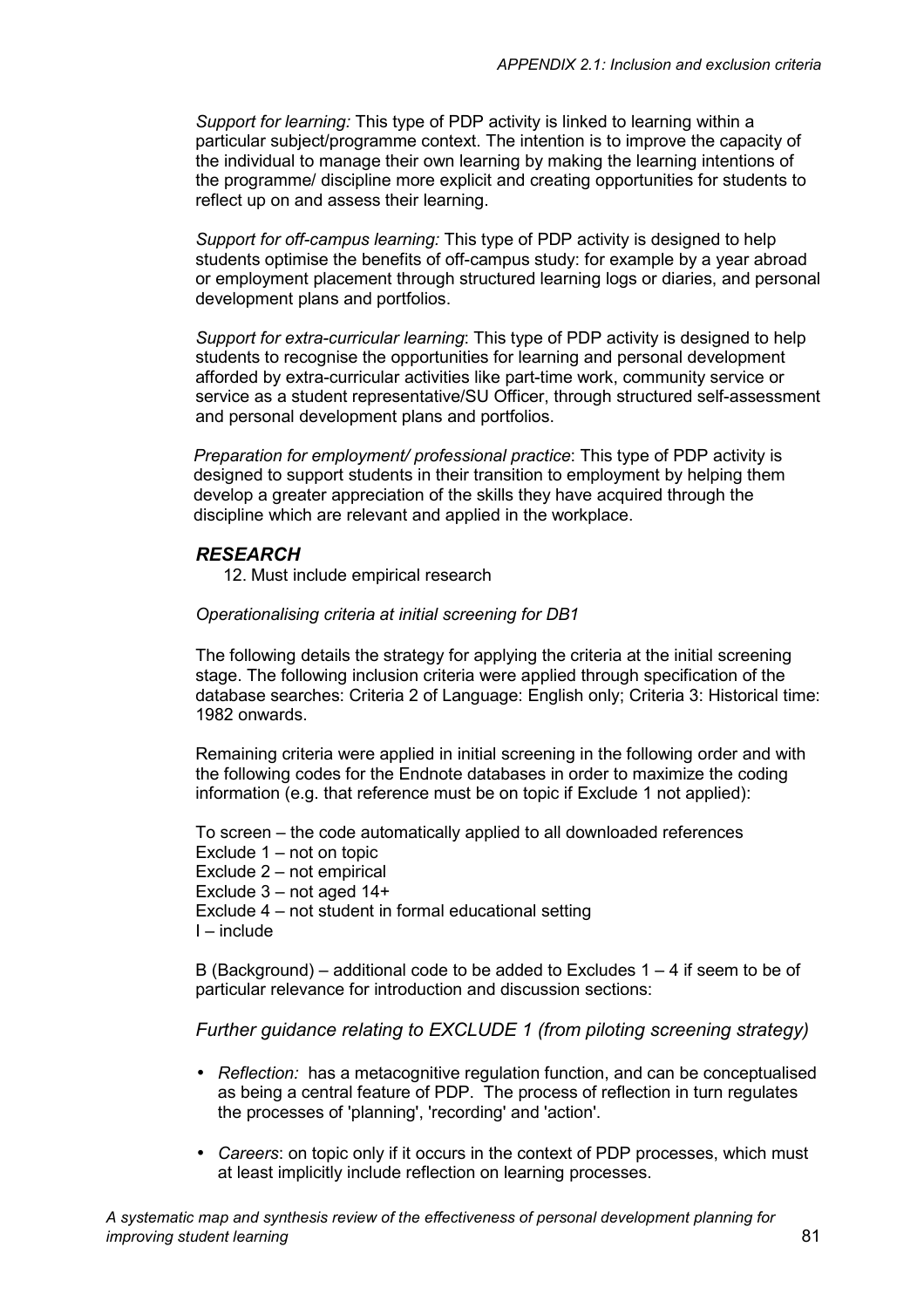- *Reflective journals*: on topic only if the intention is for the learner to reflect on learning processes.
- *Action research:* on topic only if the learners are explicitly investigating their own learning processes, or if the focus of the action research is on reflection on learning processes. For example, this would not include action research on curriculum development, or classroom administration unless it explicitly linked this to reflection on learning processes.
- *Self-management, self-regulation, self-direction, independent learning, active learning (and other individual terms from search string):* on topic only if they occur in the context of PDP processes, which must at least implicitly include reflection on learning processes.
- *Boundaries of learning:* no limitations on topics for learning, as what is of concern are the PDP *processes* of learning; for example, being trained in selfmanagement of arthritis is 'on topic' if it at least implicitly includes a reflection on learning processes.

### *Further guidance to Exclude 2*

If an article / report / book, is predominantly theoretical, but uses some empirical data to support / develop a theoretical position, this is considered to be non-empirical and should therefore be excluded.

If a generic example is presented (e.g. a typical type of student, labelled "Susan"), this is considered to be non-empirical and should therefore be excluded.

There were twelve inclusion/exclusion criteria based on the topic area, sociodemographic details, education sectors and contexts, and study type.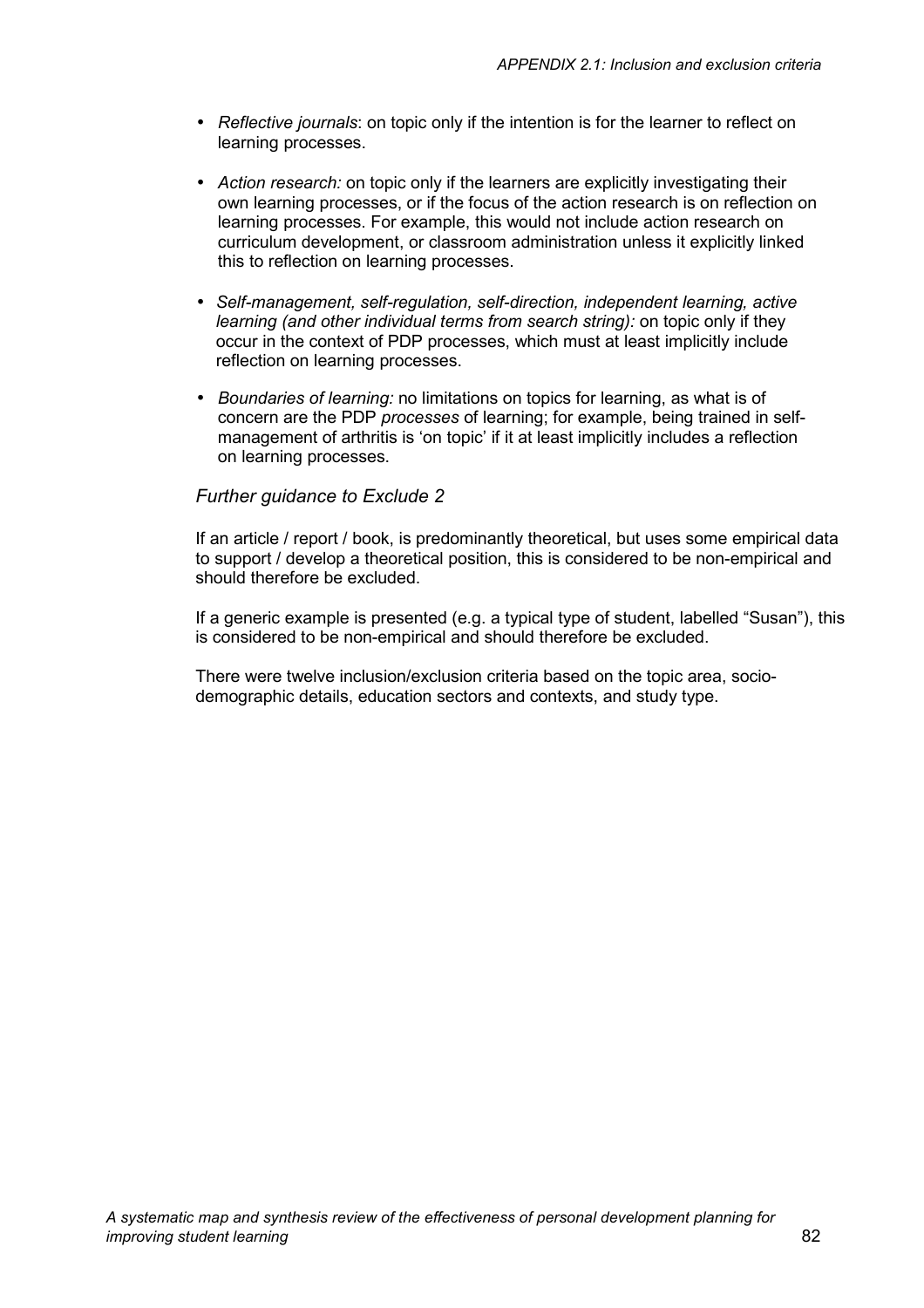# **APPENDIX 2.2: Final search strategy for electronic databases**

| <b>Source</b><br>(database/<br>interface<br>e.g. ERIC/OVID) | <b>Date</b><br>captured and<br>person<br>logging | <b>Search strategy</b>                                                                                                                                                                                                                                                                                                                                                                                                                   | <b>Time</b><br>period of<br>search | <b>Notes</b>                                                                                                                                                             |
|-------------------------------------------------------------|--------------------------------------------------|------------------------------------------------------------------------------------------------------------------------------------------------------------------------------------------------------------------------------------------------------------------------------------------------------------------------------------------------------------------------------------------------------------------------------------------|------------------------------------|--------------------------------------------------------------------------------------------------------------------------------------------------------------------------|
| <b>BEI/OVID</b>                                             | Katy 11/4/02                                     | TI or $AB = learning log$$ or learning<br>journal\$ or personal development or<br>self-manag\$ or self-regulat\$ or self-<br>direct\$ or action plan\$ or record\$ of<br>achievement or progress file\$ or record\$<br>of experience or active learn\$ or<br>independent learn\$ or personal profil\$ or<br>skills profil\$ or knowledge profil\$ or<br>progress portfolio\$ or reflective journal\$<br>or autonomous learn\$            | 1982-2001                          |                                                                                                                                                                          |
| Social Science<br>Citation Index/ISI<br>WOS                 | Katy 11/04/02                                    | Topic = (learning $log*$ or learning<br>journal* or personal development or self-<br>manag* or self-regulat* or self-direct* or<br>action plan* or record* of achievement<br>or progress file* or record* of experience<br>or active learn* or independent learn* or<br>personal profil* or skills profil* or<br>knowledge profil* or progress portfolio*<br>or reflective journal* or autonomous<br>learn*) and (educat* or learn*)     | 1982-2002                          | Able to specify<br>language = English<br>and document types<br>= Article, Abstract of<br>Published Item,<br>Bibliography and<br>Review (selected<br>from drop down list) |
| Sociological<br>Abstracts                                   |                                                  | TI or $AB = (learning log* or learning)$<br>journal* or personal development or self-<br>manag* or self-regulat* or self-direct* or<br>action plan* or record* of achievement<br>or progress file* or record* of experience<br>or active learn* or independent learn* or<br>personal profil* or skills profil* or<br>knowledge profil* or progress portfolio*<br>or reflective journal* or autonomous<br>learn*) and (educat* or learn*) | 1980-2001                          | 19 refs from 1980 or<br>1981 were deleted,<br>therefore number of<br>refs in database is<br>284                                                                          |
| <b>ASSIA/CSA</b>                                            | Katy 05/04/02                                    | TI or $AB = (learning log* or learning)$<br>journal* or personal development or self-<br>manag* or self-regulat* or self-direct* or<br>action plan* or record* of achievement<br>or progress file* or record* of experience<br>or active learn* or independent learn* or<br>personal profil* or skills profil* or<br>knowledge profil* or progress portfolio*<br>or reflective journal* or autonomous<br>learn*) and (educat* or learn*) | 1987-2001                          |                                                                                                                                                                          |
| ERIC/CSA                                                    | Katy 27/04/02                                    | TI or AB= learning log* or learning<br>journal* or personal development or self-<br>manag* or self-regulat* or self-direct* or<br>action plan* or record* of achievement<br>or progress file* or record* of experience<br>or active learn* or independent learn* or<br>personal profil* or skills profil* or<br>knowledge profil* or progress portfolio*                                                                                 | 1994-2002                          |                                                                                                                                                                          |

*A systematic map and synthesis review of the effectiveness of personal development planning for improving student learning* 83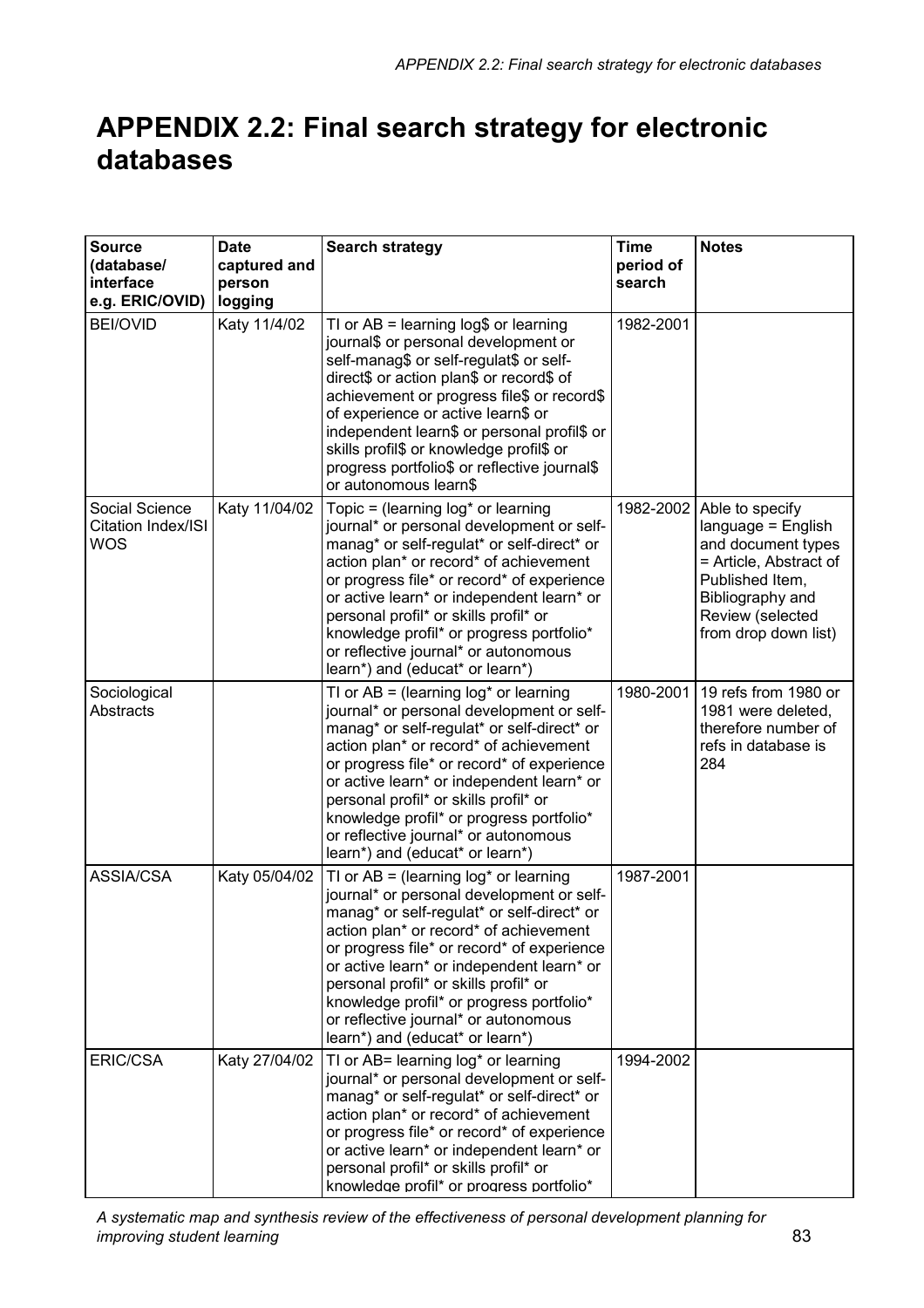| <b>Source</b><br>(database/<br>interface<br>e.g. ERIC/OVID) | <b>Date</b><br>captured and<br>person<br>logging | <b>Search strategy</b>                                                                                                                                                                                                                                                                                                                                                                                                                                                                                                                                                                                                                                                                                                                                                                                                                                                       | <b>Time</b><br>period of<br>search | <b>Notes</b>                                                                                                                                                                                                                                                                                                      |
|-------------------------------------------------------------|--------------------------------------------------|------------------------------------------------------------------------------------------------------------------------------------------------------------------------------------------------------------------------------------------------------------------------------------------------------------------------------------------------------------------------------------------------------------------------------------------------------------------------------------------------------------------------------------------------------------------------------------------------------------------------------------------------------------------------------------------------------------------------------------------------------------------------------------------------------------------------------------------------------------------------------|------------------------------------|-------------------------------------------------------------------------------------------------------------------------------------------------------------------------------------------------------------------------------------------------------------------------------------------------------------------|
|                                                             |                                                  | or reflective journal* or autonomous<br>learn*                                                                                                                                                                                                                                                                                                                                                                                                                                                                                                                                                                                                                                                                                                                                                                                                                               |                                    |                                                                                                                                                                                                                                                                                                                   |
| Psychinfo/silver<br>platter                                 | Dina 09/04/02                                    | $Ti = (learning log* or learning journal* or)$<br>personal development or self-manag* or<br>self-regulat* or self-direct* or action<br>plan* or record* of achievement or<br>progress file* or record* of experience or<br>active learn* or independent learn* or<br>personal profil* or skills profil* or<br>knowledge profil* or progress portfolio*<br>or reflective journal* or autonomous<br>learn*) and (educat* or learn*)<br>Or Subj = (learning $log^*$ or learning<br>journal* or personal development or self-<br>manag* or self-regulat* or self-direct* or<br>action plan* or record* of achievement<br>or progress file* or record* of experience<br>or active learn* or independent learn* or<br>personal profil* or skills profil* or<br>knowledge profil* or progress portfolio*<br>or reflective journal* or autonomous<br>learn*) and (educat* or learn*) | 1982-2002                          | As we were required<br>to search on title and<br>subject separately in<br>Psychinfo, we were<br>able to delete any<br>overlap when these<br>references were<br>imported in to<br>endnote; therefore<br>the total of 856 is<br>less than the sum of<br>the individual saved<br>files; there were 66<br>duplicates. |
| Educationline                                               | Dina 9/04/02                                     | Map to keywords in databases                                                                                                                                                                                                                                                                                                                                                                                                                                                                                                                                                                                                                                                                                                                                                                                                                                                 | No date<br>field.                  | Papers can be<br>obtained directly<br>online.                                                                                                                                                                                                                                                                     |
| <b>CERUK</b>                                                | Dina 9/04/02                                     | Using keywords in CERUK - action<br>planning; action plans; independent<br>learning; personal development;<br>personal development planning; records<br>of achievement; profiles; profiling                                                                                                                                                                                                                                                                                                                                                                                                                                                                                                                                                                                                                                                                                  |                                    | Screening done:<br>details of three items<br>obtained; this is<br>research underway<br>(not yet published).<br>Can contact<br>researchers for<br>further details.                                                                                                                                                 |
| <b>Australian ERIC</b>                                      | Katy 15/04/02                                    | learning log? or learning journal? or<br>personal development or self-manag? or<br>self-regulat? or self-direct? or action<br>plan? or record? of achievement or<br>progress file? or record? of experience<br>or active learn? or independent learn? or<br>personal profil? or skills profil? or<br>knowledge profil? or progress portfolio?<br>or reflective journal? or autonomous<br>learn?                                                                                                                                                                                                                                                                                                                                                                                                                                                                              | No date<br>field                   | *As no date field 24<br>references were<br>deleted that were<br>before this date,<br>reducing the figure to<br>718.                                                                                                                                                                                               |
| <b>ERIC/CSA</b>                                             | Katy 22/04/02                                    | (TI or AB= learning log or learning<br>journal or personal development or self-<br>manag* or self-regulat* or self-direct* or<br>action plan* or record* of achievement<br>or progress file* or record of experience<br>or active learn* or independent learn* or<br>personal profil* or skills profil* or<br>knowledge profil* or progress portfolio*<br>or reflective journal* or autonomous<br>learn*) and (PY = $1982-1993$ )                                                                                                                                                                                                                                                                                                                                                                                                                                            | 1982-1993                          | This search was<br>conducted separately<br>from the ERIC 1994-<br>2002 search as we<br>were awaiting<br>instructions as to<br>how to search for<br>specific years before<br>1994 (see narrative<br>log for details).                                                                                              |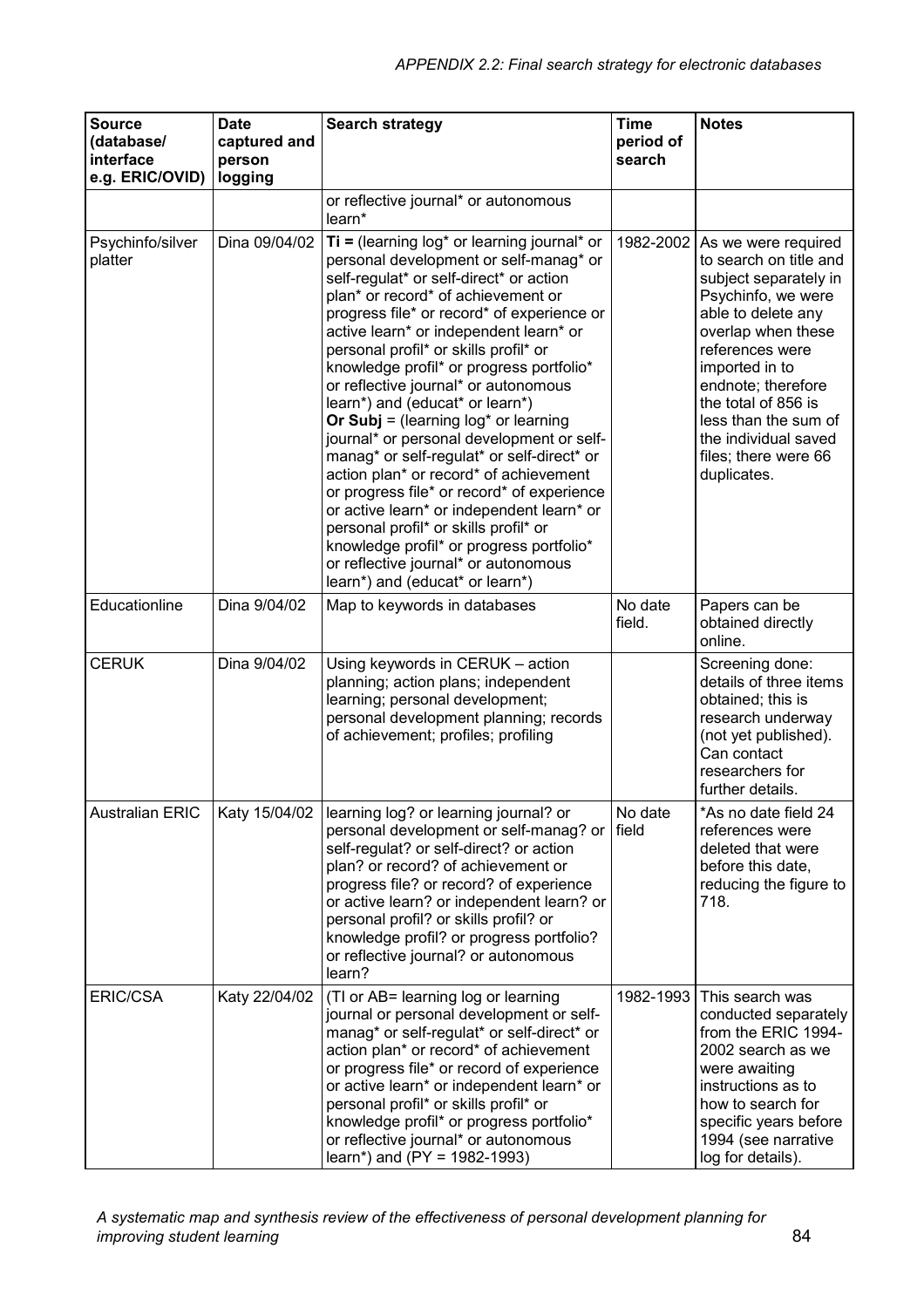# **APPENDIX 2.3: Journals handsearched**

| <b>Journal title</b>                                                     | <b>Publication details and volumes searched</b>                                                          |
|--------------------------------------------------------------------------|----------------------------------------------------------------------------------------------------------|
| <b>Careers Education and Guidance</b>                                    | Publication info: Clevedon: Croft Publishing Services                                                    |
|                                                                          | Volumes searched: Dec 1991 - Spring 1999.                                                                |
| Continuing Education in New Zealand                                      | Publication info: Wellington: National Council of Adult<br>Education                                     |
|                                                                          | Volumes searched: Vol. 14, 1982 (only held in the IOE<br>library up until Vol. 14)                       |
| <b>Higher Education Review (Islamabad)</b>                               | Publication info: Islamabad: University Grants<br>Commission<br>Volumes searched: No 3 - No 5, 1985-1988 |
| Higher Education Review: the                                             | Publication info: Croydon: Tyrrell Burgess Associates,                                                   |
| international journal of policy and<br>practice in post-school education | 1968-                                                                                                    |
|                                                                          | Volumes searched: Vol. 14, No. 1, 1982 - Vol. 34, No.<br>2 2002                                          |
| <b>Indian Educational Review</b>                                         | Publication info: New Delhi: National Council of                                                         |
|                                                                          | <b>Educational Research and Training</b>                                                                 |
|                                                                          | Volumes searched: Vol. 17, no 1, 1982 - Vol. 37, No.<br>2, 2001                                          |
| Journal for Further and Higher                                           | Publication info: London: National Association of                                                        |
| Education                                                                | Teachers in Further and Higher Education                                                                 |
|                                                                          | Volumes searched: Vol.16, 1982 - Vol. 25, 2001                                                           |
| Journal for Further and Higher<br><b>Education in Scotland</b>           | Publication info: Glasgow: Scottish School of Further<br>Education                                       |
|                                                                          | Volumes searched: Vol.11, No 2, 1987 - Vol. 21, No 1,<br>1998                                            |
|                                                                          | Not searched: Vols.13(1), 19(2), 20(2) (missing from<br>the IOE library)                                 |
| Journal of Distance Education = Revue                                    | Publication info: Ottawa: Simon Fraser University                                                        |
| de l'education a distance (Canadian)                                     | Publications, 1986-                                                                                      |
|                                                                          | Volumes searched: Vol.3, No. 1, 1988 - Vol. 17, No. 1,<br>2002                                           |
| Journal of Information technology for<br>teacher education               | Publication info: Wallingford: Triangle Journals, 1992 -                                                 |
|                                                                          | Volumes searched: Vol.1, No. 1, 1992 - Vol. 10, No. 1-<br>2, 2001                                        |
| New Capability                                                           | Publication info: London: Higher Education for<br>Capability                                             |
|                                                                          | Issue searched: Vol. 4(3) -, 2000 (only copy in IOE<br>library)                                          |
| Reflections on Higher Education                                          | Publication info: Oxford: Higher Education Foundation                                                    |

*A systematic map and synthesis review of the effectiveness of personal development planning for improving student learning* 85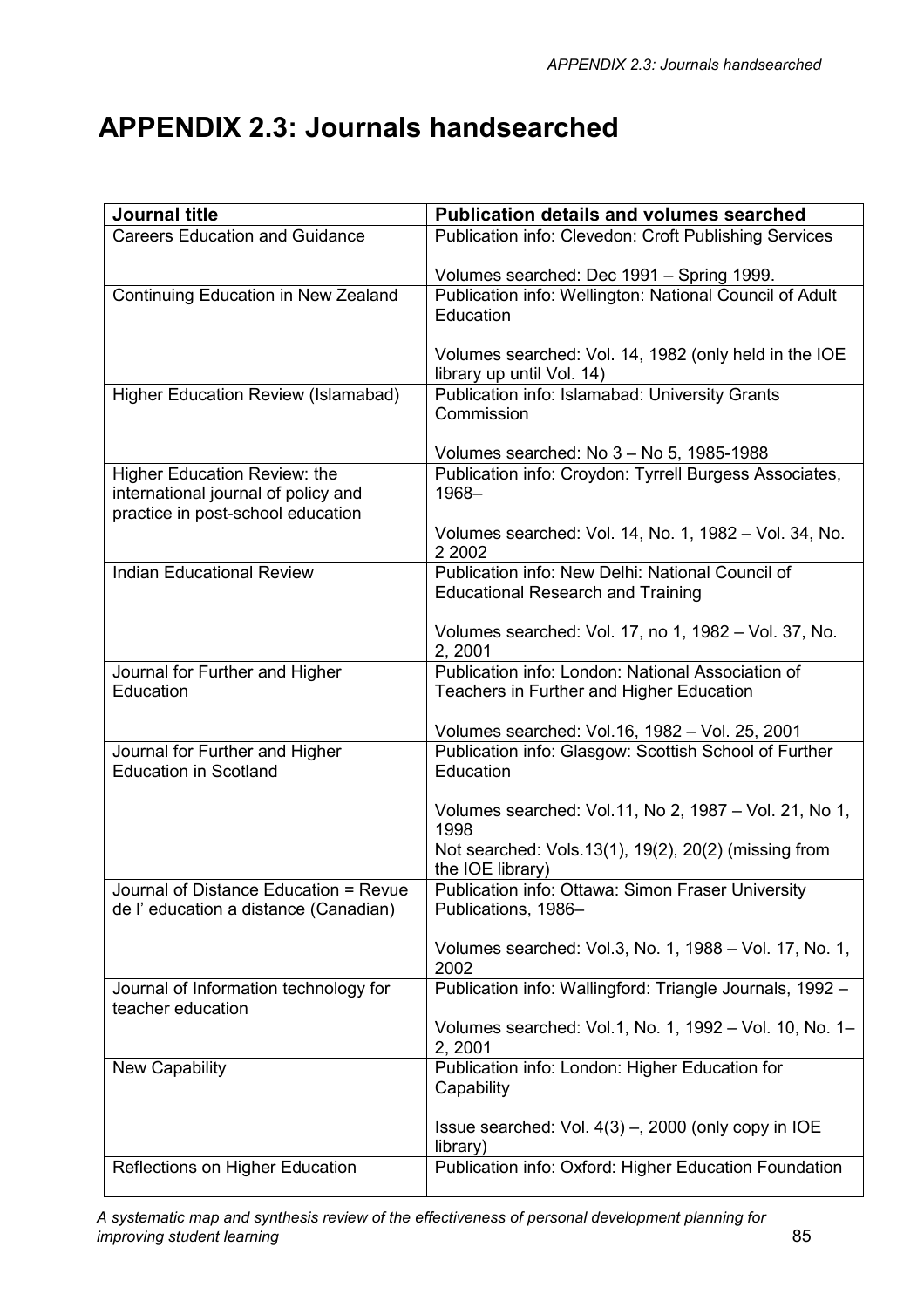| Journal title                                                                 | <b>Publication details and volumes searched</b>                                                      |
|-------------------------------------------------------------------------------|------------------------------------------------------------------------------------------------------|
|                                                                               | Volumes searched: Vol. 1, 1988 - Vol. 11, 2000                                                       |
| Research in Higher Education: Journal<br>of the Association for Institutional | Publication info: New York: Human Sciences Press                                                     |
| Research                                                                      | Volumes searched: Full text electronic version of                                                    |
|                                                                               | Vols.17, No. 1 1982 - Vol. 43, No. 1, 2002                                                           |
| <b>Special Education: Forward Trends</b>                                      | Publication info: London: National Council for Special<br>Education                                  |
|                                                                               | Volumes searched: Vol. 9, No 1, 1982 to Vol. 10, No 4,<br>1983 (only copies held in the IOE library) |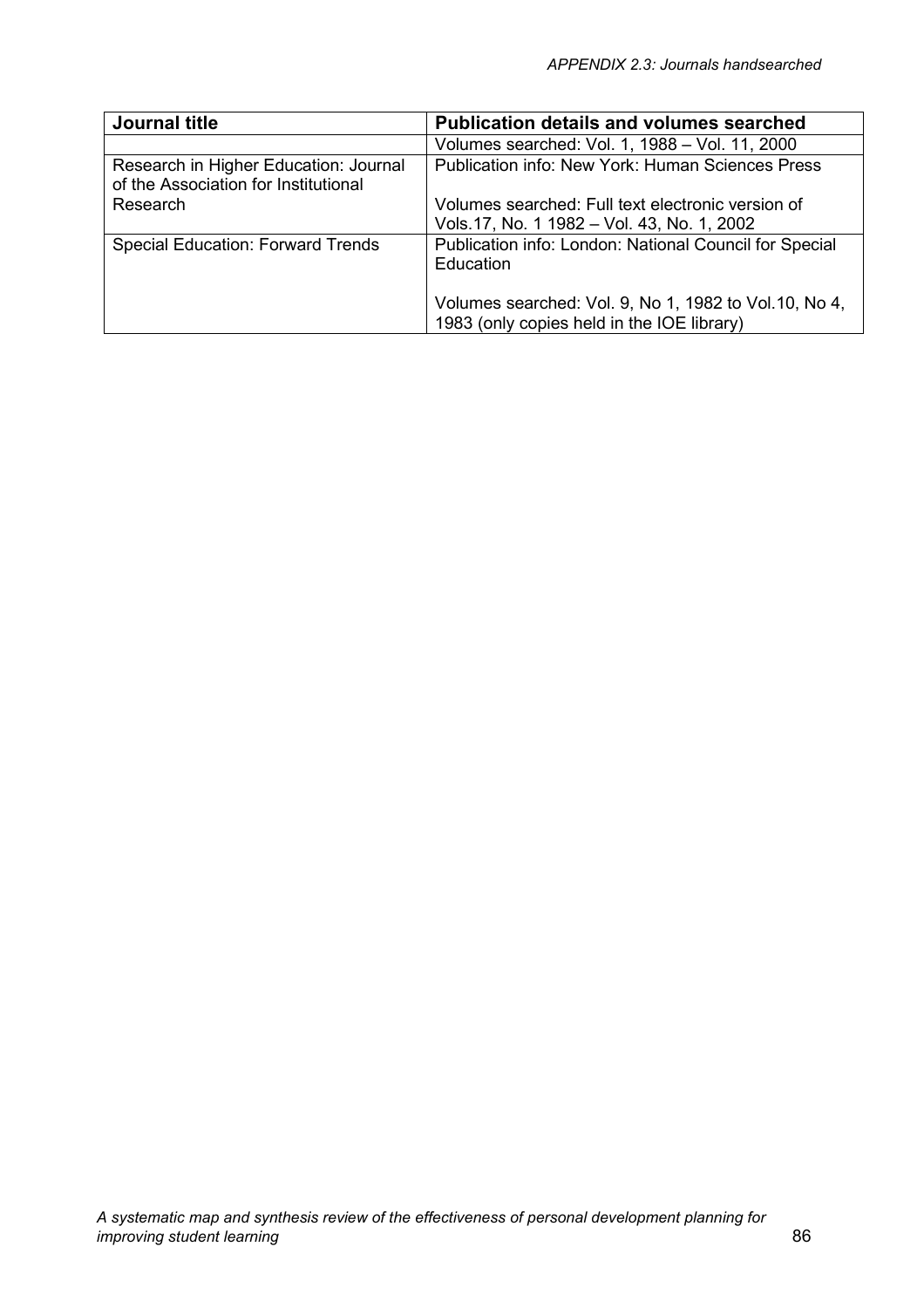*Appendix 2.4: EPPI keyword sheet for LTSN Review* 

# **APPENDIX 2.4: EPPI keyword sheet for LTSN Review**

 **EPPI-CENTRE EDUCATIONAL KEYWORDING SHEET** v0.9.5 *LTSN Bibliographic details and/or unique identifier……………………………..*  **NB: Please refer to the EPPI-Centre Core Keywording Strategy Version 0.9.5 for guidance on how to apply keywording** 

| 1. Identification of report                 | 6. What is/are the topic focus/foci of the | 8. What is/are the population focus/foci of  | 10. Which type(s) of study does            |
|---------------------------------------------|--------------------------------------------|----------------------------------------------|--------------------------------------------|
| Citation                                    | study?                                     | the study?                                   | this report describe?                      |
| Contact                                     | Assessment                                 | Learners*                                    |                                            |
| Handsearch                                  | Classroom management                       | Senior management                            | Description<br>А.                          |
| <b>Unknown</b>                              | Curriculum*                                | Teaching staff                               | <b>Exploration of relationships</b><br>В.  |
| Electronic database                         | Equal opportunities                        | Non-teaching staff                           | C. Evaluation                              |
|                                             | Methodology                                | Other education practitioners                | a. Naturally occurring                     |
|                                             | Organisation and management                | Government                                   | b. Researcher-manipulated                  |
|                                             | Policy                                     | Local education authority officers           | Development of methodology                 |
| 2. Status                                   | Teacher careers                            | Parents                                      | E.<br>Review                               |
| Published                                   | Teaching and learning                      | Governors                                    | a. Systematic review                       |
| In press                                    |                                            |                                              | b. Other review                            |
| Unpublished                                 |                                            |                                              |                                            |
|                                             | *6a Curriculum                             | *8a Age of learners (years)                  | 11. Course / qualification                 |
|                                             | Art                                        | $0 - 4$                                      |                                            |
| 3. Linked reports                           | <b>Business Studies</b>                    | $5 - 10$                                     |                                            |
| Is this report linked to one or more other  | Citizenship                                | $11 - 16$                                    | 12. Discipline                             |
| reports in such a way that they also report | Cross-curricular                           | 17-20                                        |                                            |
| the same study?                             | Design & Technology                        | 21 and over                                  |                                            |
|                                             | Environment                                |                                              | Please state here if keywords have not     |
| Not linked                                  | General                                    |                                              | been applied from any particular           |
| Linked (please provide bibliographical      | Geography                                  | *8b. Sex of learners                         | category (1-12) and the reason why         |
| details and/or unique identifier)           | Hidden                                     | Female only                                  | (e.g. no information provided in the text) |
|                                             | History                                    | Male only                                    |                                            |
|                                             | ICT                                        | <b>Mixed sex</b>                             |                                            |
|                                             | Literacy - first language                  |                                              |                                            |
|                                             | Literacy further languages                 | 9. What is/are the educational setting(s) of |                                            |
|                                             | Literature                                 | the study?                                   |                                            |
|                                             | <b>Maths</b>                               | Community centre                             |                                            |
| $\cdots$                                    | Music                                      | Correctional institution                     |                                            |
|                                             | <b>PSE</b>                                 | Government department                        |                                            |
| 4. Language (please specify)                | Phys. Ed.                                  | Higher education institution                 |                                            |
|                                             | Religious Ed.                              | Home                                         |                                            |
|                                             | Science                                    | Independent school                           |                                            |
|                                             | Vocational                                 | Local education authority                    |                                            |
|                                             | Other (please specify)                     | Nursery school                               |                                            |
| 5. In which country/countries was the       |                                            | Post-compulsory education institution        |                                            |
| study carried out? (Please specify)         | 7. Programme name (Please specify)         | Primary school                               |                                            |
|                                             |                                            | Pupil referral unit                          |                                            |
|                                             |                                            | Residential school                           |                                            |
|                                             |                                            | Secondary school                             |                                            |
|                                             |                                            | Special needs school                         | PTO to apply review-specific               |
|                                             |                                            | Workplace                                    | keywords (if applicable)                   |
|                                             |                                            | Other educational setting (please specify)   |                                            |

A systematic map and synthesis review of the effectiveness of personal development planning for improving student learning **87**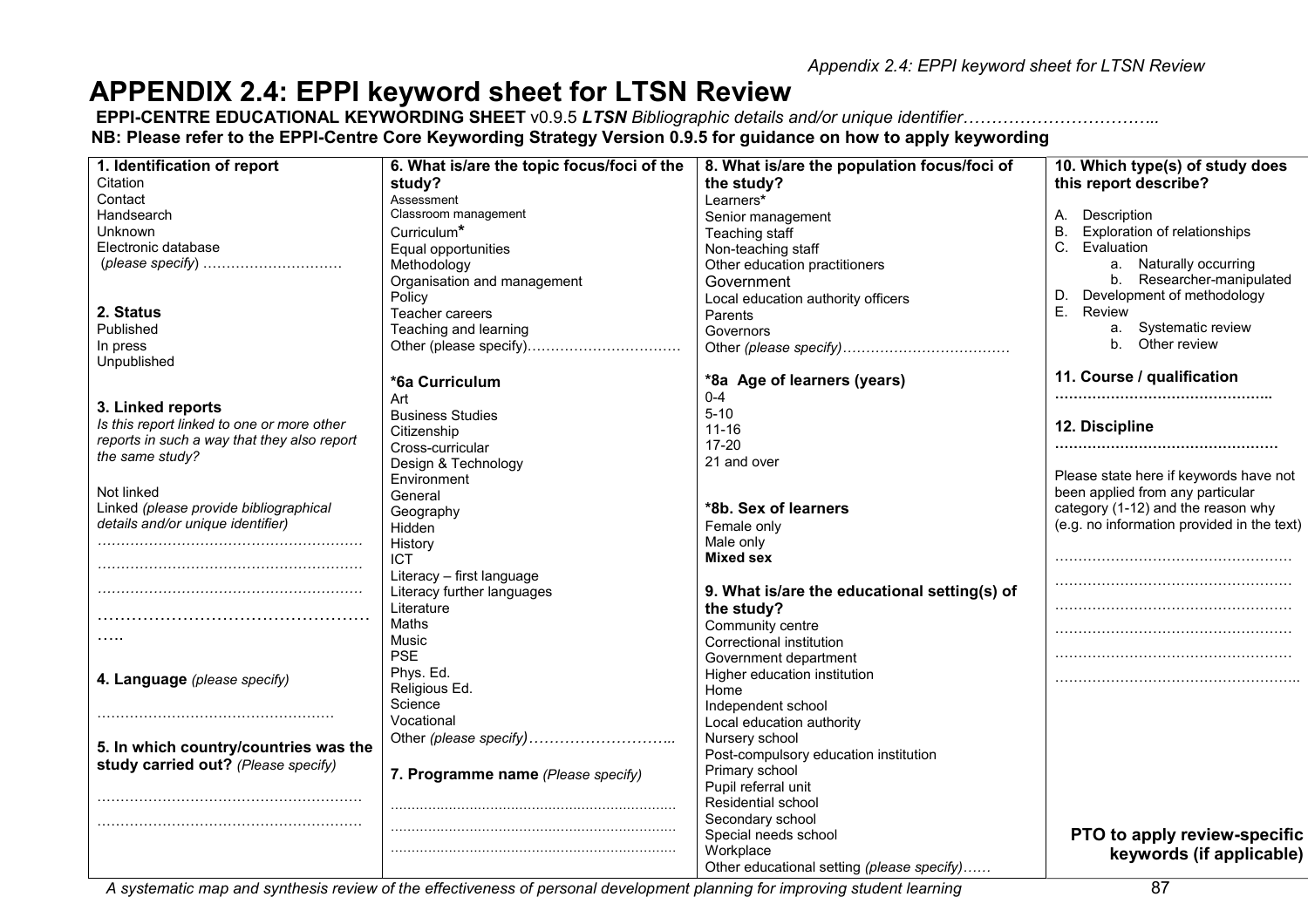Action Planning Case-based instruction

Learning styles Learner training Portfolios

Self-awareness Self-direction Self-motivation Self-regulation

Profiling

**Other** 

Problem-based learning

Record of achievement Reflective practice Self-assessment/evaluation

Goal setting

**13. Main features of PDP intervention**(e.g. Record of Achievement ,etc.)

Independent/autonomous learner Learning logs/journals/diaries

Cooperative learning between students

**14. In addition, to reflection, what other sub-concept(s) of PDP is/are** 

Cooperative learning between

student(s)/teacher(s)

**referred to?** Planning Recording Action

Keyworded by…………………………………………… Date……………………….

**15. Context of learner using PDP**  (for practice within course tick both) Course Work-based **Other** 

**16. Reasons for learner using PDP**  Part of course requirement **Optional** 

Self-initiated Unclear Not stated

**17. PDP implementation**  Directed ('prescriptive') Negotiated ('emergent'**)** 

#### **18. Main PDP aims**

Helps attain narrow course-specific outcomes Broader self-development

**19. Theoretical / ideological framework**  *(Please describe)* **………………………………………………** 

### *Appendix 2.4: EPPI keyword sheet for LTSN Review*

**20. Breadth of outcomes** Predominantly course specific Predominantly broader than course specific

#### **21. Outcomes**

Information/content (Includes grades/increased knowledge) Skills – cognitive Skills – practical Context/learning style/autonomy (improved communication/ways of learning) Identity/affective (self-esteem/confidence/self-awareness) Career (includes wages/rates of employment) Attitudes to learning and reflection (including motivation/readiness to learn)

#### **22. Type of outcome measure**

Participant(s) views Psychometric tests **Examinations Other** 

## **23. Author's account of results**

*(Please describe using text from report)* 

…………………………………………………………………. …………………………………………………………………. …………………………………………………………………. …………………………………………………………………. …………………………………………………………………. …………………………………………………………………. …………………………………………………………………. ………………………………………………………………….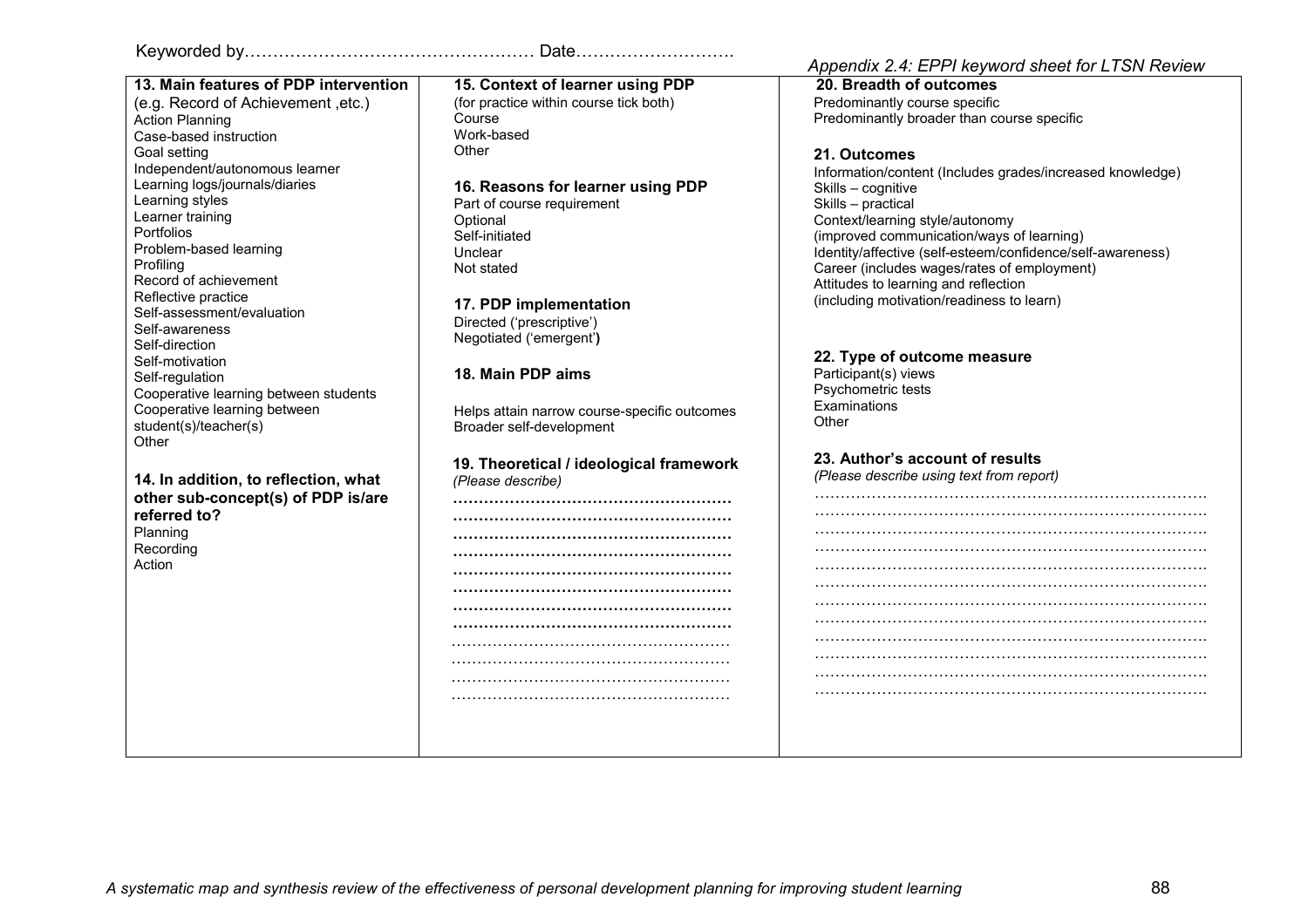# **APPENDIX 3.1: Systematic map - details of the 157 included studies (25 data extracted studies listed separately at bottom of the table)**

| <b>First author</b><br>and date | Educational<br>setting(s)                  | <b>Discipline</b>              | Course / qualification                                                                                                                 | <b>Country</b> | <b>Main features of PDP intervention</b>                                                                                                                                                                                                                | Context of<br>llearner<br>using PDP |
|---------------------------------|--------------------------------------------|--------------------------------|----------------------------------------------------------------------------------------------------------------------------------------|----------------|---------------------------------------------------------------------------------------------------------------------------------------------------------------------------------------------------------------------------------------------------------|-------------------------------------|
| Abbas<br>(1997)                 | <b>HEI</b>                                 | training                       | Education; teacher Physical science course                                                                                             | <b>USA</b>     | earning logs / journals / diaries<br>Reflective practice<br>Cooperative learning between students<br>Cooperative learning between<br>student(s)/teacher(s)                                                                                              | Course                              |
| Alderman<br>(1993)              | <b>HEI</b>                                 | Psychology                     | <b>BA/BSc</b>                                                                                                                          | <b>USA</b>     | <b>Goal setting</b><br>earning logs / journals / diaries<br>earner training<br>Self-assessment/evaluation                                                                                                                                               | Course                              |
| Alvarez<br>(2000)               | HEI                                        | Cosmology                      | Summer school course in astronomy                                                                                                      | <b>USA</b>     | Independent / autonomous learner<br>Learning logs / journals / diaries<br>Problem-based learning<br>Reflective practice<br>Self-assessment/evaluation<br>Cooperative learning between students<br>Cooperative learning between<br>student(s)/teacher(s) | Course                              |
| Anthony<br>(1994)               | Secondary                                  | <b>Mathematics</b>             | <b>Mathematics A level</b>                                                                                                             |                | Reflective practice                                                                                                                                                                                                                                     | Course                              |
| Arredondo<br>(1994)             | HEI                                        | Education                      | Graduate and undergraduate education<br>courses                                                                                        | USA            | earning logs / journals / diaries<br>Cooperative learning between students<br>Cooperative learning between<br>student(s)/teacher(s)                                                                                                                     | Course                              |
| <b>Baillie</b><br>(1998)        | HEI<br>Roehampton<br>Institute,<br>London. | Psychology                     | Honours level modules<br>1) Case studies in applied psychology<br>2) Fundamental issues in the practice of<br>applied psychology       | England        |                                                                                                                                                                                                                                                         | Course                              |
| Bain<br>(1999)                  | <b>HEI</b>                                 | Education                      | Graduate Diploma of Education                                                                                                          | Australia      | earning logs / journals / diaries                                                                                                                                                                                                                       | Work-based                          |
| Barclay<br>(1996)               | <b>HEI</b>                                 | <b>Business</b><br>ent Studies | Diploma in Personnel Management (part-<br>Studies/Managem time) leading to membership of the<br>Institute of Personnel and Development | UK: Scotland   | Action planning<br>Goal setting<br>Learning logs / journals / diaries                                                                                                                                                                                   | Work-based                          |
| Barclay<br>(1996)               | <b>HEI</b>                                 | Personnel<br>Management        | Diploma                                                                                                                                | UK: Scotland   | Action planning<br>Learning logs / journals / diaries                                                                                                                                                                                                   | Course                              |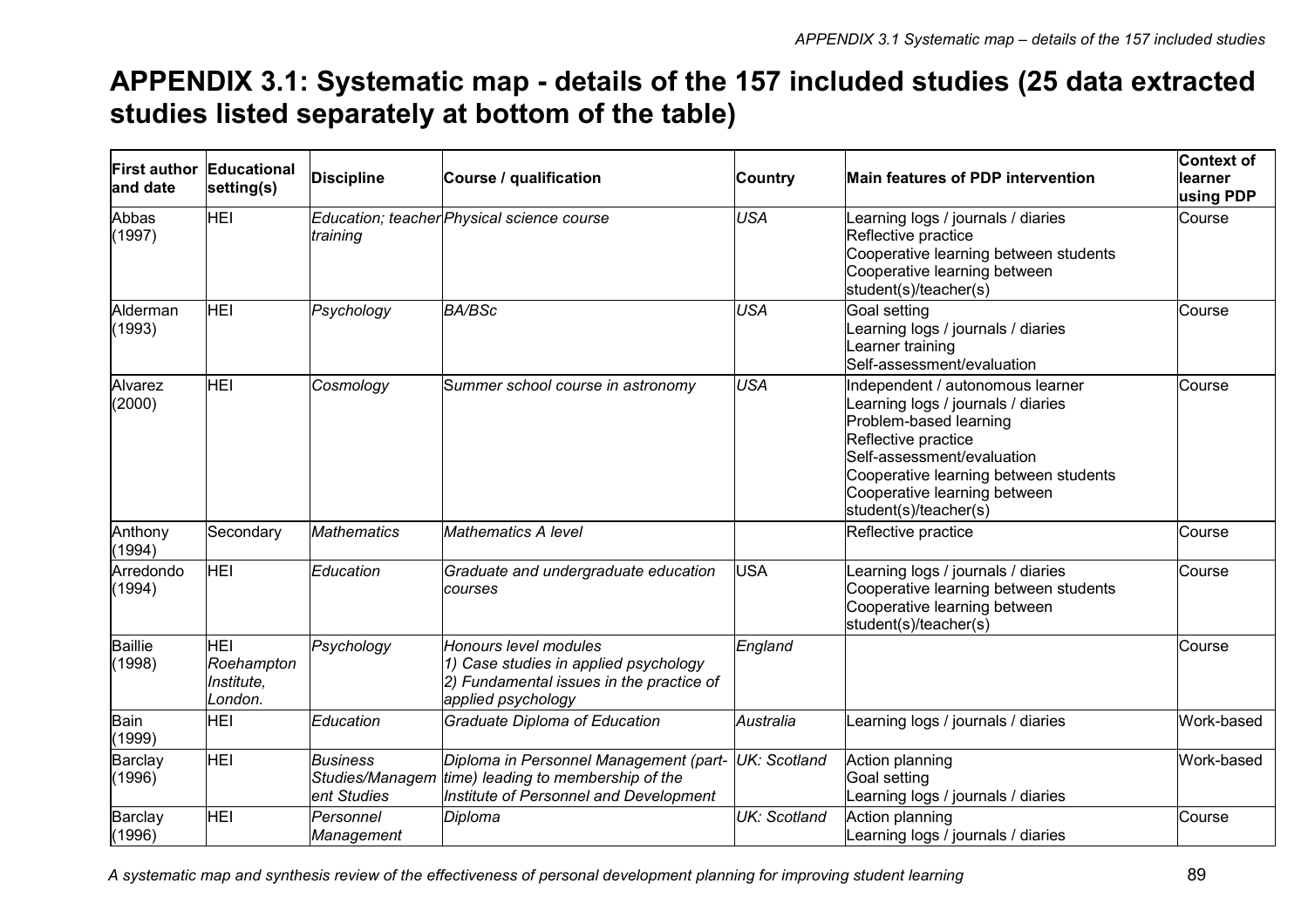| land date                  | <b>First author Educational</b><br>setting(s)              | <b>Discipline</b>                 | Course / qualification                                                                                                | <b>Country</b>                  | Main features of PDP intervention                                                                                                                   | Context of<br>learner<br>using PDP                                   |
|----------------------------|------------------------------------------------------------|-----------------------------------|-----------------------------------------------------------------------------------------------------------------------|---------------------------------|-----------------------------------------------------------------------------------------------------------------------------------------------------|----------------------------------------------------------------------|
| Bartram<br>(1984)          | HEI                                                        | <b>Adult Education</b>            | Graduate adult education courses                                                                                      | Canada                          | Independent / autonomous learner<br>Learning logs / journals / diaries<br>Reflective practice                                                       | Course                                                               |
| Beveridge<br>(1997)        | <b>HEI</b>                                                 | Numeracy                          | Degree modules                                                                                                        | England                         | Learning logs / journals / diaries<br>Reflective practice                                                                                           | Course                                                               |
| Billington<br>(1990)       | HEI                                                        | <b>Social Sciences</b>            | PhD                                                                                                                   | <b>USA</b>                      | Self-regulation<br>Cooperative learning between<br>student(s)/teacher(s)                                                                            | Course                                                               |
| Birenbaum<br>(1999)        | <b>HEI</b>                                                 | Education                         | Graduate Course on Alternative<br>Assessment                                                                          | <b>Israel</b>                   | Learning logs / journals / diaries<br>Cooperative learning between<br>student(s)/teacher(s)                                                         | Course                                                               |
| <b>Black</b><br>(2000)     | <b>HEI</b>                                                 | Education                         | Elective University (two-year course)                                                                                 |                                 | Learning logs / journals / diaries<br>Reflective practice<br>Self-assessment/evaluation                                                             | Course                                                               |
| Boud<br>(1981)             | <b>HEI</b>                                                 | <b>Medicine</b>                   | Medical degree                                                                                                        | Canada                          | Goal setting<br>Independent / autonomous learner<br>Self-direction                                                                                  | Course                                                               |
| <b>Brent</b><br>(1982)     | HEI                                                        | Education                         | Masters Programme in post-secondary<br>educational instruction, administration<br>and counselling (Cleveland State U) | <b>USA</b>                      | Self-direction<br>Cooperative learning between students                                                                                             | Course                                                               |
| <b>Broadfoot</b><br>(1988) | Secondary                                                  | Multi-disciplinary                | Secondary school students                                                                                             |                                 | Record of achievement                                                                                                                               | Course                                                               |
| Broadfoot<br>et al. (1988) | Secondary                                                  | Various                           | Secondary school age pupils (various)                                                                                 | UK: England                     | Record of achievement                                                                                                                               | Course                                                               |
| <b>Broadfoot</b><br>(1991) | Post-<br>compulsory<br>Secondary<br>Special needs<br>Other | Many                              | Across school/college (many)                                                                                          | <b>UK: England</b><br>and Wales | Record of achievement                                                                                                                               | Course<br>Other:<br>extra<br>curricular<br>activities<br>(sometimes) |
| <b>Bruce</b><br>(2001)     | <b>HEI</b>                                                 | Speech and<br>Language<br>Therapy |                                                                                                                       | UK: England                     | Reflective practice<br>Self-assessment/evaluation<br>Cooperative learning between students<br>Cooperative learning between<br>student(s)/teacher(s) | Work-based                                                           |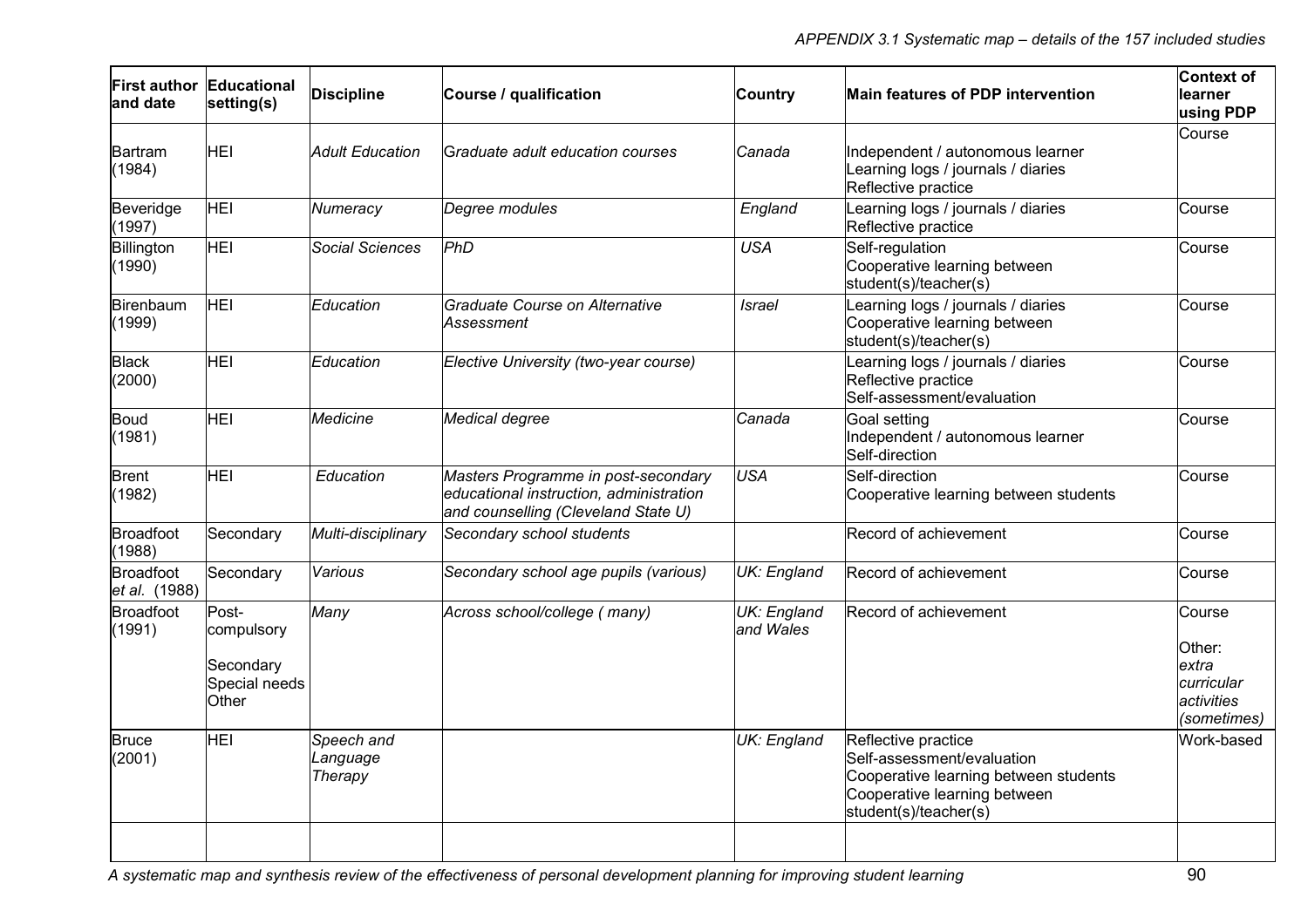| and date                 | <b>First author Educational</b><br>setting(s) | <b>Discipline</b>                                                                                             | Course / qualification                                                                                                                                                                       | Country            | Main features of PDP intervention                                                                                      | Context of<br>learner<br>using PDP                                                           |
|--------------------------|-----------------------------------------------|---------------------------------------------------------------------------------------------------------------|----------------------------------------------------------------------------------------------------------------------------------------------------------------------------------------------|--------------------|------------------------------------------------------------------------------------------------------------------------|----------------------------------------------------------------------------------------------|
| <b>Buehl</b><br>(1996)   | Secondary                                     | English                                                                                                       | High school elective reading course                                                                                                                                                          | <b>USA</b>         | Learning logs / journals / diaries<br>Self-assessment/evaluation                                                       | Course<br>elective, high<br>school<br>'Reading'<br>course.<br>including<br>speed<br>reading. |
| Bull<br>(1995)           | HEI                                           | Across 13<br>departments<br>(Sheffield)<br>Electronic and<br>lelectrical<br>engineering<br>(Sheffield Hallam) | Undergraduate                                                                                                                                                                                | UK                 | Goal setting<br>Learning logs / journals / diaries<br>Profiling<br>Record of achievement<br>Self-assessment/evaluation | Course                                                                                       |
| <b>Bullock</b><br>(1999) | Secondary                                     | Not stated                                                                                                    | Year 9                                                                                                                                                                                       | <b>UK: England</b> | Action planning<br>Goal setting<br>Record of achievement<br>Cooperative learning between<br>student(s)/teacher(s)      | Course                                                                                       |
| <b>Bullock</b><br>(1995) | Post-<br>compulsory<br>Secondary              | Many disciplines.                                                                                             | Impossible to answer. The population for<br>the study was all Year 11 pupils in<br>Wiltshire, as well as those aged 17 who<br>had chosen to study at an institution of<br>further education. | UK: England        | Record of achievement                                                                                                  | Course                                                                                       |
| <b>Bullock</b><br>(1996) | Post-<br>compulsory<br>Secondary              | Many<br>(school/college<br>wide)                                                                              | This took place in 'all but a few<br>[secondary] schools' and all FE colleges<br>in Wiltshire, hence various qualifications,<br>including GCSE, A levels and GNVQs.                          | <b>UK: England</b> | Goal setting<br>Profiling                                                                                              | Other: School<br>and college-<br>wide<br>programme<br>of PDP                                 |
| <b>Burrows</b><br>(2001) | <b>HEI</b>                                    | Engineering                                                                                                   | Undergraduate engineering course                                                                                                                                                             | USA                | Learning logs / journals / diaries<br>earning styles<br>Reflective practice                                            | Course                                                                                       |
| <b>Butler</b><br>(1997)  | <b>HEI</b><br>Post-<br>compulsory             | Varied                                                                                                        | Postgraduate and undergraduate courses Canada<br>University transfer courses<br>Vocational training courses                                                                                  |                    | Goal setting<br>Self-assessment/evaluation<br>Self-regulation                                                          | Course                                                                                       |
| <b>Button</b><br>(1996)  | HEI                                           | Health                                                                                                        | <b>BA</b> in Nursing                                                                                                                                                                         | UK: England        | Goal setting<br>Learning logs / journals / diaries                                                                     | Course                                                                                       |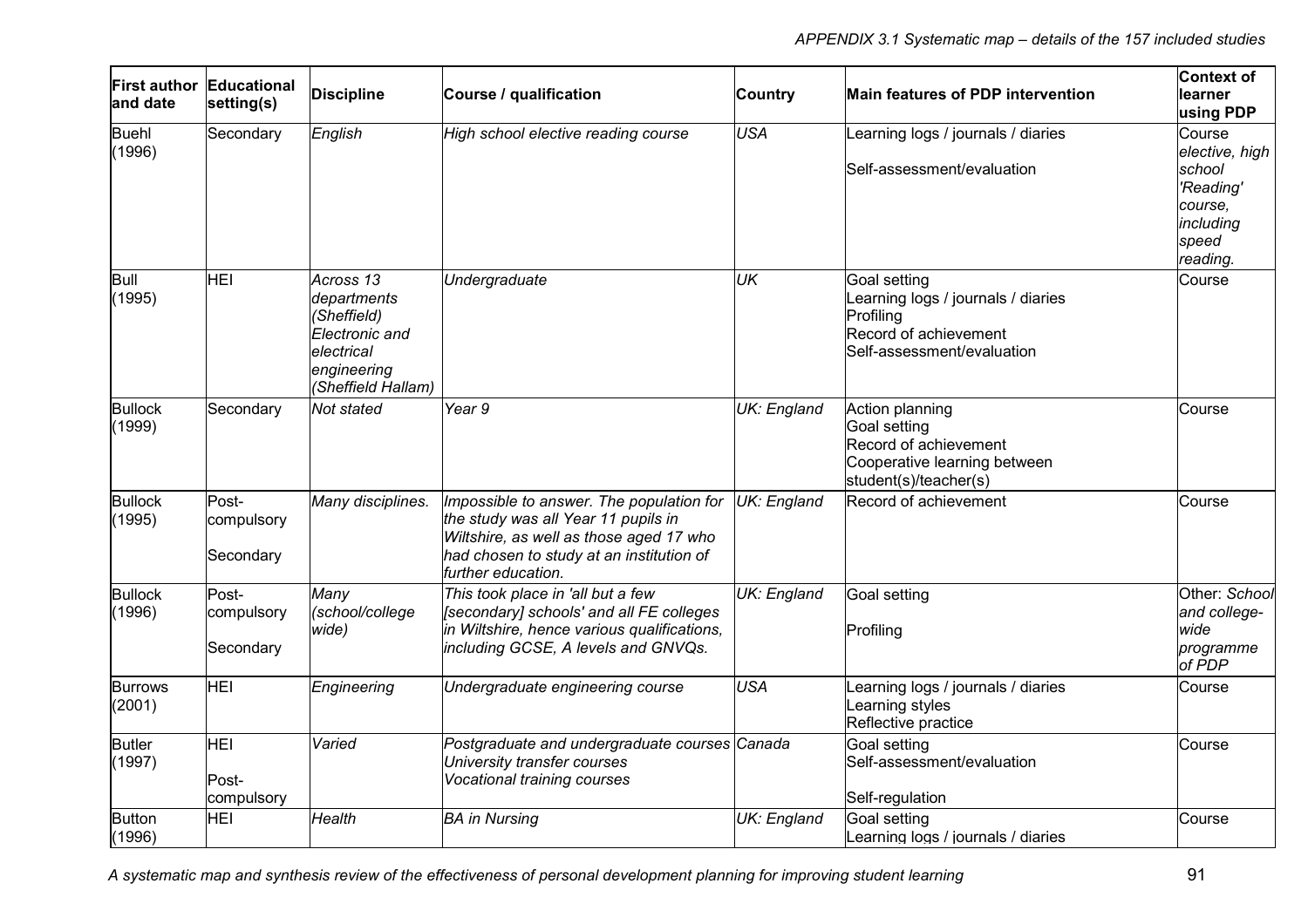| land date                      | <b>First author Educational</b><br>setting(s) | <b>Discipline</b>                                                                      | Course / qualification                                                                                                                             | <b>Country</b>   | Main features of PDP intervention                                                                                                                                                                   | Context of<br>learner<br>using PDP                                                   |
|--------------------------------|-----------------------------------------------|----------------------------------------------------------------------------------------|----------------------------------------------------------------------------------------------------------------------------------------------------|------------------|-----------------------------------------------------------------------------------------------------------------------------------------------------------------------------------------------------|--------------------------------------------------------------------------------------|
|                                |                                               |                                                                                        |                                                                                                                                                    |                  | Reflective practice<br>Self-assessment/evaluation<br>Cooperative learning between<br>student(s)/teacher(s)                                                                                          | Work-based<br>Reflective<br>placement<br>was part of<br>the BA<br>nursing<br>course. |
| Campbell<br>Williams<br>(1995) | <b>HEI</b>                                    | <b>Business</b><br>Computing                                                           | University business computing classes                                                                                                              |                  | Action planning<br>Learning logs / journals / diaries<br>Reflective practice<br>Other:<br>Rich Pictures - a drawing of a system that can<br>assist in better planning or understanding<br>Metaphors | Course                                                                               |
| Campbell-<br>Evans G<br>(1998) | Primary                                       | Education                                                                              | Teacher training course                                                                                                                            | Australia        | Learning logs / journals / diaries<br>Reflective practice                                                                                                                                           | Course<br>Work-based                                                                 |
| Carnall<br>(1998)              | <b>HEI</b>                                    | Occupational<br>therapy                                                                | 'Independent Option': 'The option aims to<br>develop autonomous learning and<br>reflective practice within an explicity<br>theoretical framework.' | UK: England      | Independent / autonomous learner<br>Learning logs / journals / diaries                                                                                                                              | Course<br>Work-based                                                                 |
| Carr<br>(1997)                 | HEI                                           | Cosmology                                                                              | Introductory college astronomy course                                                                                                              |                  | earning styles<br>Reflective practice<br>Cooperative learning between students                                                                                                                      | Course                                                                               |
| Carter<br>(1997)               | <b>HEI</b>                                    |                                                                                        |                                                                                                                                                    | <b>USA</b>       |                                                                                                                                                                                                     |                                                                                      |
| Cennamo<br>(2000)              | <b>HEI</b>                                    | Child<br>Development                                                                   | Core course in undergraduate degree                                                                                                                | <b>USA</b>       | Goal setting<br>Self-assessment/evaluation                                                                                                                                                          | Course                                                                               |
| Cheung<br>(1998)               | <b>HEI</b>                                    | Arts<br><b>Science</b><br>Social Science<br><b>Business</b><br>Medicine<br>Engineering | First-year undergraduates                                                                                                                          | <b>Hong Kong</b> | Learning styles<br>Self-direction                                                                                                                                                                   | Course                                                                               |
| Chiang<br>(1998)               | <b>HEI</b>                                    | Varied                                                                                 | Developmental Reading in the Content<br>Areas (undergraduate course)                                                                               | <b>USA</b>       | Action planning<br>Goal setting<br>Learning logs / journals / diaries<br>Reflective practice<br>Self-direction                                                                                      | Course                                                                               |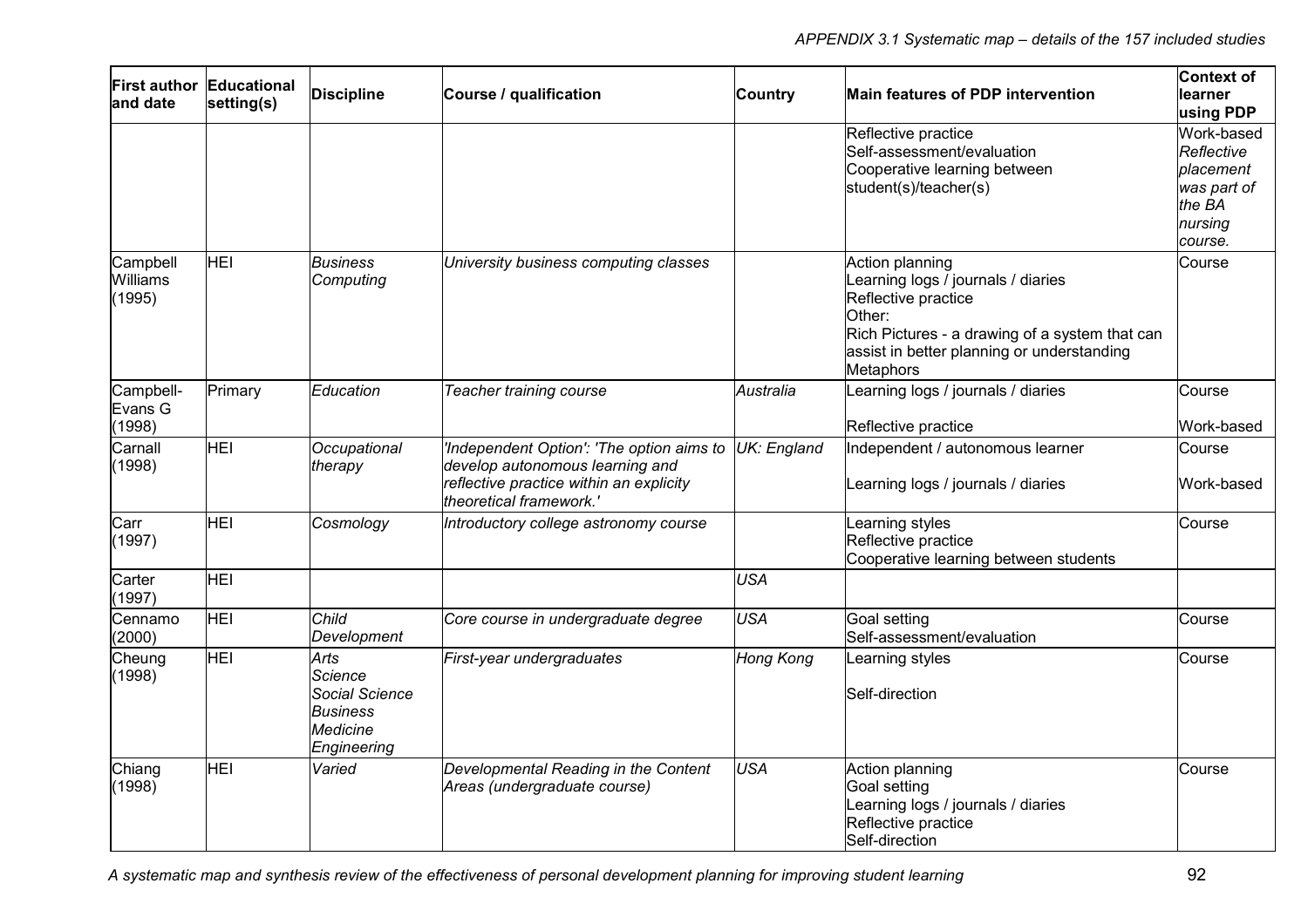| First author Educational<br>and date | setting(s)          | <b>Discipline</b>                                            | Course / qualification                                                   | <b>Country</b>      | Main features of PDP intervention                                                                                                | Context of<br>learner<br>using PDP |
|--------------------------------------|---------------------|--------------------------------------------------------------|--------------------------------------------------------------------------|---------------------|----------------------------------------------------------------------------------------------------------------------------------|------------------------------------|
| Clifford<br>(1999)                   | HEI                 | Education                                                    | "issues in education research" unit                                      | Australia           | Independent / autonomous learner<br>Self-assessment/evaluation<br>Cooperative learning between students                          | Course                             |
| Confessore<br>(1995)                 | <b>HEI</b>          | Not stated                                                   | <b>Masters and Doctoral Degree</b>                                       | Not stated          | Learning logs / journals / diaries<br>Reflective practice<br>Self-direction                                                      | Course                             |
| Dale<br>(1995)                       | Post-<br>compulsory | Covering four<br>languages                                   | Beginner (post A- leve)l                                                 | UK:<br>England      | Independent / autonomous learner<br>Learning styles<br>Record of achievement                                                     | Course                             |
| Dale<br>(1996)                       | <b>HEI</b>          |                                                              | Foreign languages Extramural language course                             | UK; England         | Independent / autonomous learner<br>Record of achievement                                                                        |                                    |
| Dart<br>(1990)                       | <b>HEI</b>          | Education                                                    | Educational psychology<br>(pre-service Teacher Education -<br>secondary) | Australia           | Learning logs / journals / diaries<br>Reflective practice<br>Self-assessment/evaluation<br>Cooperative learning between students | Course                             |
| Dart<br>(1996)                       | <b>HEI</b>          | Education<br>(teacher training)                              | Post-Graduate Diploma of Education<br>(secondary teaching)               | Australia           | Learning logs / journals / diaries<br>Reflective practice                                                                        | Course                             |
| Dorsey<br>(1990)                     | <b>HEI</b>          | Science                                                      | Adult Education and Human Resource<br><b>Development Programs</b>        | <b>USA</b>          | Reflective practice<br>Self-direction<br>Cooperative learning between students                                                   | Course<br>Work-based               |
| <b>Drew</b><br>(1998)                | <b>HEI</b>          | Nursing,<br>Radiography and<br>language and<br>communication | Degree courses                                                           | Hong Kong,<br>China | Learning styles<br>Self-awareness                                                                                                | Course                             |
| El-Hindi<br>(1997)                   | HEI                 | Mathematics,<br>science and<br>technology                    | Six-week summer residential academic<br>programme for freshmen           | <b>USA</b>          | Learning logs / journals / diaries<br>Reflective practice<br>Self-awareness                                                      | Course                             |
| Ertmer<br>(1996)                     | <b>HEI</b>          | Veterinary<br>medicine                                       | Veterinary degree course                                                 | <b>USA</b>          | Case-based instruction<br>Self-assessment/evaluation<br>Self-awareness<br>Self-regulation                                        | Course                             |
| Evensen<br>(2000)                    | <b>HEI</b>          | Medicine                                                     | Degree in medicine                                                       |                     | Learner training<br>Reflective practice<br>Self-direction                                                                        | Course                             |
| Evensen<br>(2001)                    | HEI                 | Medicine                                                     | Medical degree                                                           | <b>USA</b>          | Learning styles<br>Problem-based learning<br>Self-regulation                                                                     | Course                             |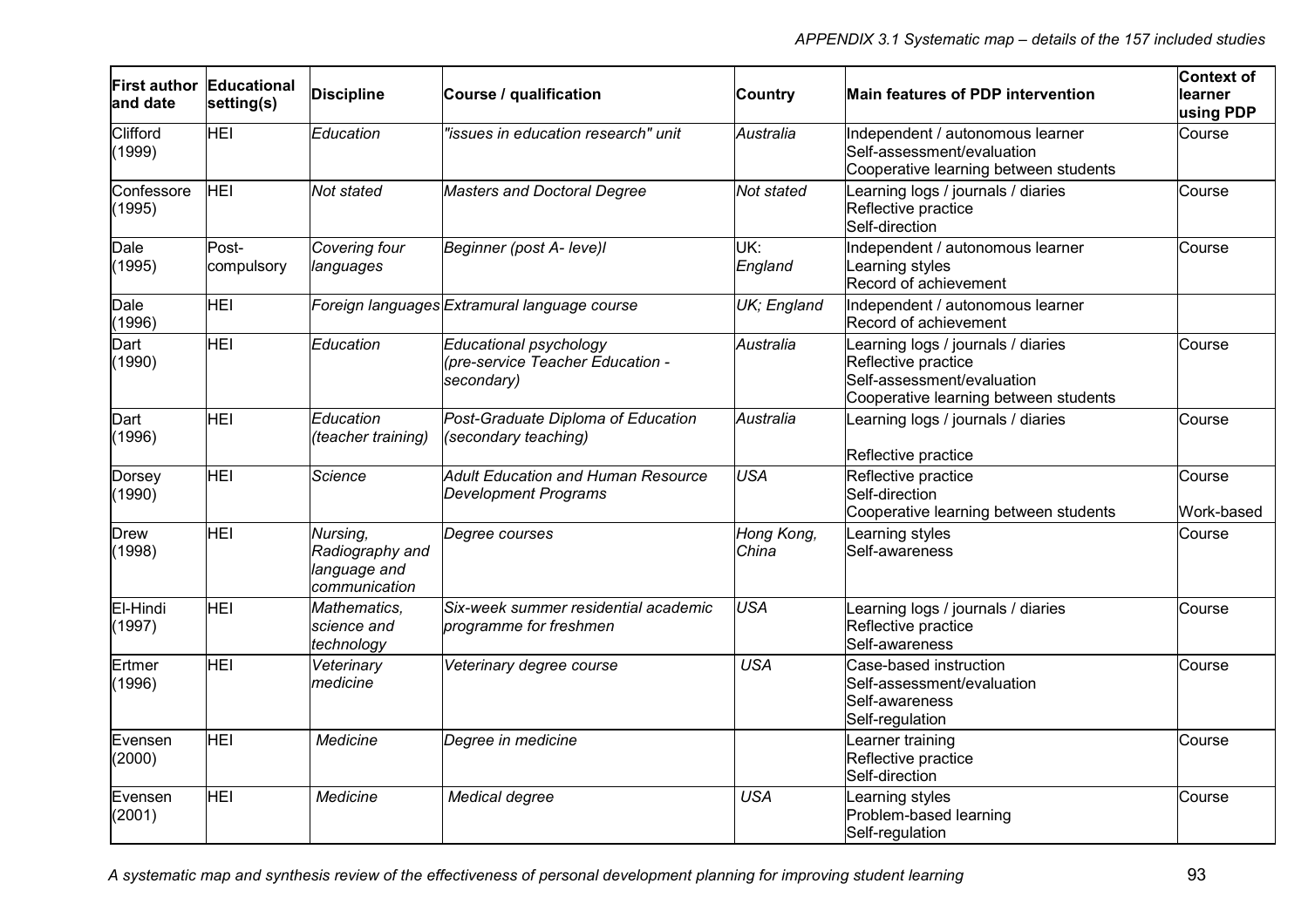| land date                                                                                                                                       | First author Educational<br>setting(s) | <b>Discipline</b>         | Course / qualification                                              | Country                  | Main features of PDP intervention                                                                                                                                            | <b>Context of</b><br>learner<br>using PDP |
|-------------------------------------------------------------------------------------------------------------------------------------------------|----------------------------------------|---------------------------|---------------------------------------------------------------------|--------------------------|------------------------------------------------------------------------------------------------------------------------------------------------------------------------------|-------------------------------------------|
| Fazey<br>(1996)                                                                                                                                 | HEI                                    |                           | Degrees (various)                                                   | UK:<br>Wales             | Independent / autonomous learner<br>Learning logs / journals / diaries<br>Profiling<br>Self-assessment/evaluation<br>Self-awareness<br>Cooperative learning between students | Course                                    |
| Fouberg<br>(2000)                                                                                                                               | <b>HEI</b>                             | Geography                 | Undergraduate degree                                                | <b>USA</b>               | Learning logs / journals / diaries                                                                                                                                           | Course                                    |
| Post-<br>Fowler<br>Adult Migrant English Programme (Level<br>Languages<br>4): Technical and Further Education<br>(1997)<br>compulsory<br>(TAFE) |                                        | Australia                 | Action planning<br>Learning logs / journals / diaries<br>Portfolios | Course                   |                                                                                                                                                                              |                                           |
| Francis<br>(1995)                                                                                                                               | <b>HEI</b>                             | <b>Education</b>          | <b>Bachelor of Education</b>                                        | Australia                | earning logs / journals / diaries<br>Reflective practice                                                                                                                     | Course                                    |
| Freeman<br>(2001)                                                                                                                               | <b>HEI</b>                             | Health                    |                                                                     | <b>UK: England</b>       | Goal setting<br>Learning logs / journals / diaries                                                                                                                           | Course<br>Work-based                      |
| Fry<br>(2002)                                                                                                                                   | HEI                                    | Dental therapy            | Higher education diploma                                            | UK: England<br>UK: Wales | Action planning<br>Learning logs / journals / diaries<br>Record of achievement<br>Reflective practice                                                                        | Course<br>Work-based                      |
| Garcia<br>(1995)                                                                                                                                | <b>HEI</b>                             |                           | Sophomore students: undergraduate<br>degree                         |                          | Goal setting<br>Self-motivation                                                                                                                                              | Course                                    |
| Gow<br>(1996)                                                                                                                                   | <b>HEI</b>                             | <b>Medicine</b>           | Professional Diploma Diagnostic<br>Radiography                      | <b>Hong Kong</b>         | Reflective practice<br>Self-assessment/evaluation<br>Cooperative learning between students                                                                                   | Course<br>Work-based                      |
| Gray<br>$(1985 - 86)$                                                                                                                           | Primary<br>Secondary                   | Varied                    | Varied                                                              | <b>USA</b>               | Independent / autonomous learner<br>Self-direction<br>Cooperative learning between students<br>Cooperative learning between<br>student(s)/teacher(s)                         | Course                                    |
| Gunstone<br>(1989)                                                                                                                              | <b>HEI</b>                             | Teacher training          | Dip Ed                                                              | Australia                | Learning logs / journals / diaries<br>Reflective practice<br>Cooperative learning between<br>student(s)/teacher(s)                                                           | Course<br>Work-based                      |
| Hadwin<br>(2001)                                                                                                                                | <b>HEI</b>                             | Educational<br>psychology | Undergraduate                                                       | Canada                   | Goal setting<br>Self-regulation                                                                                                                                              | Course                                    |
| Harland<br>(1997)                                                                                                                               | HEI                                    | Education                 | <b>PGCE</b>                                                         | <b>UK: England</b>       |                                                                                                                                                                              | Course                                    |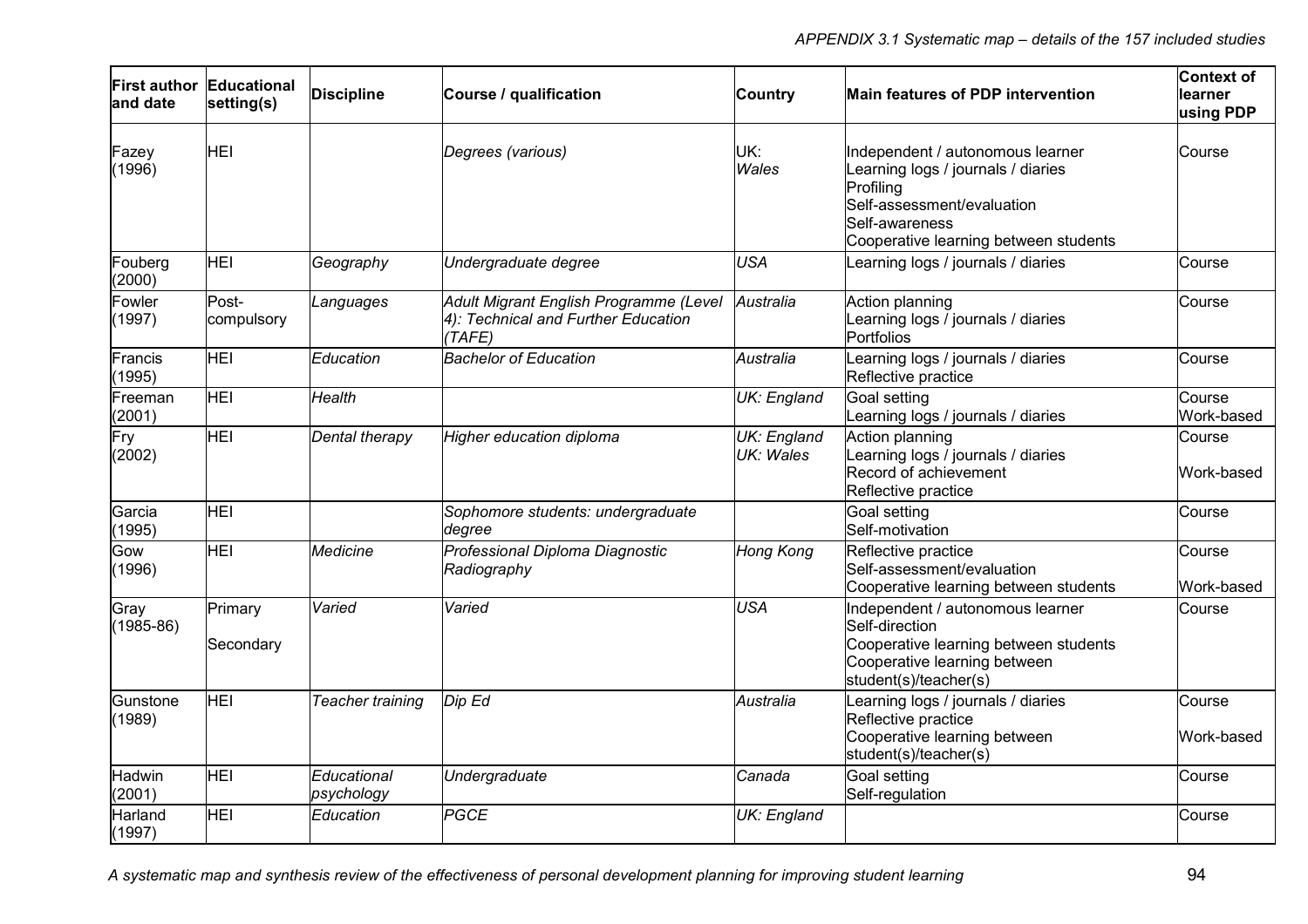| land date           | First author Educational<br>setting(s)                        | <b>Discipline</b>              | Course / qualification                                                                                                                                                                                                                 | <b>Country</b>                                                            | Main features of PDP intervention                                                                                                        | <b>Context of</b><br>learner<br>using PDP |
|---------------------|---------------------------------------------------------------|--------------------------------|----------------------------------------------------------------------------------------------------------------------------------------------------------------------------------------------------------------------------------------|---------------------------------------------------------------------------|------------------------------------------------------------------------------------------------------------------------------------------|-------------------------------------------|
| Harrison<br>(1997)  | <b>HEI</b>                                                    | Education                      | PGCE                                                                                                                                                                                                                                   | UK                                                                        | Action planning<br>Goal setting<br>Independent / autonomous learner<br>Self-regulation                                                   | Course<br>Work-based                      |
| Hart<br>(1990)      | HEI                                                           | Education<br>administration    |                                                                                                                                                                                                                                        | <b>USA</b>                                                                | Action planning<br>Learning logs / journals / diaries<br>Problem-based learning<br>Cooperative learning between<br>student(s)/teacher(s) | Course                                    |
| Harvey<br>(1997)    | HEI<br>Workplace                                              | Various                        | Undergraduate degree                                                                                                                                                                                                                   | UK: England<br>and Scotland                                               | Self-awareness<br>Self-direction<br>Self-regulation<br>Other: Interactive attributes (communication,<br>working in team)                 | Course<br>Work-based                      |
| Heath<br>(1996)     | HEI                                                           | Occupational<br>therapy        | Undergraduate degree                                                                                                                                                                                                                   | UK: England                                                               | Self-regulation<br>Cooperative learning between<br>student(s)/teacher(s)<br>Other: Learning contracts                                    | Course                                    |
| Hinett<br>(1997)    | HEI<br><b>University</b><br>Central<br>Lancashire,<br>Preston | Learning theory -<br>education | An optional 12-week first-year course,<br>one-third of which is called "Learning to<br>learn'.                                                                                                                                         | UK: England                                                               | Record of achievement                                                                                                                    | Course                                    |
| Hodkinson<br>(1993) | Post-<br>compulsory<br>Secondary                              | Careers guidance               | Training credits                                                                                                                                                                                                                       | UK: England                                                               | Action planning                                                                                                                          | Course                                    |
| Hong<br>(1995)      | Secondary                                                     | <b>Mathematics</b>             | High school mathematics course                                                                                                                                                                                                         | <b>USA</b>                                                                | Learning styles<br>Self-regulation                                                                                                       | Course                                    |
| Jones<br>(1993)     | Post-<br>compulsory                                           | Various                        | Various post-compulsory courses                                                                                                                                                                                                        | UK: England                                                               | Action planning                                                                                                                          | Course                                    |
| Katchen<br>(1995)   | <b>HEI</b>                                                    | Foreign language               | English-as-a-second language course                                                                                                                                                                                                    | Taiwan                                                                    | Learning logs / journals / diaries<br>Reflective practice                                                                                | Course                                    |
| Kember<br>(1996)    | <b>HEI</b>                                                    | Health                         | Including:<br>(a) Discrete degree programme<br><b>BSc course for post-experience nurses</b><br>Postgraduate course for clinical educators information<br>(b) Elements within degree programmes<br>Physiotherapy undergraduate students | Would appear<br>to be Hong<br>Kong from<br>about authors<br>and sponsors, | Learning logs / journals / diaries<br>Reflective practice                                                                                | Course                                    |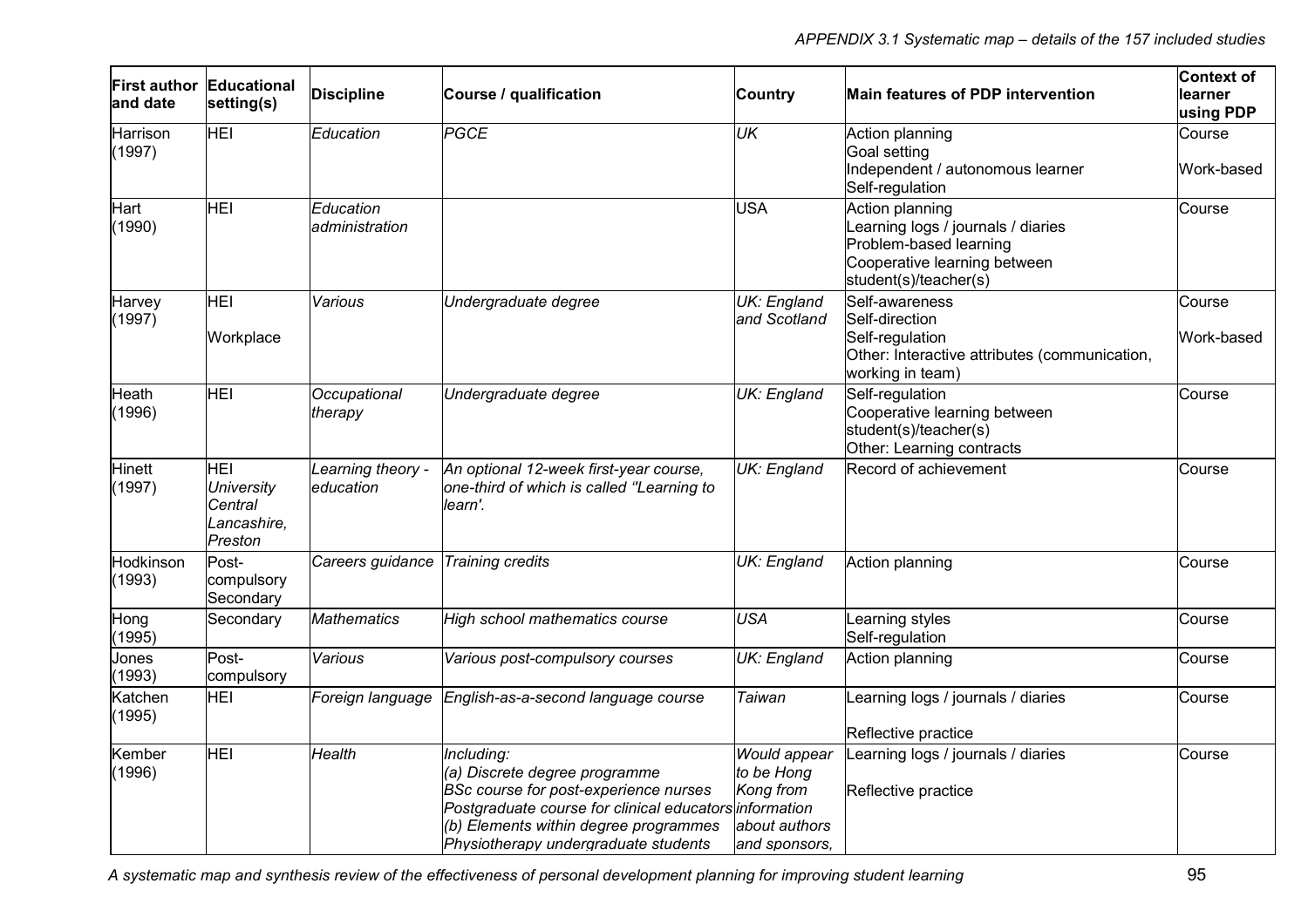| and date                    | First author Educational<br>setting(s) | <b>Discipline</b>                                                                               | Course / qualification                                                               | Country                                   | Main features of PDP intervention                                                                                                                                                                                                                      | <b>Context of</b><br>learner<br>using PDP |
|-----------------------------|----------------------------------------|-------------------------------------------------------------------------------------------------|--------------------------------------------------------------------------------------|-------------------------------------------|--------------------------------------------------------------------------------------------------------------------------------------------------------------------------------------------------------------------------------------------------------|-------------------------------------------|
|                             |                                        |                                                                                                 | Radiography undergraduate students<br>Occupational therapy undergraduate<br>students | but not clearly<br>stated in the<br>text. |                                                                                                                                                                                                                                                        |                                           |
| Kember<br>(1996)            | HEI                                    | <b>Nursing</b><br>Physiotherapy<br>Occupational<br>therapy<br>Radiography<br>Clinical educators | Undergraduate and postgraduate degrees Researchers                                   | based and<br>funding from<br>Hong Kong    | earning logs / journals / diaries<br>Cooperative learning between students                                                                                                                                                                             | Course<br>Work-based                      |
| Kember<br>(1997)            | HEI                                    | Design<br>Radiography<br><b>Business</b>                                                        | Honours degree, diploma                                                              | Hong Kong                                 | Other: Surface / deep learning                                                                                                                                                                                                                         | Course                                    |
| Kincannon<br>(1999)         | HEI                                    | Varied                                                                                          | Beginners' photography course                                                        | <b>USA</b>                                | Learning logs / journals / diaries<br>Reflective practice<br>Self-direction                                                                                                                                                                            | Course                                    |
| Kitsantas<br>(2001)         | HEI                                    | Education                                                                                       | Educational technology Course                                                        | 99) suggest<br>not clearly<br>stated.     | On sample (pg Reflective practice<br>USA but this is Self-assessment/evaluation                                                                                                                                                                        | Course                                    |
| Kneale<br>(2002)            | <b>HEI</b>                             | Geography                                                                                       | Various undergraduate courses                                                        | UK: England                               | Action planning<br>Goal setting<br>Independent / autonomous learner<br>Learning logs / journals / diaries<br>Portfolios<br>Reflective practice<br>Self-assessment/evaluation<br>Self-awareness<br>Self-direction<br>Self-motivation<br>Self-regulation | Course                                    |
| Kolkhorst<br>(2001)         | <b>HEI</b>                             | Exercise and<br>nutritional<br>lsciences                                                        | Undergraduate exercise physiology<br>laboratory courses                              | <b>USA</b>                                |                                                                                                                                                                                                                                                        | Course                                    |
| Kremer-<br>Hayon,<br>(1999) | <b>HEI</b>                             | Education                                                                                       | Teacher training                                                                     | Netherlands<br>and Israel                 | Goal setting<br>Learning logs / journals / diaries<br>Learning styles<br>Reflective practice                                                                                                                                                           | Course                                    |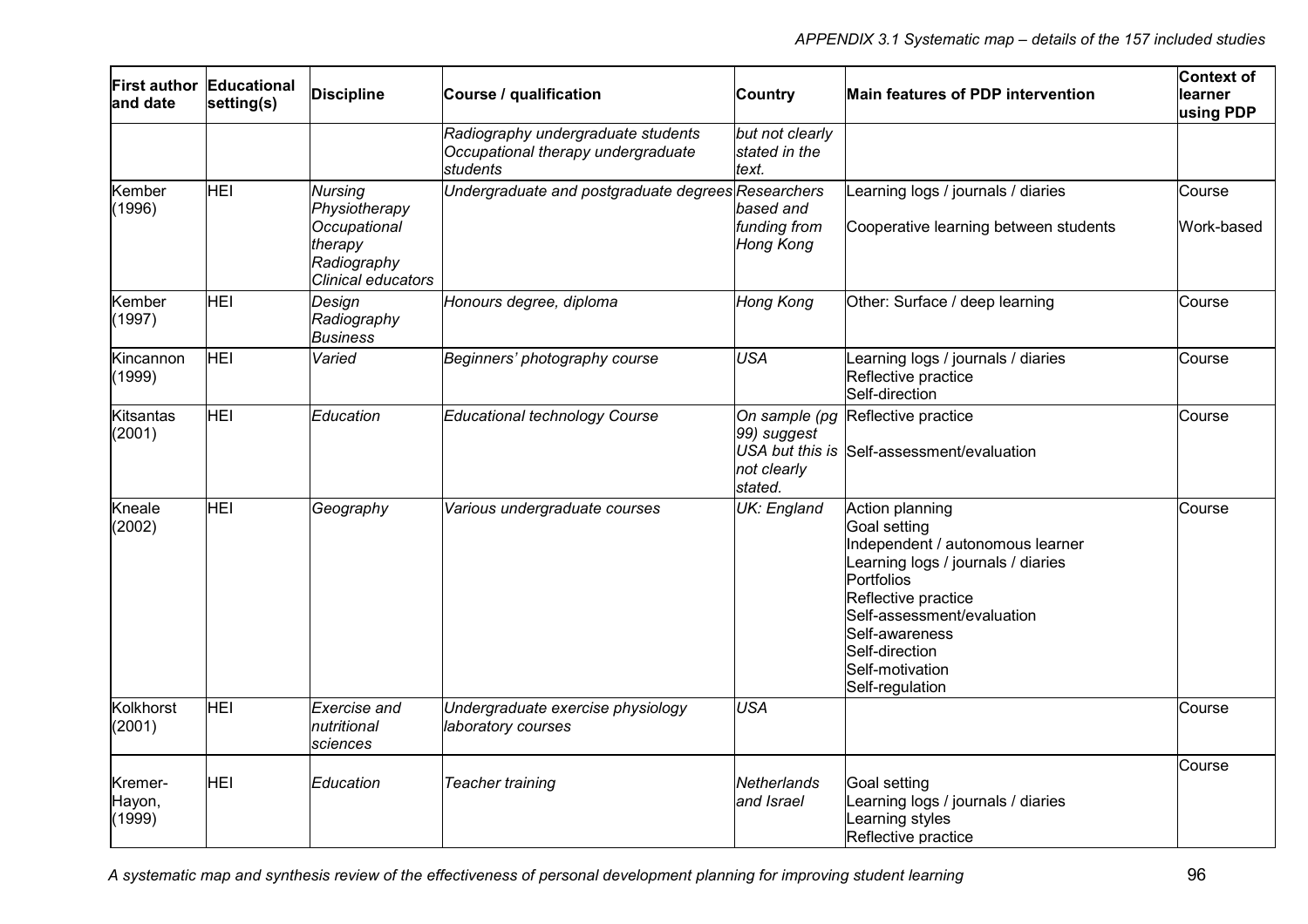| land date           | <b>First author Educational</b><br>setting(s)                  | <b>Discipline</b>                                                                                                                                  | Course / qualification                                                  | <b>Country</b>            | Main features of PDP intervention                                                                                                                                                                                                                                                             | Context of<br>learner<br>using PDP                                                                           |
|---------------------|----------------------------------------------------------------|----------------------------------------------------------------------------------------------------------------------------------------------------|-------------------------------------------------------------------------|---------------------------|-----------------------------------------------------------------------------------------------------------------------------------------------------------------------------------------------------------------------------------------------------------------------------------------------|--------------------------------------------------------------------------------------------------------------|
|                     |                                                                |                                                                                                                                                    |                                                                         |                           | Self-assessment/evaluation<br>Self-awareness<br>Self-motivation<br>Self-regulation                                                                                                                                                                                                            |                                                                                                              |
| Kuyper<br>(2000)    | Secondary                                                      | Across subjects                                                                                                                                    | Secondary school curriculum                                             | <b>Netherlands</b>        | Self-regulation<br>Other: Metacognition                                                                                                                                                                                                                                                       | Course                                                                                                       |
| Landeen<br>(1995)   | Workplace                                                      | Health                                                                                                                                             | 13-week psychiatric clinical placement as<br>part of nursing degree     |                           | Learning logs / journals / diaries<br>Reflective practice<br>Self-awareness                                                                                                                                                                                                                   | Course<br>Work-based                                                                                         |
| Lasonen<br>(1995)   | Secondary                                                      | Finland<br>Upper secondary school vocational<br>Self-awareness<br>Varied disciplines<br>diploma and general educational diploma<br>Self-regulation |                                                                         | Course                    |                                                                                                                                                                                                                                                                                               |                                                                                                              |
| -ee<br>(1998)       | <b>HEI</b>                                                     | English language<br><b>English course</b><br>Self-assessment/evaluation<br>Self-direction<br>learning                                              |                                                                         |                           | Course                                                                                                                                                                                                                                                                                        |                                                                                                              |
| Levchuk<br>(1983)   | Home<br>Workplace<br>Hospital<br>Pharmacy<br>Other:<br>Library | Health                                                                                                                                             | Hospital pharmacy residency                                             | Canada                    | <b>Action Planning</b><br>Goal setting<br>Independent / autonomous learner<br>Self-direction                                                                                                                                                                                                  | Course<br>Work-based<br>Residency in<br>Hospital<br>Pharmacy                                                 |
| -indner<br>(1994)   | Correctional<br>institution                                    | Not specified:<br>various                                                                                                                          | Not specified: various                                                  | <b>USA</b>                | Self-regulation                                                                                                                                                                                                                                                                               | Course                                                                                                       |
| Lunenberg<br>(1999) | Post-<br>compulsory                                            | Second language                                                                                                                                    | Adult ('Basic Education') Dutch literacy<br>courses for immigrant women | The<br><b>Netherlands</b> |                                                                                                                                                                                                                                                                                               |                                                                                                              |
| Lunyk<br>(2001)     | <b>HEI</b>                                                     | <b>Nursing</b>                                                                                                                                     | Four-year undergraduate nursing<br>programme                            | Canada                    | Self-direction                                                                                                                                                                                                                                                                                | Course                                                                                                       |
| MacCallum<br>(1997) | HEI<br>Secondary                                               | Science and<br>technology                                                                                                                          | Secondary school science and<br>technology<br>Undergraduate courses     | Australia                 | Learning logs / journals / diaries<br>Reflective practice<br>Other:<br>1. Assignments based on journals: e.g.<br>'Examine your peer tutoring experiences for the<br>first two or three sessions. Use extracts from<br>your journal to illustrate your points.'<br>2. Workshops<br>3. Seminars | Course<br>Other:<br><b>University</b><br>students in<br>peer tutoring<br>of secondary<br>school<br>students. |
| Mahrag<br>(2001)    | <b>HEI</b>                                                     | Law                                                                                                                                                | Law degree                                                              | <b>UK: Scotland</b>       | Action planning<br>Goal setting<br>Learning logs / journals / diaries<br>Reflective practice                                                                                                                                                                                                  | Course                                                                                                       |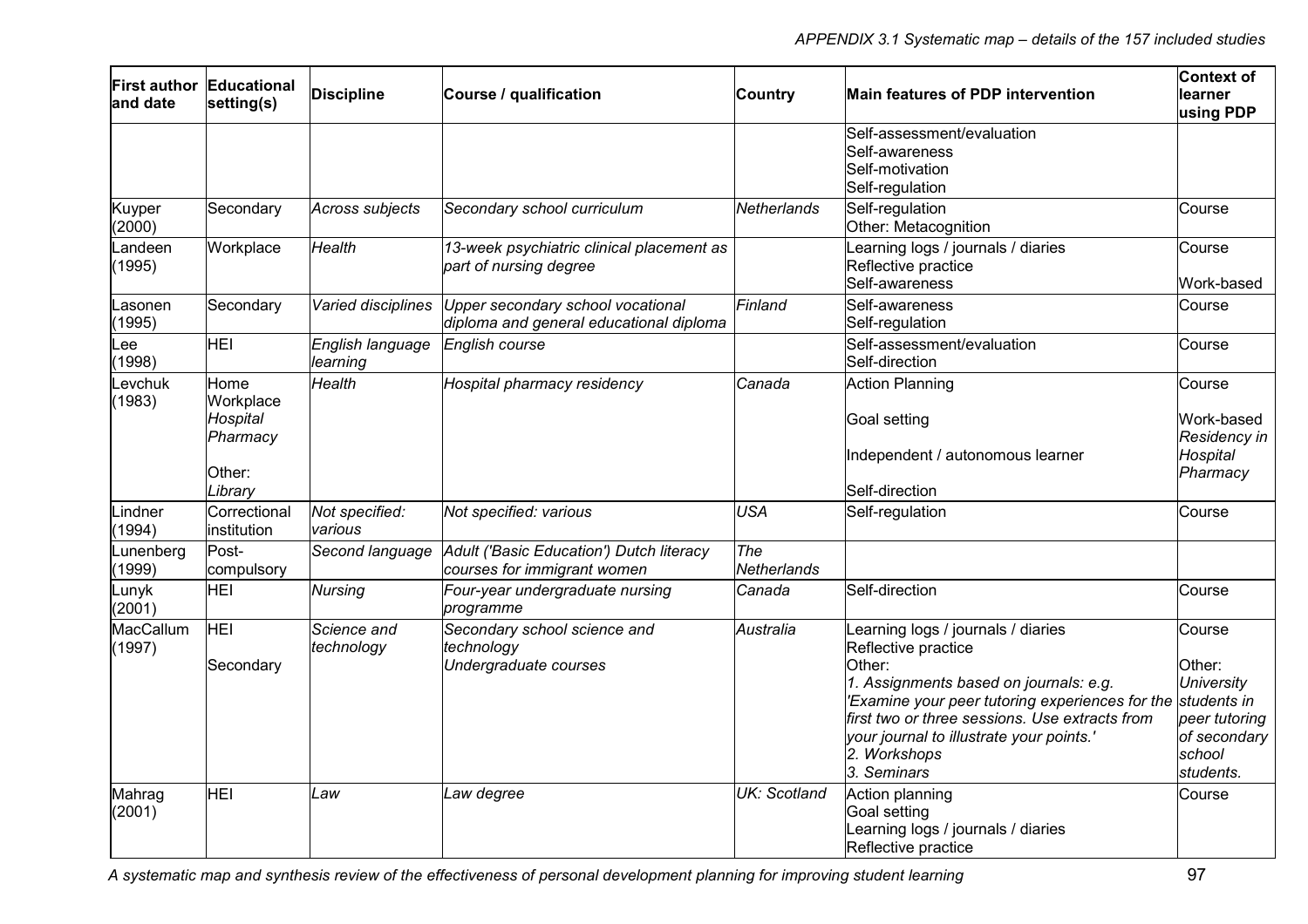| and date                                                                                                                                | First author Educational<br>setting(s) | <b>Discipline</b>                                                           | Course / qualification                                                                                                         | <b>Country</b>                    | <b>Main features of PDP intervention</b>                                                                                                                                 | <b>Context of</b><br>learner<br>using PDP |
|-----------------------------------------------------------------------------------------------------------------------------------------|----------------------------------------|-----------------------------------------------------------------------------|--------------------------------------------------------------------------------------------------------------------------------|-----------------------------------|--------------------------------------------------------------------------------------------------------------------------------------------------------------------------|-------------------------------------------|
| <b>Malpass</b><br>(1999)                                                                                                                | Secondary                              | <b>Maths</b>                                                                | Advance placement calculus                                                                                                     | <b>USA</b>                        | Goal setting<br>Learning styles<br>Self-regulation                                                                                                                       | Course                                    |
| Mann<br>(1994)                                                                                                                          | HEI                                    | Health                                                                      | Medical degree                                                                                                                 | <b>Canada</b>                     | Learning styles<br>Self-direction                                                                                                                                        | Course                                    |
| Manor<br>(1988)                                                                                                                         | <b>HEI</b>                             | Social work                                                                 | Two-year graduate programme                                                                                                    | <b>UK: England</b>                | Self-assessment/evaluation                                                                                                                                               | Course                                    |
| Marienau<br>(1999)                                                                                                                      | <b>HEI</b>                             | Varied                                                                      | Master of Arts in Integrated Professional<br><b>Studies</b>                                                                    | <b>USA</b>                        | Reflective practice<br>Self-assessment/evaluation                                                                                                                        | Course                                    |
| Mast<br>Other:<br>Health / Medicine<br>(1997)<br>Interactive<br>small group<br>setting<br>mentioned but<br>no location is<br>indicated. |                                        | Continuing medical education course                                         | <b>USA</b>                                                                                                                     | Learning styles<br>Self-direction | Course                                                                                                                                                                   |                                           |
| <b>McDuffie</b><br>(2001)                                                                                                               | HEI                                    | Education                                                                   | Master in Teaching (MIT)                                                                                                       |                                   | Action planning<br><b>Goal setting</b><br>Learning logs / journals / diaries<br>Reflective practice<br>Other: Classroom-based action research<br>project on own teaching | Course<br>Work-based                      |
| Millen<br>(1999)                                                                                                                        | HEI<br>Cambridge<br><b>University</b>  | <b>Science</b><br>Engineering<br>(Technology?)<br>Law<br>English literature | Undergraduate students studying natural UK: England<br>science, engineering, English and law at<br><b>Cambridge University</b> |                                   | Goal setting<br>Self-awareness<br>Cooperative learning between students<br>Other: Confidence building                                                                    | Course                                    |
| <b>Miller</b><br>(1994)                                                                                                                 | HEI<br>Post-<br>compulsory             | Nursing and<br>midwifery                                                    | Dip HE                                                                                                                         | <b>UK: England</b>                | Learning logs / journals / diaries<br>Learning styles<br>Self-direction                                                                                                  | Course<br>Work-based                      |
| <b>Niles</b><br>(1994)                                                                                                                  | HEI                                    | Education                                                                   | Teacher education course                                                                                                       |                                   | Learning logs / journals / diaries<br><b>Portfolios</b><br>Reflective practice                                                                                           | Course<br>Work-based                      |
| Oliver<br>(1997)                                                                                                                        | <b>HEI</b>                             | Health                                                                      | Post-registration Bachelor of Nursing<br>Programme                                                                             | Australia                         | Learning logs / journals / diaries<br>Reflective practice                                                                                                                | Course                                    |
| O'Rourke<br>(1998)                                                                                                                      | <b>HEI</b>                             | Literature                                                                  | Degree (BA) Recent Canadian Fiction                                                                                            | <b>UK: England</b>                | Learning logs / journals / diaries<br>Reflective practice<br>Cooperative learning between                                                                                | Course                                    |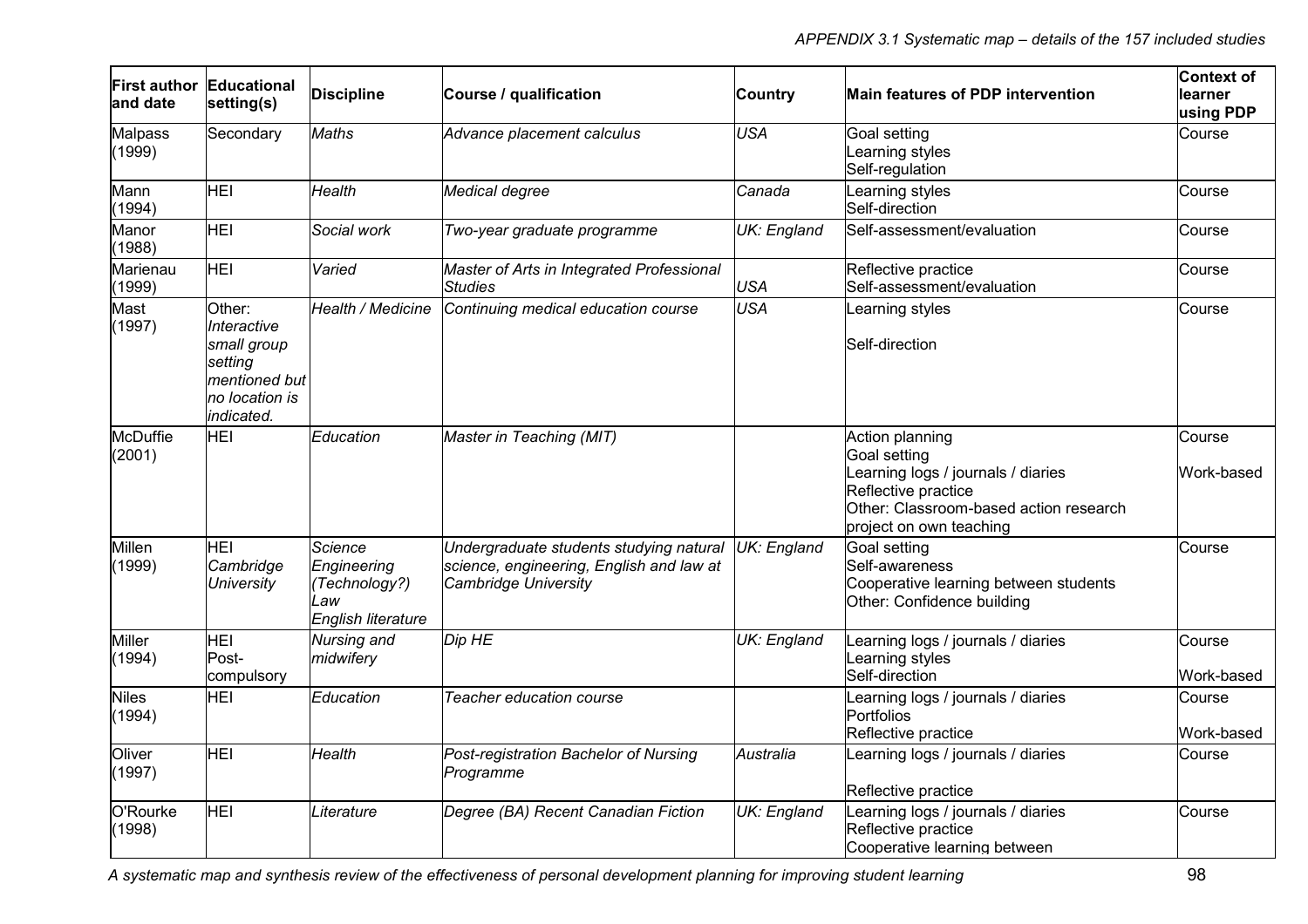| and date                    | First author Educational<br>setting(s)                                     | <b>Discipline</b>                  | Course / qualification                                                                                                                                                                                                        | Country            | Main features of PDP intervention                                                                                                                                                                                                                                                                        | Context of<br><b>learner</b><br>using PDP |
|-----------------------------|----------------------------------------------------------------------------|------------------------------------|-------------------------------------------------------------------------------------------------------------------------------------------------------------------------------------------------------------------------------|--------------------|----------------------------------------------------------------------------------------------------------------------------------------------------------------------------------------------------------------------------------------------------------------------------------------------------------|-------------------------------------------|
|                             |                                                                            |                                    |                                                                                                                                                                                                                               |                    | student(s)/teacher(s)                                                                                                                                                                                                                                                                                    |                                           |
| Pee<br>(2000)               | <b>HEI</b>                                                                 | Medicine                           | Dental Hygiene, a 27-month, full-time<br>course                                                                                                                                                                               | UK: England        | Other:<br>Progress files: "designed for people to use<br>throughout their lives" plus "a means by which<br>students could monitor, build upon and reflect<br>upon their own [sic] personal development"'<br>(p.754, quoting the 1997 National Committee of<br>Inquiry into Higher Education, HMSO, 1997) | Course                                    |
| Pillay<br>(2000)            | <b>HEI</b>                                                                 | Construction<br>technology         | <b>BA</b> in construction management                                                                                                                                                                                          | Australia          | Learning styles                                                                                                                                                                                                                                                                                          | Course                                    |
| Pintrich<br>(1993)          | <b>HEI</b>                                                                 | No stated                          | No stated                                                                                                                                                                                                                     | <b>USA</b>         | Learning styles<br>Self-motivation                                                                                                                                                                                                                                                                       | Course                                    |
| Purdie<br>(1996)            | Secondary                                                                  |                                    | Secondary school                                                                                                                                                                                                              | Japan<br>Australia | Learning styles                                                                                                                                                                                                                                                                                          | Course                                    |
| Riley -<br>Doucet<br>(1997) | <b>HEI</b>                                                                 | Health                             | Second year of a nursing course (no<br>qualification mentioned)                                                                                                                                                               |                    | Learning logs / journals / diaries<br>Reflective practice<br>Self-assessment/evaluation<br>Self-direction<br>Cooperative learning between students                                                                                                                                                       | Course<br>Work-based                      |
| <b>Rivers</b><br>(2001)     | <b>HEI</b>                                                                 | (Georgian,<br>Kazakh, Kyrgyz)      | Language learning Course for translators / interpreters                                                                                                                                                                       | <b>USA</b>         | Independent / autonomous learner<br>Learning styles<br>Self-assessment/evaluation<br>Self-direction<br>Self-regulation                                                                                                                                                                                   | Course                                    |
| Rouncefield<br>(1998)       | <b>HEI</b>                                                                 |                                    | Various disciplines Various degree courses                                                                                                                                                                                    | <b>UK: England</b> | Action planning<br>Record of achievement<br>Self-assessment/evaluation<br>Self-direction                                                                                                                                                                                                                 | Course                                    |
| Rouncefield<br>(1998)       | Secondary                                                                  | Secondary school A levels<br>study |                                                                                                                                                                                                                               | England            | Record of achievement                                                                                                                                                                                                                                                                                    | Course                                    |
| Rowsell<br>(1994)           | HEI                                                                        |                                    | Foreign languages Undergraduate foreign language course                                                                                                                                                                       |                    | Independent / autonomous learner<br>Learning logs / journals / diaries<br>Reflective practice                                                                                                                                                                                                            | Course                                    |
| Ryan<br>(1993)              | <b>HEI</b><br>Faculty of<br>Health,<br>University of<br>Western<br>Svdnev. |                                    | Medicine (nursing) Nursing. First year of either a two-, or<br>four-year part-time course for nurses to<br>upgrade their qualification from a nursing<br>certificate to either a diploma (two years)<br>or a BA (four years). | Australia          | Goal setting<br>Reflective practice<br>Self-direction<br>Cooperative learning between students                                                                                                                                                                                                           | Course                                    |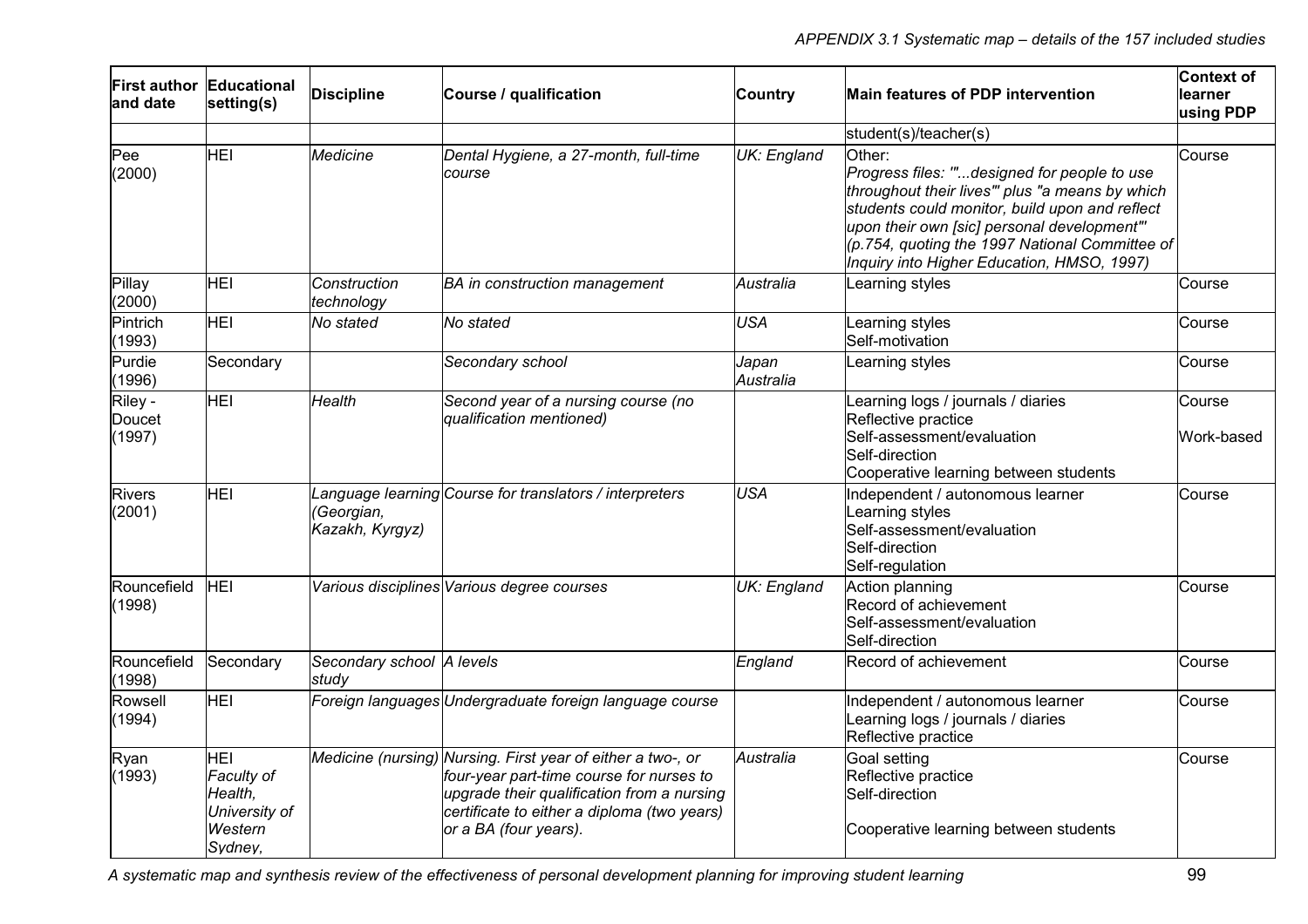| land date                | <b>First author Educational</b><br>setting(s) | <b>Discipline</b>                         | Course / qualification                                                                                                   | <b>Country</b> | Main features of PDP intervention                                                                                                                                                                                             | <b>Context of</b><br>learner<br>using PDP |
|--------------------------|-----------------------------------------------|-------------------------------------------|--------------------------------------------------------------------------------------------------------------------------|----------------|-------------------------------------------------------------------------------------------------------------------------------------------------------------------------------------------------------------------------------|-------------------------------------------|
|                          | Macarthur                                     |                                           |                                                                                                                          |                |                                                                                                                                                                                                                               |                                           |
| <b>Schuck</b><br>(1998)  | HEI                                           | Education                                 | Primary School Teacher Training                                                                                          | Australia      | Independent / autonomous learner                                                                                                                                                                                              | Course                                    |
| Shaham<br>(1995)         | Secondary                                     | <b>Computers</b>                          |                                                                                                                          | <b>USA</b>     | Self-regulation<br>Cooperative learning between students                                                                                                                                                                      | Course                                    |
| Shokar<br>(2002)         | <b>HEI</b>                                    | Medicine                                  | Undergraduate degree                                                                                                     | <b>USA</b>     | Problem-based learning                                                                                                                                                                                                        | Course<br>Work-based                      |
| Smith<br>(1998)          | Post-<br>compulsory<br>FE college             | Range of<br>vocational areas              | GNVQ                                                                                                                     | England        | Action planning<br>Self-assessment/evaluation                                                                                                                                                                                 | Course                                    |
| Stansfield<br>(1996)     | <b>HEI</b>                                    | Management<br>studies                     | Diploma in Management Studies                                                                                            | UK: England    | Goal setting<br>Learning logs / journals / diaries<br>Reflective practice<br>Self-assessment/evaluation<br>Self-awareness                                                                                                     | Course                                    |
| Stansfield<br>(1997)     | HEI                                           | Management<br>studies                     | Diploma                                                                                                                  |                | Self-assessment/evaluation<br>Self-direction                                                                                                                                                                                  | Course                                    |
| <b>Stickel</b><br>(1994) | <b>HEI</b>                                    |                                           | Counsellor training Counsellor Training Practicum                                                                        |                | Learning logs / journals / diaries<br>Reflective practice                                                                                                                                                                     | Course<br>Work-based                      |
| Stoecker<br>(1990)       | HEI                                           | Sociology                                 | 'Introduction to Sociology' (undergraduate USA<br>degree module)<br>'The Family System' (undergraduate<br>degree module) |                | Learning logs / journals / diaries<br>Reflective practice<br>Cooperative learning between students<br>Cooperative learning between<br>student(s)/teacher(s)                                                                   | Course                                    |
| Tan<br>(1999)            | <b>HEI</b>                                    | Law                                       | Diploma of Legal Studies                                                                                                 | Singapore      | Learning styles<br>Problem-based learning<br>Reflective practice<br>Self-assessment/evaluation<br>Self-direction<br>Self-regulation<br>Cooperative learning between students                                                  | Course                                    |
| Thomsn<br>(1998)         | HEI                                           | Foreign language<br>learning:<br>Japanese |                                                                                                                          | Australia      | Independent / autonomous learner<br>Learning logs / journals / diaries<br>Reflective practice<br>Self-assessment/evaluation<br>Cooperative learning between students<br>Cooperative learning between<br>student(s)/teacher(s) | Course<br>Work-based                      |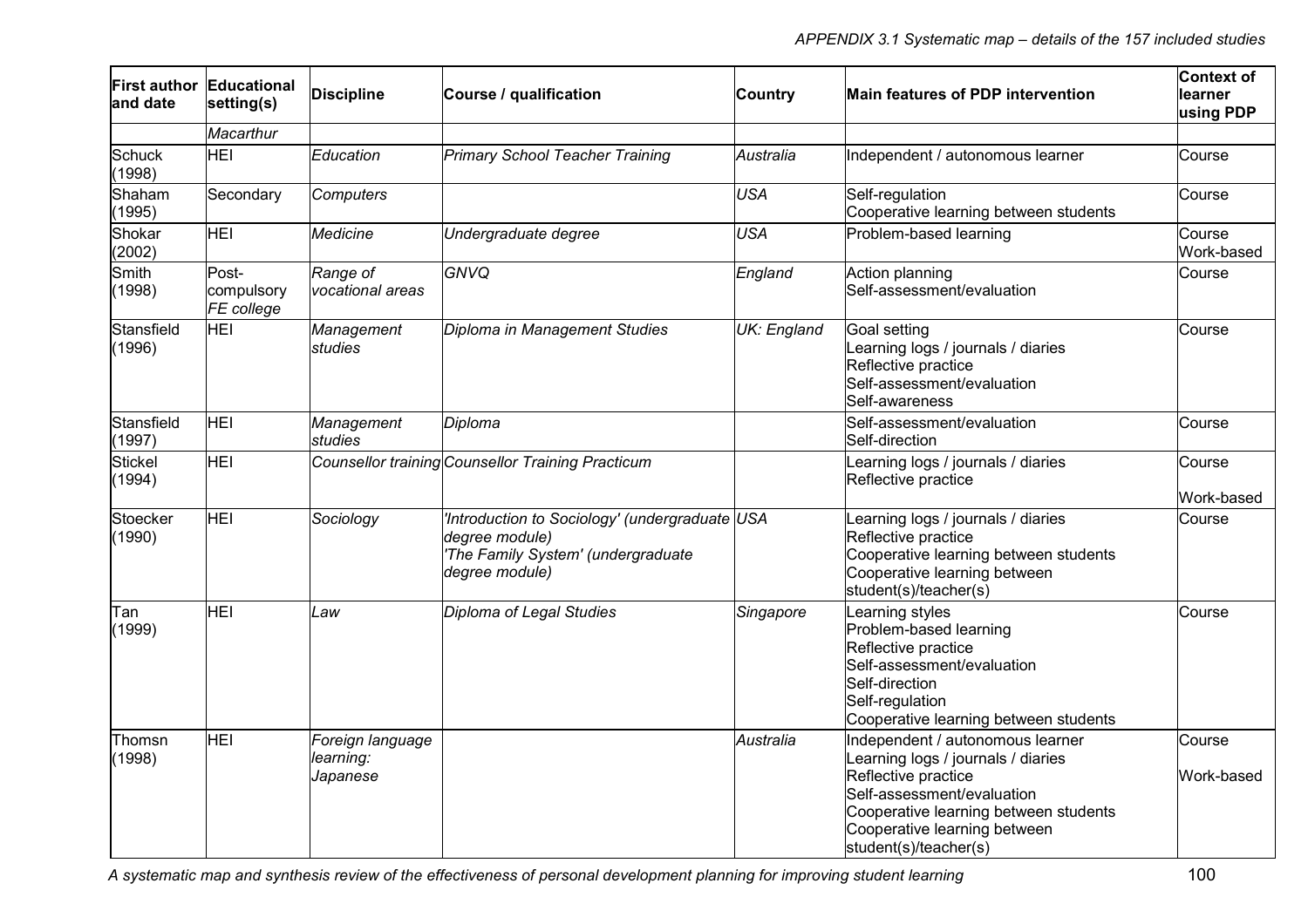| and date               | First author Educational<br>setting(s) | <b>Discipline</b>                       | Course / qualification                                        | <b>Country</b>                                                     | Main features of PDP intervention                                                                                                                        | <b>Context of</b><br>learner<br>using PDP |
|------------------------|----------------------------------------|-----------------------------------------|---------------------------------------------------------------|--------------------------------------------------------------------|----------------------------------------------------------------------------------------------------------------------------------------------------------|-------------------------------------------|
| Thorpe<br>(1995)       | <b>HEI</b><br>distance<br>learning     | Post-compulsory                         | Undergraduate<br>Professional diploma                         | UK-based, but<br>distance<br>education so<br>theoretically<br>wide | Learning logs / journals / diaries<br>Portfolios<br>could be world- Reflective practice                                                                  | Course                                    |
| Tilley<br>(1994)       | <b>HEI</b>                             | Library and<br>information<br>studies   | Graduate Diploma in Library and<br><b>Information Studies</b> | Australia                                                          |                                                                                                                                                          | Course<br>Work-based                      |
| Tryssenaar<br>(2001)   | HEI                                    | Occupational and<br>physical therapists | Professional therapist qualification                          | Canada                                                             | Learning logs / journals / diaries                                                                                                                       | Work-based                                |
| <b>Usuki</b><br>(2001) | HEI                                    |                                         | Foreign languages Undergraduate degree in English             | Japan                                                              | Independent / autonomous learner<br>Learning logs / journals / diaries<br>Reflective practice<br>Cooperative learning between<br>student(s)/teacher(s)   | Course                                    |
| Valo<br>(2000)         | HEI                                    | Speech<br>lCommunication                | Masters degree                                                | Finland                                                            | Goal setting<br>Independent / autonomous learner<br>Self-assessment/evaluation<br>Self-awareness                                                         | Work-based                                |
| Vermunt<br>(1995)      | HEI                                    | Psychology                              | Undergraduate                                                 | Netherlands                                                        | Learning styles<br>Self-regulation                                                                                                                       | Course                                    |
| Victori<br>(1995)      | <b>HEI</b>                             | Languages                               | Counselling Plan for English or German                        | Spain                                                              | Independent / autonomous learner<br>Learner training<br>Reflective practice<br>Self-awareness<br>Self-direction<br>Cooperative learning between students | Course                                    |
| Ward<br>(1998)         | <b>HEI</b>                             | Varied disciplines                      | Various undergraduate degree courses                          | <b>UK: England</b><br>and Wales                                    |                                                                                                                                                          |                                           |
| Wedgewood<br>(1993)    | HEI                                    | Various                                 |                                                               | <b>UK: England</b>                                                 | Learning logs / journals / diaries<br>Record of achievement<br>Reflective practice                                                                       | Course                                    |
| Weiner<br>(1986)       | Secondary                              | Various                                 | <b>USA high school</b>                                        | <b>USA</b>                                                         | Learning logs / journals / diaries                                                                                                                       | Course                                    |
| Wile (1994)            | HEI                                    | Education (initial<br>teacher training) | Methods of literacy instruction in the<br>elementary school   | <b>USA</b>                                                         | Learning logs / journals / diaries<br>Reflective practice<br>Self-assessment/evaluation                                                                  | Course<br>Work-based                      |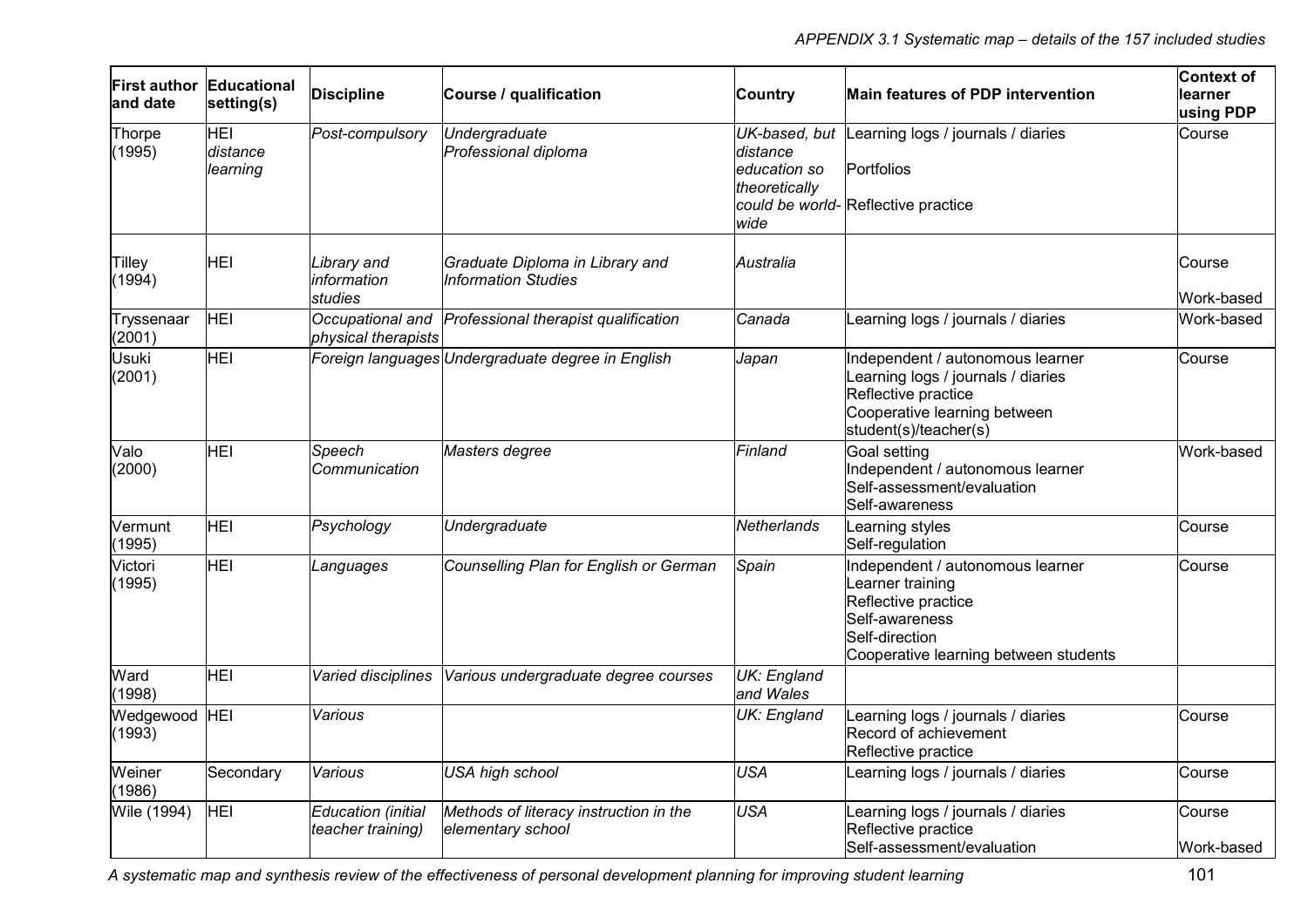| <b>First author</b><br>and date | <b>Educational</b><br>setting(s)                           | <b>Discipline</b>                  | Course / qualification                               | Country    | <b>Main features of PDP intervention</b>                                                                                                                                                                                 | <b>Context of</b><br>learner<br>using PDP |
|---------------------------------|------------------------------------------------------------|------------------------------------|------------------------------------------------------|------------|--------------------------------------------------------------------------------------------------------------------------------------------------------------------------------------------------------------------------|-------------------------------------------|
| Woodward<br>(1989)              | <b>HEI</b>                                                 | Medicine                           | Medical degree                                       | Australia  | Learner training<br>Problem-based learning                                                                                                                                                                               | Course                                    |
| Zimmerman<br>(1986)             | Secondary                                                  |                                    | Across disciplines High school: 10th grade (aged 16) | <b>USA</b> | Action planning<br>Goal setting<br>Learning styles<br>Self-assessment/evaluation<br>Self-direction<br>Self-regulation<br>Cooperative learning between students<br>Cooperative learning between<br> student(s)/teacher(s) | Course<br>Other                           |
| Zimmerman<br>(1990)             | Primary<br>5th grade<br>Secondary<br>8th and 11th<br>grade | Verbal and<br><i>Imathematical</i> | 11th grade relevant for this review                  | <b>USA</b> | Goal setting<br>Learning styles<br>Self-assessment/evaluation<br>Self-regulation<br>Cooperative learning between students<br>Other: self-efficacy                                                                        | <b>Course</b>                             |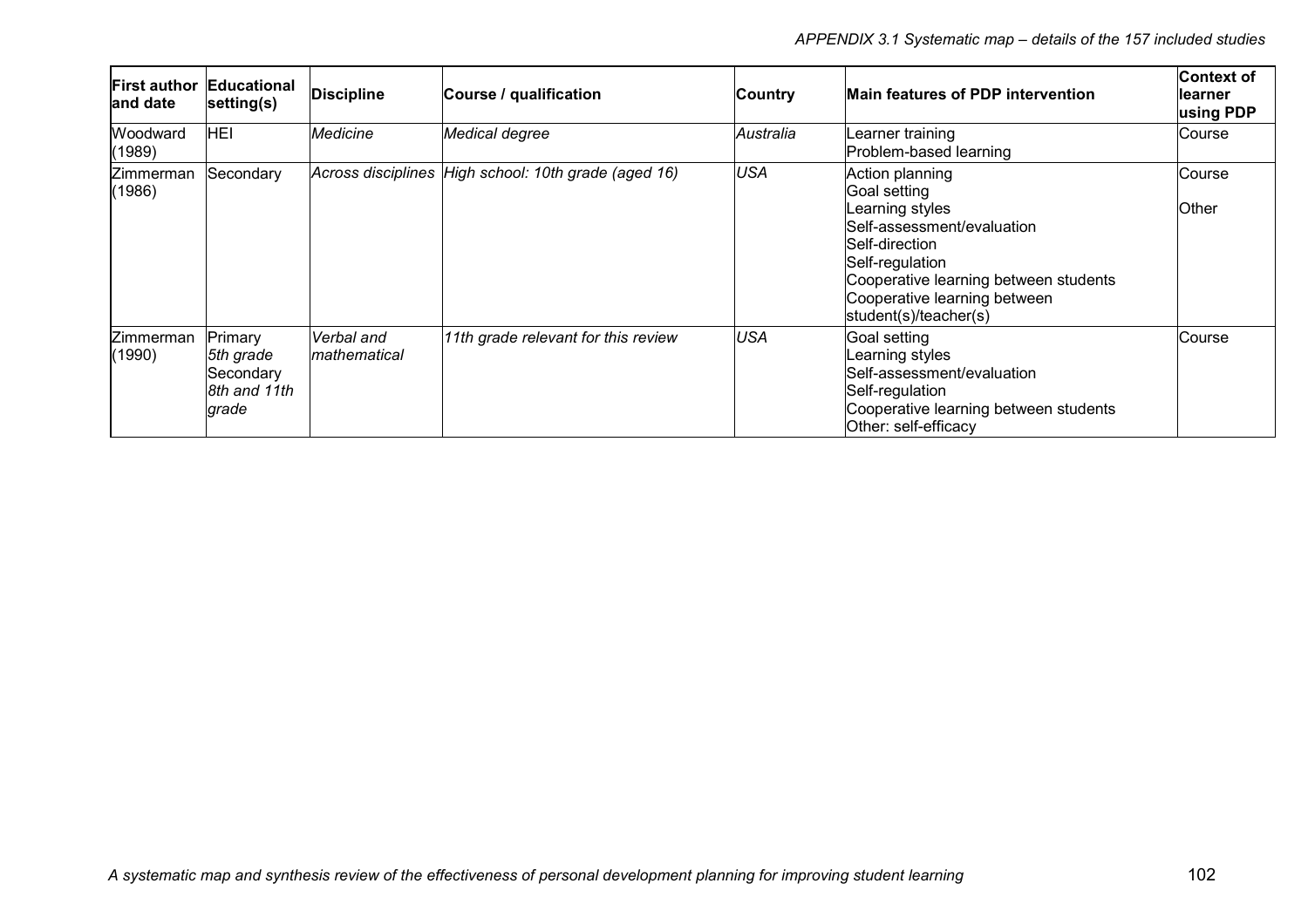# **25 Data Extracted Studies for In-depth Review**

| First<br>author<br>and date | Educational<br>setting(s)                                                           | <b>Discipline</b>                                                                                                                                                           | Course / qualification                                                                                                                                                                                  | <b>Intries</b>                                | Country/cou Main features of PDP<br>lintervention                                                   | <b>Context of learner</b><br>using PDP                                                        |
|-----------------------------|-------------------------------------------------------------------------------------|-----------------------------------------------------------------------------------------------------------------------------------------------------------------------------|---------------------------------------------------------------------------------------------------------------------------------------------------------------------------------------------------------|-----------------------------------------------|-----------------------------------------------------------------------------------------------------|-----------------------------------------------------------------------------------------------|
| Agran<br>(2000)             | Secondary                                                                           | Varied                                                                                                                                                                      | <b>High school</b>                                                                                                                                                                                      | <b>USA</b>                                    | Goal setting<br>earner training<br>Self-regulation                                                  | Work-based                                                                                    |
| Bielaczyc<br>(1995)         | HEI                                                                                 | Not stated but includes computer<br>programming                                                                                                                             | University degree                                                                                                                                                                                       | <b>USA</b>                                    | Self-regulation<br>Other: Self-exploration                                                          | Course                                                                                        |
| Corno<br>(1982)             | Secondary                                                                           | Various                                                                                                                                                                     | High School: summer school<br>classes                                                                                                                                                                   | <b>USA</b>                                    | Self-regulation                                                                                     | Course                                                                                        |
| Entwistle<br>(1983)         | HEI<br>Post-compulsory                                                              | This study draws its sample from a<br>broad population of the following<br>disciplines: English, Physics,<br>Engineering, History, Economics,<br>Psychology and '6th form'. | Many: undergraduates across a UK: England, Learning styles<br>range of courses in 171<br>departments of 54 UK<br>universities and polytechnics,<br>together with sixth-form course<br>in an FE college. | Wales.<br>Scotland and<br>Northern<br>Ireland |                                                                                                     | Course<br>Other:<br>researcher's<br>experiment (how<br>students read an<br>academic article). |
| Fung Kee<br>Fung<br>(2000)  | <b>HEI</b>                                                                          | Obstetrics and gynaecology                                                                                                                                                  | <b>Residents training</b>                                                                                                                                                                               | Canada                                        | Portfolios<br>Self-direction                                                                        | Work-based                                                                                    |
| Gould<br>(1997)             | Other:<br>Defense Systems<br>Management<br>College - US<br>Department of<br>Defense | Defense                                                                                                                                                                     | Programme Management<br>Course                                                                                                                                                                          | <b>USA</b>                                    | Action planning<br>earning logs / journals / diaries                                                | Course                                                                                        |
| Higgins<br>(2000)           | Secondary                                                                           | Geography                                                                                                                                                                   |                                                                                                                                                                                                         |                                               | Action planning<br>Goal setting<br>earner training<br>Self-assessment/evaluation<br>Self-regulation | Course                                                                                        |
| Knoff<br>(1990)             | <b>HEI</b>                                                                          | Dentistry                                                                                                                                                                   | <b>Dental Research Methods</b><br>Course                                                                                                                                                                | <b>USA</b>                                    | earning logs / journals / diaries Course<br>earning styles<br>Reflective practice                   |                                                                                               |
| (2001)                      | Kramarski Secondary                                                                 | <b>Mathematics</b>                                                                                                                                                          | <b>High school</b>                                                                                                                                                                                      | Israel                                        | Other:<br>Metacognitive feedback<br>Reasoning                                                       | Course                                                                                        |
| Lan<br>(1996)               | <b>HEI</b>                                                                          | Students were from a range of<br>disciplines:<br>Education (n=42)                                                                                                           | Post-graduate statistics course                                                                                                                                                                         | <b>USA</b>                                    | Self-regulation<br>Self-monitoring, using a 10 point<br>scale to rate their self-efficacy in        | Course                                                                                        |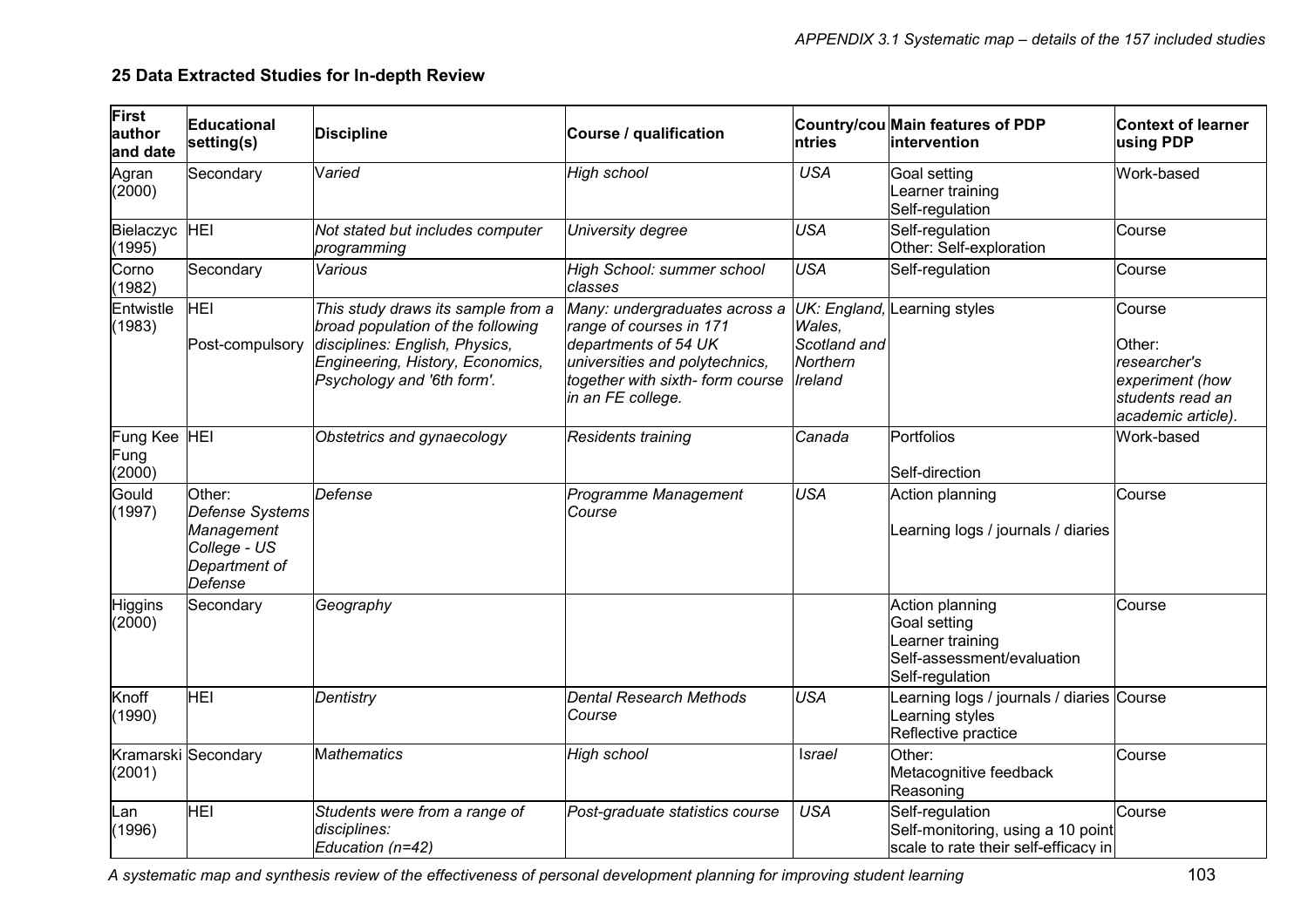| First<br>author<br>land date   | Educational<br>setting(s)                                             | <b>Discipline</b>                                                                                      | Course / qualification                                          | ntries     | Country/cou Main features of PDP<br>intervention                                                        | <b>Context of learner</b><br>using PDP |
|--------------------------------|-----------------------------------------------------------------------|--------------------------------------------------------------------------------------------------------|-----------------------------------------------------------------|------------|---------------------------------------------------------------------------------------------------------|----------------------------------------|
|                                |                                                                       | Human Sciences (n=16)<br>Nursing (n=6)<br>Arts and Sciences (n=5)<br>Interdisciplinary programme (n=3) |                                                                 |            | solving problems related to a<br>specific concept                                                       |                                        |
| Lan<br>(1998)                  | HEI                                                                   | <b>Statistics</b>                                                                                      | Graduate level introductory<br>statistics course                |            | Other: Self-monitoring                                                                                  | Course                                 |
| Lizarraga<br>(2001)            | Other:<br><b>First Level</b><br>Vocational<br><b>Training Centres</b> | Vocational training                                                                                    | First level vocational training                                 | Spain      | Action planning<br>Learner training<br>Self-assessment/evaluation<br>Self-motivation                    | Course                                 |
|                                |                                                                       |                                                                                                        |                                                                 |            | Cooperative learning between<br>student(s)/teacher(s)                                                   |                                        |
| Lonka<br>(1995)                | <b>HEI</b>                                                            | Psychology                                                                                             | Various undergraduate and<br>postgraduate psychology<br>courses | Finland    | Learning logs / journals / diaries Course<br>Reflective practice                                        |                                        |
| Lunsford<br>(1997)             | HEI                                                                   | Anatomy and physiology                                                                                 | <b>Community College Course</b>                                 | <b>USA</b> | Other:<br>Concept mapping<br>Metacognitive writing<br>Assignments                                       | Course                                 |
| Masui<br>(1999)                | <b>HEI</b>                                                            |                                                                                                        |                                                                 | Belgium    | Independent / autonomous<br>learner<br>Problem-based learning<br>Reflective practice<br>Self-regulation | Course                                 |
| McCrindle HEI<br>(1995)        |                                                                       | Biology                                                                                                | <b>BSc</b>                                                      | Australia  | Learning logs / journals / diaries Course<br>Reflective practice                                        |                                        |
| <b>McInerney HEI</b><br>(1997) |                                                                       | Computing                                                                                              | Introduction to computing                                       | Australia  | Learner training<br>Cooperative learning between<br>student(s)/teacher(s)                               | Course                                 |
| Paterson<br>(1996)             | Secondary                                                             | Biology                                                                                                | High school                                                     |            | South Africa Self-regulation                                                                            | Course                                 |
| Ridley<br>(1991)               | <b>HEI</b>                                                            | Not stated                                                                                             | University course                                               | <b>USA</b> | Reflective practice<br>Self-awareness<br>Self-motivation                                                |                                        |
| Ridley<br>(1992)               | <b>HEI</b>                                                            | Education                                                                                              | Degree                                                          | <b>USA</b> | Goal setting                                                                                            | Course                                 |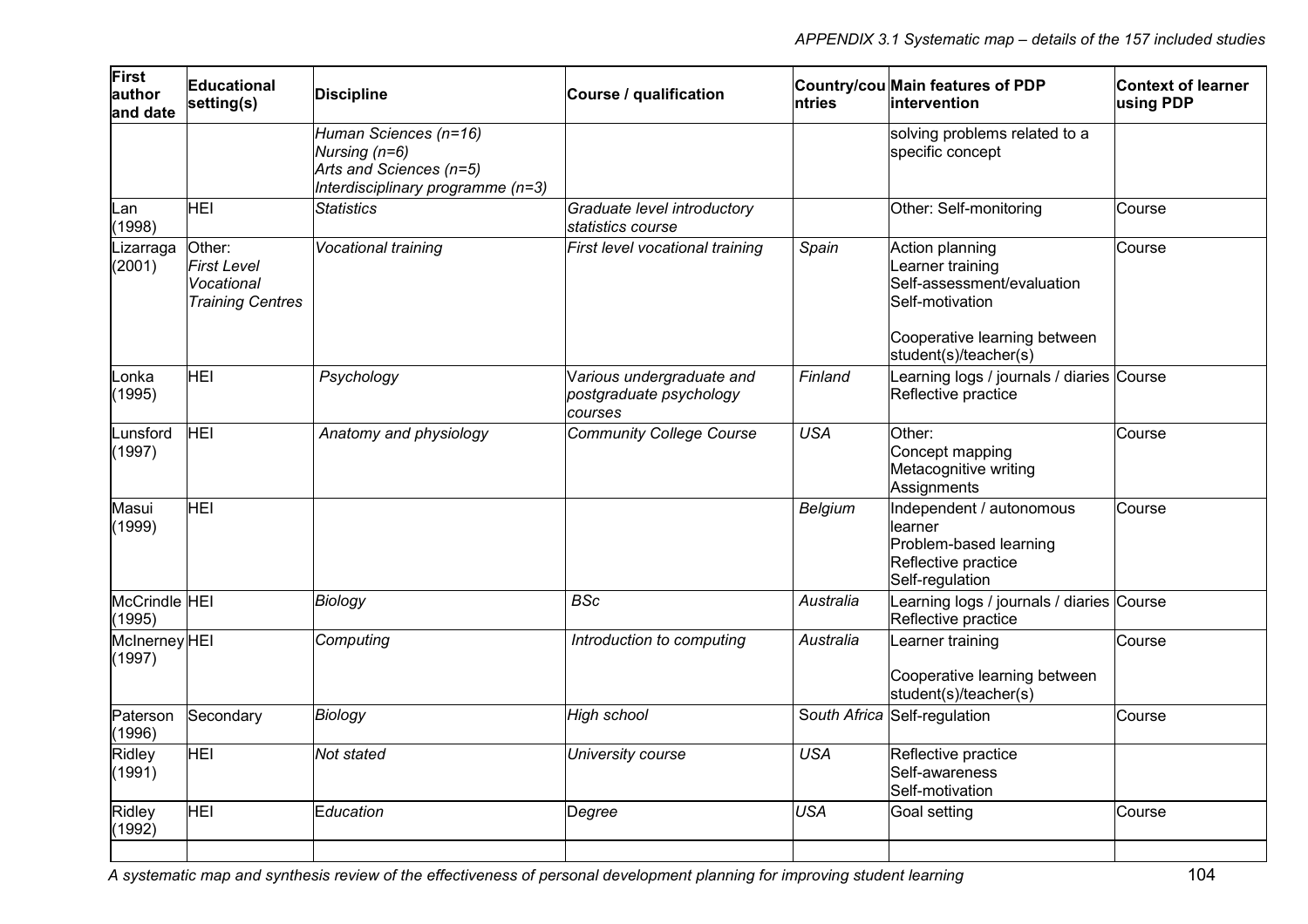*APPENDIX 3.1 Systematic map – details of the 157 included studies* 

| First<br>author<br>and date | <b>Educational</b><br>setting(s)              | <b>Discipline</b>          | Course / qualification                                                   | ntries      | Country/cou Main features of PDP<br>lintervention                          | <b>Context of learner</b><br>using PDP |
|-----------------------------|-----------------------------------------------|----------------------------|--------------------------------------------------------------------------|-------------|----------------------------------------------------------------------------|----------------------------------------|
| Rush<br>(1988)              | Post-compulsory                               | <b>Vocational training</b> | Post-secondary diesel<br>automotive training course                      | <b>USA</b>  | Reflective practice<br>Self-awareness<br>Self-direction<br>Self-regulation | Course                                 |
| Schunk<br>(1999)            | HEI                                           | Computing                  | Introduction to Computers in<br>Education/Undergraduate<br>degree course |             | Self-assessment/evaluation<br>Self-regulation                              | Course                                 |
| Simpson<br>(1990)           | HEI                                           | <b>Mixed disciplines</b>   | Study skills course                                                      | <b>USA</b>  | Learning styles<br>Self-assessment/evaluation<br>Self-regulation           | Course                                 |
| Tillema<br>(2000)           | HEI<br>teacher training<br>college<br>Primary | Primary education          | Teacher-training                                                         | Netherlands | Reflective practice<br>Self-direction<br>Self-regulation                   | Course<br>Work-based                   |
| <b>Travers</b><br>(2000)    | Post-compulsory                               | <b>Mathematics</b>         | <b>Community College:</b><br>mathematics courses for adults              | <b>USA</b>  | Goal setting<br>Reflective practice                                        | Course                                 |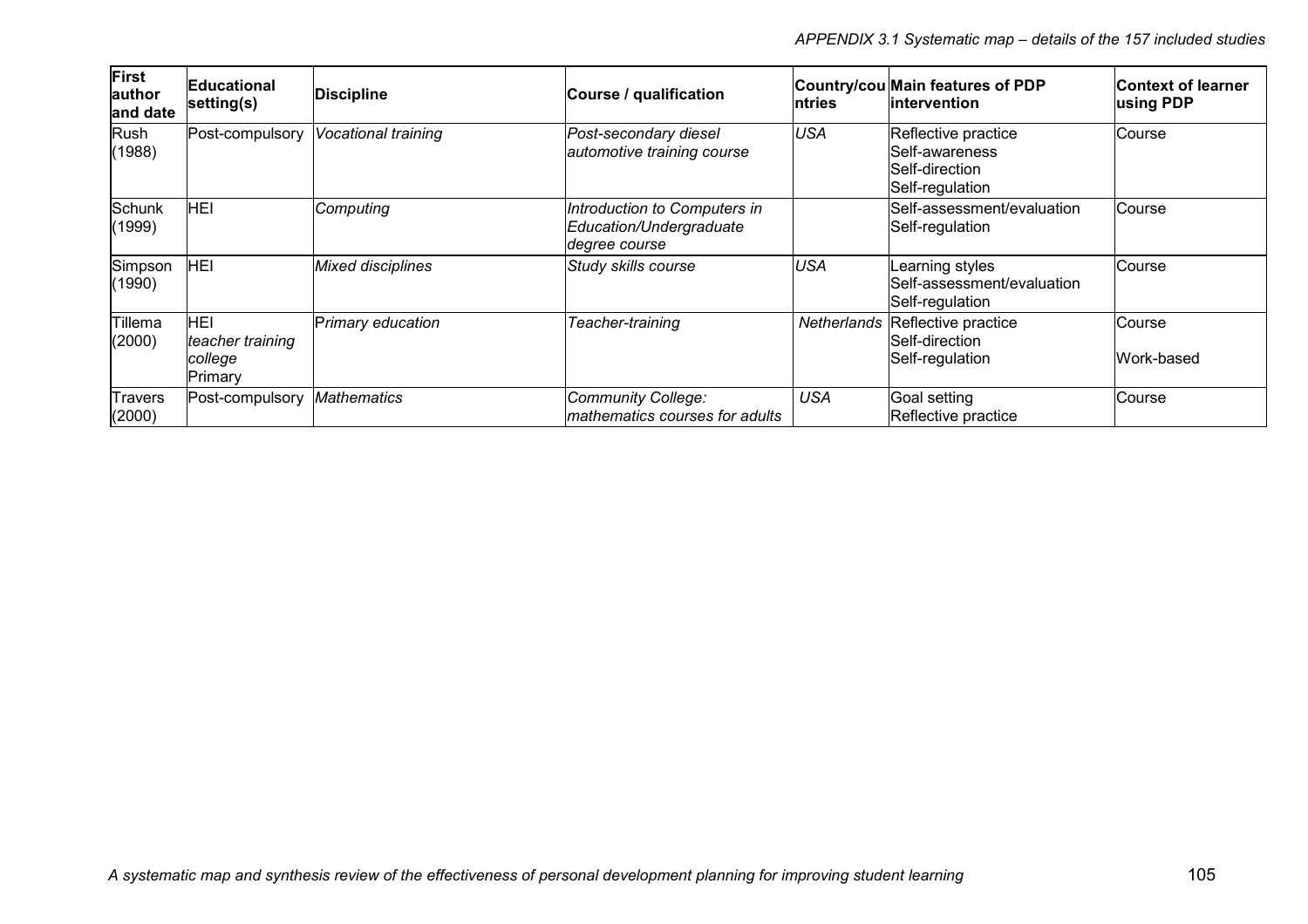### **APPENDIX 4.1: In-depth review – contextual information for the 25 studies: country, population sample details, educational setting, PDP features/context/implementation**

| Author(s), date and name of Country<br>study                                                                                                                                                               |                     | Population<br>sample: age                                                                                                                                                   | Population<br>sample:<br>sex                                | <b>Educational setting</b>                                                                                               | Main features of PDP Context of PDP<br><b>lintervention</b> | using PDP  | implementation                      |
|------------------------------------------------------------------------------------------------------------------------------------------------------------------------------------------------------------|---------------------|-----------------------------------------------------------------------------------------------------------------------------------------------------------------------------|-------------------------------------------------------------|--------------------------------------------------------------------------------------------------------------------------|-------------------------------------------------------------|------------|-------------------------------------|
| Agran M, Blanchard C & Wehmeyer USA<br>ML (2000) Promoting transition<br>goals and self-determination through<br>student self-directed learning                                                            |                     | $14 - 21$                                                                                                                                                                   | Mixed sex<br>12 male<br>7 female                            | Post-compulsory<br>Post-secondary special<br>education programme.<br>Secondary school - Middle<br>school and High school | Goal setting<br>earner training<br>Self-regulation          | Work-based | <b>Directed</b><br>('prescriptive') |
| Bielaczyc K, Pirolli PL & Brown<br>AL (1995)<br>Training in self-explanation and<br>self-regulation strategies -<br>investigating the effects of<br>knowledge acquisition activities<br>on problem-solving | <b>USA</b>          | 18 and over<br>assumed as<br>university<br>students                                                                                                                         | Not stated                                                  | HE: university                                                                                                           | Self-regulation<br>Self-exploration                         | Course     | <b>Directed</b><br>('prescriptive') |
| Corno L, Collins KM & Capper J<br>(1982)<br>Where there's a way there's a<br>will: self-regulating the low-<br>achieving student                                                                           | <b>USA</b>          | 11 and over<br><b>Students</b><br>mean age was 10 female<br>16. The 12<br>teachers in the Students:<br>study had a<br>mean years of 60% male<br>$experience =$<br>16 years. | Mixed sex<br>Teachers:<br>2 male<br>$n = 124$<br>40% female | Secondary school: 'summer Self-regulation<br>school based in an inner-<br>city high school Oakland,<br>California, USA'  |                                                             | Course     | <b>Directed</b><br>('prescriptive') |
| Entwistle NJ & Ramsden P<br>(1983)<br>Approaches to reading academic<br>articles (Chapter $6 - pp 96-110$<br>only)                                                                                         | UK<br>(assumed)     | 18 and over<br>Students are<br>in their first<br>year at<br>university.                                                                                                     | Not stated                                                  | HE: university                                                                                                           | earning styles                                              | Course     | Negotiated<br>('emergent')          |
| Fung Kee Fung M, Walker M,<br>Fung Kee Fung K, Temple L,<br>Lajoie F, Bellemare G & Bryson,<br>SCP (2000).<br>An internet-based learning<br>portfolio in resident education:                               | Canada<br>(assumed) | 21 and over<br>(assumed)                                                                                                                                                    | Not stated                                                  | <b>HE:</b> four Canadian<br>universities                                                                                 | Portfolios<br>Self-direction                                | Work-based | <b>Directed</b><br>('prescriptive') |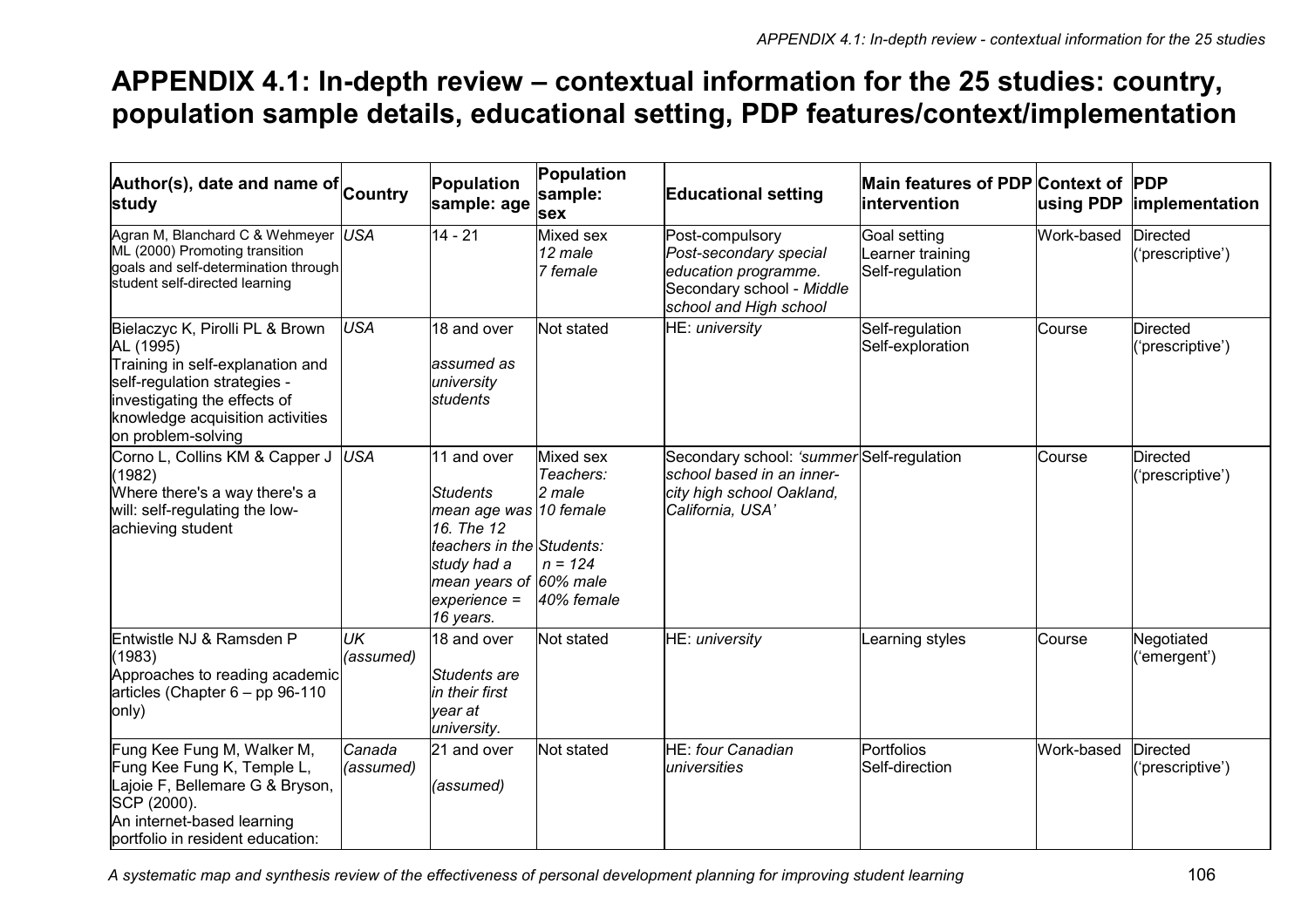| Author(s), date and name of Country<br>study                                                                                                                                                                |                         | Population<br>sample: age                                          | Population<br>sample:<br>sex                         | <b>Educational setting</b>                                           | Main features of PDP Context of PDP<br><b>intervention</b>                                               | using PDP | implementation                      |
|-------------------------------------------------------------------------------------------------------------------------------------------------------------------------------------------------------------|-------------------------|--------------------------------------------------------------------|------------------------------------------------------|----------------------------------------------------------------------|----------------------------------------------------------------------------------------------------------|-----------|-------------------------------------|
| the KOALA-super ™ multicentre<br>programme                                                                                                                                                                  |                         |                                                                    |                                                      |                                                                      |                                                                                                          |           |                                     |
| Gould JWI (1997)<br>Practitioners' application of self-<br>directed learning: education of<br>the department of defense's<br>program managers under the<br>Defense Acquisition Workforce<br>Improvement Act | <b>USA</b>              | 21 and over<br>senior<br>personnel                                 | Mixed sex                                            | Defense Systems<br>Management College, US<br>Department of Defense.  | -Action planning<br>-Learning logs / journals<br>diaries                                                 | Course    | Directed<br>('prescriptive')        |
| Higgins BA (2000)<br>An analysis of the effects of<br>integrated instruction of<br>metacognitive and study skills<br>upon the self-efficacy and<br>achievement of male and female<br>students               | <b>USA</b>              | $14 - 16$                                                          | Mixed sex<br>17 male (42%);<br>23 female<br>(57, 5%) | Secondary school: large<br>suburban high school' USA                 | Action planning<br>Goal setting<br>Learner training<br>Self-assessment/<br>evaluation<br>Self-regulation | Course    | <b>Directed</b><br>('prescriptive') |
| Knoff E, Rugh JD & Littlefield JH USA<br>(1990) Comparing learning logs<br>and note summaries in a dental<br>research methods course                                                                        | (assumed)               | 18 and over<br>undergrad, pre<br>and post-<br>doctoral<br>students | Mixed sex<br>10 female<br>35 male                    | HE: university                                                       | Learning logs / journals /<br>diaries<br>Learning styles<br>Reflective practice                          | Course    | <b>Directed</b><br>('prescriptive') |
| Kramarski B & Zeichner O<br>(2001)<br>Using technology to enhance<br>mathematical reasoning: effects<br>of feedback and self-regulation<br>learning                                                         | <b>Israel</b>           | 17 to 20                                                           | Mixed sex                                            | Secondary school: four<br>no numbers given Israeli secondary schools | Metacognitive feedback, Course<br>Reasoning                                                              |           | <b>Directed</b><br>('prescriptive') |
| Lan WY (1996)<br>The effects of self-monitoring on<br>students' course performance,<br>use of learning strategies,<br>attitude, self-judgement ability,<br>and knowledge representation                     | <b>USA</b>              | 17 and over<br>University<br>students                              | Mixed sex<br>32 male<br>40 female                    | HE:'university in the<br>southwestern United States'                 | Self-regulation<br>Self-monitoring, using a<br>10 point rating scale                                     | Course    | <b>Directed</b><br>('prescriptive') |
| Lan, WY<br>(1998) Teaching self-monitoring<br>skills in statistics                                                                                                                                          | <b>USA</b><br>(assumed) | 17 and over<br>'graduate<br>students'                              | Mixed sex<br>38 male<br>31 female                    | HE: 'major state university'                                         | Self-monitoring                                                                                          | Course    | <b>Directed</b><br>('prescriptive') |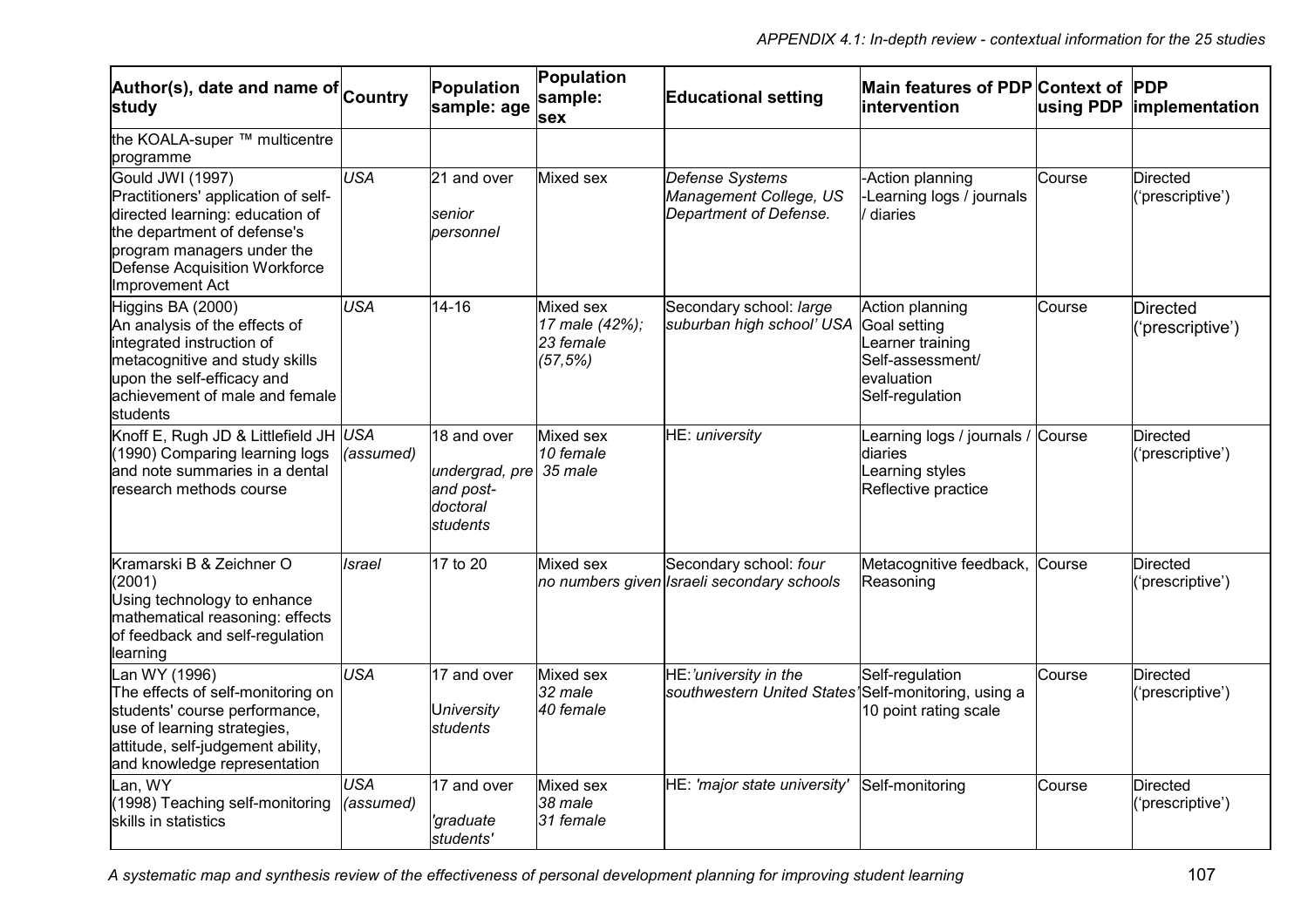| Author(s), date and name of Country<br>study                                                                                                                                           |            | Population<br>sample: age                               | Population<br>sample:<br>sex                                                  | <b>Educational setting</b>                                                     | Main features of PDP Context of PDP<br>intervention                                                                                                    | using PDP | implementation                      |
|----------------------------------------------------------------------------------------------------------------------------------------------------------------------------------------|------------|---------------------------------------------------------|-------------------------------------------------------------------------------|--------------------------------------------------------------------------------|--------------------------------------------------------------------------------------------------------------------------------------------------------|-----------|-------------------------------------|
|                                                                                                                                                                                        |            | (assumed)                                               |                                                                               |                                                                                |                                                                                                                                                        |           |                                     |
| Lizarraga M & Iriarte MDI (2001) Spain<br>Enhancement of cognitive<br>functioning and self-regulation of<br>learning in adolescents                                                    |            | $14 - 16$                                               | Mixed sex<br>27 male<br>82 female                                             | Secondary school: 'First<br>level vocational training<br>centre'               | -Action Planning<br>Learner training<br>Self-assessment/<br>evaluation<br>Self-motivation<br>Cooperative learning<br>between student(s)/<br>teacher(s) | Course    | <b>Directed</b><br>('prescriptive') |
| Lonka K & Ahola K (1995)<br>Activating instruction: How to<br>foster study and thinking skills in<br>higher education                                                                  | Finland    | 17 and over<br>(assumed)                                | Not stated                                                                    | HE: 'University of Helsinki'                                                   | Learning logs / journals /<br>diaries<br>Reflective practice                                                                                           | Course    | Directed<br>('prescriptive')        |
| Lunsford BE & Herzog MJR<br>(1997)<br>Active learning in anatomy and<br>physiology: student reactions<br>and outcomes in a non-<br>traditional a&p course                              | <b>USA</b> | 21 and over<br>(assumed as<br>av. age given<br>as 27.8) | Mixed sex<br>11 female<br>1 male                                              | Post-compulsory: 'small<br>community college in rural<br>western Carolina' USA | Concept mapping<br>Metacognitive writing<br>assignments                                                                                                | Course    | <b>Directed</b><br>('prescriptive') |
| Masui C & De Corte E (1999)<br>Enhancing learning and problem<br>solving skills: orienting and self-<br>judging, two powerful and<br>trainable learning tools                          | Belgium    | 17 and over<br>(assumed)                                | Mixed sex<br>Selection in<br>conditions was<br>based on sex                   | HE: 'Flemish University'                                                       | Independent /<br>autonomous learner<br>Problem-based learning<br>Reflective practice<br>Self-regulation                                                | Course    | <b>Directed</b><br>('prescriptive') |
| McCrindle AR & Christensen CA Australia<br>(1995)<br>The impact of learning journals<br>on metacognitive and cognitive<br>processes and learning<br>performance                        | (assumed)  | 17-19 years<br>mean age 17.8 24 male                    | Mixed sex<br>16 female                                                        | HE: university                                                                 | Learning logs / journals / Course<br>diaries<br>Reflective practice                                                                                    |           | <b>Directed</b><br>('prescriptive') |
| McInerney V, McInerney DM &<br>Marsh HW<br>(1997) Effects of metacognitive<br>strategy training within a<br>cognitive group learning context<br>on computer achievement and<br>anxiety | Australia  | 17 and over<br>(av. age given<br>as 20)                 | Mixed sex<br>Study 1: 17 male,<br>14 female<br>Study 2: 14 male,<br>16 female | HE: 'regional university in<br><b>New South Wales.</b><br>Australia'           | Learner training<br>Cooperative learning<br>between<br>student(s)/teacher(s)                                                                           | Course    | <b>Directed</b><br>('prescriptive') |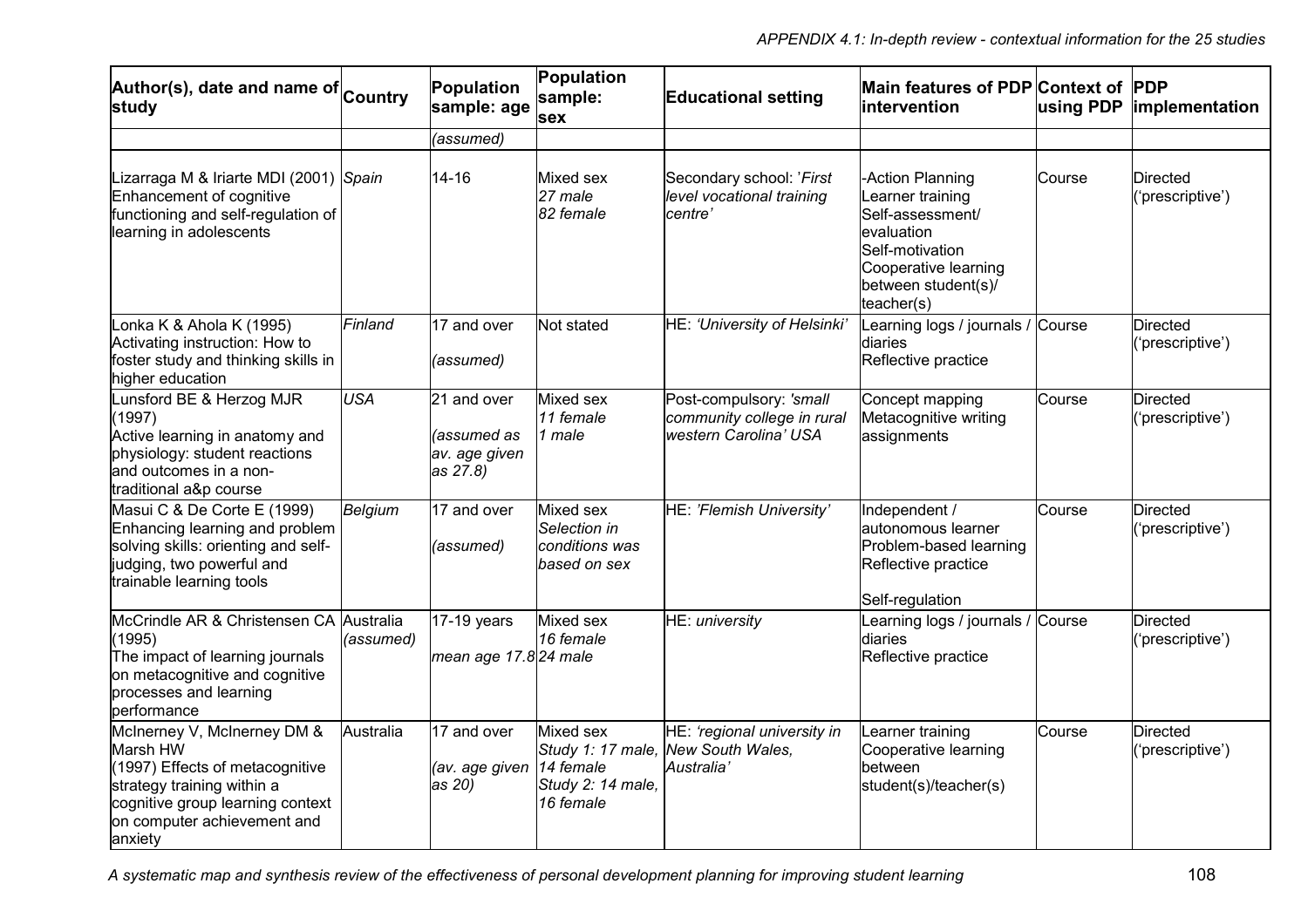| Author(s), date and name of Country<br>study                                                                                                                              |                                    | Population<br>sample: age                                                                                       | Population<br>sample:<br>sex                                                    | <b>Educational setting</b>                                                                      | Main features of PDP Context of PDP<br>intervention                        | using PDP | implementation                      |
|---------------------------------------------------------------------------------------------------------------------------------------------------------------------------|------------------------------------|-----------------------------------------------------------------------------------------------------------------|---------------------------------------------------------------------------------|-------------------------------------------------------------------------------------------------|----------------------------------------------------------------------------|-----------|-------------------------------------|
| Paterson CC (1996)<br>Self-regulated learning and<br>academic achievement of senior<br>biology students                                                                   | South Africa 16 to 18<br>(assumed) | School year 12                                                                                                  | Not stated                                                                      | Secondary school: 'school<br>in upper middle to high SES<br>area of Cape Town, South<br>Africa' | Self-regulation                                                            | Course    | <b>Directed</b><br>('prescriptive') |
| Ridley DS, Schutz PA, Glanz RS USA<br>& Weinstein CE (1992)<br>Self-regulated learning: the<br>interactive influence of meta-<br>cognitive awareness and goal-<br>setting |                                    | 17 and over                                                                                                     | Mixed sex                                                                       | HE: 'large southwestern<br>university'                                                          | Reflective practice<br>Self-awareness<br>Self-motivation                   | Course    | <b>Directed</b><br>('prescriptive') |
| Ridley DS (1991)<br>Reflective self-awareness: a<br>basic motivational process                                                                                            | <b>USA</b><br>(assumed)            | 18 and over<br>median age of 2 male<br>23.5 years and<br>students were<br>undergraduate<br>and<br>postgraduates | Mixed sex<br>87 female                                                          | HE: 'large southwestern<br>university'                                                          | <b>Goal setting</b>                                                        | Course    | <b>Directed</b><br>('prescriptive') |
| Rush RT & Milburn JL (1988)<br>The effects of reciprocal<br>teaching of self-regulation of<br>reading comprehension in a<br>postsecondary technical school<br>program     | <b>USA</b><br>(assumed)            | 17 and over                                                                                                     | Single sex<br>male                                                              | Post-compulsory: 'Post-<br>secondary training<br>institution'                                   | Reflective practice<br>Self-awareness<br>Self-direction<br>Self-regulation | Course    | <b>Directed</b><br>('prescriptive') |
| Schunk DH & Ertmer PA<br>1999)<br>Self-regulatory processes during<br>computer skill acquisition: goal<br>and self-evaluative influences                                  | <b>USA</b><br>(assumed)            | 17 and over<br>age range 18-<br>39 (for Study<br>1, no info for<br>Study 2)                                     | Mixed sex<br>Study 1:<br>40 female<br>4 male<br>Study 2:<br>29 female<br>4 male | HE: university                                                                                  | -Self-assessment/<br>evaluation<br>Self-regulation                         | Course    | <b>Directed</b><br>('prescriptive') |
| Simpson ML & Nist SL (1990)<br>The effects of PLAE upon<br>students' executive control, self-<br>regulation, and test performance                                         | <b>USA</b><br>(assumed)            | 18 and over<br>University<br>students                                                                           | Mixed sex<br>45% male<br>55% female                                             | HE: 'large southern<br>university'                                                              | earning styles<br>Self-assessment/<br>evaluation<br>Self-regulation        | Course    | <b>Directed</b><br>('prescriptive') |
| Tillema HH (2000)<br>Belief change towards self-                                                                                                                          | Nether-<br>lands                   | 21 and over                                                                                                     | Mixed sex                                                                       | HE: two teacher training<br>colleges in Netherlands                                             | Reflective practice<br>Self-direction                                      | -Course   | <b>Directed</b><br>('prescriptive') |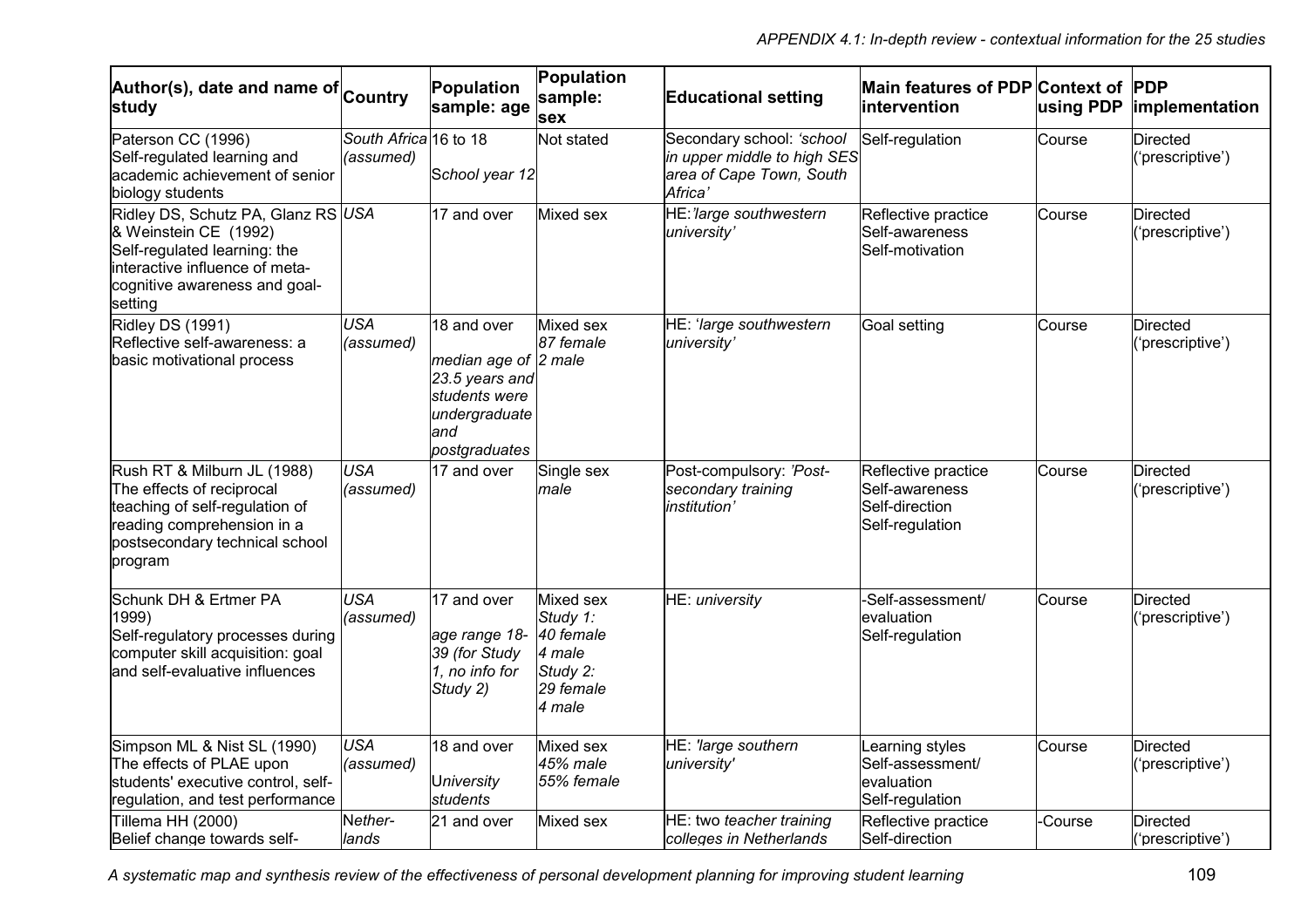| Author(s), date and name of Country<br>study                                                                                |            | Population<br>sample: age                                               | Population<br>sample:<br><b>sex</b> | <b>Educational setting</b>                                                                       | Main features of PDP Context of PDP<br>lintervention | using PDP              | <i>implementation</i>                                                |
|-----------------------------------------------------------------------------------------------------------------------------|------------|-------------------------------------------------------------------------|-------------------------------------|--------------------------------------------------------------------------------------------------|------------------------------------------------------|------------------------|----------------------------------------------------------------------|
| directed learning in student<br>teachers: immersion in practice<br>lor reflection on action                                 |            | Teacher<br>trainees<br>(assumed)                                        |                                     | Primary school: teaching<br><i>contractice sites</i>                                             | Self-regulation                                      | -Work-based two types: | l'immersion-<br>reflection' and<br>'reflection-<br><i>immersion'</i> |
| Travers NL & Sheckley BG<br>(2000)<br>Changes in students' self-<br>regulation based on different<br>teaching methodologies | <b>USA</b> | 21 and over<br>Mean age is<br>31.7 described<br>las 'adult<br>learners' | Not stated                          | Post-compulsory education: Goal setting<br>'New England Community<br>college with several sites' | Reflective practice                                  | Course                 | Directed<br>'prescriptive')                                          |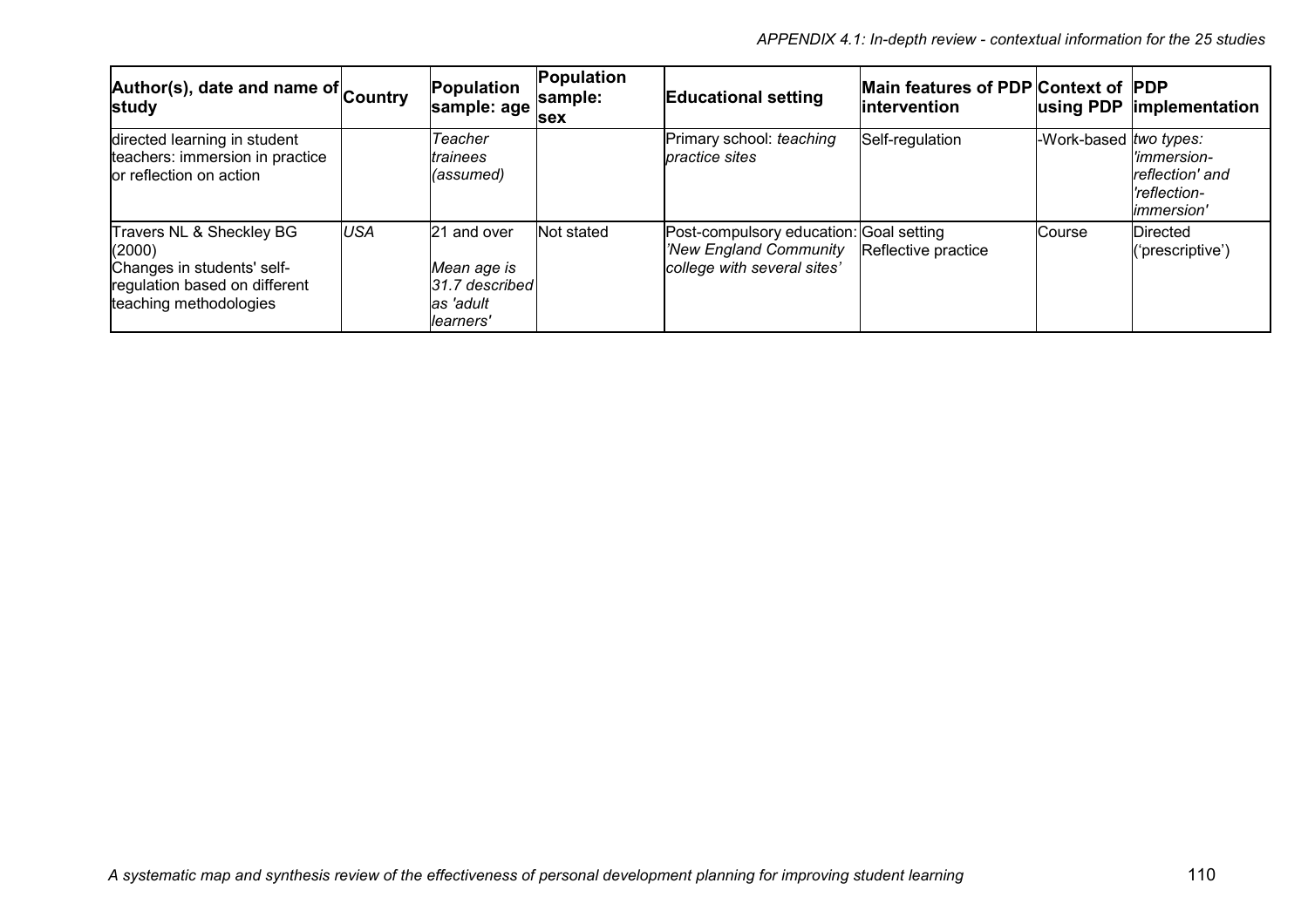# **APPENDIX 4.2: Details on discipline and nature of PDP intervention**

| Author(s), date and name of<br>study                                                                                                                                                                                                         | <b>Discipline</b>                                                                                                                             | Please describe in more detail the specific phenomena, factors, services or<br>interventions with which the study is concerned.                                                                                                                                                                                                                                                                                                                                                                                                                               |
|----------------------------------------------------------------------------------------------------------------------------------------------------------------------------------------------------------------------------------------------|-----------------------------------------------------------------------------------------------------------------------------------------------|---------------------------------------------------------------------------------------------------------------------------------------------------------------------------------------------------------------------------------------------------------------------------------------------------------------------------------------------------------------------------------------------------------------------------------------------------------------------------------------------------------------------------------------------------------------|
| Agran M, Blanchard C & Wehmeyer ML <i>Various</i><br>(2000)<br>Promoting transition goals and self-<br>determination through student self-<br>directed learning                                                                              |                                                                                                                                               | The Self-Determined Learning Model of Instruction was developed based on the<br>Adaptability Instruction Model forwarded by Mithaug et al (1987). The Self Determined<br>Learning Model of Instruction is a mode of teaching designed to teach students to<br>become self-regulated problem-solvers.                                                                                                                                                                                                                                                          |
| Bielaczyc K, Pirolli PL & Brown AL<br>(1995)<br>Training in self-explanation and self-<br>regulation strategies: investigating the<br>effects of knowledge acquisition<br>activities on problem-solving                                      | Not stated but includes computer<br>programming                                                                                               | 'A structured one-to-one intervention between the experimenter and each participant' with<br>lintervention activities which included:<br>1/ introducing and motivating self-explanation<br>2/ modeling the strategies on videotape<br>3/ verifying the strategies to instructional materials                                                                                                                                                                                                                                                                  |
| Corno L, Collins KM & Capper J (1982) Various<br>Where there's a way there's a will: self-<br>regulating the low-achieving student                                                                                                           |                                                                                                                                               | An pilot intervention in which experienced teachers were trained to help low-achieving<br>students become more self-regulated learners.<br>1/Teachers trained in 3 sessions lasting for half a day each.<br>2/Teachers discussed theory and research on self-regulated learning and were advised<br>on strategies for teaching low-achievers.<br>3/Teachers designed 10 class lessons and taught these two times a week for 5 weeks<br>with low achieving black students.<br>4/Ddata were obtained on student response variables before and after instructor. |
| Entwistle NJ & Ramsden P (1983)<br>Approaches to reading academic<br>articles (Chapter 6, pp 96-110 only)                                                                                                                                    | from a broad population of the<br>following disciplines: English,<br>Physics, Engineering, History,<br>Economics, Psychology and '6th<br>form | Various - this study draws its sample Intervention in which students were sent three short articles of under 200 words, the final<br>article was a 'summary of research on styles of learning and thinking, intended to have<br>personal relevance to the students as it monitored some of the tests they had taken<br>during the previous year'.                                                                                                                                                                                                             |
| Fung Kee Fung M, Walker M, Fung Kee Obstetrics and Gynecology<br>Fung K, Temple L, Lajoie F, Bellemare<br>G & Bryson SCP (2000)<br>An internet-based learning portfolio in<br>resident education: the KOALA-super<br>™ multicentre programme |                                                                                                                                               | The KOALA programme is a computer based 'learning portfolio' for resident doctors to:<br>1/ record critical incidents from encounters with patients;<br>2/ reflect on encounter to pose clinical question;<br>3/ answer question using online resources;<br>4/ recording of what was learned.                                                                                                                                                                                                                                                                 |
| Gould JWI (1997)<br>Practitioners' application of self-directed<br>learning: education of the department of<br>defense's program managers under the<br>Defense Acquisition Workforce<br><b>Improvement Act</b>                               | Defense                                                                                                                                       | Project KAIZEN is a model of self-directed learning containing 8 activities:<br>1/Students accomplish a literature search to define adult learning and then proposed their<br>concept in the form of a learning contract.<br>2/Students define a number of relevant research questions on the subject of acquisition<br>reform currently under Congressional scrutiny.<br>3/From this list of research questions, students select a subject matter area of personal                                                                                           |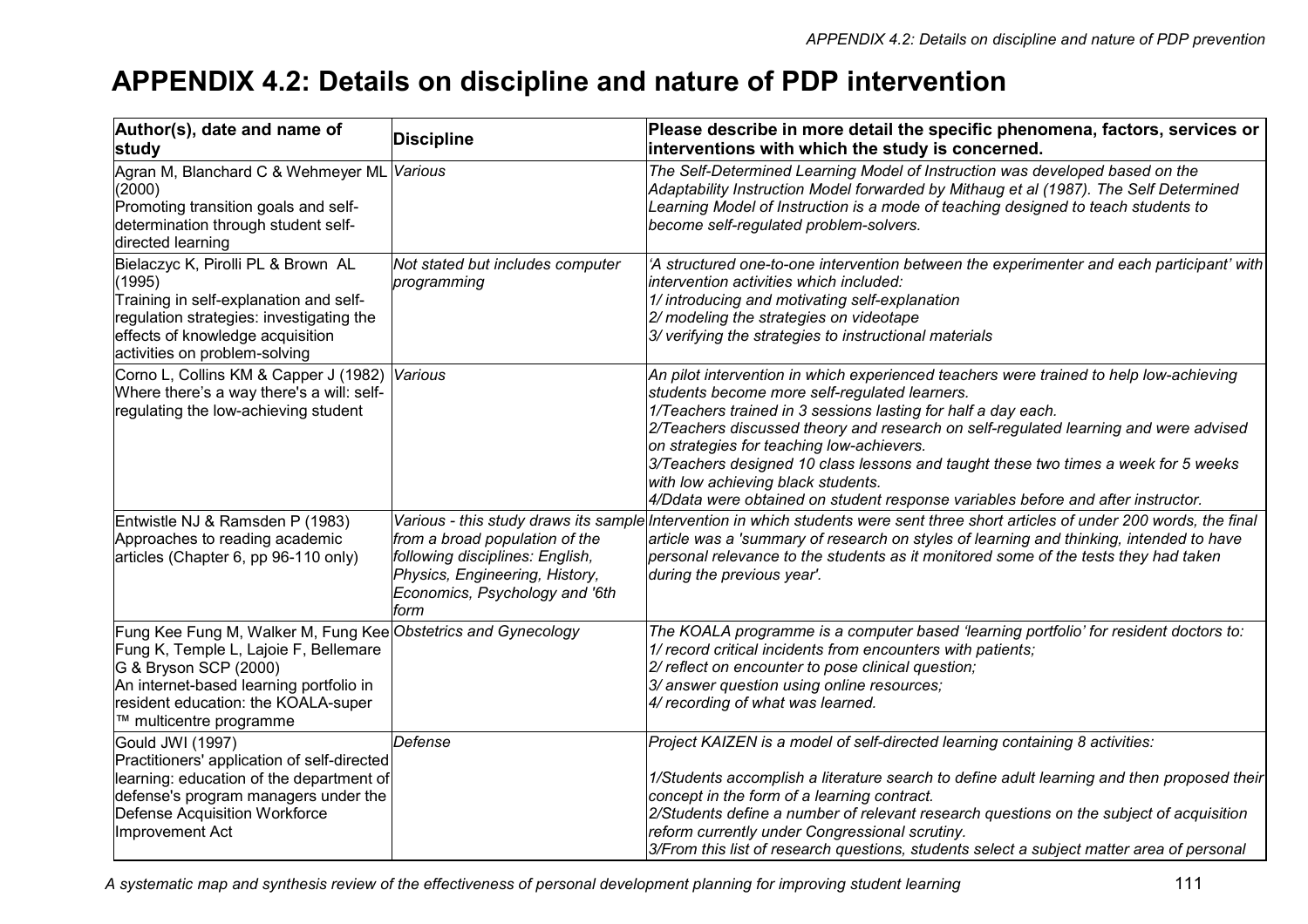| Author(s), date and name of<br>study                                                                                                                                                       | <b>Discipline</b> | Please describe in more detail the specific phenomena, factors, services or<br>interventions with which the study is concerned.                                                                                                                                                                                                                                                                                                                                                                                                                                                                                                                                                                                                                                                                                                                                                                                                                                                                                                                                                                                                                                                                                                                                                                                                                                                                                                                                                                                                                                 |
|--------------------------------------------------------------------------------------------------------------------------------------------------------------------------------------------|-------------------|-----------------------------------------------------------------------------------------------------------------------------------------------------------------------------------------------------------------------------------------------------------------------------------------------------------------------------------------------------------------------------------------------------------------------------------------------------------------------------------------------------------------------------------------------------------------------------------------------------------------------------------------------------------------------------------------------------------------------------------------------------------------------------------------------------------------------------------------------------------------------------------------------------------------------------------------------------------------------------------------------------------------------------------------------------------------------------------------------------------------------------------------------------------------------------------------------------------------------------------------------------------------------------------------------------------------------------------------------------------------------------------------------------------------------------------------------------------------------------------------------------------------------------------------------------------------|
|                                                                                                                                                                                            |                   | interest and formed study teams. Teams were concerned with solving real problems<br>contributing to the discipline of acquisition reform rather than attacking problems with<br>known solutions or past case histories where lessons learned provided a ready answer.<br>4/Each student is required to prepare and present a one hour lesson based on their<br>education and experience for other members of the Section<br>5/Each student is required to maintain a learning log reflecting their individual learning<br>experience as a function of all classroom and research activities<br>6/Each student is required to develop means to display their learned knowledge to others<br>in their assigned study groups (six persons) - each student required to receive five peer<br>votes that s/he had achieved the Bloom's Taxonomy Level of 132 desired learning<br>objects defined by the Program Management Functional Board display could be in the<br>form of a group discussion, presentation, work group, planned activity, or report on<br>research group efforts<br>7/Each research working group is to produce a report, an article for publication, and<br>render a briefing up the chain of command on their research findings<br>8/Eeach student is to take the same final referenced examination as other students in the<br>remaining 13 sections, which indicates those areas of potential academic weakness that<br>may require additional emphasis in a life-long learning plan; examination is similar to the<br>entrance examination. |
| Higgins BA (2000)<br>An analysis of the effects of integrated<br>instruction of metacognitive and study<br>skills upon the self-efficacy and<br>achievement of male and female<br>students | Geography         | The intervention under study is an integrated metacognitive instructional programme<br>comprising seven learning objectives:<br>1/ expectancy for success<br>2/ test anxiety<br>3/ rehearsal<br>4/ elaboration<br>5/ organization<br>6/ metacognition<br>7/ self-effort                                                                                                                                                                                                                                                                                                                                                                                                                                                                                                                                                                                                                                                                                                                                                                                                                                                                                                                                                                                                                                                                                                                                                                                                                                                                                         |
| Knoff E, Rugh JD & Littlefield JH (1990) Dentistry<br>Comparing learning logs and note<br>summaries in a dental research<br>methods course                                                 |                   | Comparison of two interventions designed to influence students' performance in critical<br>thinking and recall:<br>1/log writing<br>2/ summarizing<br>Interventions undertaken during 'intense 5-week summer course of 24 class hours'<br>introducing dental research concepts                                                                                                                                                                                                                                                                                                                                                                                                                                                                                                                                                                                                                                                                                                                                                                                                                                                                                                                                                                                                                                                                                                                                                                                                                                                                                  |
| Kramarski B & Zeichner O (2001) Using Mathematics<br>Technology to enhance mathematical<br>reasoning: effects of feedback and self-<br>regulation learning                                 |                   | Comparison of two interventions:<br>1/ Metacognitive feedback: group received explanation of importance of using MF<br>(metacognitive questions that serve as cues for understanding the problem) for Self<br>Regulated Learning.<br>2/ Result feedback: group received an explanation of the importance of using RF (cues<br>pertaining only to the final outcome, provided by computer).                                                                                                                                                                                                                                                                                                                                                                                                                                                                                                                                                                                                                                                                                                                                                                                                                                                                                                                                                                                                                                                                                                                                                                      |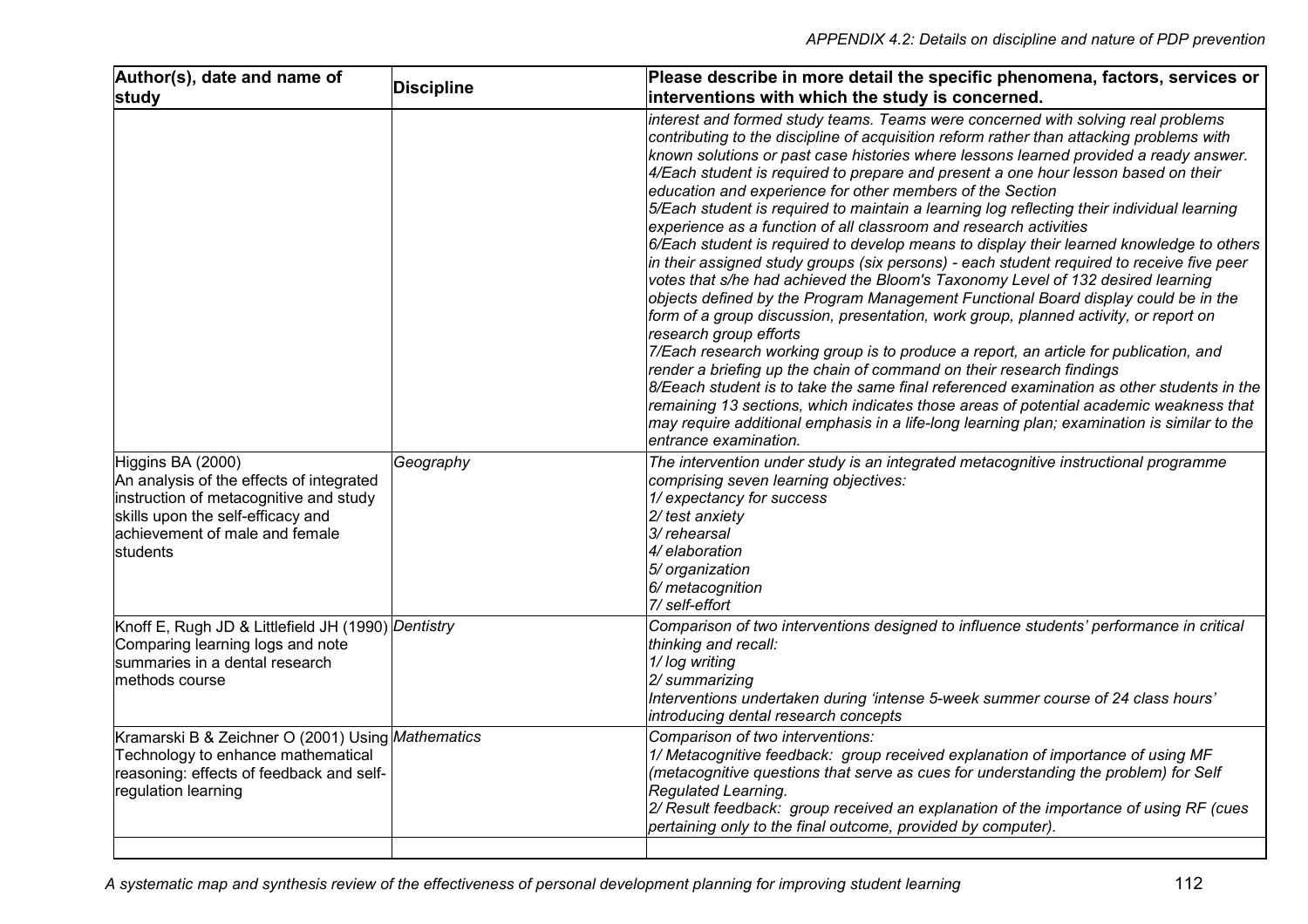| Author(s), date and name of<br>study                                                                                                                                                     | <b>Discipline</b>                                                                                                                                                                     | Please describe in more detail the specific phenomena, factors, services or<br>interventions with which the study is concerned.                                                                                                                                                                                                                                                                                                                                                                                                                                                                                                                                                                                                                                                                                                                                                              |
|------------------------------------------------------------------------------------------------------------------------------------------------------------------------------------------|---------------------------------------------------------------------------------------------------------------------------------------------------------------------------------------|----------------------------------------------------------------------------------------------------------------------------------------------------------------------------------------------------------------------------------------------------------------------------------------------------------------------------------------------------------------------------------------------------------------------------------------------------------------------------------------------------------------------------------------------------------------------------------------------------------------------------------------------------------------------------------------------------------------------------------------------------------------------------------------------------------------------------------------------------------------------------------------------|
| Lan WY (1996)<br>The effects of self-monitoring on<br>students' course performance, use of<br>learning strategies, attitude, self-<br>judgement ability, and knowledge<br>representation | <b>Statistics</b>                                                                                                                                                                     | The self-monitoring cue used in the statistics course was a protocol that was designed to<br>direct students' attention to their learning activities and understanding of the learning<br>materials.                                                                                                                                                                                                                                                                                                                                                                                                                                                                                                                                                                                                                                                                                         |
| Lan WY (1998)<br>Teaching self-monitoring skills in<br>statistics                                                                                                                        | Various - Students were from a<br>range of disciplines:<br>Education (n=42)<br>Human Sciences (n=16)<br>Nursing (n=6)<br>Arts and Sciences (n=5)<br>Interdisciplinary programme (n=3) | Intervention involving self-monitoring: students recorded the frequency and intensity of<br>learning activities. Specifically, students in a statistics course monitored their own<br>learning activities with a self-monitoring protocol.                                                                                                                                                                                                                                                                                                                                                                                                                                                                                                                                                                                                                                                   |
| Lizarraga M & Iriarte MDI (2001)<br>Enhancement of cognitive functioning<br>and self-regulation of learning in<br>adolescents                                                            | Vocational training                                                                                                                                                                   | The Portfolio program consists of activities extracted from three programs:<br>1/The Instructional Enrichment Program<br>2/ The Philosophy for Children Program<br>3/ The Project Intelligence Program<br>Although the aim of each of these programs is to stimulate thinking operations in general,<br>they differ with respect to specific goals, the methodological strategies employed and the<br>didactic materials offered.                                                                                                                                                                                                                                                                                                                                                                                                                                                            |
| Lonka K & Ahola K (1995) Activating<br>instruction: how to foster study and<br>thinking skills in higher education                                                                       | Psychology                                                                                                                                                                            | Intervention named 'activating learning' to enable students to view the act of writing as an<br>aid to their learning, a tool to be used in acquiring mastery over new information, and a<br>means of revealing their present understanding of a given subject. It is intended to<br>support the process of writing with the help of peer groups. Learning-by-writing exercises<br>are based on the idea that not just any writing fosters study and thinking skills; exercises<br>aimed at enhancing knowledge transforming are the means that may best help the<br>development when carried out in meaningful social interaction.<br>The framework of activating instruction is a synthesis of various theoretical ideas based<br>on:<br>1/ diagnosing and activating;<br>2/ fostering the learning process and reflective thinking;<br>3/ giving feedback and challenging misconceptions. |
| Lunsford BE & Herzog MJR (1997)<br>Active learning in anatomy and<br>physiology: student reactions and<br>outcomes in a non-traditional A&P<br>course                                    | Anatomy & Physiology                                                                                                                                                                  | Intervention comprising two components:<br>1/ concept mapping - organizing devices generated by students to connect normally<br>isolated information;<br>2/ metacognitive writing- assignments which enable students to reflect on their learning<br>processes by writing about how they learn                                                                                                                                                                                                                                                                                                                                                                                                                                                                                                                                                                                               |
| Masui C & De Corte E (1999)<br>Enhancing learning and problem<br>solving skills: orienting and self-judging,                                                                             | <b>Business economics</b>                                                                                                                                                             | Four metacognitive or regulative processes were the focus of the intervention:<br>1/ orienting;<br>2/ planning;                                                                                                                                                                                                                                                                                                                                                                                                                                                                                                                                                                                                                                                                                                                                                                              |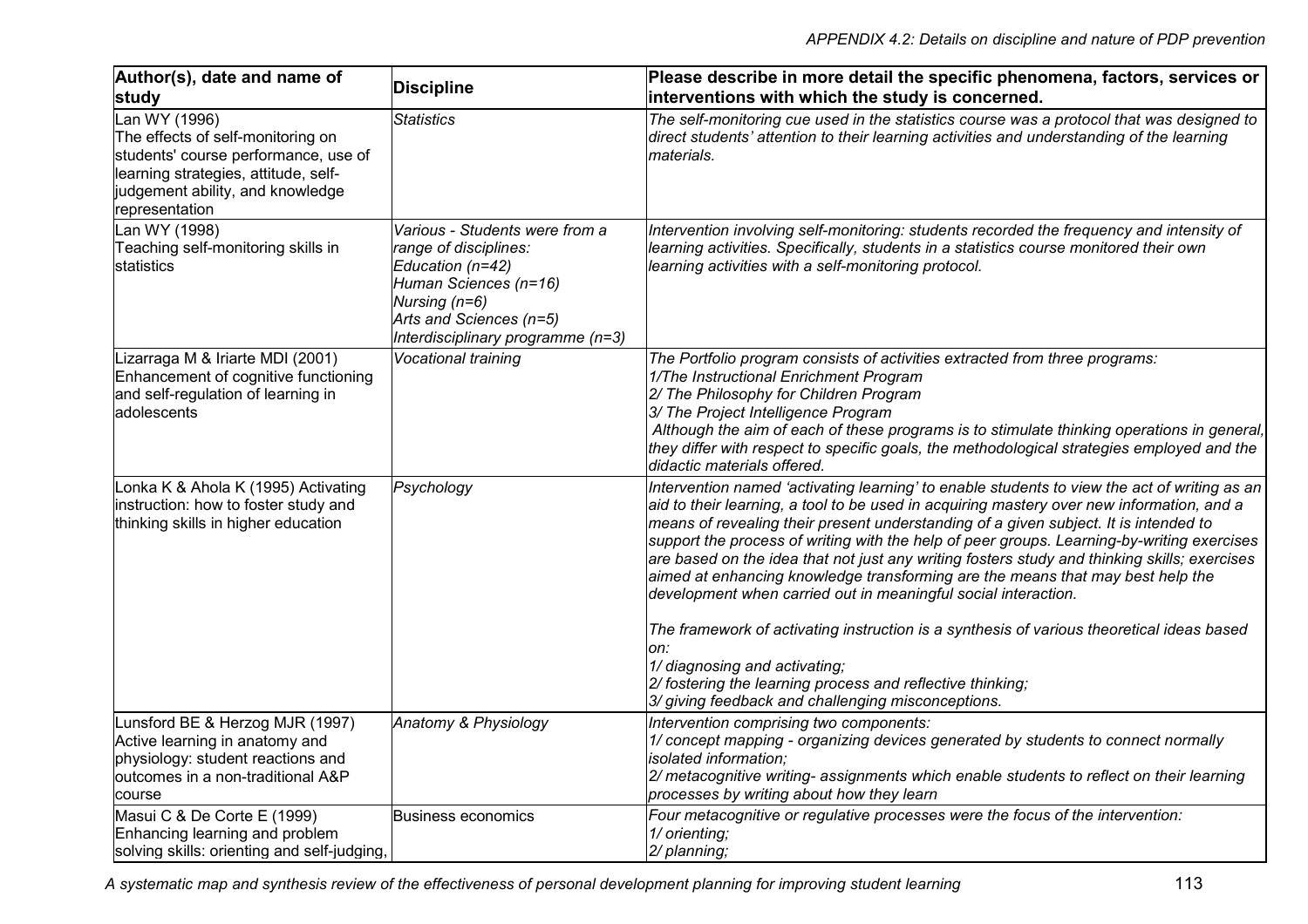| Author(s), date and name of<br>study                                                                                                                                                | <b>Discipline</b>   | Please describe in more detail the specific phenomena, factors, services or<br>interventions with which the study is concerned.                                                                                                                                                                                                                                                                                                                                                                                                                                                  |
|-------------------------------------------------------------------------------------------------------------------------------------------------------------------------------------|---------------------|----------------------------------------------------------------------------------------------------------------------------------------------------------------------------------------------------------------------------------------------------------------------------------------------------------------------------------------------------------------------------------------------------------------------------------------------------------------------------------------------------------------------------------------------------------------------------------|
| two powerful and trainable learning<br>tools                                                                                                                                        |                     | 3/ self-testing:<br>4/reflecting.<br>The authors selected four activities related to these factors. Implementation was through<br>10 sessions of 90 minutes each and a number of exercises aimed at practising and<br>transferring knowledge and skills.                                                                                                                                                                                                                                                                                                                         |
| McCrindle AR & Christensen CA (1995) Biology<br>The impact of learning journals on<br>metacognitive and cognitive processes<br>and learning performance                             |                     | Comparison of the impact of two interventions on metacognitive awareness and control,<br>conceptions of learning, use of cognitive strategies, structuring of acquired knowledge<br>and academic achievement<br>1/ learning journals<br>2/ scientific reports                                                                                                                                                                                                                                                                                                                    |
| McInerney V, McInerney DM & Marsh<br>HW (1997)<br>Effects of metacognitive strategy<br>training within a cognitive group<br>learning context on computer<br>achievement and anxiety | Computing           | Comparison of two treatments:<br>1/ direct instruction (practice on computer individually - calling on instructor for help as<br>required);<br>2/ cooperative self-regulated learning (students received modeling from the instructor and<br>practice in the use of higher order questions in groups).<br>This study is concerned with cooperative learning and theory that it has cognitive and<br>affective benefits, and with self-regulation and meta-cognition, which, in theory,<br>increases effective learning by enabling students to take charge of their own learning |
| Paterson CC (1996)<br>Self-regulated learning and academic<br>achievement of senior biology students                                                                                | Biology             | Self-regulation as a method of learning intervention. Intervention includes:<br>1/ strategic planning for lesson;<br>2/ implementing learning strategies;<br>3/ monitoring understanding;<br>4/ evaluating success of the learning effect.                                                                                                                                                                                                                                                                                                                                       |
| Ridley DS, Schutz PA, Glanz RS &<br>Weinstein CE (1992)<br>Self-regulated learning: the interactive<br>influence of meta-cognitive awareness<br>and goal-setting                    | Education           | Study to test interactive influence of two self-regulatory processes:<br>1/ goal setting;<br>2/ metacognitive awareness;<br>Individuals were placed into one of four conditions based on their level of metacognitive<br>awareness (high or low) and their participation in either goal setting intervention or a filler<br>activity.                                                                                                                                                                                                                                            |
| Ridley DS (1991)<br>Reflective self-awareness - a basic<br>motivational process                                                                                                     | Not stated          | The study investigated a new conceptual model of self-regulation, reflective intentionality,<br>in which motivation to act is based heavily on one's conception of self and on higher order<br>processes - specifically:<br>1/ reflective self-awareness;<br>2/ emotion;<br>3/ volition.                                                                                                                                                                                                                                                                                         |
| Rush RT & Milburn JL (1988)<br>The effects of reciprocal teaching of<br>self-regulation of reading<br>comprehension in a postsecondary<br>technical school program                  | Vocational training | Intervention involving reciprocal teaching as a method of instructing students in a<br>metacognitive reading comprehension procedure. Reciprocal teaching is a tool for<br>enhancing the text comprehension of junior high school remedial readers.<br>The intervention group received instruction using a 4-part reading comprehension<br>strategy including:                                                                                                                                                                                                                   |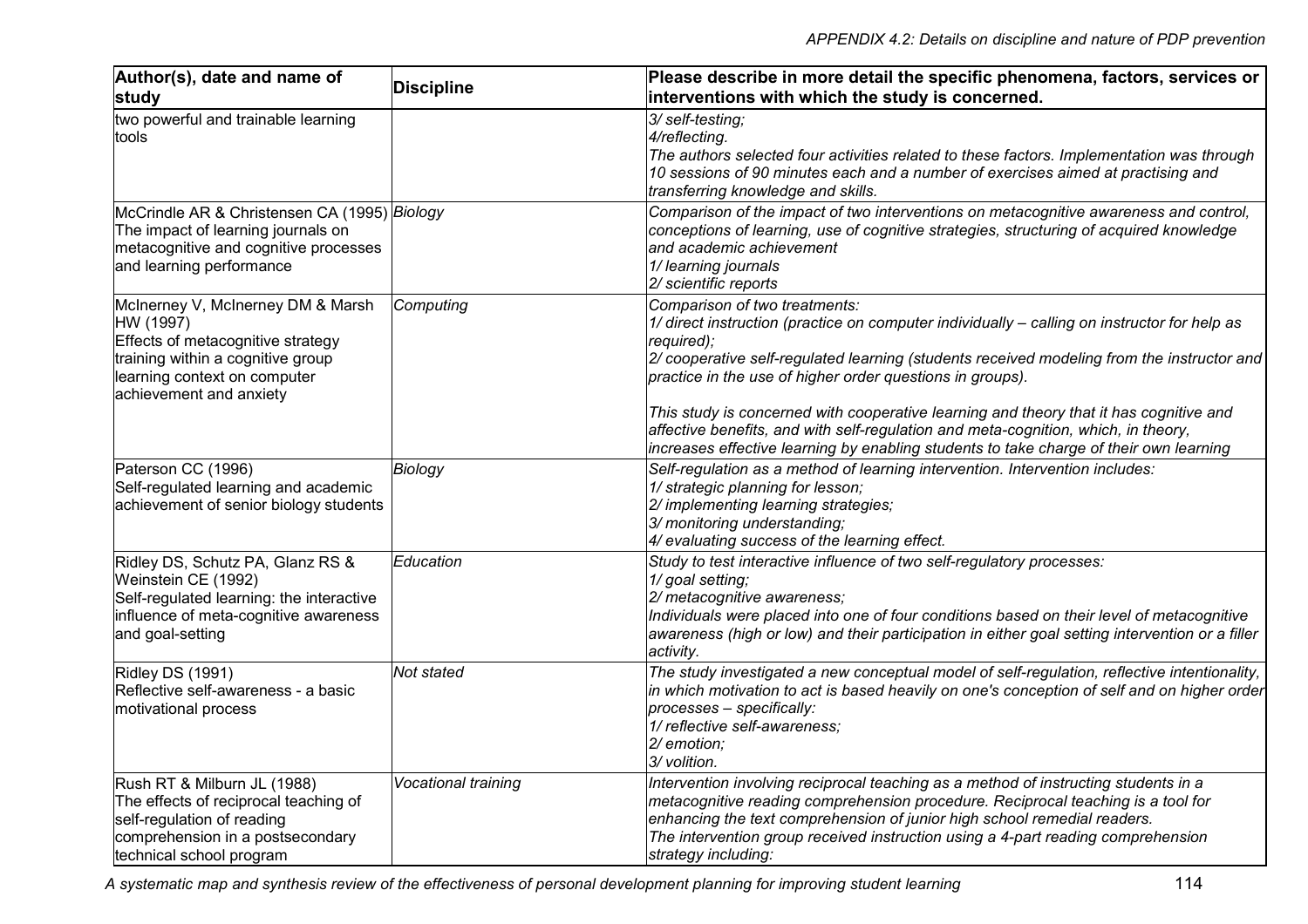| Author(s), date and name of<br>study                                                                                                       | <b>Discipline</b>  | Please describe in more detail the specific phenomena, factors, services or<br>interventions with which the study is concerned.                                                                                                                                                                                                                                                                                                                                                                                                                                                                                               |
|--------------------------------------------------------------------------------------------------------------------------------------------|--------------------|-------------------------------------------------------------------------------------------------------------------------------------------------------------------------------------------------------------------------------------------------------------------------------------------------------------------------------------------------------------------------------------------------------------------------------------------------------------------------------------------------------------------------------------------------------------------------------------------------------------------------------|
|                                                                                                                                            |                    | 1/ self-questioning;<br>2/ summarizing;<br>3/ predicting;<br>4/ critical evaluation of the text.<br>The method requires students to demonstrate participational learning.<br>Two comparison groups, one received conventional teacher-centred instruction involving<br>demonstrations and practice, and another received routine course-related reading<br>activities.                                                                                                                                                                                                                                                        |
| Schunk DH & Ertmer PA<br>(1999)<br>Self-regulatory processes during<br>computer skill acquisition: goal and self-<br>evaluative influences | Computing          | The study is concerned with how goals and self-evaluation effect:<br>1/ self-efficacy;<br>2/ achievement;<br>3/ self-regulation.<br>A distinction is made between process goals (e.g. learning to compute square rota) and<br>product goals (e.g. completing 100 addition problems in five minutes).<br>The interaction between the different types of goals and self-evaluation is investigated.                                                                                                                                                                                                                             |
| Simpson ML & Nist SL (1990)<br>The effects of PLAE upon students'<br>executive control, self-regulation, and<br>test performance           | Various            | PLAE is a recursive teaching model involving students in 4 stages of test preparation:<br>1/ Pre-planning;<br>2/ Listing;<br>3/ Activating;<br>4/ Evaluating.<br>The method is aimed at increasing the ability of students to monitor and control their<br>learning and be more effective learners.                                                                                                                                                                                                                                                                                                                           |
| Tillema HH (2000)<br>Belief change towards self-directed<br>learning in student teachers: immersion<br>in practice or reflection on action | Primary education  | Study tested whether student teachers change their initial beliefs as a result of reflective<br>inquiry prior to immersion in practice or as a result of their immersion into practical<br>teaching situations.<br>Students involved in a course of self-directed learning seminars involving three phases (a<br>three month reflection period, a three month immersion period and a three month<br>teaching practice period).<br>Two groups<br>1/ reflection-immersion (received reflection seminars followed by immersion seminars)<br>2/immersion-reflection (received immersion seminars followed by reflection seminars) |
| Travers NL & Sheckley BG (2000)<br>Changes in students' self-regulation<br>based on different teaching<br>methodologies                    | <b>Mathematics</b> | Instruction is an integrated model of self-regulated learning based on current research in<br>this are. Five key instructional practices were identified and embodied into a maths<br>curriculum:<br>1/ guided self-beliefs, goal setting and expectations;<br>2/ promotion of reflective dialogue;<br>3/ provision of corrective feedback;<br>4/ connection of abstract concepts;<br>5/ linking to new experiences.                                                                                                                                                                                                          |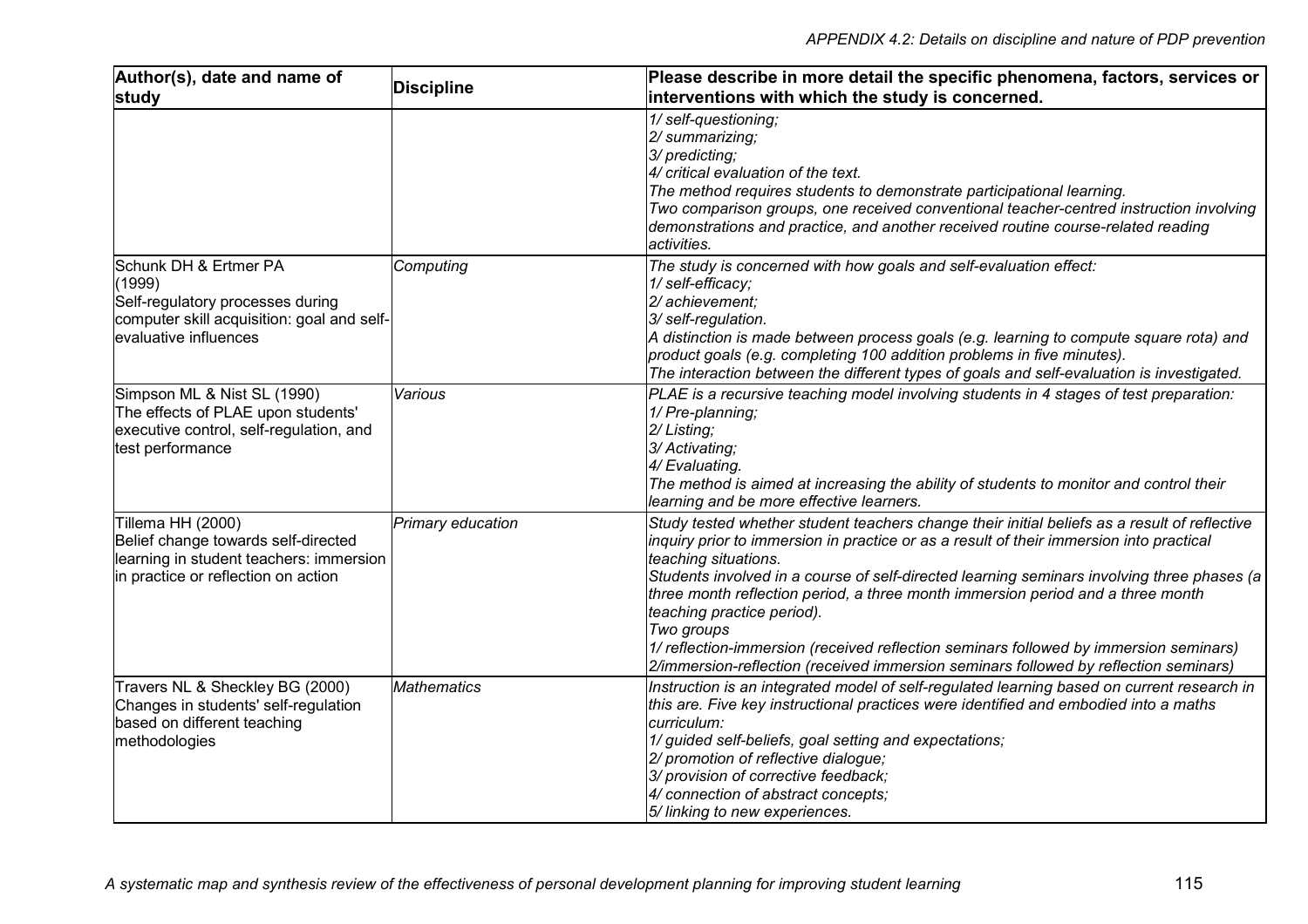# **APPENDIX 4.3: Study, study design summary, method for allocation into groups and actual sample**

| Author(s), date and name of<br>study                                                                                                                                                                               | <b>Study design summary</b>                                                                                                                                                                                                                                                                                                                                                                                            | If prospective allocation into more<br>than one group, which method<br>was used to generate the<br>allocation sequence?                                                               | <b>Total number of</b><br>participants in the study<br>(the actual sample)                                                                     |
|--------------------------------------------------------------------------------------------------------------------------------------------------------------------------------------------------------------------|------------------------------------------------------------------------------------------------------------------------------------------------------------------------------------------------------------------------------------------------------------------------------------------------------------------------------------------------------------------------------------------------------------------------|---------------------------------------------------------------------------------------------------------------------------------------------------------------------------------------|------------------------------------------------------------------------------------------------------------------------------------------------|
| Agran M, Blanchard C & Wehmeyer<br>ML (2000) Promoting transition goals<br>self-directed learning                                                                                                                  | A 'delayed multiple baseline design across three<br>groups' was used to evaluate the efficacy of the Self-<br>and self-determination through student Determined Learning Model of Instruction. A single-<br>subject design was used to enable evaluation of the<br>efficacy of the above model of inclusion with students<br>with more significant cognitive disabilities.                                             | Non-random<br>Teachers identified students who they<br>believed needed to become more self-<br>determined.                                                                            | 19                                                                                                                                             |
| Bielaczyc K, Pirolli PL & Brown AL<br>(1995)<br>Training in self-explanation and self-<br>regulation strategies: investigating the<br>effects of knowledge acquisition<br>activities on problem-solving            | Quasi-experimental design: Following introductory<br>lessons, participants received intervention involving<br>explicit training in the strategies (self-regulation and<br>self-regulation). Instructional group received a similar<br>set of interventions but no explicit training (control<br>group).                                                                                                                | Not stated                                                                                                                                                                            | 24<br>treatment group = $11$<br>control group = $13$                                                                                           |
| regulating the low-achieving student                                                                                                                                                                               | Corno L, Collins KM & Capper J (1982) A 2 x 2 factorial design was used with teachers<br>Where there's a way there's a will: self- assigned either to a reading or writing class with<br>training or non-training groups.                                                                                                                                                                                              | Random<br>Twelve teacher educators were<br>assigned at random from a pool<br>identified by a principal to either reading<br>or writing classes and training or no<br>training groups. | 12 teachers<br>124 students                                                                                                                    |
| Entwistle NJ & Ramsden P (1983)<br>Approaches to reading academic<br>articles (Chapter 6, pp 96-110 only)                                                                                                          | 'Learning experiment' described as the design;<br>involving two groups of students                                                                                                                                                                                                                                                                                                                                     | Random<br>Students were assigned randomly to two<br>lconditions.                                                                                                                      | 48                                                                                                                                             |
| Fung Kee Fung M, Walker M, Fung<br>Kee Fung K, Temple L, Lajoie F,<br>Bellemare G & Bryson SCP (2000)<br>An internet-based learning portfolio in<br>resident education: The KOALA-super<br>™ multicentre programme | Quasi-experimental design. Four groups all received<br>the same prospective intervention of the KOALA<br>programme. One group had previous experience of<br>the prototype KOALA programme.                                                                                                                                                                                                                             | Non-random<br>Other factors (not stated) determined<br>group's membership.                                                                                                            | 41<br>1: 15 prototype + pilot<br>intervention<br>2: 8 pilot intervention only<br>3: 11 pilot intervention only<br>4: 7 pilot intervention only |
| Gould JWI (1997) Practitioners'<br>application of self-directed learning:<br>education of the department of<br><b>Defense Acquisition Workforce</b><br>Improvement Act                                             | Cross-sectional design: three groups experienced the Not applicable (no prospective<br>same curricula delivered through different instructional allocation)<br>techniques. The researchers retrospectively wanted to Cross-sectional rather than prospective<br>defense's program managers under the <i>find out levels of satisfaction between the groups in</i><br>regard to their differing educational experience. |                                                                                                                                                                                       | Overall sample is unclear<br>Section $C = 31$ students and<br>Section $D = 31$ students.<br>No figure is given for Section X.                  |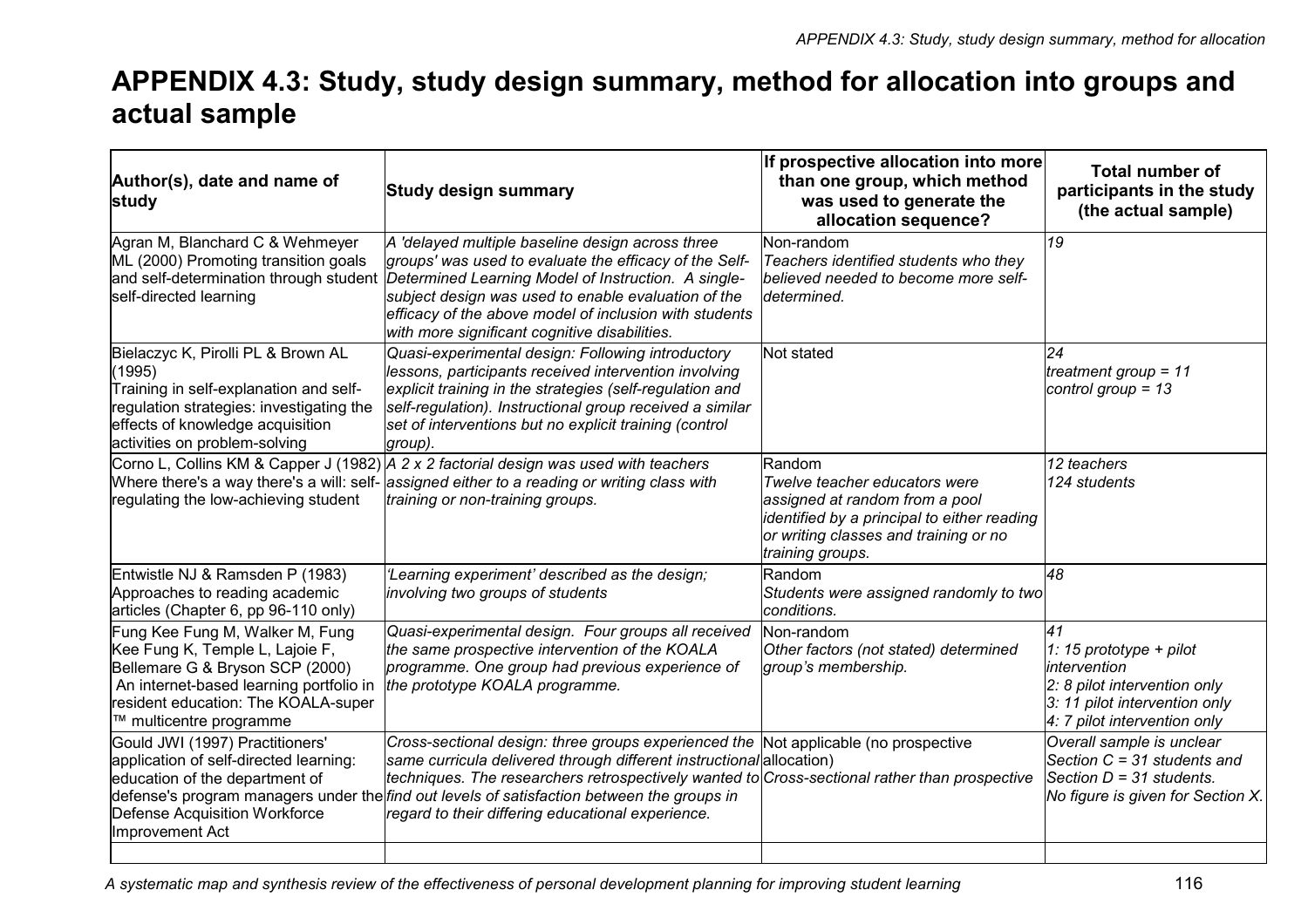| Author(s), date and name of<br>study                                                                                                                                                       | <b>Study design summary</b>                                                                                                                                                                                                                                                                                                                                                                                | If prospective allocation into more<br>than one group, which method<br>was used to generate the<br>allocation sequence?                                                                                                                                                                                                                                                                         | <b>Total number of</b><br>participants in the study<br>(the actual sample) |
|--------------------------------------------------------------------------------------------------------------------------------------------------------------------------------------------|------------------------------------------------------------------------------------------------------------------------------------------------------------------------------------------------------------------------------------------------------------------------------------------------------------------------------------------------------------------------------------------------------------|-------------------------------------------------------------------------------------------------------------------------------------------------------------------------------------------------------------------------------------------------------------------------------------------------------------------------------------------------------------------------------------------------|----------------------------------------------------------------------------|
| Higgins BA (2000)<br>An analysis of the effects of integrated<br>instruction of metacognitive and study<br>skills upon the self-efficacy and<br>achievement of male and female<br>students | A quasi-experimental design was employed. The<br>researcher taught two classes. A treatment condition<br>and a control condition were randomly assigned to<br>leach class. Students in the treatment condition<br>received 4 months of metacognitive and study skills<br>instruction along with context curriculum. Students in<br>the control condition received traditional context<br>instruction only. | Random<br>Random assignment of intact seminar<br>groups to the treatment/control condition                                                                                                                                                                                                                                                                                                      | 40                                                                         |
| Knoff E, Rugh JD & Littlefield JH<br>(1990)<br>Comparing learning logs and note<br>summaries in a dental research<br>methods course                                                        | Quasi-experimental using two groups: treatment<br>group keeping learning logs and a comparison group<br>writing note summaries                                                                                                                                                                                                                                                                             | Quasi-random<br>Randomly divided study subjects into<br>the groups: 24 students in the log group,<br>21 in the note-taking group.<br>Stratified the subjects into groups based<br>on dental speciality, membership in<br>military vs. civilian community,<br>undergraduate NIH fellowship students,<br>and gender.                                                                              | 45                                                                         |
| Kramarski B & Zeichner O (2001)<br>Using technology to enhance<br>mathematical reasoning: effects of<br>feedback and self-regulation learning                                              | Experimental design with two conditions used<br>$(1)$ to test the effects of two different types of<br>computerised feedback (metacognitive feedback and<br>result feedback) on mathematical achievement and<br>$(2)$ to compare their effects on the ability to explain<br>mathematical reasoning                                                                                                         | Random<br>Random allocation to one of two<br>conditions:<br>(1) studying mathematics with<br>computerised metacognitive feedback (n<br>$= 102$ ; and<br>(2) studying mathematics with<br>computerised result feedback ( $n = 84$ ).                                                                                                                                                             | 186                                                                        |
| Lan WY (1996)<br>The effects of self-monitoring on<br>students' course performance, use of<br>learning strategies, attitude, self-<br>judgement ability, and knowledge<br>representation   | Experimental design with three treatment conditions<br>('self-monitoring', 'instructor-monitoring' and control)<br>employed to test the effectiveness of self-monitoring<br>on learning amongst university students undertaking a would be participants in the treatment<br>statistics course                                                                                                              | Quasi-random<br>The researcher decided 'that students<br>enrolled in the first three semesters<br>and alternative treatment conditions, and<br>students in the fourth semester would<br>participate in the control condition.<br>Students enrolled in the course during<br>the first three semesters were assigned<br>randomly to the self-monitoring and<br>instructor monitoring conditions.' | 81                                                                         |
| Lan WY (1998)<br>Teaching self-monitoring skills in<br>lstatistics                                                                                                                         | Experimental design with three treatment conditions<br>('self-monitoring', 'instructor-monitoring' and control)<br>lused to evaluate the effects of self-monitoring on                                                                                                                                                                                                                                     | Quasi-random<br>The researcher decided 'that students<br>enrolled in the first three semesters                                                                                                                                                                                                                                                                                                  | 73<br>treatment condition 1:                                               |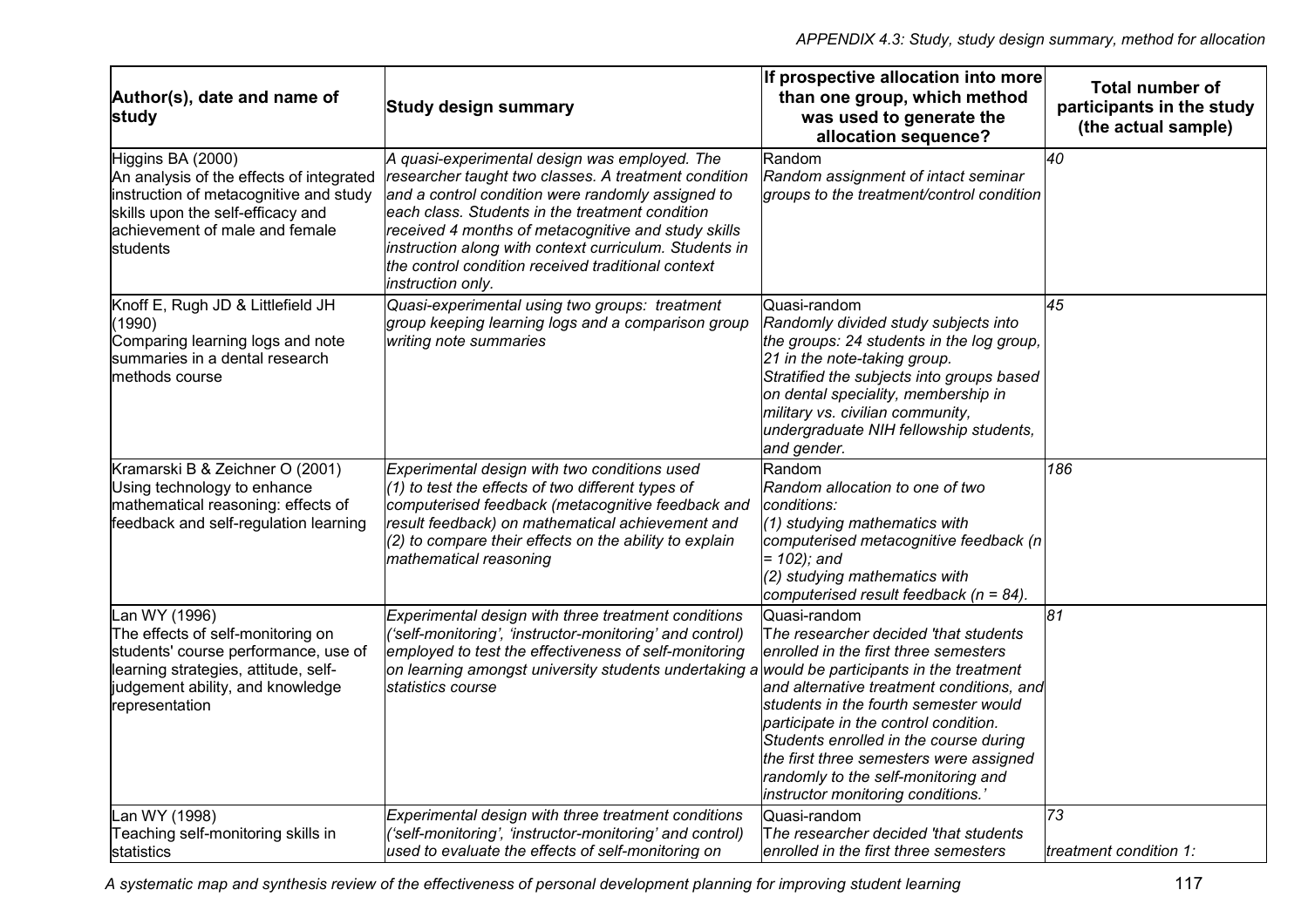| Author(s), date and name of<br>study                                                                                                                          | <b>Study design summary</b>                                                                                                                                                                                                                                                                                                                                                                                                                                                                             | If prospective allocation into more<br>than one group, which method<br>was used to generate the<br>allocation sequence?                                                                                                                                                                      | <b>Total number of</b><br>participants in the study<br>(the actual sample)                                  |
|---------------------------------------------------------------------------------------------------------------------------------------------------------------|---------------------------------------------------------------------------------------------------------------------------------------------------------------------------------------------------------------------------------------------------------------------------------------------------------------------------------------------------------------------------------------------------------------------------------------------------------------------------------------------------------|----------------------------------------------------------------------------------------------------------------------------------------------------------------------------------------------------------------------------------------------------------------------------------------------|-------------------------------------------------------------------------------------------------------------|
|                                                                                                                                                               | behaviour, motivation and metacognition in learning of would be participants in the treatment<br>lstatistics.                                                                                                                                                                                                                                                                                                                                                                                           | and alternative treatment conditions, and<br>students in the fourth semester would<br>participate in the control condition.<br>Students enrolled in the course during<br>the first three semesters were assigned<br>randomly to the self-monitoring and<br>instructor monitoring conditions. | self-monitoring $= 23$<br>treatment condition 2:<br>instructor monitoring = $21$<br> control condition = 25 |
| Lizarraga M & Iriarte MDI (2001)<br>Enhancement of cognitive functioning<br>and self-regulation of learning in<br>adolescents                                 | A quasi-experimental pretest-posttest design with two<br>groups was employed. The study was carried out in<br>three phases: pre-test, treatment and post-test.                                                                                                                                                                                                                                                                                                                                          | Random<br>Two centres were randomly selected. In<br>turn, one centre was randomly assigned<br>to the experimental condition and the<br>other to the control condition.                                                                                                                       | 109                                                                                                         |
| onka K & Ahola K (1995) Activating<br>instruction: how to foster study and<br>thinking skills in higher education                                             | Longitudinal comparative design. Several groups of<br>psychology students took part in the study between<br>1986-1992. These students started their courses in<br>1982 (following a traditional mode of instruction), 1984<br>(following a mixed traditional/activated learning<br>instructional approach and 1986 (following a activated<br>learning instructional approach). the views and exam<br>scores for each year group were collected over a four<br>year period and then eventually compared. | Not stated/unclear                                                                                                                                                                                                                                                                           | 114                                                                                                         |
| Lunsford BE & Herzog MJR (1997)<br>Active learning in anatomy and<br>physiology: student reactions and<br>outcomes in a non-traditional A&P<br>course         | No further information                                                                                                                                                                                                                                                                                                                                                                                                                                                                                  | lRandom                                                                                                                                                                                                                                                                                      | 12                                                                                                          |
| Masui C & De Corte E (1999)<br>Enhancing learning and problem<br>solving skills: orienting and self-<br>judging, two powerful and trainable<br>learning tools | Experimental design where the experimental group<br>received the intervention 'embedded in natural context<br>of the university teaching. The first control group (C1)<br>was exposed to the same amount of teaching hours<br>as the experimental group and the second control<br>group (C2) was exposed to the usual instructional and<br>study guidance support.                                                                                                                                      | Not stated/unclear                                                                                                                                                                                                                                                                           | 131<br>Experimental group = $46$<br>Control $1 = 41$<br>Control $2 = 44$                                    |
| McCrindle AR & Christensen CA<br>(1995)<br>The impact of learning journals on<br>metacognitive and cognitive processes<br>and learning performance            | Quasi-experimental post-test design in a natural<br>setting. Collecting quantitative and some qualitative<br>data.                                                                                                                                                                                                                                                                                                                                                                                      | Random                                                                                                                                                                                                                                                                                       | 40                                                                                                          |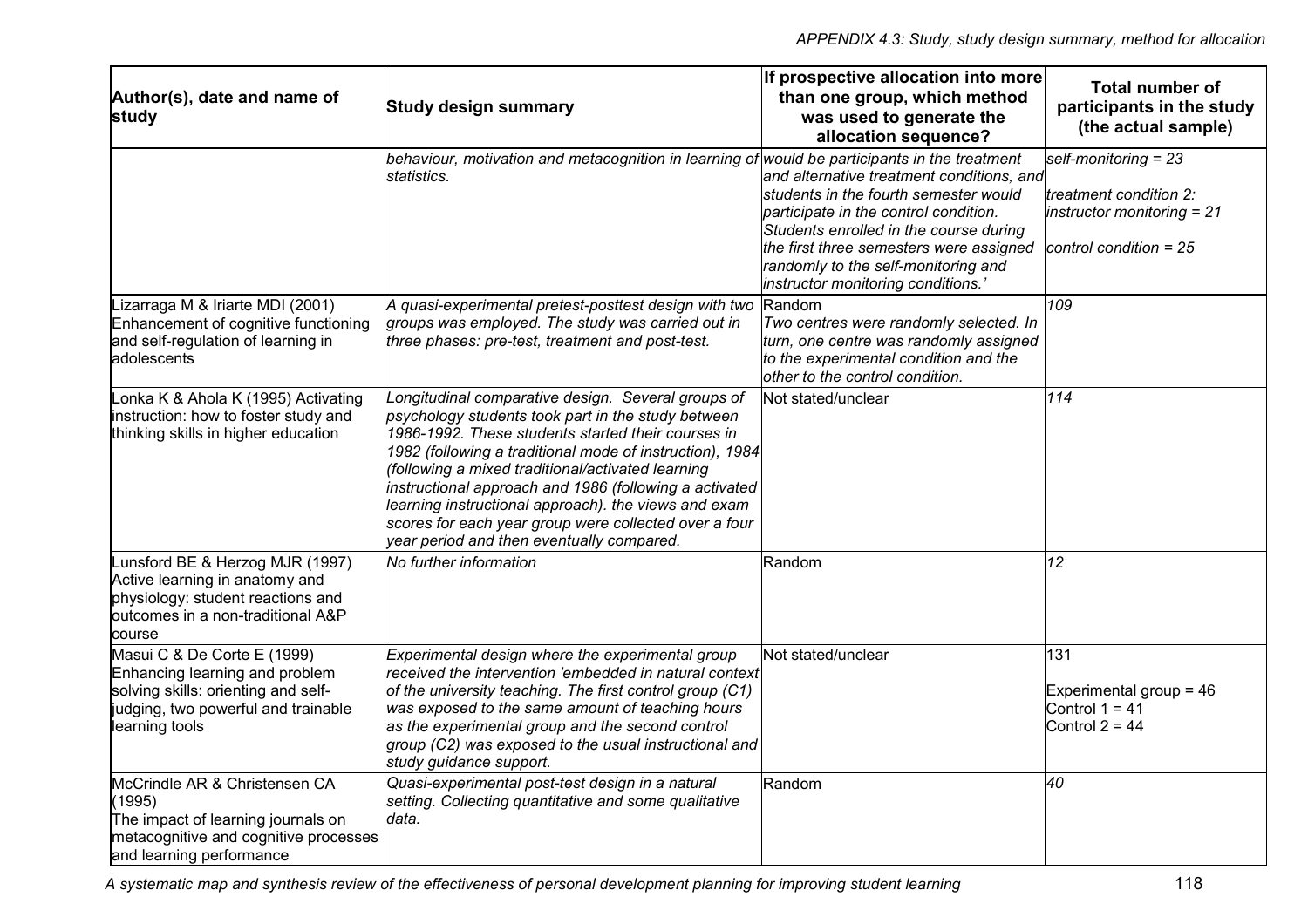| Author(s), date and name of<br>study                                                                                                                                                | <b>Study design summary</b>                                                                                                                                                                                                                                                                                                                                                                                                                                                  | If prospective allocation into more<br>than one group, which method<br>was used to generate the<br>allocation sequence?                                                             | <b>Total number of</b><br>participants in the study<br>(the actual sample)                                                                                   |
|-------------------------------------------------------------------------------------------------------------------------------------------------------------------------------------|------------------------------------------------------------------------------------------------------------------------------------------------------------------------------------------------------------------------------------------------------------------------------------------------------------------------------------------------------------------------------------------------------------------------------------------------------------------------------|-------------------------------------------------------------------------------------------------------------------------------------------------------------------------------------|--------------------------------------------------------------------------------------------------------------------------------------------------------------|
| McInerney V, McInerney DM & Marsh<br>HW (1997)<br>Effects of metacognitive strategy<br>training within a cognitive group<br>learning context on computer<br>achievement and anxiety | Pre-existing computer classes randomly assigned to<br>ltwo treatment conditions                                                                                                                                                                                                                                                                                                                                                                                              | Random                                                                                                                                                                              | Study 1: = $31$<br>(Direct instruction = $16$<br>Cooperative self-reg = $15$ )<br>Study $2: =30$<br>(Direct instruction = $15$<br>Cooperative self-reg = 15) |
| Paterson CC (1996)<br>Self-regulated learning and academic                                                                                                                          | Intervention and control treatment conditions. At stage Random<br>$(1)$ 2 classes randomly allocated to the two conditions.<br>achievement of senior biology students Students matched across groups by IQ and<br>achievement scores. Non-matched students omitted<br>from group by achievement outcome data analysis. At<br>stage (2) treatments to the two groups reversed. All<br>students (included non-matched omitted students)<br>included in correlational analysis. |                                                                                                                                                                                     | 48                                                                                                                                                           |
| Ridley DS, Schutz PA, Glanz RS &<br>Weinstein CE (1992) Self-regulated<br>learning: the interactive influence of<br>meta-cognitive awareness and goal-<br>setting                   | Experimental design using quasi-random allocation<br>into four conditions to test the research hypotheses.                                                                                                                                                                                                                                                                                                                                                                   | Quasi-random<br>Once level of meta-cognitive awareness<br>was established the high/low students<br>were 'randomly' assigned to either a<br>goal setting or a no-goal setting group. | 89                                                                                                                                                           |
| <b>Ridley DS (1991)</b><br>Reflective self-awareness: a basic<br>motivational process                                                                                               | Experimental design splitting students following an<br>analysis of their responses in a first phase of data<br>collection.                                                                                                                                                                                                                                                                                                                                                   | Non-random<br>Allocation was based on student<br>responses to self-report questionnaires.<br>The students were given false feedback<br>through individually prepared profiles.      | 269                                                                                                                                                          |
| Rush RT & Milburn JL (1988) The<br>effects of reciprocal teaching of self-<br>regulation of reading comprehension in<br>a postsecondary technical school<br>program                 | The researcher used a repeated measure, multiple-<br>baseline across group experimental design.                                                                                                                                                                                                                                                                                                                                                                              | Random<br>Students were randomly allocated into<br>the four experimental groups.                                                                                                    | 160 - all male                                                                                                                                               |
| Schunk DH & Ertmer PA (1999)<br>Self-regulatory processes during<br>computer skill acquisition: goal and<br>self-evaluative influences                                              | Paper contained two experimental design studies.<br>Experiment 1: Four experimental conditions<br>(1) process goal with self-explanation<br>(2) process goal w/o self-explanation<br>(3) product goal with self-explanation<br>(4) product goal w/o self-explanation<br>Experiment 2: same but no condition (4).                                                                                                                                                             | Random<br>Six sections: four randomly by group,<br>last two randomly by individual.                                                                                                 | $Expt 1 = 44$<br>$Expt 2 = 33$                                                                                                                               |
|                                                                                                                                                                                     |                                                                                                                                                                                                                                                                                                                                                                                                                                                                              |                                                                                                                                                                                     |                                                                                                                                                              |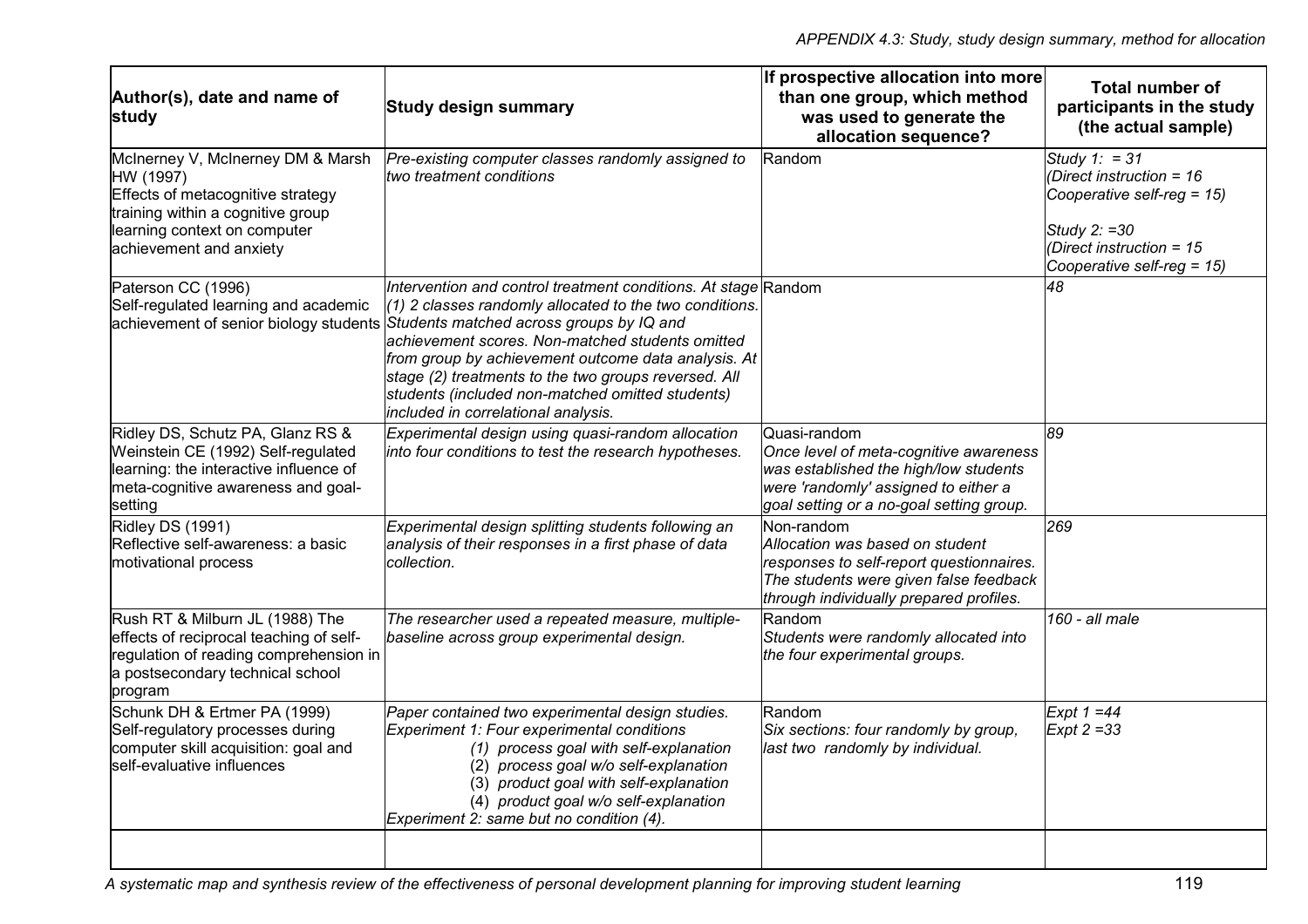| Author(s), date and name of<br>study                                                                                             | <b>Study design summary</b>                                                                                                                                                                                                                                               | If prospective allocation into more<br>than one group, which method<br>was used to generate the<br>allocation sequence? | <b>Total number of</b><br>participants in the study<br>(the actual sample) |
|----------------------------------------------------------------------------------------------------------------------------------|---------------------------------------------------------------------------------------------------------------------------------------------------------------------------------------------------------------------------------------------------------------------------|-------------------------------------------------------------------------------------------------------------------------|----------------------------------------------------------------------------|
| Simpson ML & Nist SL (1990) The<br>effects of PLAE upon students'<br>executive control, self-regulation, and<br>test performance | Cluster design using four pre-existing groups of<br>students.                                                                                                                                                                                                             | lRandom.<br>See response to previous question.                                                                          | 55 in total<br>Intervention group = $26$<br>Comparison group = 29          |
| Tillema HH (2000)<br>Belief change towards self-directed<br>in practice or reflection on action                                  | Quasi-experimental design: two groups compared<br>with respect to their consecutive belief changes as<br>learning in student teachers: immersion well as competence in teaching according to self-<br>directed learning methods.                                          | Non-random<br>Convenience/opportunity sample                                                                            | 36                                                                         |
| Travers NL & Sheckley BG (2000)<br>Changes in students' self-regulation<br>based on different teaching<br>methodologies          | The study compared gains in self-regulation for two<br>groups of learners: treatment group using<br>combinations of the 5 instructional methods outlined in<br>the paper and mentioned in a previous answer, and a<br>comparison group receiving traditional instruction. | Not stated/unclear                                                                                                      | 139                                                                        |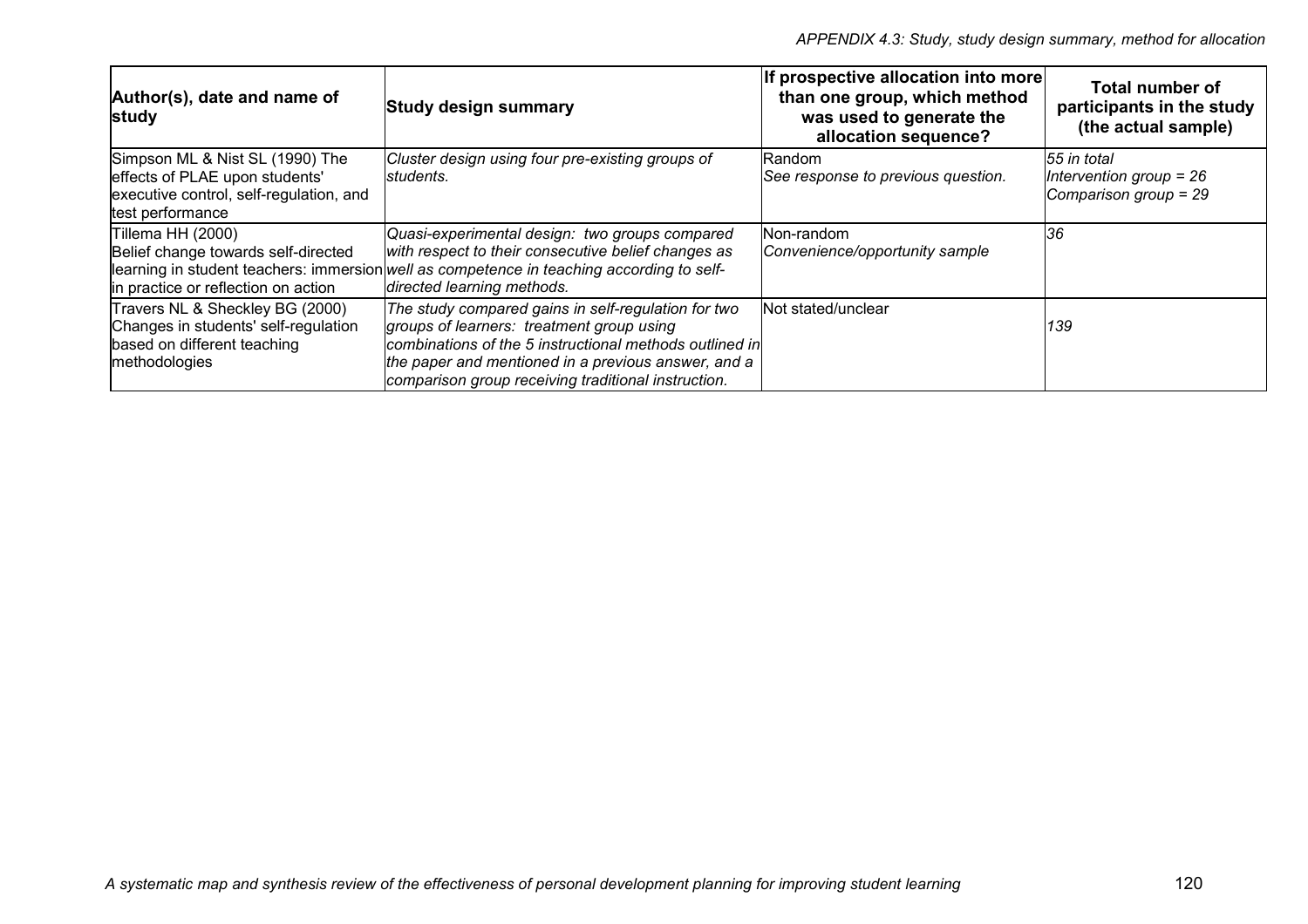# **APPENDIX 4.4: Studies by outcome measure by quality assessment and weight of evidence**

| Author(s), date and name<br>of study                                                                                                                                                                                      | <b>Outcome measure</b>                                                             |        | B<br>(relevance<br>Οf<br>method) | $\overline{\mathbf{c}}$<br>(relevance<br>of focus) | D<br>(overall<br>weight) |
|---------------------------------------------------------------------------------------------------------------------------------------------------------------------------------------------------------------------------|------------------------------------------------------------------------------------|--------|----------------------------------|----------------------------------------------------|--------------------------|
| Agran M, Blanchard C &<br>Wehmeyer ML (2000)<br>Promoting transition goals and<br>self-determination through<br>student self-directed learning                                                                            | Other: teacher<br>observation scores                                               | Medium | Medium                           | Medium                                             | Medium                   |
| Bielaczyc K, Pirolli PL & Brown<br>AL (1995)<br>Training in self-explanation and<br>self-regulation strategies -<br>investigating the effects of<br>knowledge acquisition activities<br>on problem-solving                | Other: errors in using<br>an IT package<br>reported automatically                  | High   | High                             | High                                               | High                     |
| Corno L, Collins KM & Capper J<br>(1982)<br>Where there's a way there's a<br>will: self-regulating the low-<br>achieving student                                                                                          | Participant(s) views<br>Psychometric tests<br>Other: interview with<br>headteacher | Medium | Low                              | High                                               | Low                      |
| Entwistle NJ & Ramsden P<br>(1983)<br>Approaches to reading<br>academic articles (Chapter 6,<br>pp 96-110 only)                                                                                                           | Participant(s) views<br>Psychometric tests                                         | Low    | Medium                           | Medium                                             | Low                      |
| Fung Kee Fung M, Walker M,<br>Fung Kee Fung K, Temple L,<br>Lajoie F, Bellemare G, &<br>Bryson SCP (2000)<br>An internet-based learning<br>portfolio in resident education:<br>the KOALA-super ™<br>multicentre programme | Psychometric tests                                                                 | Low    | Medium                           | High                                               | Low                      |
| Gould JWI (1997) Practitioners'<br>application of self-directed<br>learning: education of the<br>department of defense's<br>program managers under the<br>Defense Acquisition Workforce<br>Improvement Act                | Participant(s) views<br>Psychometric tests                                         | Medium | Medium                           | Low                                                | Low                      |
| Higgins BA (2000)<br>An analysis of the effects of<br>integrated instruction of<br>metacognitive and study skills<br>upon the self-efficacy and<br>achievement of male and<br>female students                             | Psychometric tests                                                                 | Medium | Medium                           | High                                               | Medium                   |
| Knoff E, Rugh JD & Littlefield<br>JH (1990) Comparing learning<br>logs and note summaries in a<br>dental research methods<br>course                                                                                       | Examinations<br>Participant(s) views<br>Other: performance<br>on home work         | Medium | Medium                           | High                                               | Medium                   |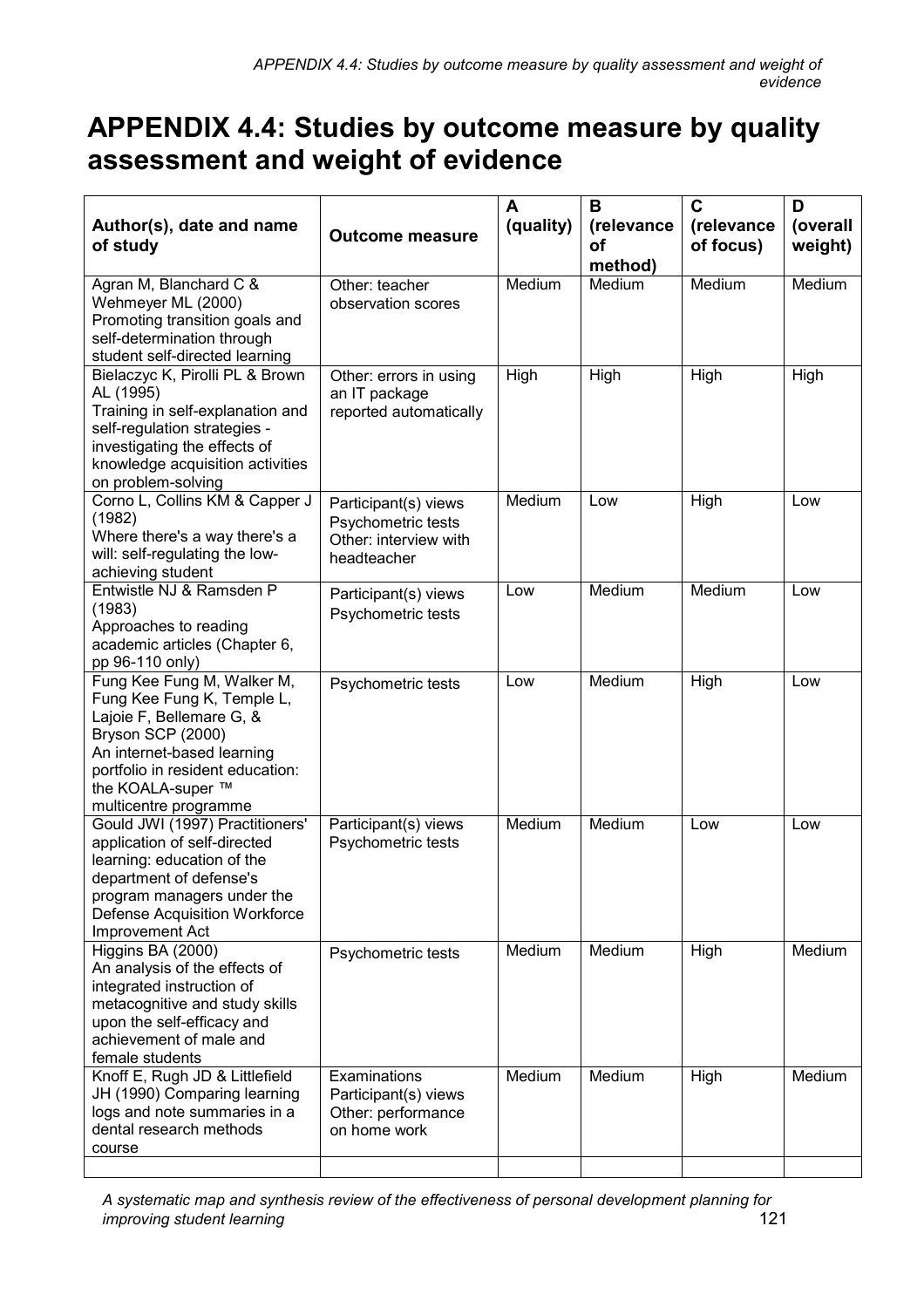| Author(s), date and name<br>of study                                                                                                                                                        | <b>Outcome measure</b>                                                   | A<br>(quality) | B<br>(relevance<br><b>of</b> | $\mathbf c$<br>(relevance<br>of focus) | D<br>(overall<br>weight) |
|---------------------------------------------------------------------------------------------------------------------------------------------------------------------------------------------|--------------------------------------------------------------------------|----------------|------------------------------|----------------------------------------|--------------------------|
|                                                                                                                                                                                             |                                                                          |                | method)                      |                                        |                          |
| Kramarski B & Zeichner O<br>(2001)<br>Using technology to enhance<br>mathematical reasoning: effects<br>of feedback and self-regulation<br>learning                                         | Examinations<br>Participant(s) views                                     | Medium         | Medium                       | High                                   | Medium                   |
| Lan WY (1996)<br>The effects of self-monitoring<br>on students' course<br>performance, use of learning<br>strategies, attitude, self-<br>judgement ability, and<br>knowledge representation | Examinations<br>Psychometric tests<br>Other: self-monitoring<br>protocol | Medium         | High                         | High                                   | Medium                   |
| Lan WY (1998)<br>Teaching self-monitoring skills<br>in statistics                                                                                                                           | Examinations<br>Participant(s) views<br>Psychometric tests               | Medium         | High                         | High                                   | Medium                   |
| Lizarraga M & Iriarte MDI<br>(2001)<br>Enhancement of cognitive<br>functioning and self-regulation<br>of learning in adolescents                                                            | Participant(s) views<br>Psychometric tests                               | High           | High                         | High                                   | High                     |
| Lonka K & Ahola K (1995)<br>Activating instruction: how to<br>foster study and thinking skills<br>in higher education                                                                       | Examinations<br>Participant(s) views                                     | Medium         | Medium                       | High                                   | Medium                   |
| Lunsford BE & Herzog MJR<br>(1997)<br>active learning in anatomy and<br>physiology: student reactions<br>and outcomes in a non-<br>traditional A&P course                                   | Examinations<br>Participant(s) views                                     | Low            | Medium                       | High                                   | Low                      |
| Masui C & De Corte E (1999)<br>Enhancing learning and<br>problem solving skills: orienting<br>and self-judging, two powerful<br>and trainable learning tools                                | Examinations<br>Participant(s) views                                     | High           | High                         | High                                   | High                     |
| McCrindle AR & Christensen<br>CA (1995)<br>The impact of learning journals<br>on metacognitive and cognitive<br>processes and learning<br>performance                                       | Examinations<br>Psychometric tests<br>Participant(s) views               | Low            | High                         | High                                   | Medium                   |
| McInerney V, McInerney DM &<br>Marsh HW (1997)<br>Effects of metacognitive<br>strategy training within a<br>cognitive group learning context<br>on computer achievement and<br>anxiety      | Examinations<br>Psychometric tests                                       | Low            | Medium                       | High                                   | Medium                   |
| Paterson CC (1996)<br>Self-regulated learning and<br>academic achievement of<br>senior biology students                                                                                     | Examinations                                                             | Low            | Medium                       | High                                   | Low                      |
|                                                                                                                                                                                             |                                                                          |                |                              |                                        |                          |

*A systematic map and synthesis review of the effectiveness of personal development planning for improving student learning*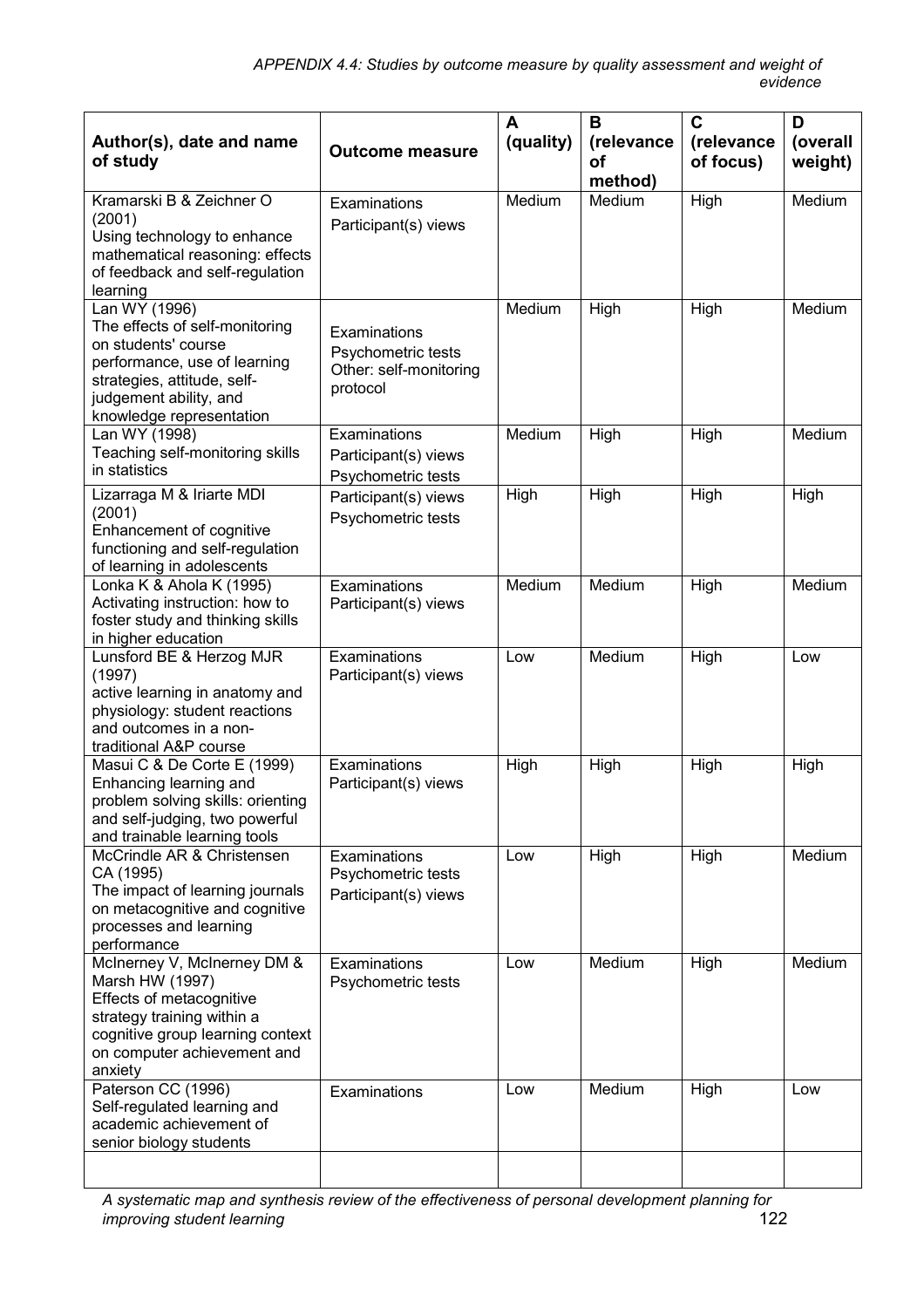| Author(s), date and name<br>of study                                                                                                                                   | <b>Outcome measure</b>                              | A<br>(quality) | B<br>(relevance<br>οf<br>method) | $\overline{\mathsf{c}}$<br>(relevance<br>of focus) | D<br>(overall<br>weight) |
|------------------------------------------------------------------------------------------------------------------------------------------------------------------------|-----------------------------------------------------|----------------|----------------------------------|----------------------------------------------------|--------------------------|
| Ridley DS, Schutz PA, Glanz<br>RS & Weinstein CE (1992) Self-<br>regulated learning: the<br>interactive influence of meta-<br>cognitive awareness and goal-<br>setting | Examinations                                        | Medium         | High                             | High                                               | Medium                   |
| <b>Ridley DS (1991)</b><br>Reflective self-awareness: a<br>basic motivational process                                                                                  | Other: perseverance                                 | Medium         | Medium                           | High                                               | Medium                   |
| Rush RT & Milburn JL (1988)<br>The effects of reciprocal<br>teaching of self-regulation of<br>reading comprehension in a<br>postsecondary technical school<br>program  | Other: cooperative<br><b>English Test</b>           | Medium         | Medium                           | Medium                                             | Medium                   |
| Schunk DH & Ertmer PA<br>(1999)<br>Self-regulatory processes<br>during computer skill<br>acquisition: goal and self-<br>evaluative influences                          | Participant(s) views<br>Psychometric tests          | Low            | High                             | Medium                                             | Medium                   |
| Simpson ML & Nist SL (1990)<br>The effects of PLAE upon<br>students' executive control,<br>self-regulation, and test<br>performance                                    | Examinations                                        | Medium         | High                             | Medium                                             | Medium                   |
| Tillema HH (2000)<br>Belief change towards self-<br>directed learning in student<br>teachers: immersion in practice<br>or reflection on action                         | Psychometric tests<br>Participant(s) views<br>Other | High           | High                             | High                                               | High                     |
| Travers NL & Sheckley BG<br>(2000)<br>Changes in students' self-<br>regulation based on different<br>teaching methodologies                                            | Psychometric tests                                  | Medium         | Medium                           | High                                               | Medium                   |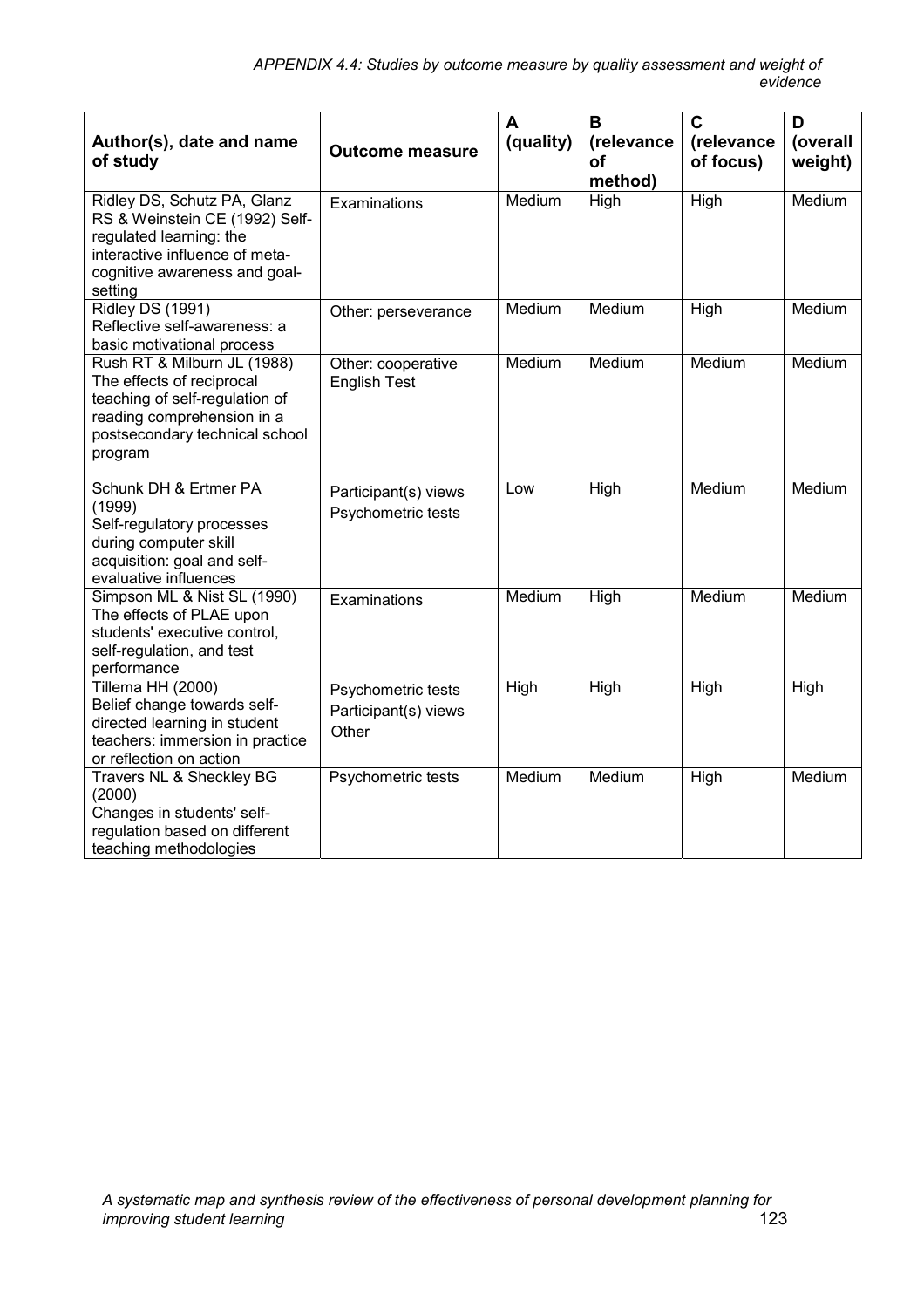### **APPENDIX 4.5: Study by PDP type, outcomes, results and weight of evidence**

| Author(s), date and name of<br>study                                                                                                                                                                                    | <b>Main features of PDP</b><br><b>lintervention</b>                                                                        | <b>Outcomes</b>                                                                                    | <b>Evidence reported</b>                                                                                                                                                                                           | <b>EPPI</b> weight of<br>evidence (D) |
|-------------------------------------------------------------------------------------------------------------------------------------------------------------------------------------------------------------------------|----------------------------------------------------------------------------------------------------------------------------|----------------------------------------------------------------------------------------------------|--------------------------------------------------------------------------------------------------------------------------------------------------------------------------------------------------------------------|---------------------------------------|
| Agran M, Blanchard C & Wehmeyer<br>ML (2000)<br>Promoting transition goals and self-<br>determination through student self-<br>directed learning                                                                        | Goal setting<br>Learner training<br>Self-regulation                                                                        | Skills: cognitive<br>Skills: practical<br>Identity/affective                                       | Positive effect on 'attainment' with SDL<br>resulting in higher achievement than predicted<br>by teacher                                                                                                           | Medium                                |
| Bielaczyc K, Pirolli PL & Brown, AL<br>(1995)<br>Training in self-explanation and self-<br>regulation strategies - investigating<br>the effects of knowledge acquisition<br>activities on problem-solving               | Self-regulation<br>Other: self-exploration                                                                                 | Achievement                                                                                        | Positive effect for 'attainment' and 'learning<br>styles' with the group given instruction in self-<br>regulation and self-explanation showing<br>greater use of these strategies with grater<br>performance gains | High                                  |
| Corno L, Collins KM & Capper J<br>(1982)<br>Where there's a way there's a will:<br>self-regulating the low-achieving<br>student                                                                                         | Self-regulation                                                                                                            | Context/learning<br>style/autonomy                                                                 | Positive effect for 'attainment' - achievement<br>in reading, but mixed results for 'learning<br>styles' – in terms of measures on regulated<br>learning                                                           | <b>Low</b>                            |
| Entwistle NJ & Ramsden P (1983)<br>Approaches to reading academic<br>articles (Chapter 6, pp 96-110 only)                                                                                                               | Learning styles                                                                                                            | Skills: practical<br>Context/learning<br>style/autonomy                                            | Positive effect on 'learning styles' – for the<br>meaning-oriented group in terms of their<br>personal reinterpretation of the material, and<br>low % of irrelevant detail                                         | Low                                   |
| Fung Kee Fung M, Walker M, Fung<br>Kee Fung K, Temple L, Lajoie F,<br>Bellemare G & Bryson, SCP<br>(2000)<br>An internet-based learning portfolio<br>in resident education: The KOALA-<br>super ™ multicentre programme | Portfolios:<br>Self-drection                                                                                               | Skills: practical<br>Context/learning<br>style/autonomy<br>Attitudes to learning and<br>reflection | Positive effect on 'attainment' (other outcomes Low<br>measures by participants' views)                                                                                                                            |                                       |
| Gould JWI (1997)<br>Practitioners' application of self-<br>directed learning: education of the<br>department of defense's program<br>managers under the Defense<br>Acquisition Workforce Improvement                    | Learning logs/journals<br>diaries<br>Learning styles<br>Problem-based learning<br>Cooperative learning<br>between students | reflection                                                                                         | Positive effect on 'personal variables': the<br>Attitudes to learning and contract learning approach resulted in<br>increased satisfaction scores.                                                                 | Low                                   |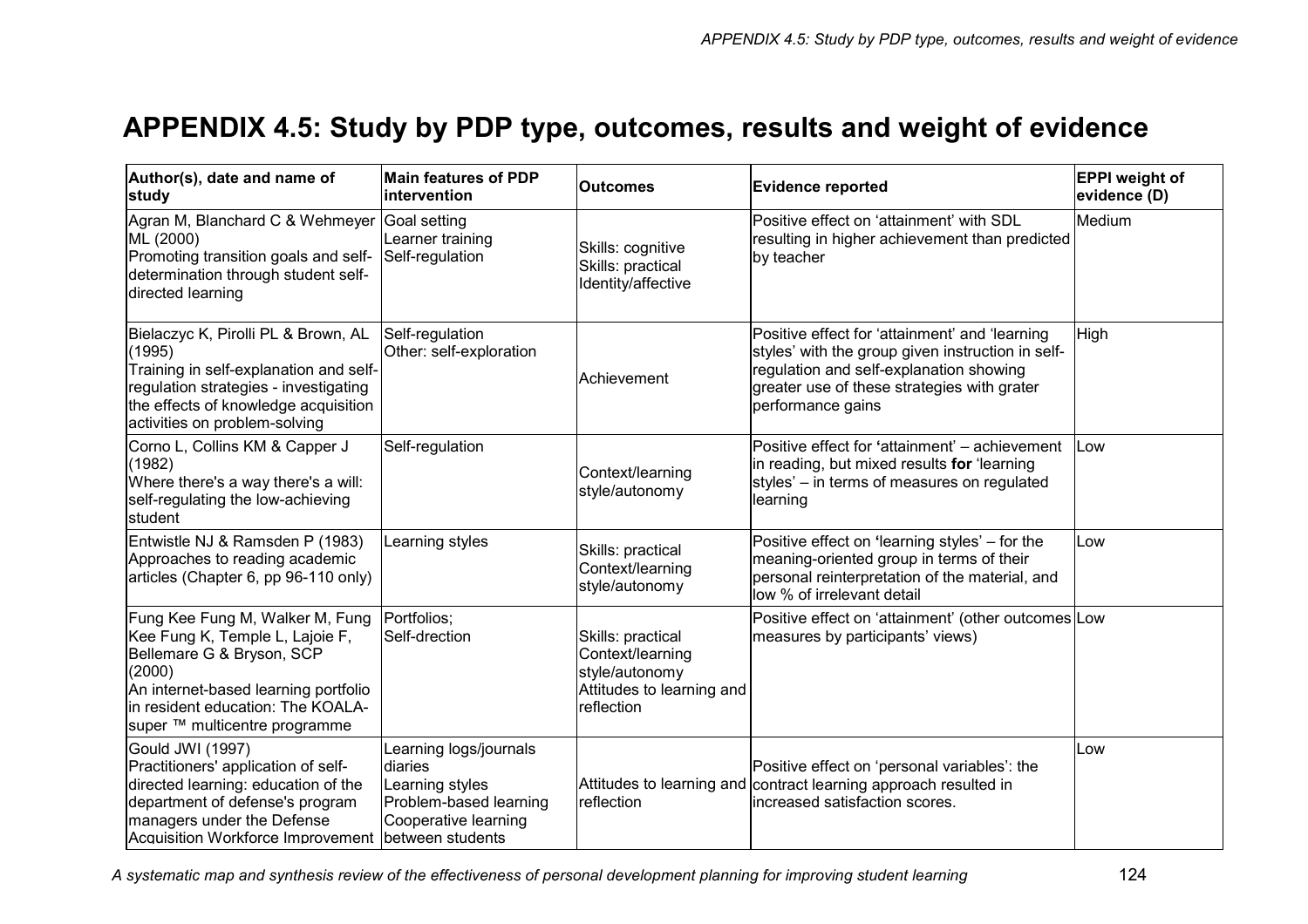| Author(s), date and name of<br>study                                                                                                                                                                       | <b>Main features of PDP</b><br>intervention                                                                                               | <b>Outcomes</b>                                                                                                     | <b>Evidence reported</b>                                                                                                                                                                                                                                                                                   | <b>EPPI</b> weight of<br>evidence (D) |
|------------------------------------------------------------------------------------------------------------------------------------------------------------------------------------------------------------|-------------------------------------------------------------------------------------------------------------------------------------------|---------------------------------------------------------------------------------------------------------------------|------------------------------------------------------------------------------------------------------------------------------------------------------------------------------------------------------------------------------------------------------------------------------------------------------------|---------------------------------------|
| Act                                                                                                                                                                                                        |                                                                                                                                           |                                                                                                                     |                                                                                                                                                                                                                                                                                                            |                                       |
| Higgins BA (2000)<br>An analysis of the effects of<br>integrated instruction of<br>metacognitive and study skills upon<br>the self-efficacy and achievement of Self-regulation<br>male and female students | Action planning<br>Goal setting<br>Learner training<br>Self-assessment/evaluation style/autonomy                                          | Achievement<br>Skills: practical<br>Context/learning<br>Identity/affective<br>Attitudes to learning &<br>reflection | No effect for 'attainment', 'learning styles' and<br>'personal variables': metacognitive group did<br>not do better on achievement or self-efficacy<br>or metacognitive self-regulation.                                                                                                                   | Medium                                |
| Knoff E, Rugh JD & Littlefield JH<br>(1990)<br>Comparing learning logs and note<br>summaries in a dental research<br>methods course                                                                        | Learning<br>logs/journals/diaries<br>Learning styles<br>Reflective practice                                                               | Achievement<br>Context/learning<br>style/autonomy<br>reflection                                                     | No effect on 'learning styles' (e.g. critical<br>analysis and application) between log-writers<br>and note-takers.<br>Negative effect 'personal variables': note-<br>Attitudes to learning and takers had better attitude to task - more<br>compliance and so task as more usable in<br>different context. | Medium                                |
| Kramarski B & Zeichner O (2001)<br>Using Technology to enhance<br>mathematical reasoning: effects of<br>feedback and self-regulation<br>learning                                                           | Other: metacognitive<br>feedback; reasoning                                                                                               | Achievement<br>Skills: cognitive                                                                                    | Positive effect on 'attainment': experimental<br>group gained higher scores on mathematical<br>reasoning and explanations.                                                                                                                                                                                 | Medium                                |
| Lan WY (1996)<br>The effects of self-monitoring on<br>students' course performance, use<br>of learning strategies, attitude, self-<br>judgement ability, and knowledge<br>representation                   | Self-regulation<br>Other: self-monitoring                                                                                                 | Achievement<br>Context/learning<br>style/autonomy                                                                   | No effect for 'attainment' (self-monitoring<br>group did not get better maths scores), but<br>positive effect for 'learning styles' - with self-<br>monitoring groups using strategies more<br>frequently.                                                                                                 | Medium                                |
| Lan WY (1998)<br>Teaching self-monitoring skills in<br>statistics                                                                                                                                          | Other: self-monitoring                                                                                                                    | Achievement<br>Context/learning<br>style/autonomy<br>reflection                                                     | Positive effect on 'attainment' and 'learning<br>styles': students in self-monitoring condition<br>gained higher course exam scores, and used<br>Attitudes to learning and self-regulation strategies more.                                                                                                | Medium                                |
| Lizarraga M & Iriarte MDI (2001)<br>Enhancement of cognitive<br>functioning and self-regulation of<br>learning in adolescents                                                                              | Action planning<br>Learner training<br>Self-assessment/evaluation Skills: cognitive<br>Self-motivation<br>Cooperative learning<br>between | Achievement<br>Context/learning<br>style/autonomy                                                                   | Positive effect on 'attainment' and 'learning<br>styles': pre-test / post-test show gains in<br>general intelligence; more reflexive decisions,<br>improved planning.                                                                                                                                      | High                                  |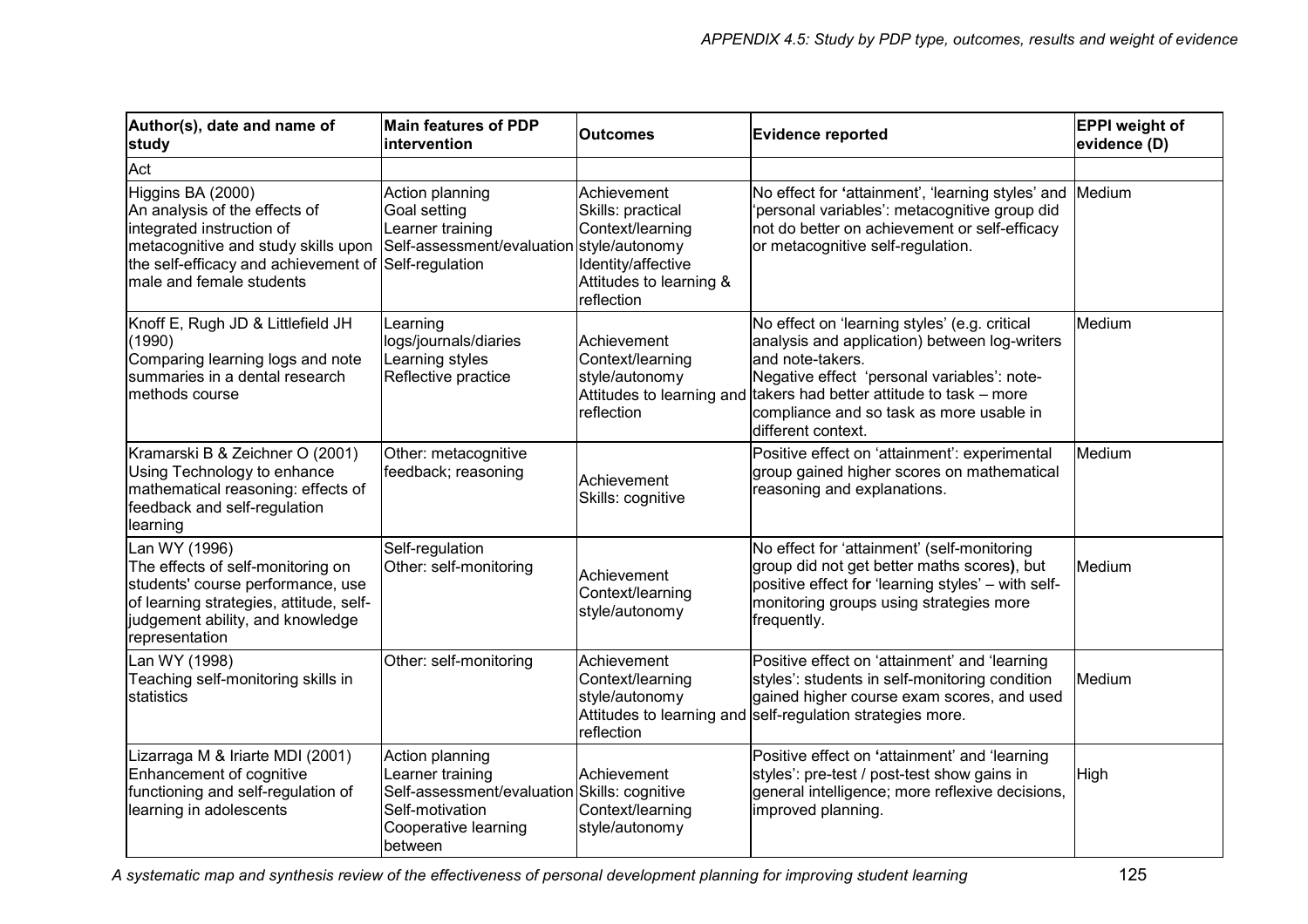| Author(s), date and name of<br>study                                                                                                                                                | <b>Main features of PDP</b><br>intervention                                                           | <b>Outcomes</b>                                                                                                                         | <b>Evidence reported</b>                                                                                                                                                                                                     | <b>EPPI</b> weight of<br>evidence (D) |
|-------------------------------------------------------------------------------------------------------------------------------------------------------------------------------------|-------------------------------------------------------------------------------------------------------|-----------------------------------------------------------------------------------------------------------------------------------------|------------------------------------------------------------------------------------------------------------------------------------------------------------------------------------------------------------------------------|---------------------------------------|
|                                                                                                                                                                                     | student(s)/teacher(s)                                                                                 |                                                                                                                                         |                                                                                                                                                                                                                              |                                       |
| Lonka K & Ahola K (1995)<br>Activating instruction: how to foster<br>study and thinking skills in higher<br>education                                                               | Learning<br>logs/journals/diaries<br>Reflective practice                                              | Achievement<br>Skills: practical<br>Context/learning<br>style/autonomy<br>Identity/affective<br>Attitudes to learning and<br>reflection | Positive effect                                                                                                                                                                                                              | Medium                                |
| Lunsford BE & Herzog MJR (1997)<br>Active learning in anatomy and<br>physiology: student reactions and<br>outcomes in a non-traditional a&p<br>course                               | Other: concept mapping;<br>metacognitive writing                                                      | Achievement                                                                                                                             | No effect for 'attainment', but better writing                                                                                                                                                                               | Low                                   |
| Masui C & De Corte E (1999)<br>Enhancing learning and problem<br>solving skills: orienting and self-<br>judging, two powerful and trainable<br>learning tools                       | Independent/autonomous<br>learner<br>Problem-based learning<br>Reflective practice<br>Self-regulation | Achievement<br>Context/learning<br>style/autonomy<br>Identity/affective                                                                 | Positive effect on 'attainment': exptal group<br>acquired more knowledge through orienting<br>and self-judging; other measures used<br>participants' views.                                                                  | High                                  |
| McCrindle AR & Christensen CA<br>(1995)<br>The impact of learning journals on<br>metacognitive and cognitive<br>processes and learning<br>performance                               | Learning<br>logs/journals/diaries                                                                     | Achievement<br>Skills: cognitive<br>Context/learning<br>style/autonomy                                                                  | Positive effect on 'learning styles': using<br>learning journals and metacognitive<br>processes resulted in greater awareness of<br>cognitive strategies.<br>Positive effect on 'attainment'.                                | Medium                                |
| McInerney V, McInerney DM &<br>Marsh HW (1997)<br>Effects of metacognitive strategy<br>training within a cognitive group<br>learning context on computer<br>achievement and anxiety | Learner training<br>Cooperative learning<br>between student(s)/<br>teacher(s)                         | Achievement<br>Identity/affective                                                                                                       | Positive effect on 'attainment': cooperative<br>group higher score than direct instruction<br>group, but more anxiety for high-anxious<br>learners in cooperative learning situation than<br>in direct instruction situation | Medium                                |
| Paterson CC (1996)<br>Self-regulated learning and<br>academic achievement of senior<br>biology students                                                                             | Self-regulation                                                                                       | Achievement                                                                                                                             | Positive effect on 'attainment', with self-<br>regulation positively correlated with<br>achievement.                                                                                                                         | Low                                   |
| Ridley DS, Schutz PA, Glanz<br>RS & Weinstein CE (1992)                                                                                                                             | Reflective practice<br>Self-awareness                                                                 | Skills: practical<br>Context/learning                                                                                                   | Positive effect on 'attainment' and 'learning<br>styles'                                                                                                                                                                     | Medium                                |